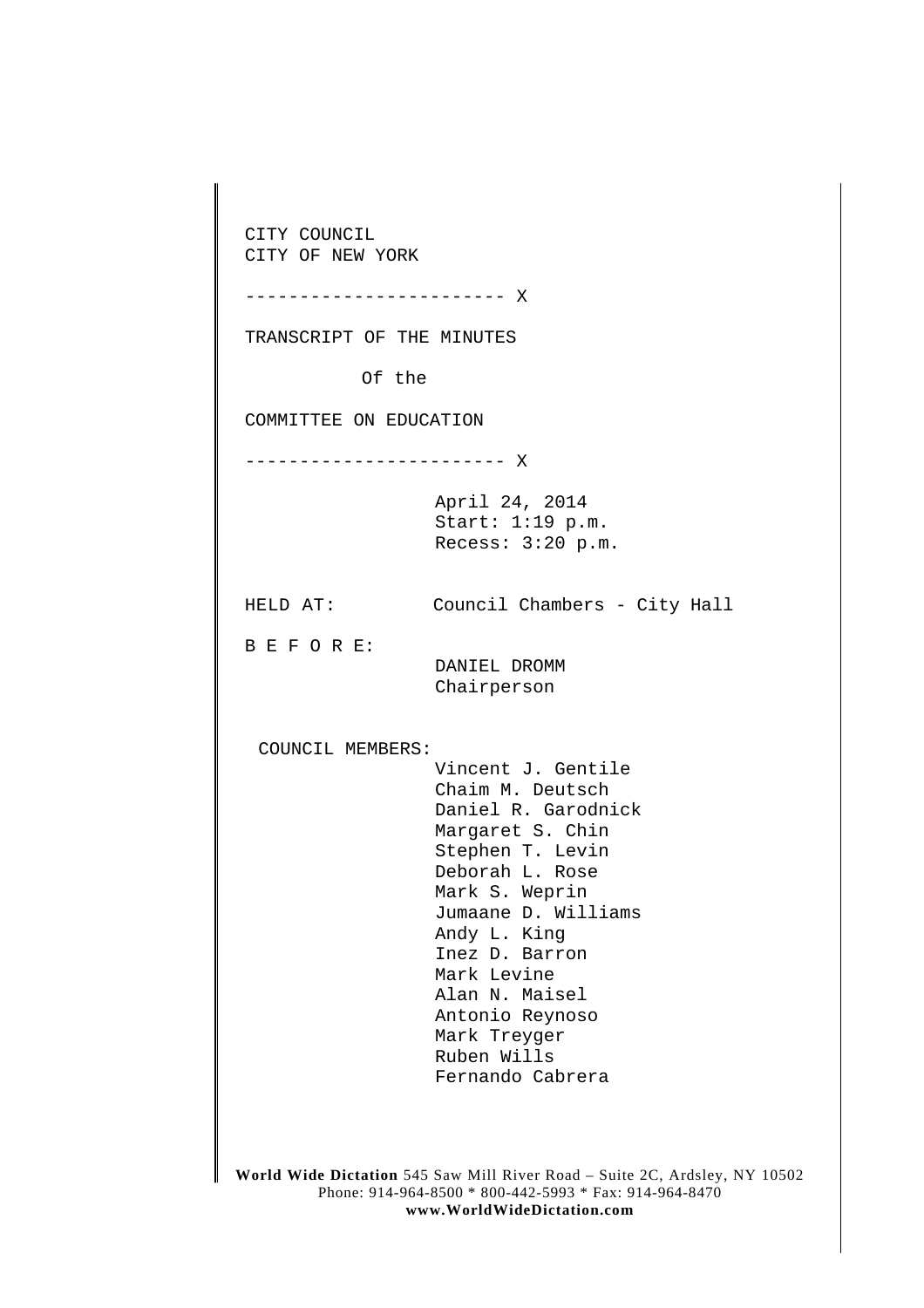A P P E A R A N C E S (CONTINUED)

John Shea Chief Executive Officer Division of School Facilities New York City Department of Education

Ross Holden Senior Vice President & General Counsel School Construction Authority

Mark Ladov New York Lawyers for the Public Interest

Claire Barnett Executive Director Healthy Schools Network

Nicole Forbes Community Leader PS 51 Parents United

Helene Hartman-Kutnowsky Chair Community Board 7 PS 51 Parents United

Mary McKinney Chair Concerned Residents Organization

Mary Conway-Spiegel Partnership for Student Advocacy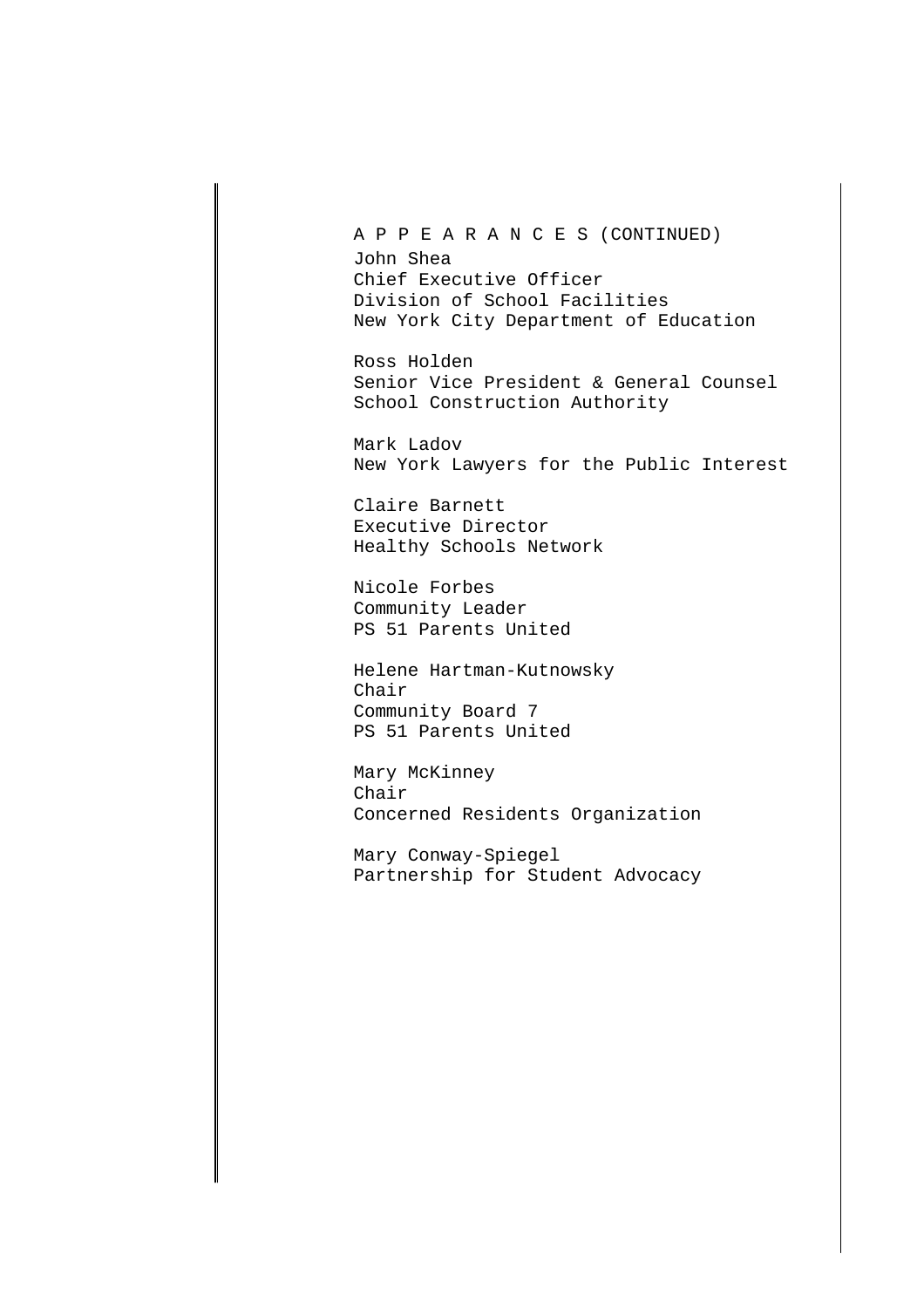| 1<br>3<br>COMMITTEE ON EDUCATION<br>$\overline{2}$<br>CHAIRPERSON DROMM: 'Kay, one, two<br>$\mathsf{3}$<br>alright.<br>4<br>[gavel]<br>5<br>Good afternoon and welcome to the<br>6<br>Education Committee's hearing on Int. No. 126.<br>This<br>7<br>bill pertains to the notification and reporting of<br>8<br>information related to environmental inspections and<br>9<br>environmental site assessments in schools. I just<br>10<br>wanted to make a few opening remarks and then we'll<br>11<br>move on to hear from my colleague, Fernando Cabrera,<br>12<br>lead sponsor of Int. No. 126.<br>13<br>The health of the City's 1.1 million<br>14<br>public school children as well as the staff that work |  |
|---------------------------------------------------------------------------------------------------------------------------------------------------------------------------------------------------------------------------------------------------------------------------------------------------------------------------------------------------------------------------------------------------------------------------------------------------------------------------------------------------------------------------------------------------------------------------------------------------------------------------------------------------------------------------------------------------------------|--|
|                                                                                                                                                                                                                                                                                                                                                                                                                                                                                                                                                                                                                                                                                                               |  |
|                                                                                                                                                                                                                                                                                                                                                                                                                                                                                                                                                                                                                                                                                                               |  |
|                                                                                                                                                                                                                                                                                                                                                                                                                                                                                                                                                                                                                                                                                                               |  |
|                                                                                                                                                                                                                                                                                                                                                                                                                                                                                                                                                                                                                                                                                                               |  |
|                                                                                                                                                                                                                                                                                                                                                                                                                                                                                                                                                                                                                                                                                                               |  |
|                                                                                                                                                                                                                                                                                                                                                                                                                                                                                                                                                                                                                                                                                                               |  |
|                                                                                                                                                                                                                                                                                                                                                                                                                                                                                                                                                                                                                                                                                                               |  |
|                                                                                                                                                                                                                                                                                                                                                                                                                                                                                                                                                                                                                                                                                                               |  |
|                                                                                                                                                                                                                                                                                                                                                                                                                                                                                                                                                                                                                                                                                                               |  |
|                                                                                                                                                                                                                                                                                                                                                                                                                                                                                                                                                                                                                                                                                                               |  |
|                                                                                                                                                                                                                                                                                                                                                                                                                                                                                                                                                                                                                                                                                                               |  |
|                                                                                                                                                                                                                                                                                                                                                                                                                                                                                                                                                                                                                                                                                                               |  |
|                                                                                                                                                                                                                                                                                                                                                                                                                                                                                                                                                                                                                                                                                                               |  |
|                                                                                                                                                                                                                                                                                                                                                                                                                                                                                                                                                                                                                                                                                                               |  |
| 15<br>in our schools is of paramount importance to the City                                                                                                                                                                                                                                                                                                                                                                                                                                                                                                                                                                                                                                                   |  |
| 16<br>Council. One issue of particular concern is the                                                                                                                                                                                                                                                                                                                                                                                                                                                                                                                                                                                                                                                         |  |
| 17<br>presence of environmental toxins in school buildings,                                                                                                                                                                                                                                                                                                                                                                                                                                                                                                                                                                                                                                                   |  |
| 18<br>such as the high incidence of polychlorinated                                                                                                                                                                                                                                                                                                                                                                                                                                                                                                                                                                                                                                                           |  |
| 19<br>biphenyls, PCBs; I'll call it that for the rest of                                                                                                                                                                                                                                                                                                                                                                                                                                                                                                                                                                                                                                                      |  |
| 20<br>the hearing, [laughter] found in light fixtures in                                                                                                                                                                                                                                                                                                                                                                                                                                                                                                                                                                                                                                                      |  |
| 21<br>City schools. This concern led the Council to pass                                                                                                                                                                                                                                                                                                                                                                                                                                                                                                                                                                                                                                                      |  |
| 22<br>legislation in 2011, Local Law 68 and Local Law 69,                                                                                                                                                                                                                                                                                                                                                                                                                                                                                                                                                                                                                                                     |  |
| 23<br>regarding the notification and reporting of                                                                                                                                                                                                                                                                                                                                                                                                                                                                                                                                                                                                                                                             |  |
| 24<br>information related to PCBs in schools.                                                                                                                                                                                                                                                                                                                                                                                                                                                                                                                                                                                                                                                                 |  |
| 25                                                                                                                                                                                                                                                                                                                                                                                                                                                                                                                                                                                                                                                                                                            |  |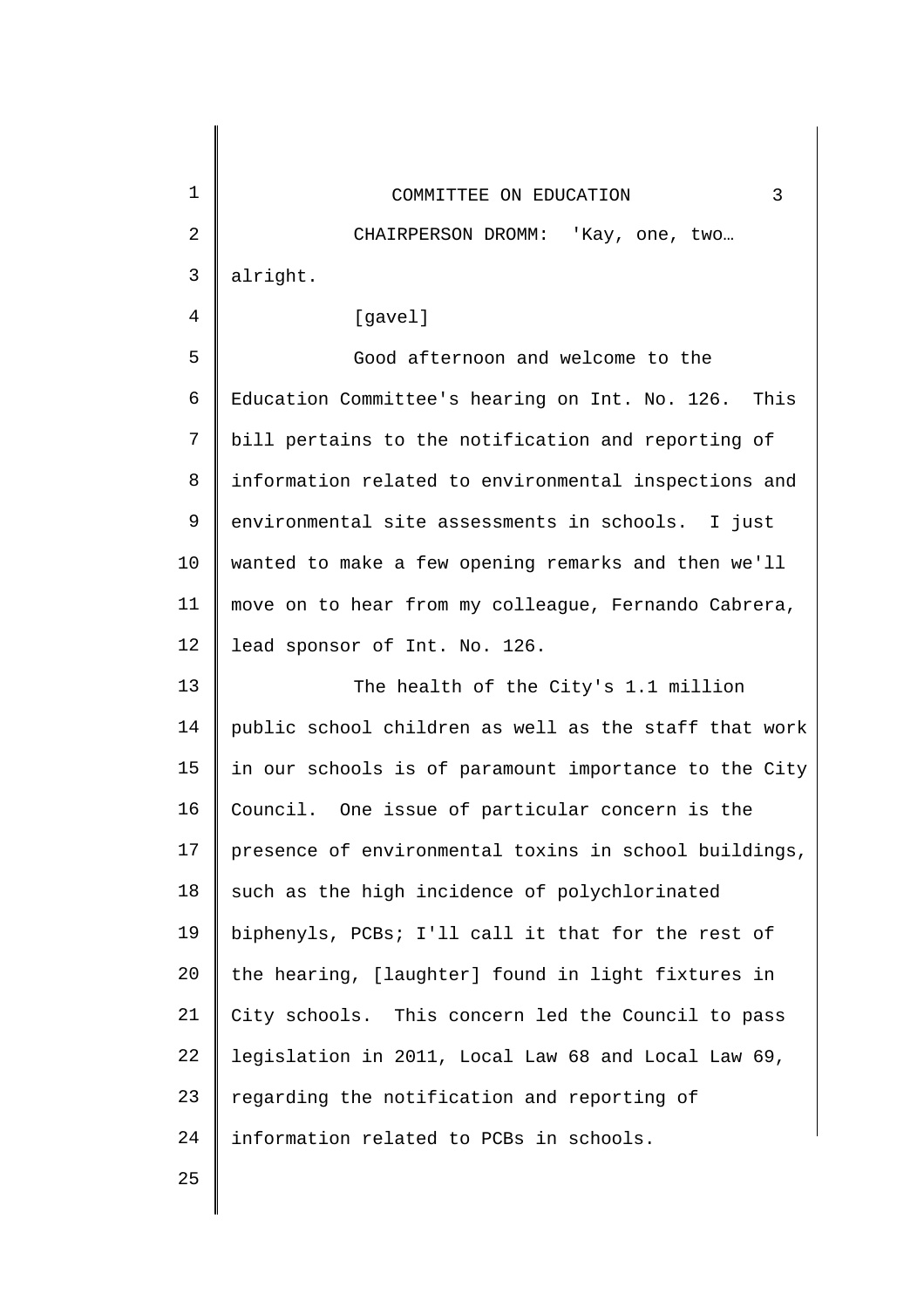1

2 3 4 5 6 7 8 9 10 11 12 13 14 15 16 17 Basically, Local Law 68 requires the Department of Education to notify the parents of students and the employees in any public school that has been inspected for PCBs of the results of such inspection and to post the inspection results on their website. Local Law 69 requires DOE to send a report to the City Council regarding PCBs in City schools and the progress of PCB removal efforts. However, PCBs are not the only toxins that can be found in school buildings. Some schools have been constructed on former industrial sites and other schools have been opened in leased facilities that are contaminated. Exposure to toxic chemicals has been linked to certain cancers and other illnesses and can lead to behavioral problems and learning disabilities.

18 19 20 21 22 23 24 25 In one case PS 51, in the Bronx, was moved out of a former lamp factory in 2011 after environmental tests revealed high concentrations of a toxic chemical, trichloroethylene, or TCE, which is linked to cancer and other health problems, including dysfunctional, immune and central nervous systems. Students and staff in our schools should not be placed at increased risk for health problems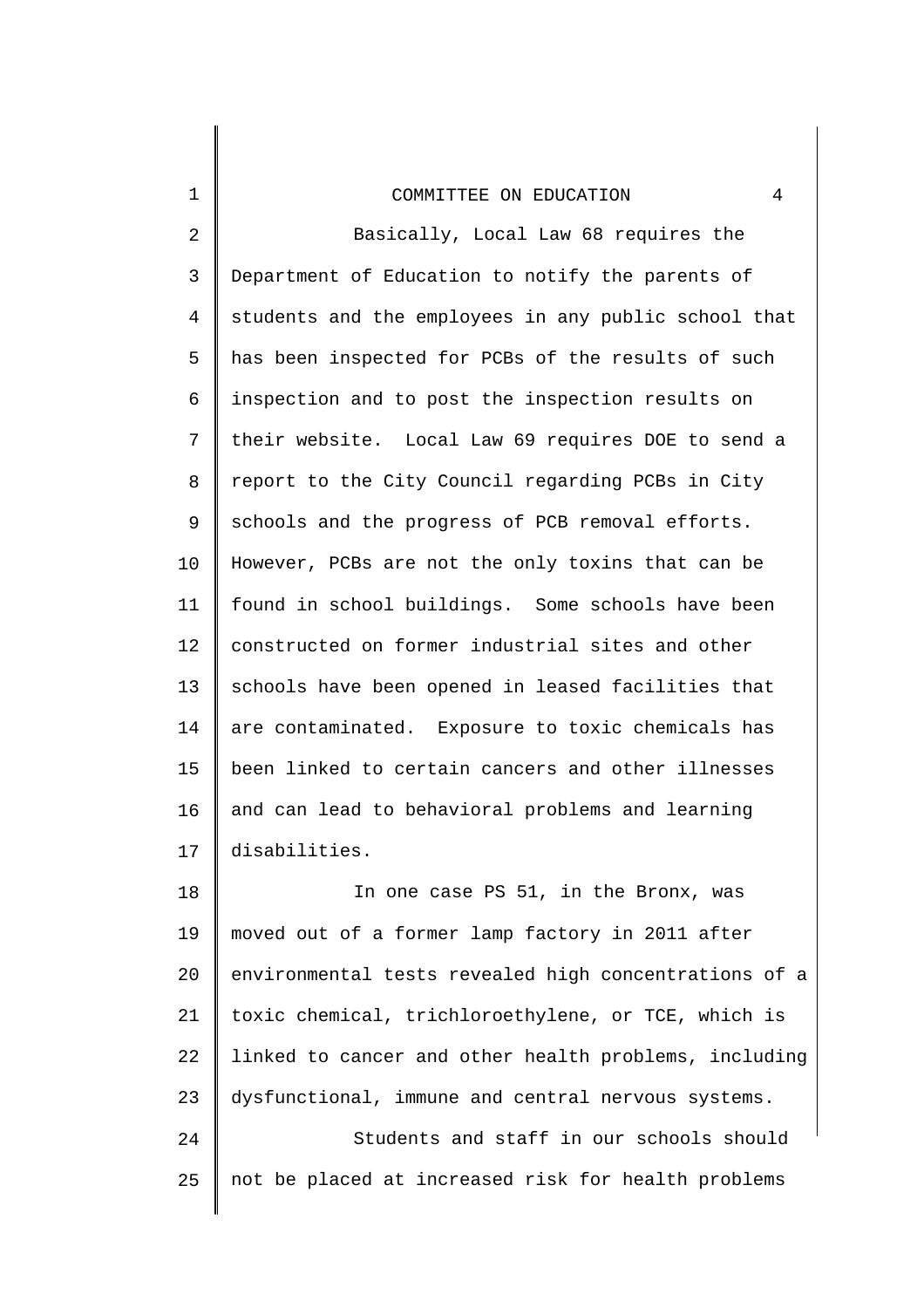| $\mathbf 1$    | 5<br>COMMITTEE ON EDUCATION                           |
|----------------|-------------------------------------------------------|
| $\overline{2}$ | due to exposure to environmental toxins. For that     |
| 3              | reason, we are considering Int. No. 126, which would  |
| $\overline{4}$ | mandate essentially the same notification and         |
| 5              | reporting requirements for other environmental        |
| 6              | contaminants as were adopted for PCBs.                |
| 7              | Specifically, Int. No. 126 would require              |
| 8              | that the DOE notify parents of students and employees |
| 9              | of any public school that has been the subject of any |
| 10             | type of an environmental inspection or site           |
| 11             | assessment for contaminants, hazardous substances,    |
| 12             | mold or pollutants. The notification would include    |
| 13             | the results of any inspection or testing that would   |
| 14             | be made within seven days by United States Postal     |
| 15             | Mail. In addition, Int. No. 126 would require the     |
| 16             | DOE to submit a report to the City Council regarding  |
| 17             | the results of any environmental inspections or site  |
| 18             | assessments performed in any public schools no later  |
| 19             | than November 1st, 2014; on a biannual basis          |
| 20             | thereafter.                                           |
| 21             | This report would include a summary of                |
| 22             | the environmental test results as well as any actions |
| 23             | taken by the DOE to mitigate the contaminants and     |
| 24             | hazardous substances. The timeframe within which      |

25 such action was taken and the overall progress of the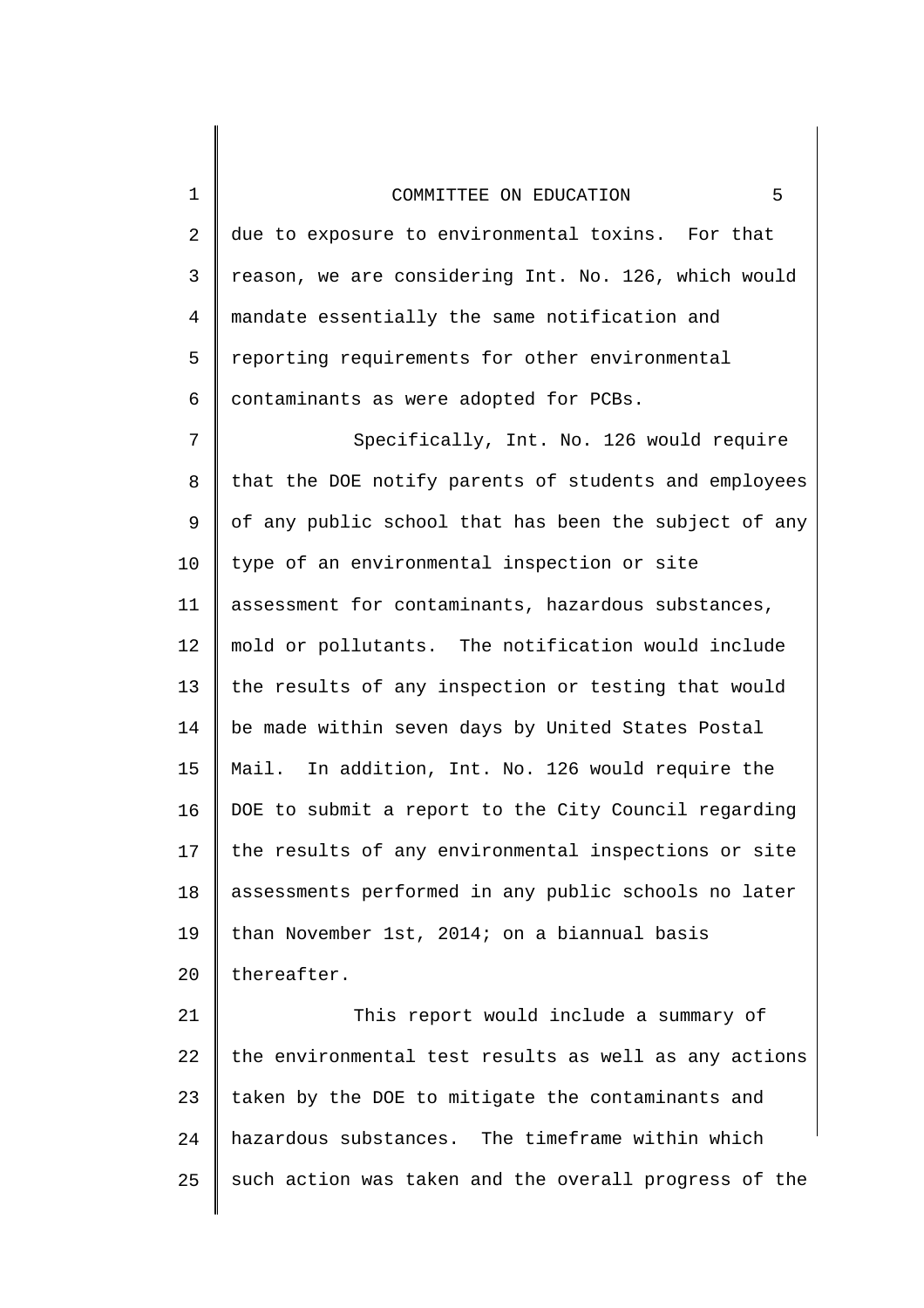1

2 3 Department's efforts to improve air quality in public schools.

4 5 6 7 8 9 10 11 In short, Int. No. 126 is an important step towards protecting the health of the City's public school students and staff by requiring timely notification to parents of students and employees when environmental pollutants and contaminants are found in a school and by providing biannual reports on the progress of removal of hazardous substances in all public schools.

12 13 14 15 16 17 18 19 20 21 22 23 24 Today we'd like to get feedback on Int. No. 126; everyone who wishes to testify today must fill out a witness slip, which is located at the desk of the sergeant at arms near the front of this room. Please indicate on the witness slip whether you are here to testify in favor of or in opposition of Int. No. 126. I wanna point out, however, that we will not be voting on this bill today, to allow as many possible to testify; testimony will be limited to three minutes per person and now I'd like to turn the floor over to Fernando Cabrera for his remarks regarding Int. No. 126. Fernando.

25 COUNCIL MEMBER CABRERA: Mr. Chair, I wanna first take an opportunity to thank you, because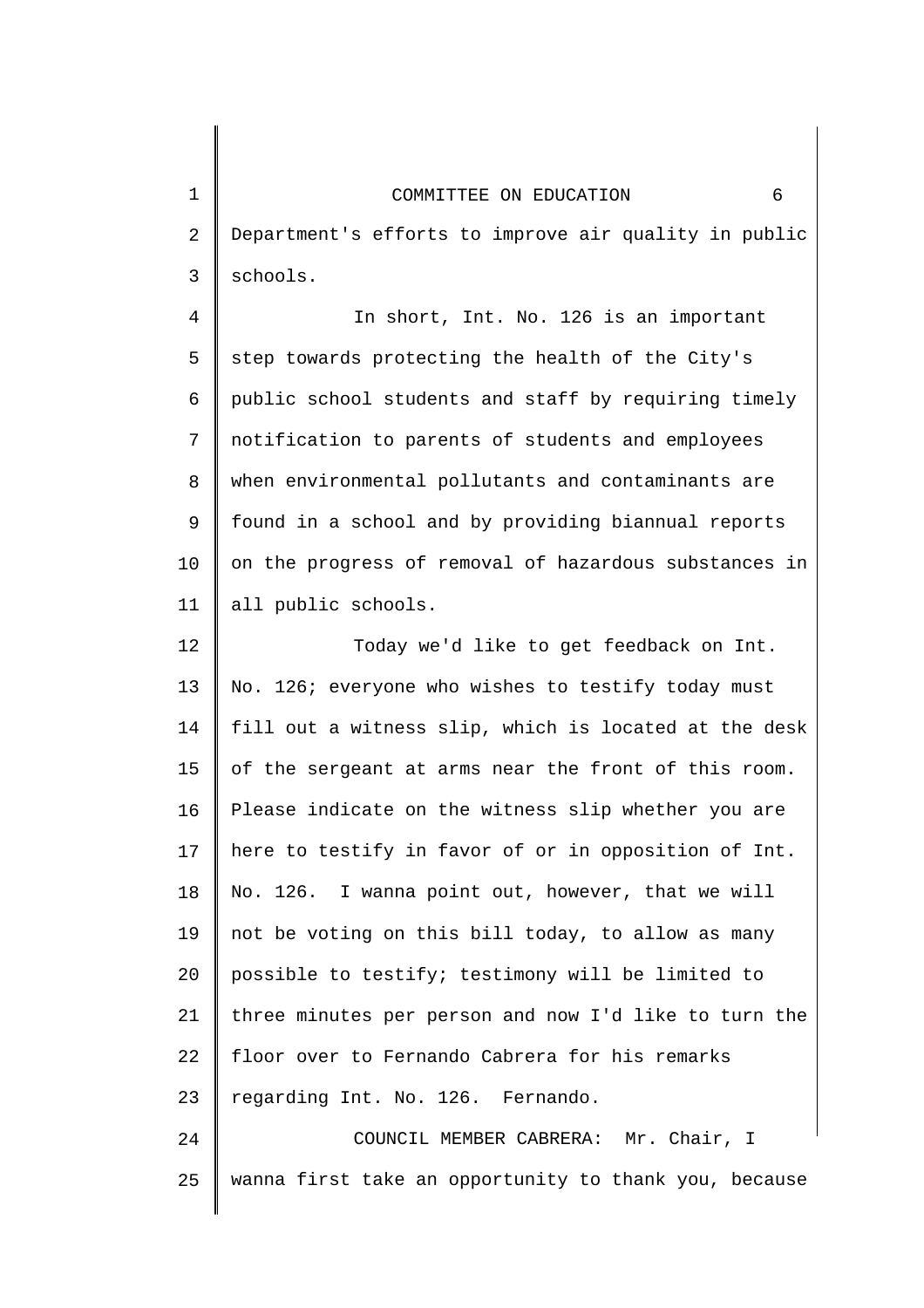1

2 3 4 5 6 7 8 9 10 11 12 13 14 when I brought this to your attention, immediately you were eager to have a hearing and I know there are a lot of people knocking on your door and so I really… I wanna say publicly, on behalf of all the constituents of the City of New York that we really appreciate bringing this to a hearing. I also wanna take a special thanks to the New York Lawyers for Public Interest for their leadership and their advocacy, Concerned Residents Organization, Bronx Community for Toxic-Free Schools and also parents from PS 51 for championing this cause. I also wanna thank the 21 members who already have signed onto this bill so quickly and so eagerly.

15 16 17 18 19 20 21 22 23 24 25 Look, I'm not gonna be redundant, 'cause I wanna go straight and I'm eager to hear the Administration, but at the heart of this it comes down to the right to know, the right for parents to know what type of contaminants they're being exposed in public schools and I'm looking forward to coming up with a final resolution of this bill, Mr. Chair, that we could protect our children, inform our parents of the environmental conditions that they find themselves in, even if it comes down that it might be one school, and I've been seeing this, that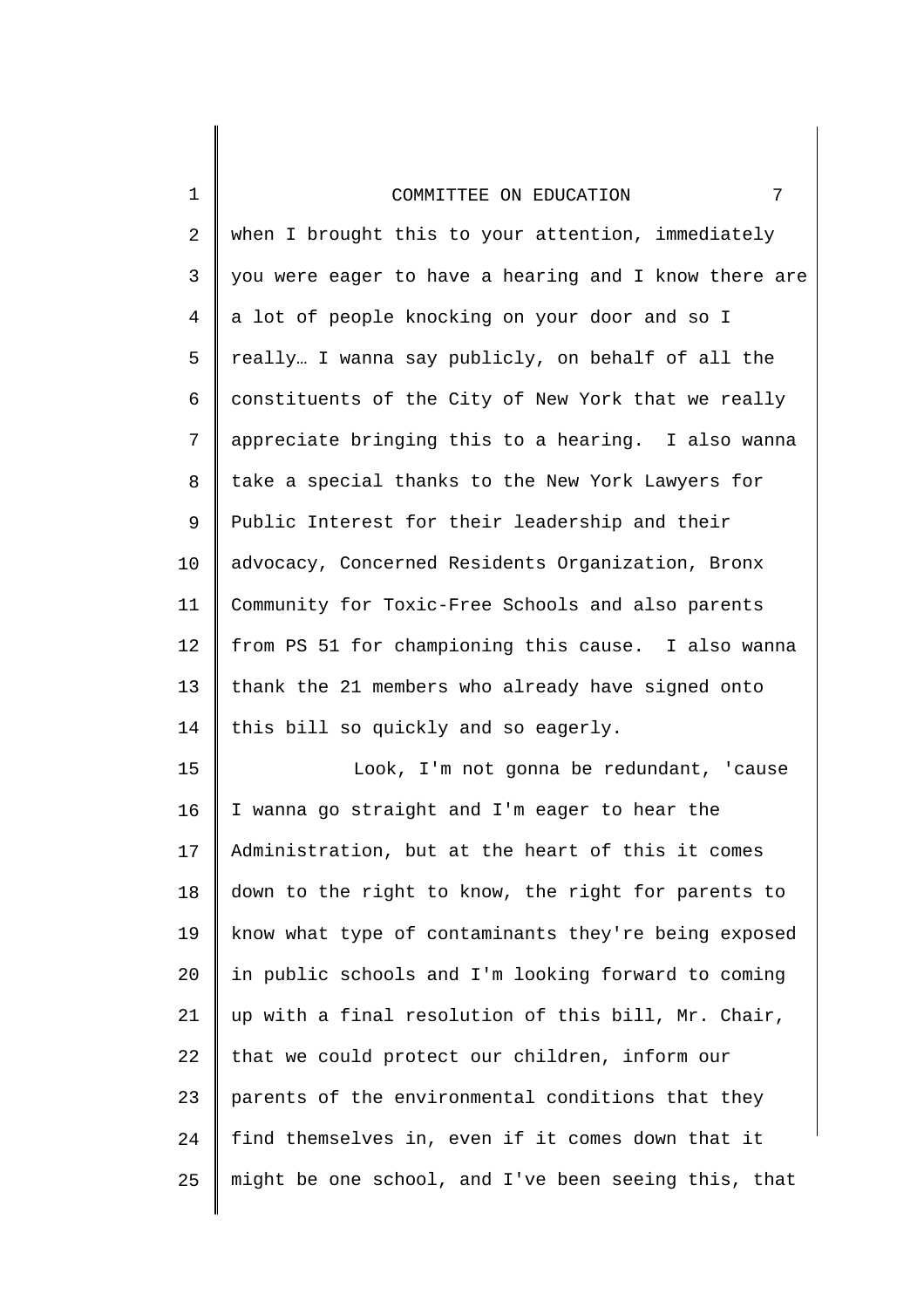| $\mathbf 1$    | COMMITTEE ON EDUCATION<br>8                           |
|----------------|-------------------------------------------------------|
| $\overline{2}$ | one school means the world to those parents in that   |
| 3              | one school, and for all of the children and parents   |
| 4              | who participated in a school previous years. So with  |
| 5              | that, Mr. Chair, I'd like to turn it back over to     |
| 6              | you.                                                  |
| 7              | CHAIRPERSON DROMM: 'Kay, thank you,                   |
| 8              | Council Member Fernando Cabrera and I'd like to       |
| 9              | introduce my other colleagues who are here; I'll      |
| 10             | start over here on my right -- Council Member Inez    |
| 11             | Barron from Brooklyn, Council Member Andy King from   |
| 12             | the Bronx, Council Member Ruben Wills from Queens,    |
| 13             | Council Member Margaret Chin from Manhattan, and      |
| 14             | Council Member Chaim Deutsch from Brooklyn as well.   |
| 15             | And with that I'm gonna ask you to swear              |
| 16             | you in, so I'm gonna ask if you'd raise your right    |
| 17             | hand, please and do you swear or affirm to tell the   |
| 18             | truth, the whole truth and nothing but the truth in   |
| 19             | your testimony before this Committee and to respond   |
| 20             | honestly to Council Member questions? [collective I   |
| 21             | 'Kay, thank you. And we have here with us<br>dos]     |
| 22             | today John Shea, the CEO, Division of School          |
| 23             | Facilities in the DOE; thank you John for being here, |
| 24             | and we have Ross Holden, the Senior Vice President    |
| 25             | and General Counsel for the School Construction       |
|                |                                                       |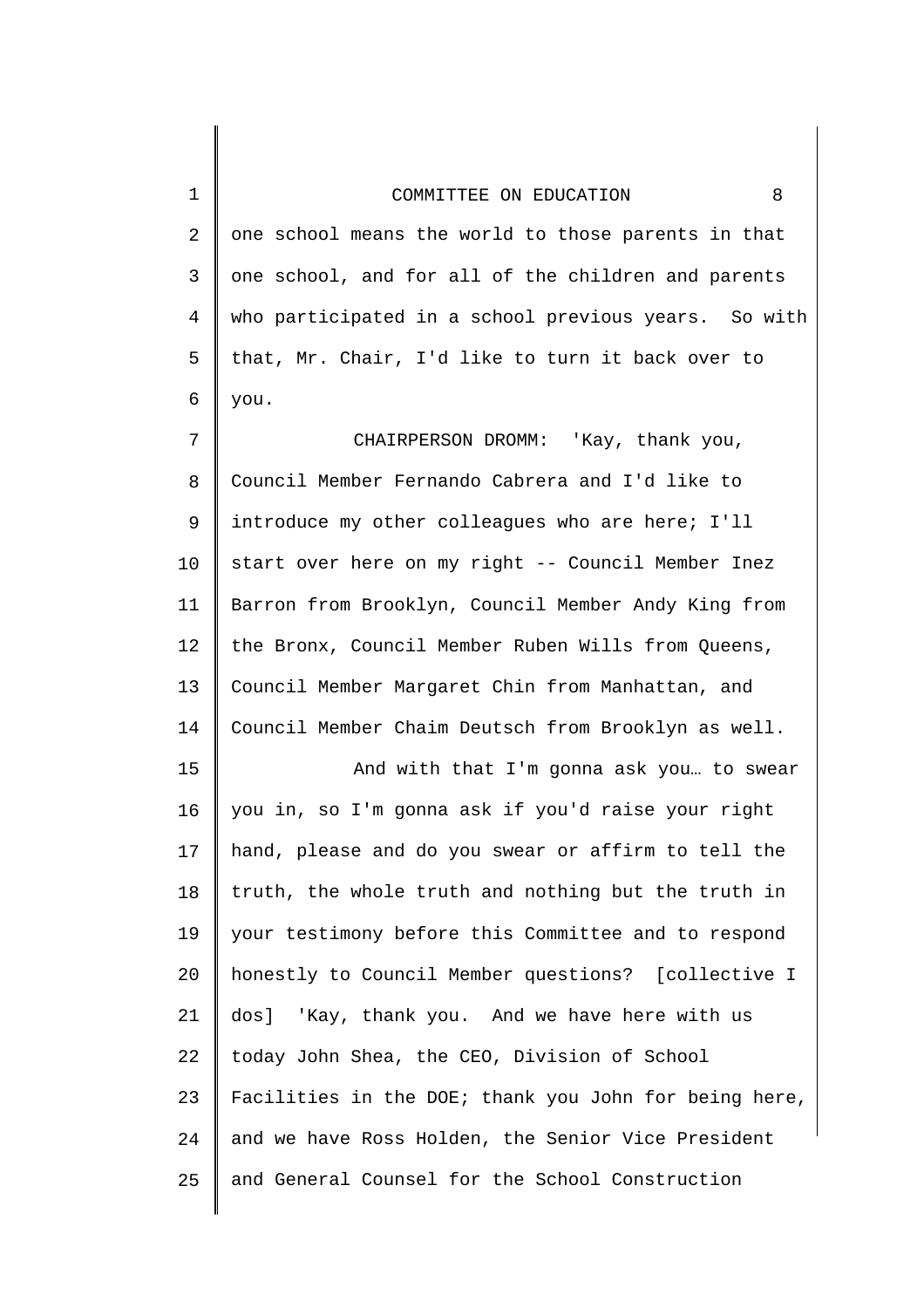2 3 4 Authority; thank you Ross for being here as well. And whoever wants to start, please feel free to begin.

1

5 6 7 8 9 10 11 12 13 14 15 JOHN SHEA: Great, thank you. Good afternoon Chair Dromm and all the members of the Education Committee here today; my name is John Shea, Chief Executive Officer of the New York City Department of Education's Division of School Facilities, known as DSF. I'm joined by Ross Holden, Executive Vice President and General Counsel at the New York City School Construction Authority, also known as the SCA. Thank you for the opportunity to discuss Int. No. 126 which requires the reporting of environmental data regarding schools.

16 17 18 19 20 21 22 23 24 25 The Department is committed to providing a healthy and environmentally safe atmosphere for our students and staff. Both the DSF and SCA adhere to the highest environmental standards in the maintenance and construction of our school buildings. DSF is responsible for the daily maintenance of our schools and the SCA performs capital improvement projects, known as CIPs, other construction projects and new construction. With over 1,200 school buildings, we conduct thousands of routine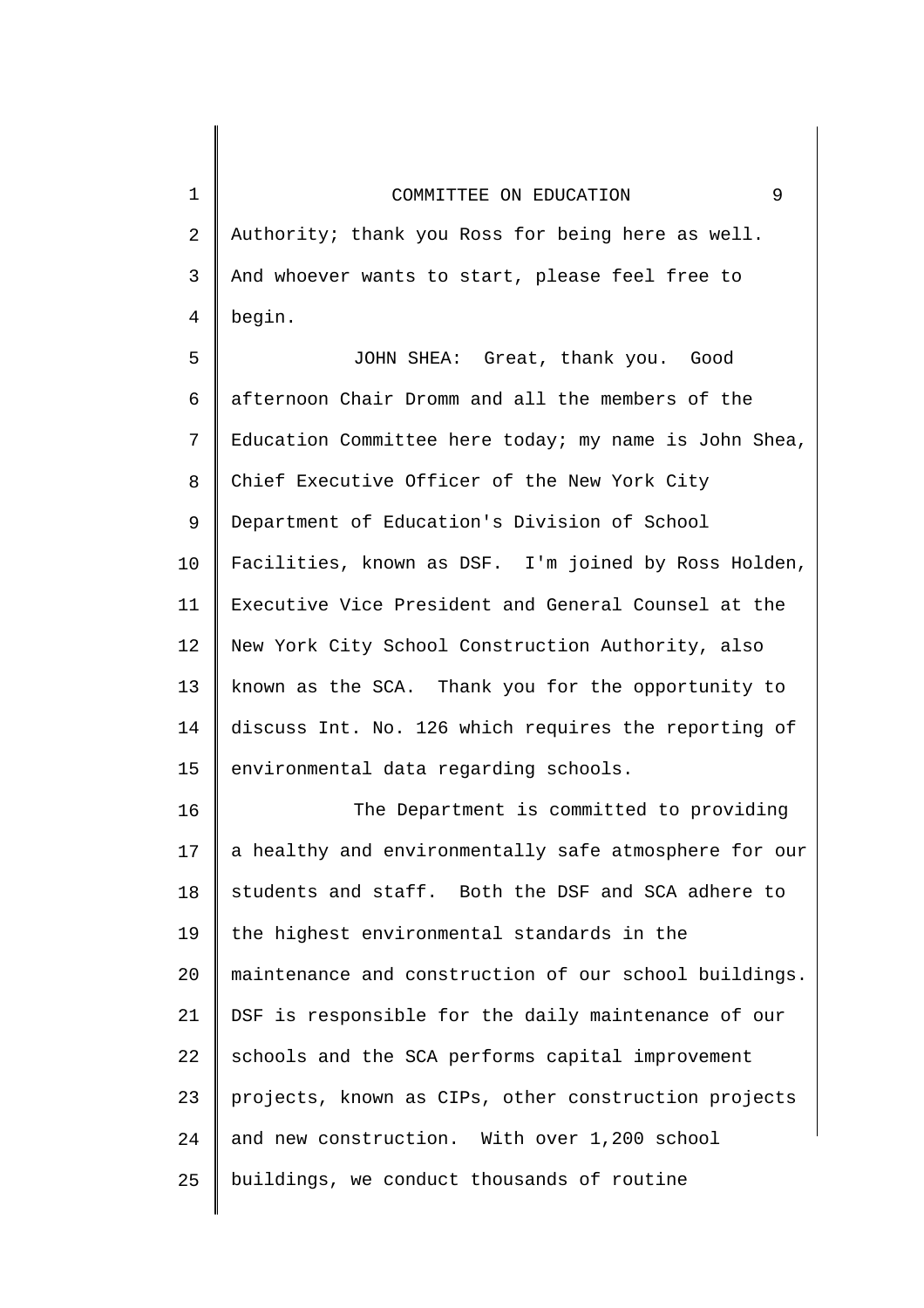| $\mathbf 1$    | 10<br>COMMITTEE ON EDUCATION                          |
|----------------|-------------------------------------------------------|
| $\overline{2}$ | environmental samplings, which is normal practice in  |
| 3              | modern day construction projects. Specifically,       |
| 4              | these inspections are performed in compliance with    |
| 5              | existing laws, whether in the course of performing    |
| 6              | repairs, CIPs or in response to concerns raised by    |
| 7              | members of the school community or occasionally at    |
| 8              | the request of a regulatory agency. The overwhelming  |
| 9              | majority of environmental tests and inspections we    |
| 10             | conduct are for asbestos, lead, mold, polychlorinated |
| 11             | biphenyls (PCBs), in part so that we know the manner  |
| 12             | in which the materials should be handled during       |
| 13             | construction and disposed of thereafter. As you are   |
| 14             | aware, these substances are subject to a strict       |
| 15             | regulatory framework. DOE has longstanding protocols  |
| 16             | to comply with all legally mandated city, state and   |
| 17             | federal environmental standards, as well as notice    |
| 18             | requirements and reporting to regulatory agencies.    |
| 19             | I'd like to highlight the scope of this               |
| 20             | work and the protocols in place for the most common   |
| 21             | environmental tests and inspections performed in our  |

22 23 24 school buildings and on new school sites. It is important to note again that the environmental testing is a regular component of building

25

construction work and the simple fact that a test is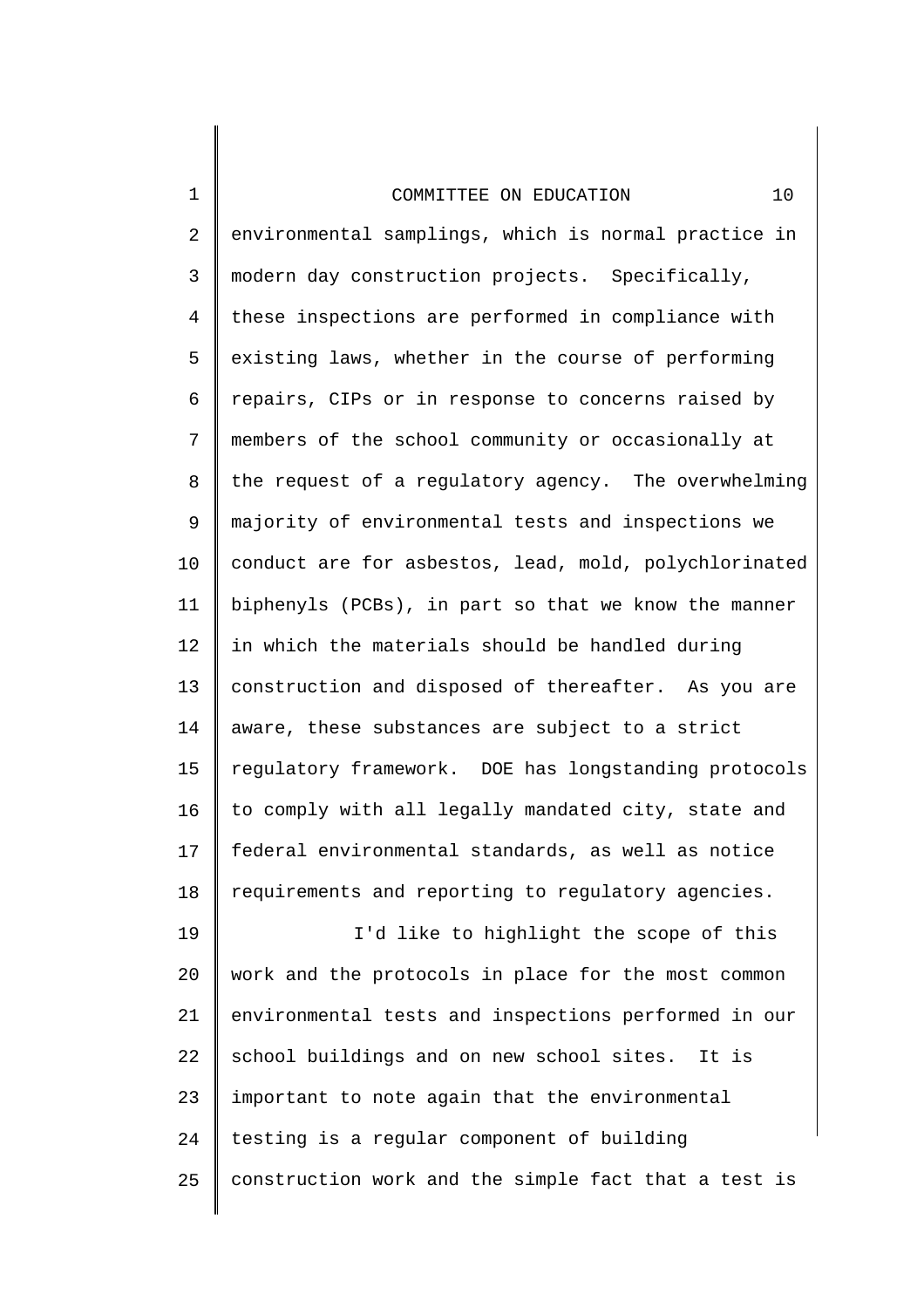2 3 performed does not mean that there is any cause for concern.

4 5 6 7 8 9 10 11 12 13 14 15 16 17 18 19 20 21 22 23 24 25 Pursuant to the Asbestos Hazard Emergency Response Act (AHERA), DSF conducts system-wide asbestos inspections every three years; this includes the annual testing of approximately 25,000 samples to determine their asbestos content. The resulting report and management plan are provided to the school administration and notification letters are sent to the principal, the United Federal of Teachers and the Parent Association. In addition to inspections required by AHERA, DSF and SCA performed thousands of asbestos surveys related to capital improvement projects and repairs. At minimum, these inspections include visual inspection of all work areas, as well as a review of the AHERA documents. In certain cases additional bulk sampling is performed to determine the presence of asbestos-containing materials (ACM). During the course of a project, as well as at the conclusion of any work, air monitoring is performed and clearance letters are provided to the school administration authorizing the reoccupancy of any affected areas. DOE's policies and procedures related to lead paint are based on the U.S.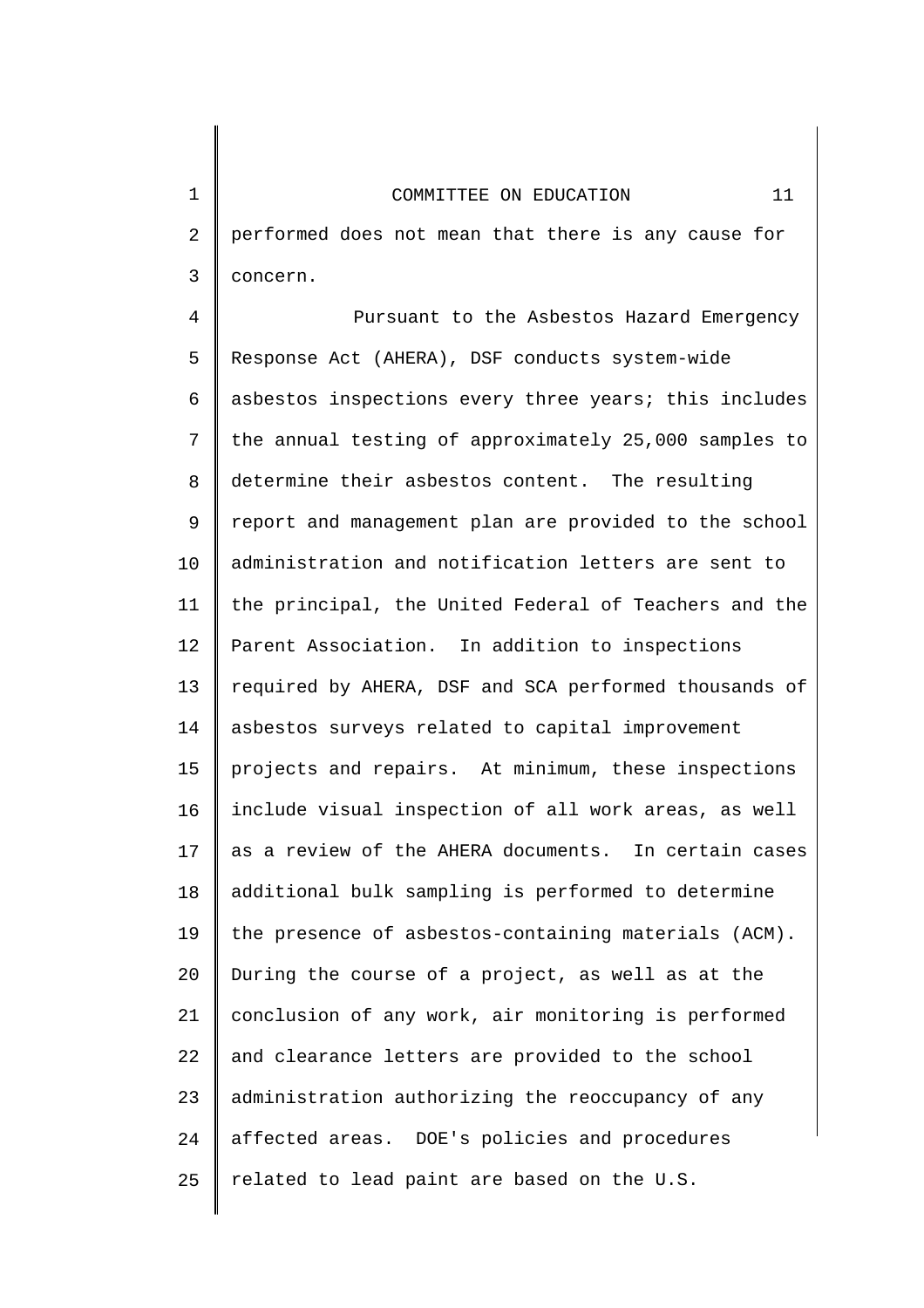| COMMITTEE ON EDUCATION |  |  |  |
|------------------------|--|--|--|
|------------------------|--|--|--|

1

2 3 4 5 6 7 8 9 10 11 Environmental Protection Agency (EPA) and Occupational Safety and Health Administration (OSHA) requirements. In order to perform the most comprehensive testing we assume that all interior surfaces are coated with lead-based paint; therefore, all work that disturbs painted surfaces must comply with EPA and OSHA lead-based paint requirements. We frequently perform lead surveys for CIPs and wipe sampling is conducted at the end of any renovation or construction project.

12 13 14 15 16 17 18 19 20 21 22 23 24 25 Additionally, the New York City Department of Health and Mental Hygiene (DOHMH) requires annual lead testing of all classrooms and associated bathrooms occupied by children under the age of 6. In the event that test results exceed an allowable limit for ACM or lead, remediation or abatement work is performed. Resampling is conducted until the area has been safe and a clearance letter can be issued for reoccupancy. These letters are provided to the school principal or building manager. To assess visible mold growth in response to observations of discoloration or moisture made by our custodial engineers or other members of the school community, a comprehensive field survey of the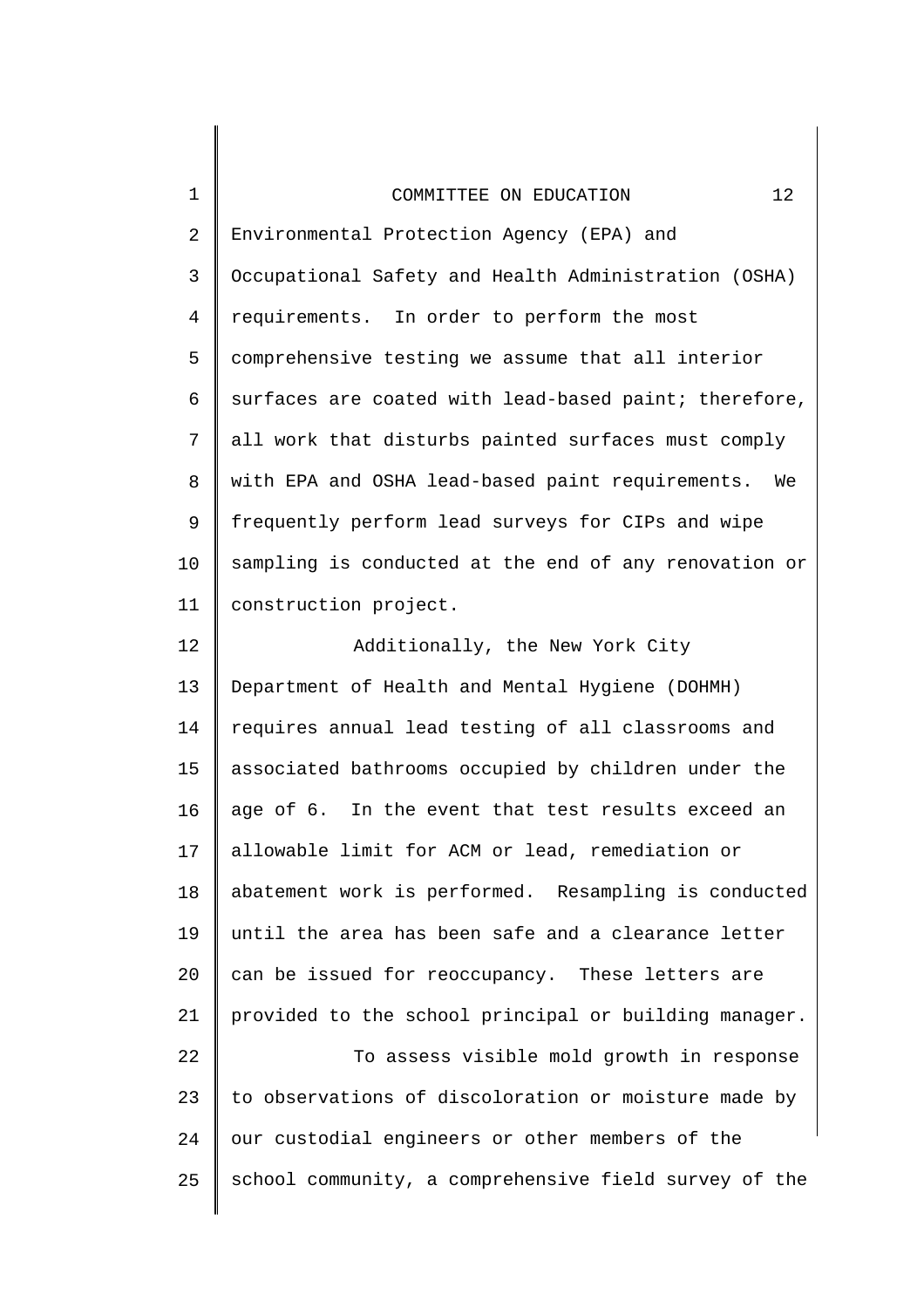| $1\,$          | 13<br>COMMITTEE ON EDUCATION                          |
|----------------|-------------------------------------------------------|
| $\overline{2}$ | suspected area is conducted. Special equipment is     |
| 3              | used to view spaces in duct work or behind walls, as  |
| 4              | well as to measure moisture in building materials     |
| 5              | that may encourage mold growth. Using the             |
| 6              | information gathered during the field survey,         |
| 7              | remedial measures are recommended for immediate       |
| 8              | implementation. These recommendations typically       |
| 9              | include through cleanup, drying and/or removal of     |
| 10             | water-damaged material. In all instances, any source  |
| 11             | of water penetration or leakage is fully investigated |
| 12             | and remediated. Upon satisfactory completion of the   |
| 13             | remediation work and final inspection, a reoccupancy  |
| 14             | letter is provided to the school administration, the  |
| 15             | custodian engineer and the UFT.                       |
| 16             | As you know, we've made parent and                    |
| 17             | community engagement a core element of our PCB        |

17 18 19 20 21 22 23 24 25 lighting replacement program. Throughout the pilot program and in connection with our lighting replacements we've met with individual school communities, elected officials and other concerned parties to discuss this issue, sending letters to be shared with parents on a daily basis. We have also implemented a groundbreaking pilot study, including extensive community outreach concerning PCBs in the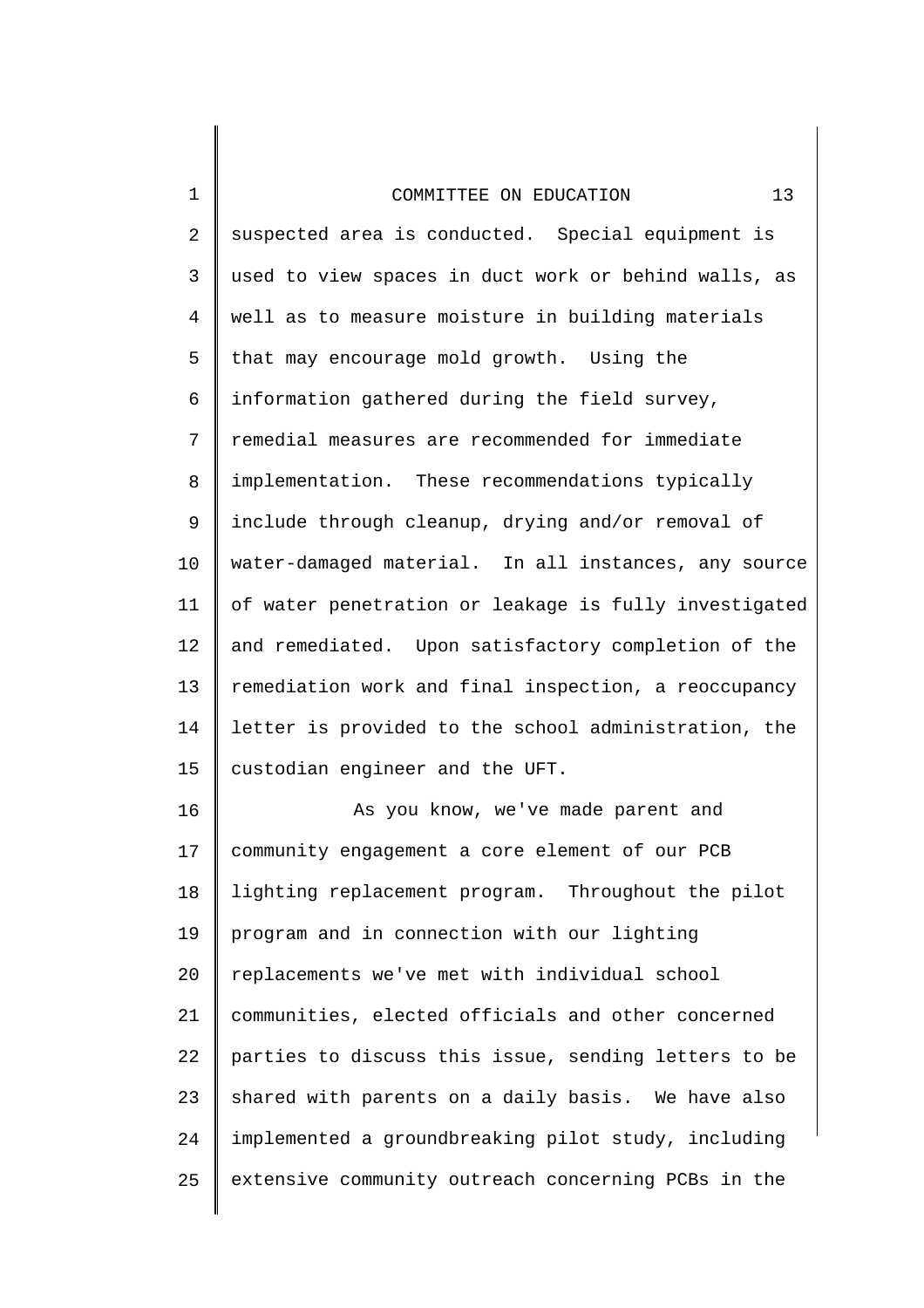1 2 3 4 5 school environment under the supervision of the EPA. The extensive data collected in this study has significantly contributed to the national understanding of PCBs.

6 7 8 9 10 11 12 13 14 15 16 17 18 19 20 21 22 23 24 25 Our work on PCBs involves an extensive notification and school outreach program. Each time a visible leak or historic stain from a lighting ballast in a school building is observed we notify the principal of the affected schools and provide a letter to backpack home describing whether or not that ballast contained PCBs, the reason we investigated the ballast and what our findings were. In many cases families receive more than one letter about the same investigation, depending on the findings. In addition, we provide annual letters to schools to communicate the expected timing of their lighting replacement project; we advise school communities when work will commence and inform them when building-wide lighting replacements are completed in their building. We have also created a webpage exclusively devoted to regular status reports for PCBs; this page has been updated monthly since its launch in February of 2011. Among other useful information provided is a list of all buildings with

# COMMITTEE ON EDUCATION 14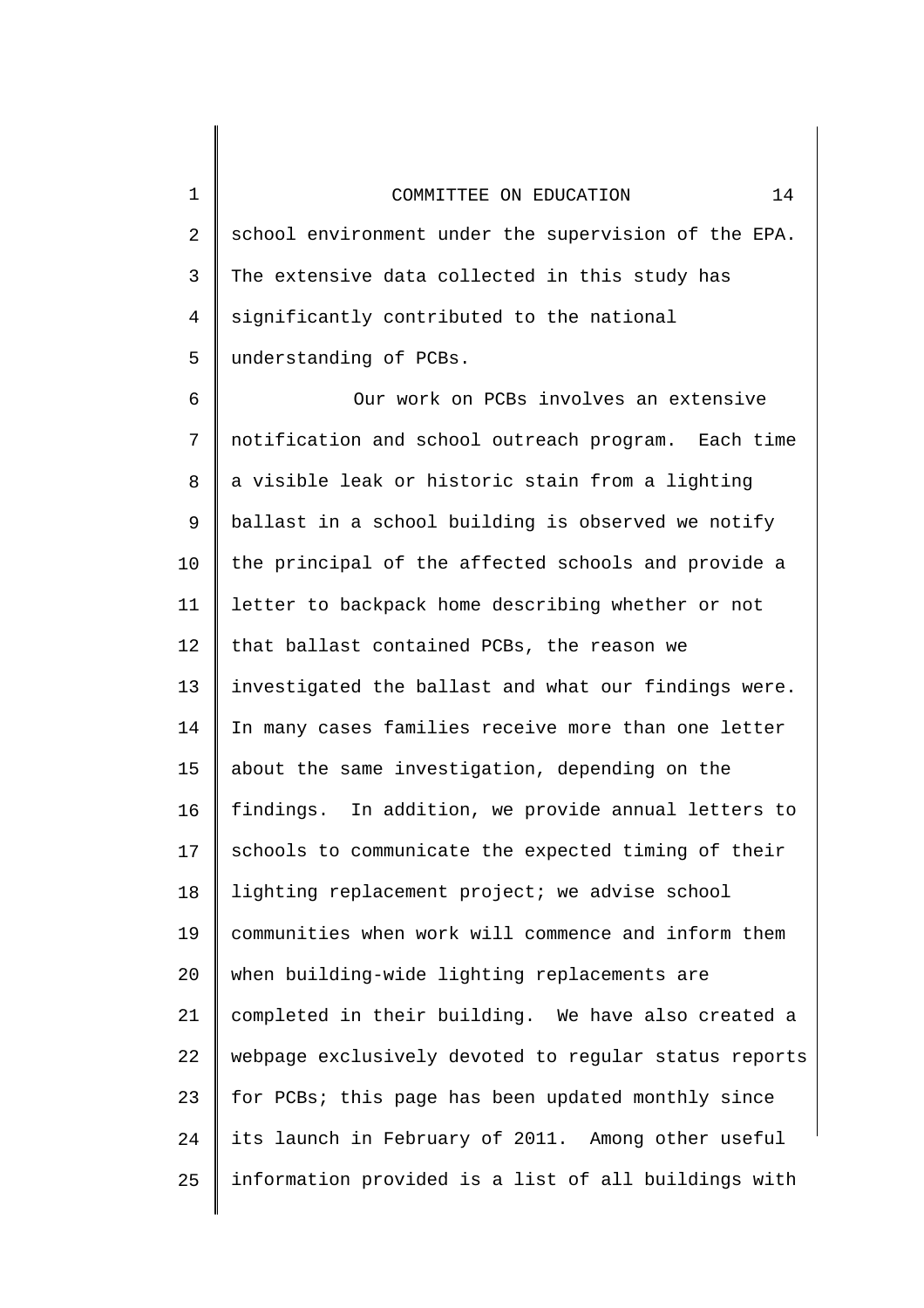1

2 3 4 5 confirmed PCB ballast leaks and all buildings within which work has been completed. In addition, we worked with the Council to codify these notifications and other reporting requirements.

6 7 8 9 10 11 12 13 14 15 16 In terms of caulk, SCA has developed and implemented stringent dust control practices to minimize the potential exposure to PCB-containing dust. These practices have been extensively reviewed by the EPA. All caulks are sampled and tested for PCBs if it might be disturbed during renovation and construction. After completion of a project that involves disturbance of exterior PCB caulking material, all soil adjacent to the school building is sampled to test for the presence of PCBs and remediated if required.

17 18 19 20 21 22 23 24 25 DSF and SCA perform hundreds of other environmental tests and inspections, including surveys of school water systems for lead and other contaminants, as well as tests of indoor air quality, soil, soil vapor, ambient air, and ground water, to name a few. If a site is currently in use as a school facility and environmental testing indicates an issue with indoor air quality, the test results are reviewed and corrective measures are formulated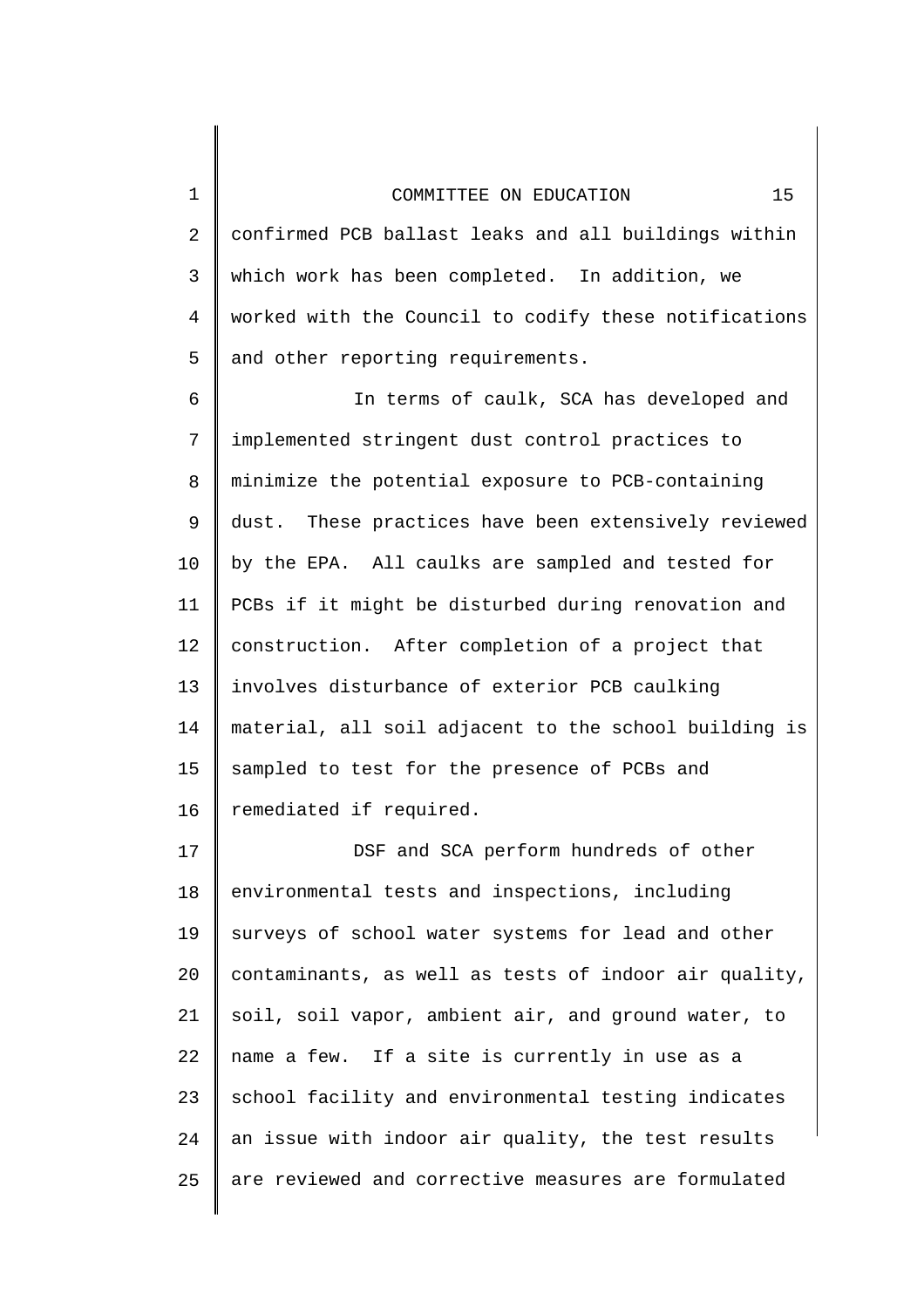1

2 3 4 5 and implemented to address the issue. Additional sampling would be performed if corrective measures are taken and the results are shared with the school community and the public.

6 7 8 9 10 11 12 13 14 15 16 17 18 19 In the case of PS 133, located in Community School District 13, SCA participated in a number of community meetings to discuss the progress of the new construction, testing results of the soil and air monitoring data and the proposed plans for remediation. For the Grand Street campus, also in Community School District 13, which houses three high schools, testing was conducted several times to determine if an off-site source of contamination was affecting the indoor air quality of the school. These results were not only shared with the New York State Department of Health, but also sent by backpack letter to parents and staff and disseminated to the public via SCA's website.

20 21 22 23 24 25 Numerous investigations and tests are associated with underground and aboveground storage tanks; the latter requires that the New York State Department of Environmental Conservation be notified when we become aware of a petroleum spill or discharge. Regulatory involvement, including New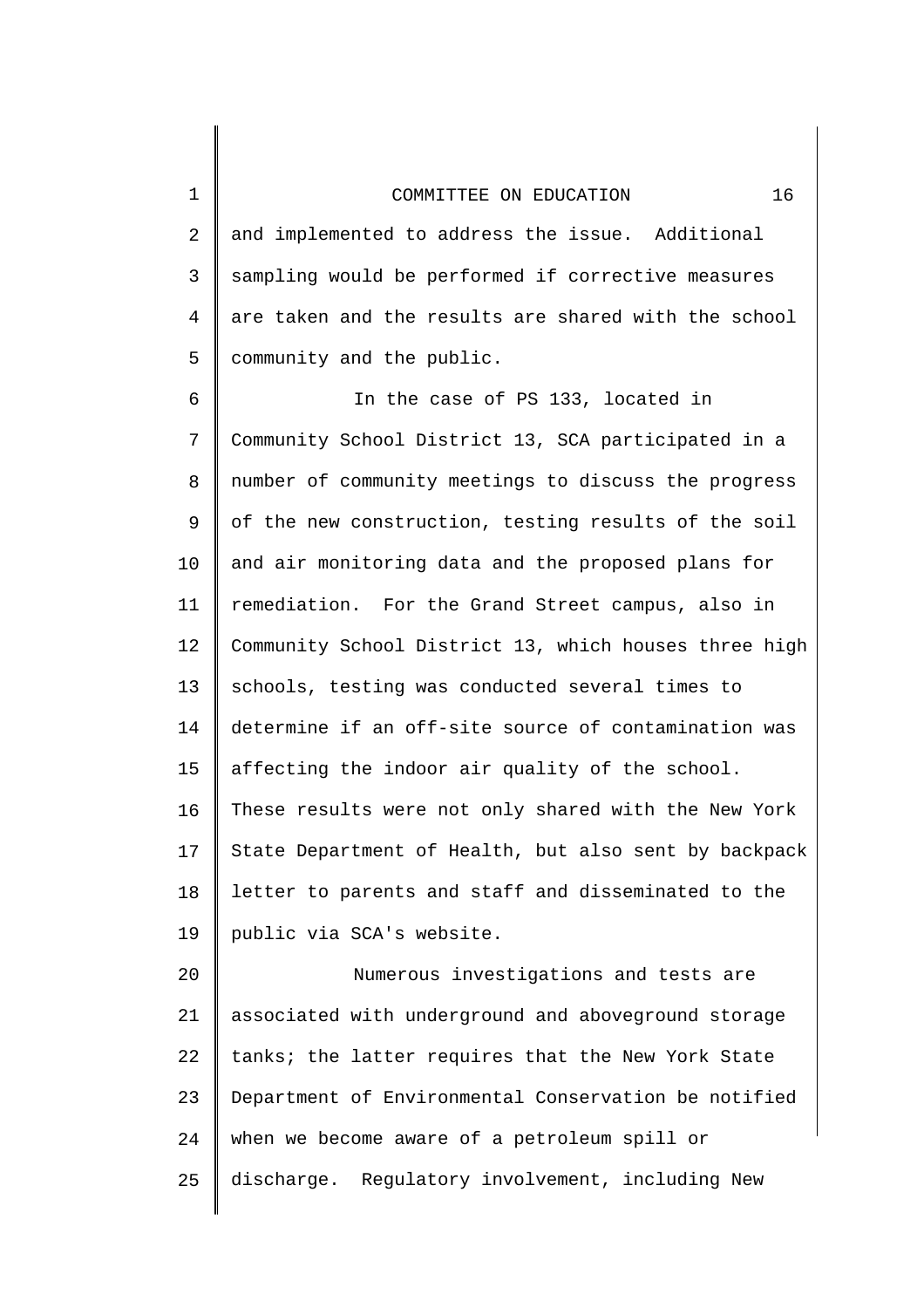1

2 3 4 5 6 York City Office of Environmental Remediation, New York State DEC and New York State DOH may also be required based on the location of the property and the nature and extent of contamination that is found during the investigation.

7 8 9 10 11 12 13 14 15 16 17 18 Certified professionals perform all environmental work and all work performed in occupied school buildings takes place after school hours. For major construction projects, a preconstruction meeting is held at the school with SCA, the contractors, custodial staff and the principal. DOE also works very closely with the UFT's Environmental Health and Safety Unit. For example, for CIPs and smaller construction projects, a UFT protocol meeting is held that includes SCA, UFT representatives, the principal, the custodian engineer, and the Parents Association.

19 20 21 22 23 24 25 In addition to environmental testing and inspections of existing schools, SCA also tests new school sites. As you know, SCA acquires property for new school construction and additions and leases facilities that are suitable for new schools. Since 2002 SCA has conducted environmental due diligence for lease space. SCA adheres to national recognized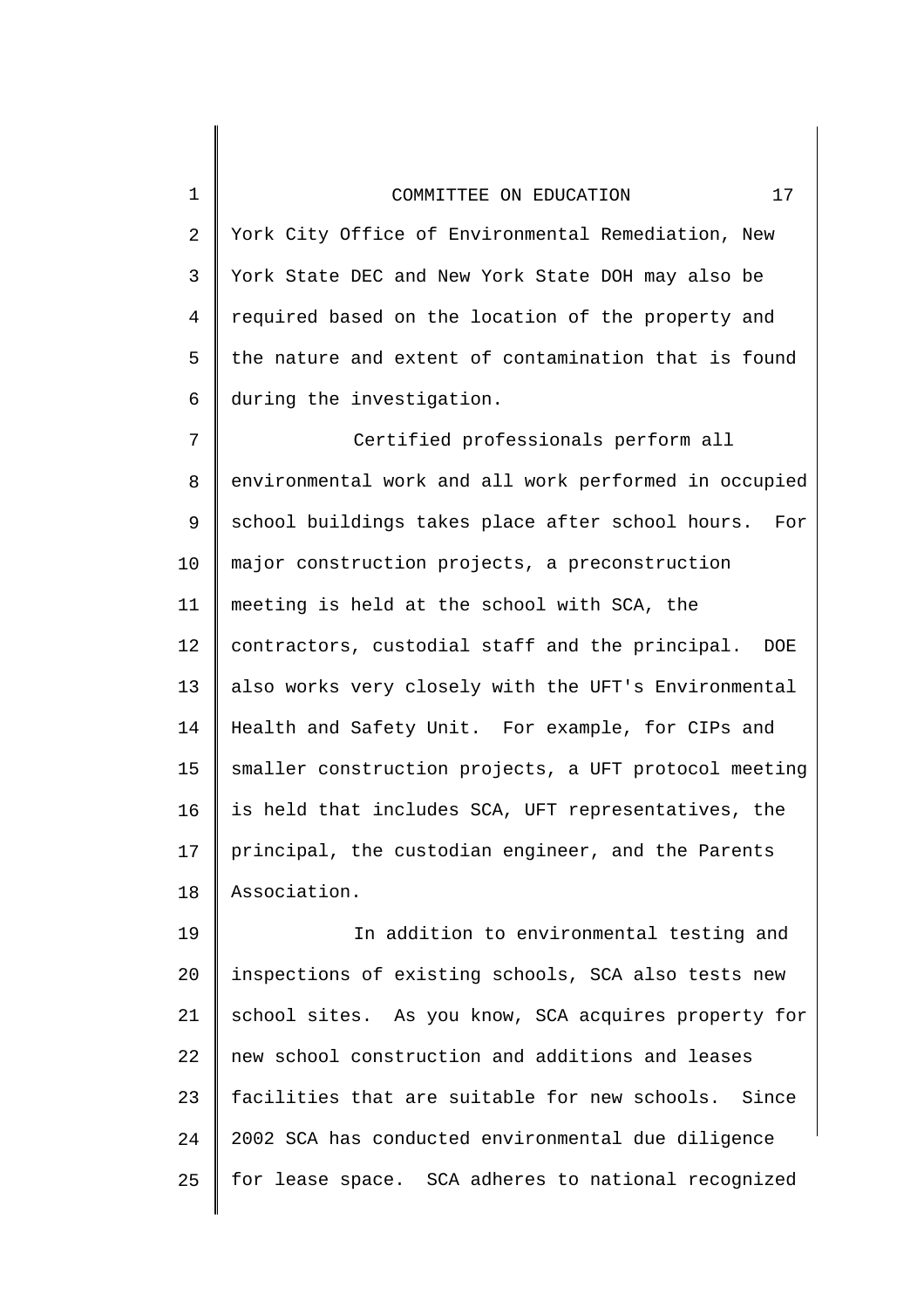1

2 3 4 5 6 7 8 9 10 11 standards set forth and established by the American Society of Testing and Materials (ASTM). These standards outline a two-phase regulatory process that includes a site inspection, a review of historical records and databases to determine past usage of the property, a sampling of environmental media, such as soil, an evaluation of the collected data relative to the site's intended use as a school, and the identification of mitigation or remedial measures required to address environmental issues.

12 13 14 15 16 17 18 19 20 21 22 For property acquisitions, the results of SCA's environmental due diligence are included in the New York State Environmental Quality Review (SEQR), which is submitted to the Council as part of the site plan review and approval process. For lease renewals, if testing indicates levels that exceed the maximum allowable under New York State Department of Health Air Guidelines values and is suggestive of soil vapor intrusion, we provide public notice pursuant to our established protocol, which is posted on SCA's website.

23 24 25 With respect to the proposed legislation, we share the Council's interest in ensuring that our school communities have useful information regarding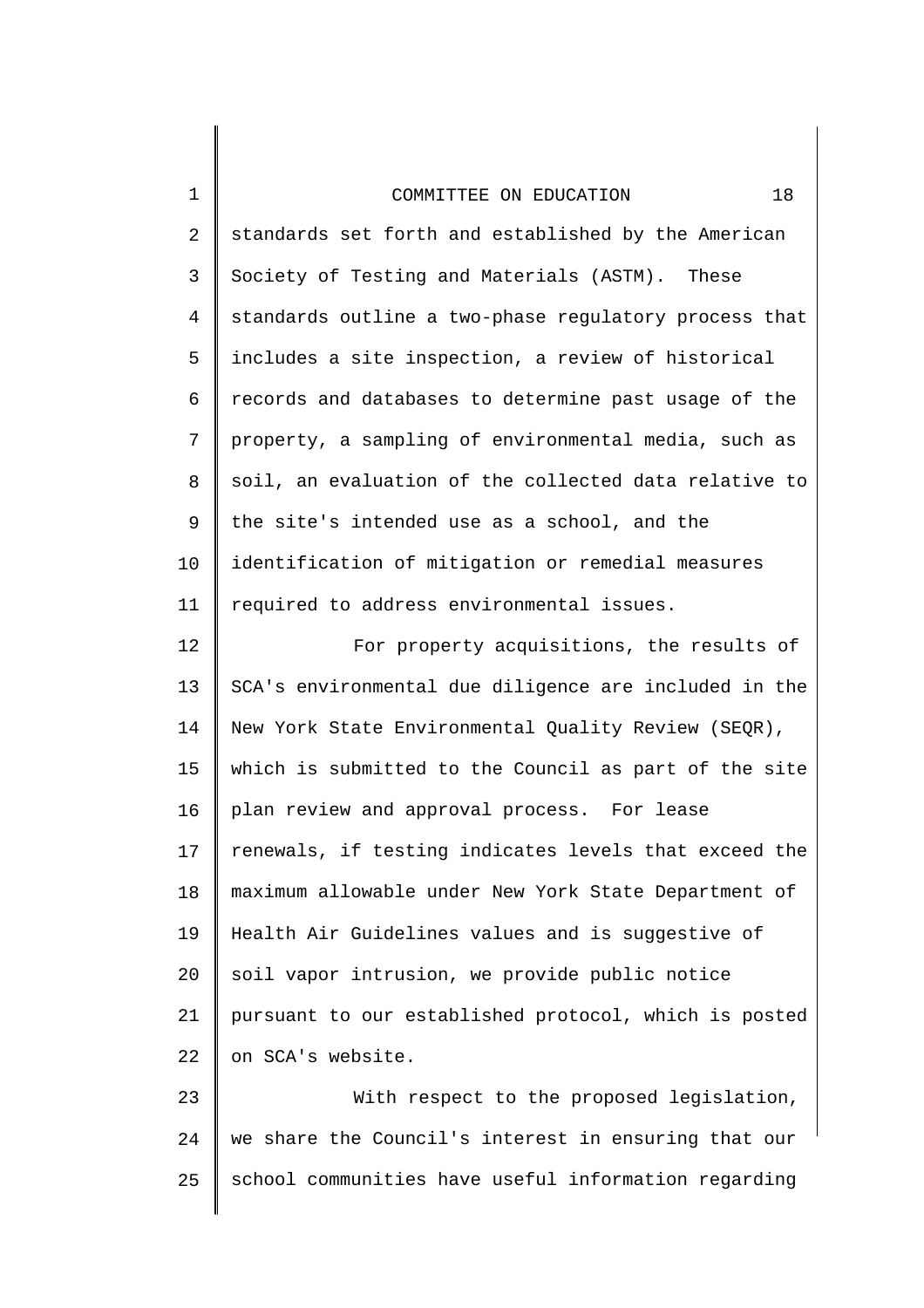1

2 3 4 5 6 7 8 9 10 11 12 13 14 15 16 17 18 19 20 21 22 23 24 25 the environmental condition of our schools. We do however have concerns regarding the reporting requirements in Int. 126. The broad requirement to provide written notification to parents and all employees of each public school that has been subject to any testing or inspection for contaminants, hazardous substances, mold or pollutants within seven days is simply impracticable, given the sheer volume of testing and inspections performed in our school buildings on a regular basis. Each year SCA and DSF perform over 30,000 environmental tests and inspections in our schools; in order to comply with the proposed legislation we need to create a new centrally-based office to review, interpret and contextualize the results in a way that would be meaningful to parents and employees. We also question the value of providing school communities with test results that are within guidance values; sending widespread mailings of routine environmental sampling may cause some parents to have unwarranted anxieties about the significance of testing results. Over-reporting on routine sampling also may overwhelm parents with information so that they may not be able to distinguish between an important notification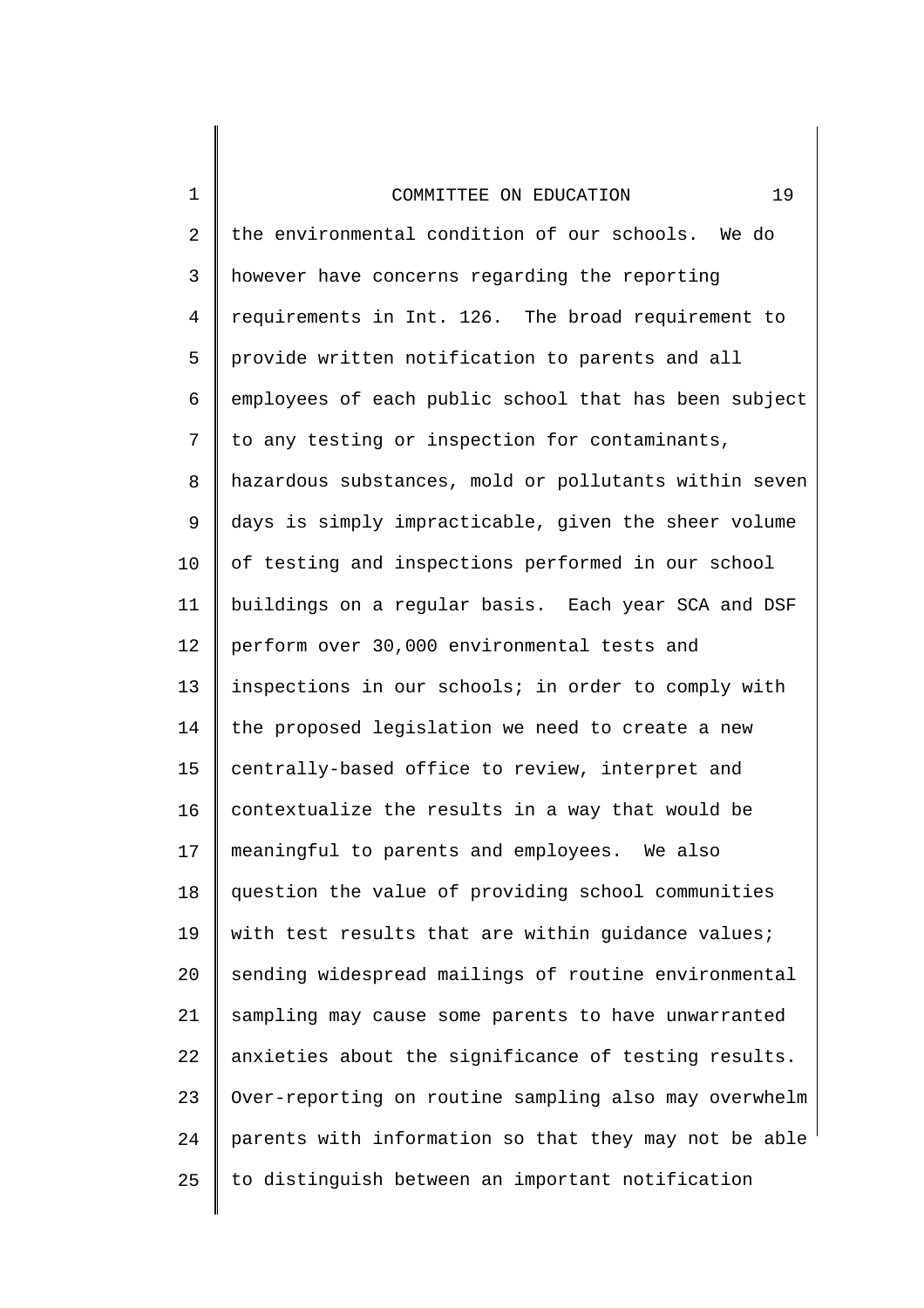| 1              | 20<br>COMMITTEE ON EDUCATION                          |
|----------------|-------------------------------------------------------|
| $\overline{2}$ | regarding their school and a notification of routine  |
| $\mathsf{3}$   | sampling. We are also concerned that some parents     |
| 4              | may even seek to withhold their child from school     |
| 5              | based on a misunderstanding of the notice. It is      |
| 6              | essential that DOE retain a substantial level of      |
| 7              | discretion to work with individual school communities |
| 8              | on such risk communication efforts in order for these |
| 9              | efforts to be tailored to the individual school       |
| 10             | community and the specific circumstances at hand.     |
| 11             | Similarly, the cumulatively detailed data collection  |
| 12             | required for the biannual report would be a           |
| 13             | significant undertaking, given the amount of testing  |
| 14             | and inspections performed. We would also like to      |
| 15             | note that the cost alone to mail notices to parents   |
| 16             | and staff would be prohibitive.                       |
| 17             | The safety and health of our students and             |
| 18             | staff is paramount; we will continue to work with     |

18 19 20 21 22 23 school communities to ensure that they are informed about our work and its progress; we look forward to working with the Council on this important issue. And with that, I am happy to answer any of your questions.

24 25 CHAIRPERSON DROMM: Before I turn it over to my colleague Fernando Cabrera to start the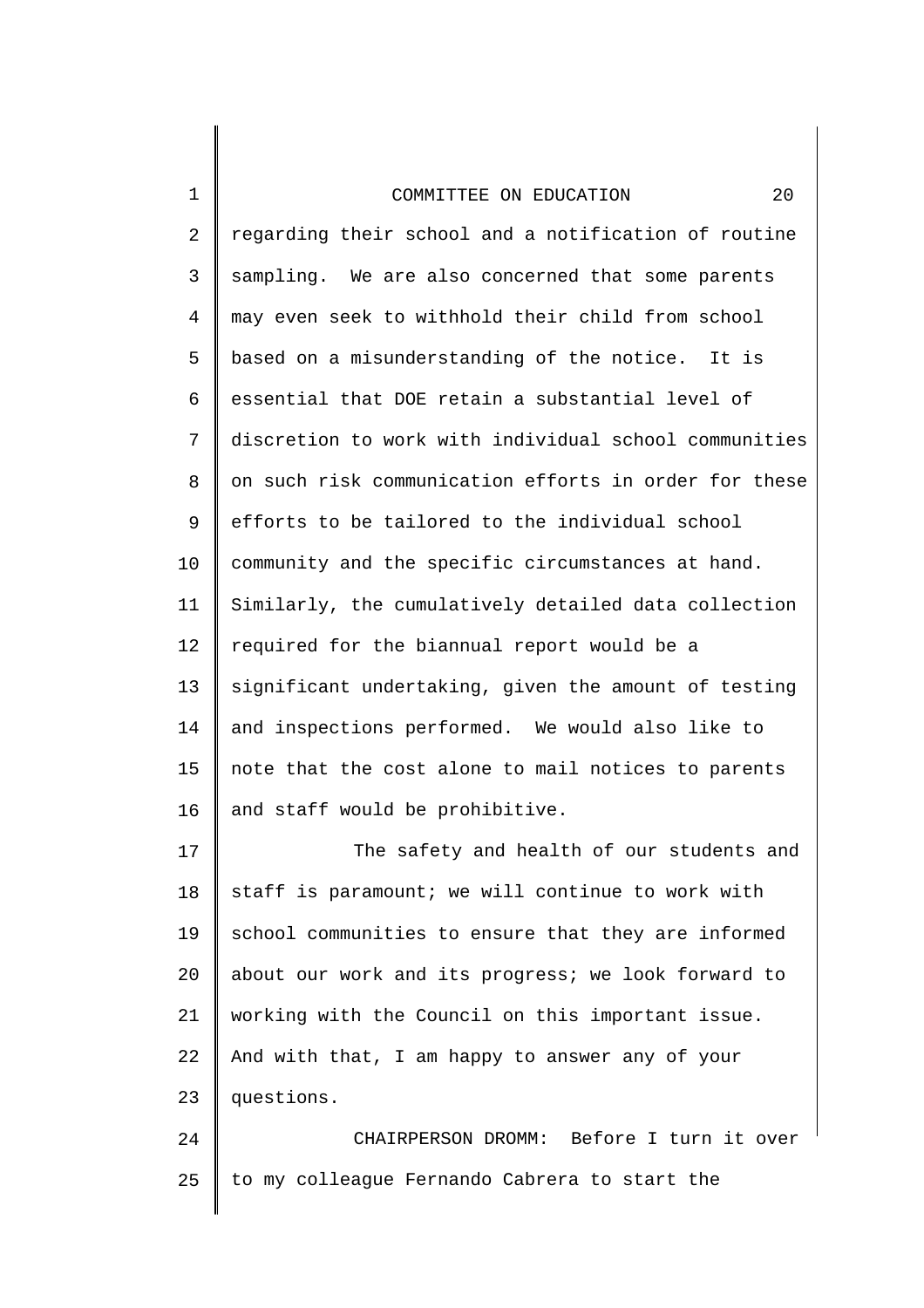| 1  | 21<br>COMMITTEE ON EDUCATION                          |
|----|-------------------------------------------------------|
| 2  | questioning, I just wanna say that we've been joined  |
| 3  | by Council Member Mark Levine, Council Member Vinny   |
| 4  | Gentile from Brooklyn, Council Member Mark Treyger    |
| 5  | from Brooklyn as well, and Council Member Alan Maisel |
| 6  | from Brooklyn as well. So let me turn it over to      |
| 7  | Council Member Fernando Cabrera.                      |
| 8  | COUNCIL MEMBER CABRERA: Thank you so                  |
| 9  | much, Mr. Chair and welcome again; I really           |
| 10 | appreciate your presentation here today. I just have  |
| 11 | a couple of questions before I know there my          |
| 12 | colleagues have some questions, but regarding PS 51,  |
| 13 | according to reports, the DOE was aware of the high   |
| 14 | levels of the chemical TCE that was found in PS 51 in |
| 15 | the Bronx for at least six months prior to notifying  |
| 16 | parents; why, from your point of view, did it take    |
| 17 | that long?                                            |
| 18 | ROSS HOLDEN: Council Member, during that              |
| 19 | time we found anomalous results in the first round of |
| 20 | testing -- there were over 250 leased facilities and  |
| 21 | this was the only one where there was something that  |
| 22 | appeared to be amiss, so confirmatory sampling was    |
| 23 | done, some of which required probes into the soil     |

25 asbestos, so we had to take appropriate precautions

underneath through concrete that was presumed to have

24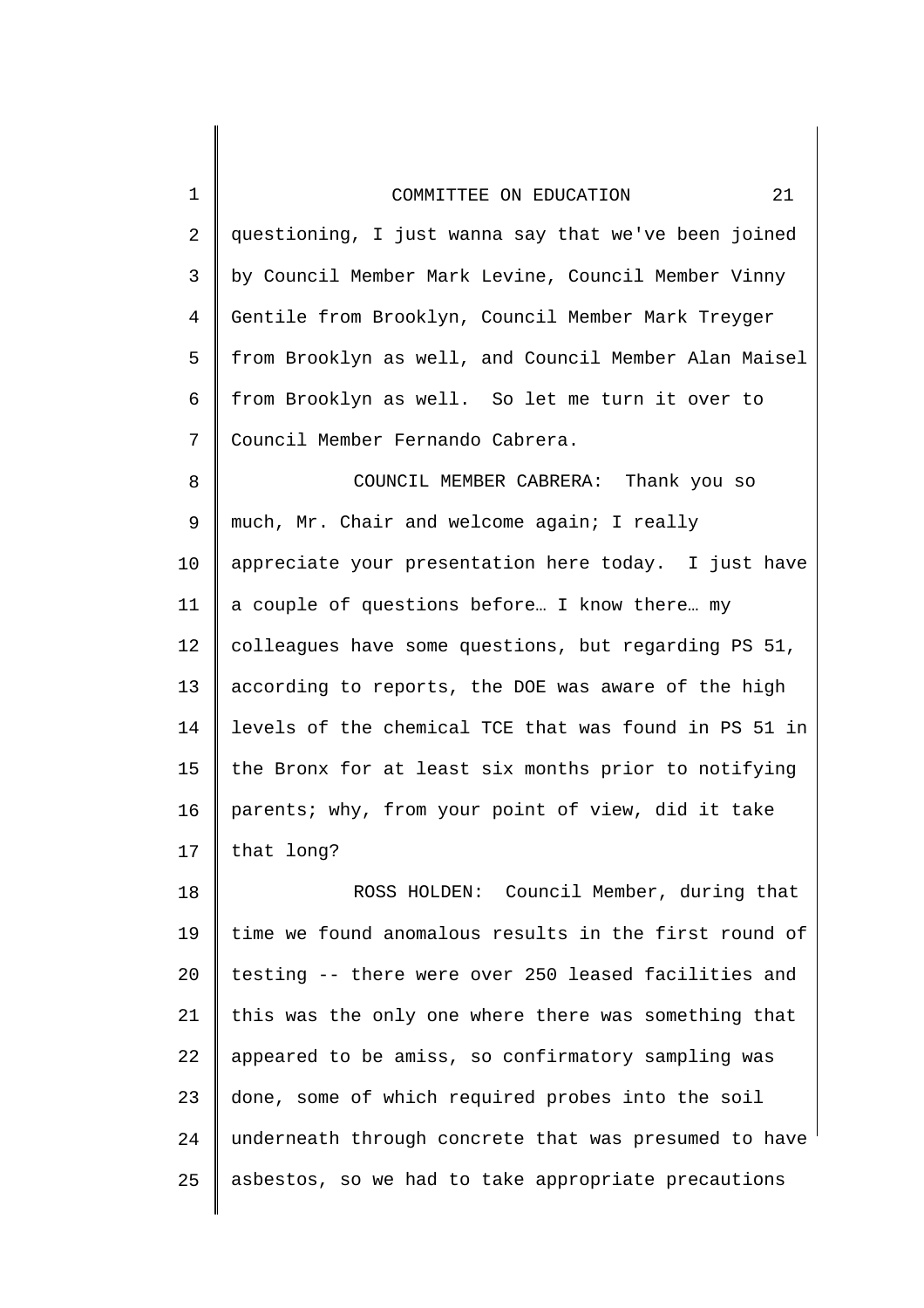1

2 3 4 5 6 7 8 9 10 11 12 13 14 15 16 17 18 19 20 21 22 for that as well. When we had all of the results certified and vetted, we then advised the community of what we had found. I should say that we also at that time employed various measures to see whether the air quality in the school could be improved with more active ventilation, which indeed was the case in the classroom environment. Since that time we've met with the community many, many time, we've worked collaboratively with State and City Department of Health on health-related issues; in fact, this evening there is a presentation being made by the State Department of Health on this issue. So at this juncture that's what I can tell you; since our initial meetings three years ago, litigation has been brought against the City on this, so at this juncture I'm really prevented from, in a public forum, speaking further about the issues. COUNCIL MEMBER CABRERA: Okay. Alright. Well regarding that, can you tell us, would it be in your safe zone to tell us whether DOH released a

23 24 25 report regarding the contaminants found at PS 51 and if so, what were the findings and did DOE communicate this information to parents?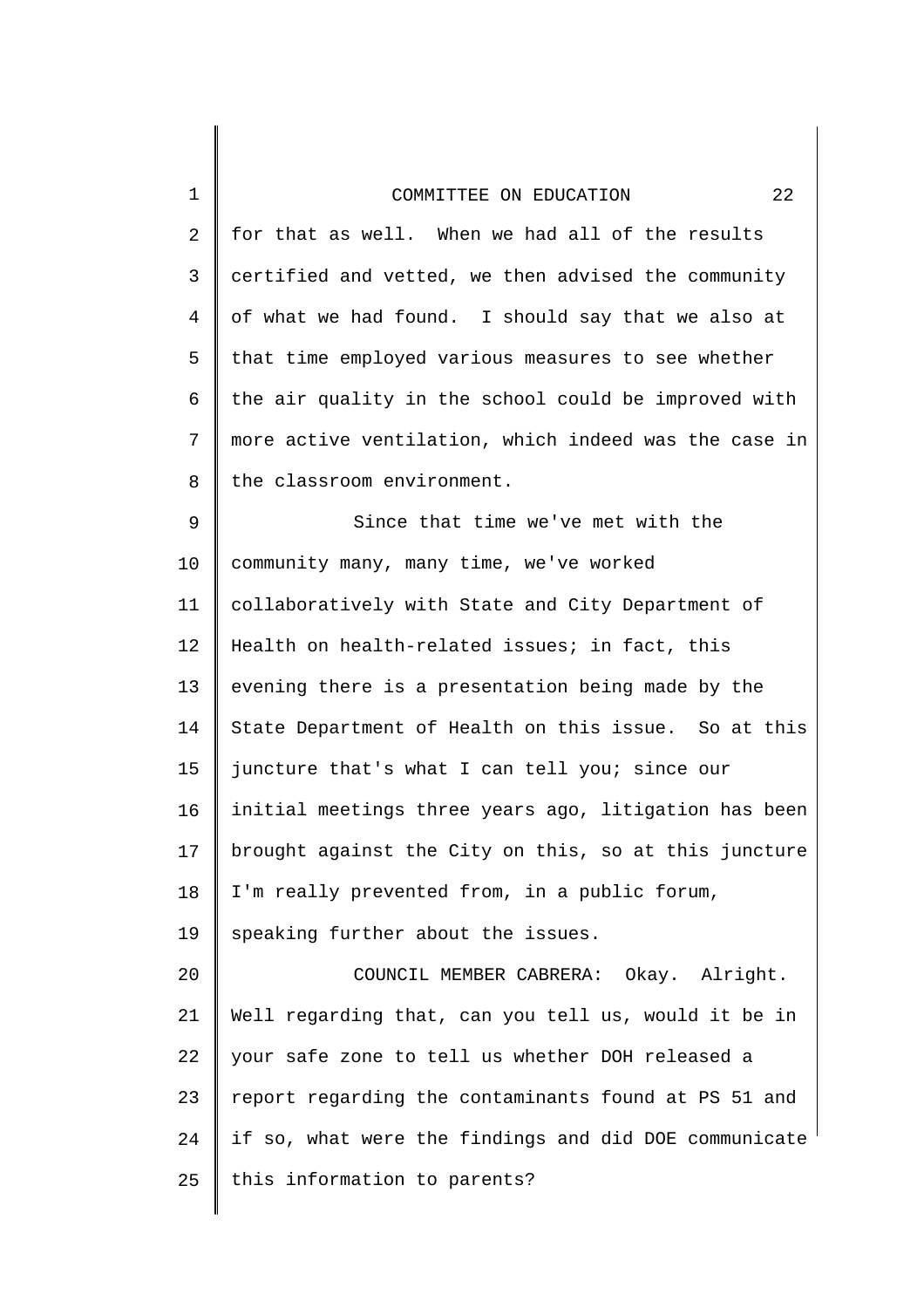| $\mathbf{1}$   | 23<br>COMMITTEE ON EDUCATION                          |
|----------------|-------------------------------------------------------|
| $\overline{2}$ | ROSS HOLDEN: It's my understanding that               |
| $\mathsf{3}$   | the Department of Health is working on the health-    |
| 4              | related issues as opposed to remediation efforts; in  |
| 5              | fact, we don't occupy that building any longer, the   |
| 6              | school community was moved to a different space. As   |
| 7              | far as the findings and recommendations by the        |
| 8              | Department of Health, I'm really it's not that I      |
| 9              | don't wanna tell you; I just don't have that          |
| 10             | information at hand.                                  |
| 11             | COUNCIL MEMBER CABRERA: Okay. Is it                   |
| 12             | possible that we could get that information?          |
| 13             | ROSS HOLDEN: I think we can secure                    |
| 14             | information from the Department of Health and if a    |
| 15             | report was issued, a Community Assessment Report, I'm |
| 16             | sure that it could be obtained for the Council.       |
| 17             | COUNCIL MEMBER CABRERA: Now you                       |
| 18             | mentioned that it would be cost prohibitive to be     |
| 19             | able to send information on a consistent basis to     |
| 20             | parents; what, in your estimation, will be a solution |
| 21             | for parents to be able to get to know if there are    |
| 22             | contaminants in a building?                           |
| 23             | [background comments]                                 |
| 24             | ROSS HOLDEN: Let's divide that up.                    |
| 25             | There are many different types of tests; let me speak |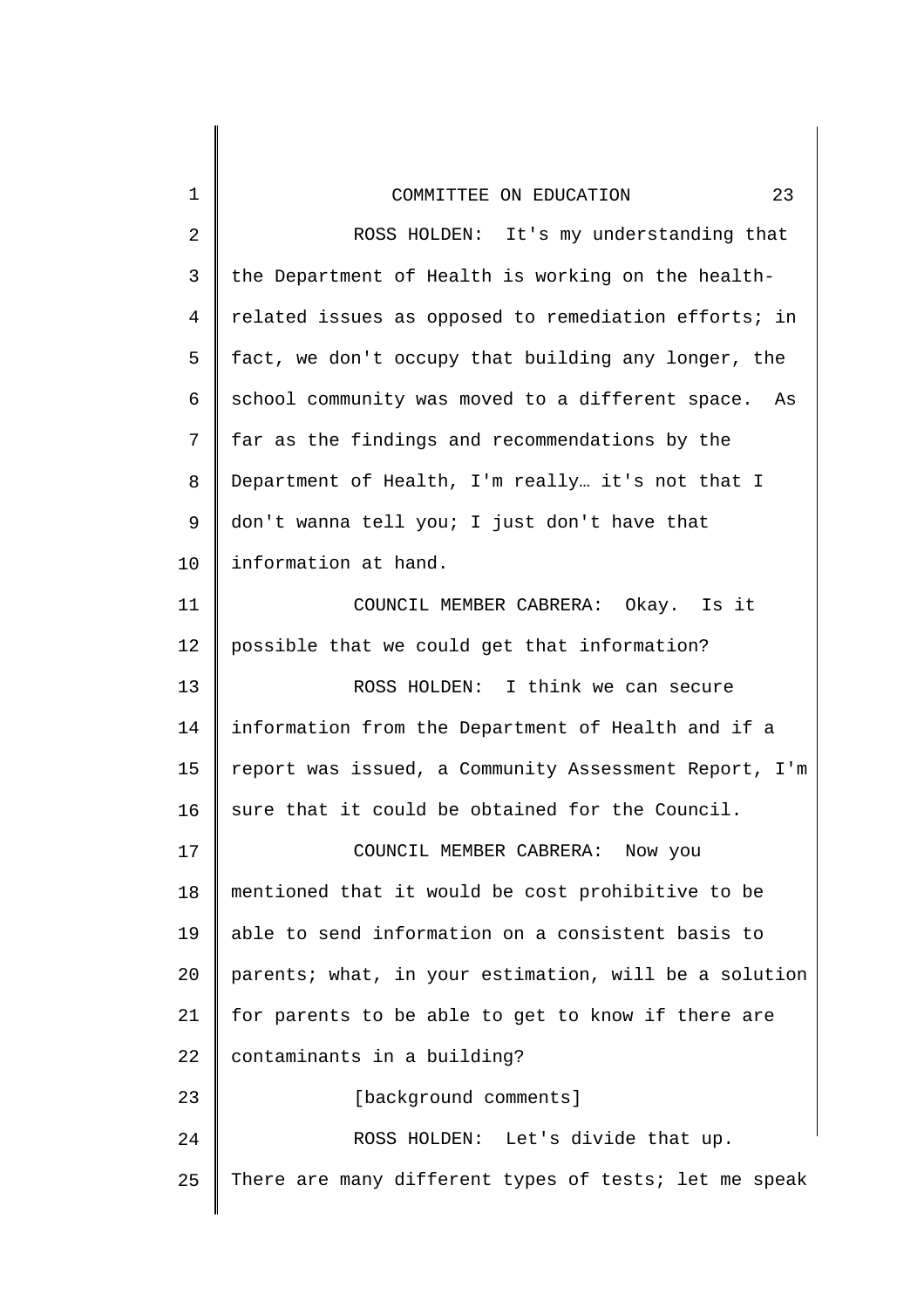1

2 3 4 5 6 7 8 9 10 11 12 13 14 15 16 17 18 19 20 21 22 23 24 25 from the SCA standpoint first. Most of the tests that the SCA performs in occupied school buildings are for asbestos as part of the design process when we are going to perform a capital improvement project. For instance, removal of old windows that are falling apart and replacing them with new windows. As part of the design process we are going to test the caulk around the windows and any other material -- glazing material and the like -- to see whether or not there's asbestos in them or PCBs. We need to do that so we know how that material should be handled during construction and in what landfills that material should be disposed of thereafter. That's a routine test; it's... yes, we may find asbestos; it's okay, as long as it's sitting there; when we remove it, as part of the CIP project and we install the new windows, before any space can be reoccupied there's be an environmental cleaning, there will be test results for the air and a reoccupancy letter would be issued. But to post information or mail out information during the design process that indeed some of the material we'll be removing during the project contains asbestos we think would be not particularly productive for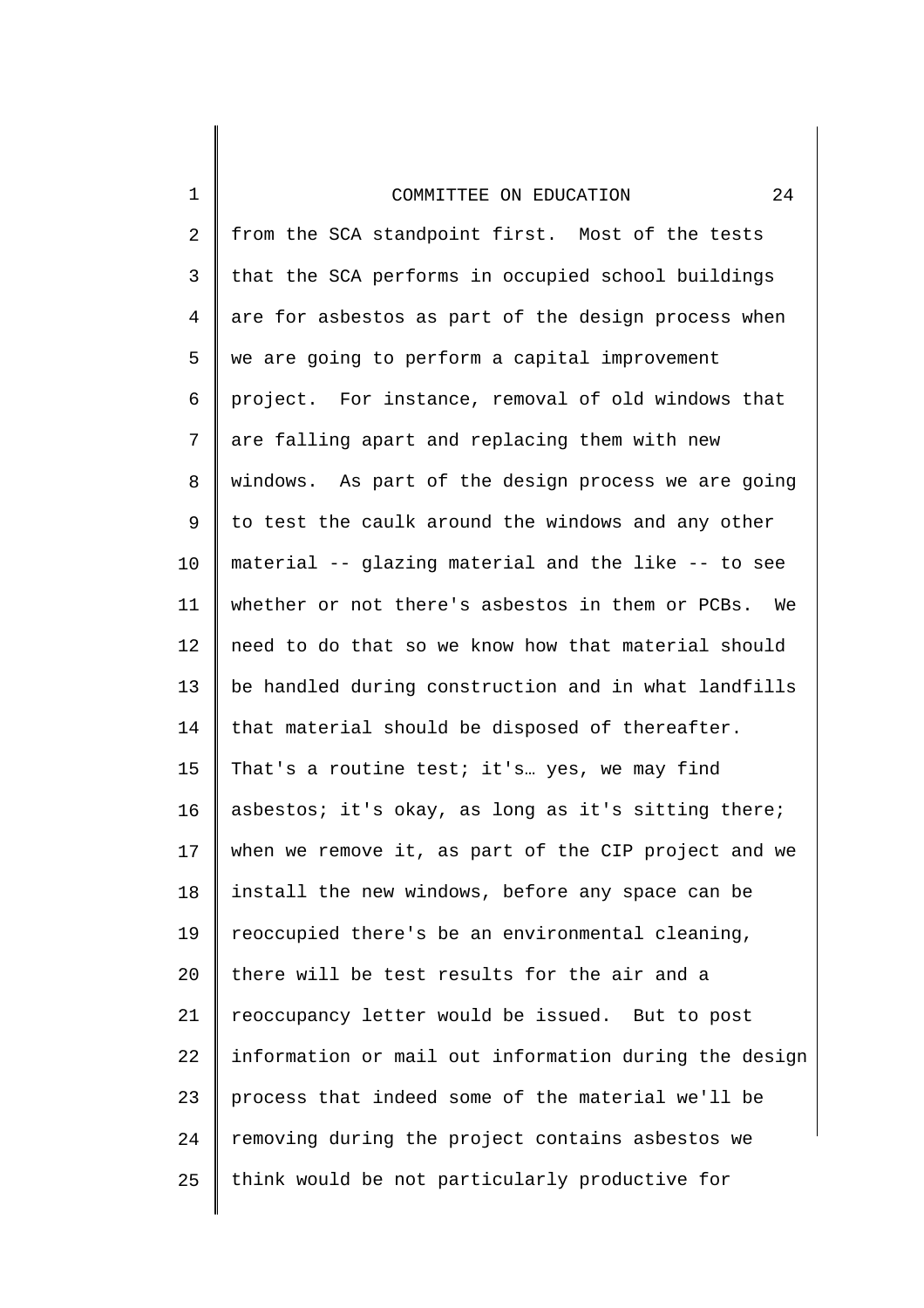| $\mathbf{1}$   | 25<br>COMMITTEE ON EDUCATION                          |
|----------------|-------------------------------------------------------|
| $\overline{a}$ | anyone. We're glad to know it's there so we know how  |
| 3              | to handle it appropriately.                           |
| 4              | COUNCIL MEMBER CABRERA: Out of the                    |
| 5              | 30,000 cases that you you're saying it's about        |
| 6              | 30,000 that will have to be reported, right; how many |
| 7              | of those are asbestos- and lead-related?              |
| 8              | [background comment]                                  |
| 9              | JOHN SHEA: The majority of the 30,000                 |
| 10             | are related to asbestos testing for AHERA, which is   |
| 11             | required reporting by the Federal EPA, and those are  |
| 12             | very routine, and again, a positive result of those   |
| 13             | tests isn't necessarily a bad thing; the fact that    |
| 14             | we're identifying that there's asbestos in a          |
| 15             | particular material just allows us to know if we need |
| 16             | to disturb it that we have to do that in a certain    |
| 17             | way to make sure that our students and staff are      |
| 18             | protected when we do that. But that's not something   |
| 19             | that we're looking for as a potential contaminant, we |
| 20             | know it's in school buildings all throughout the      |
| 21             | City, not just in schools; we need to identify it to  |
| 22             | know how to deal with it when we have to.             |
| 23             | COUNCIL MEMBER CABRERA: Would you be                  |
| 24             | amicable that the asbestos and the lead reporting     |
| 25             | will be reported online and the rest of the reporting |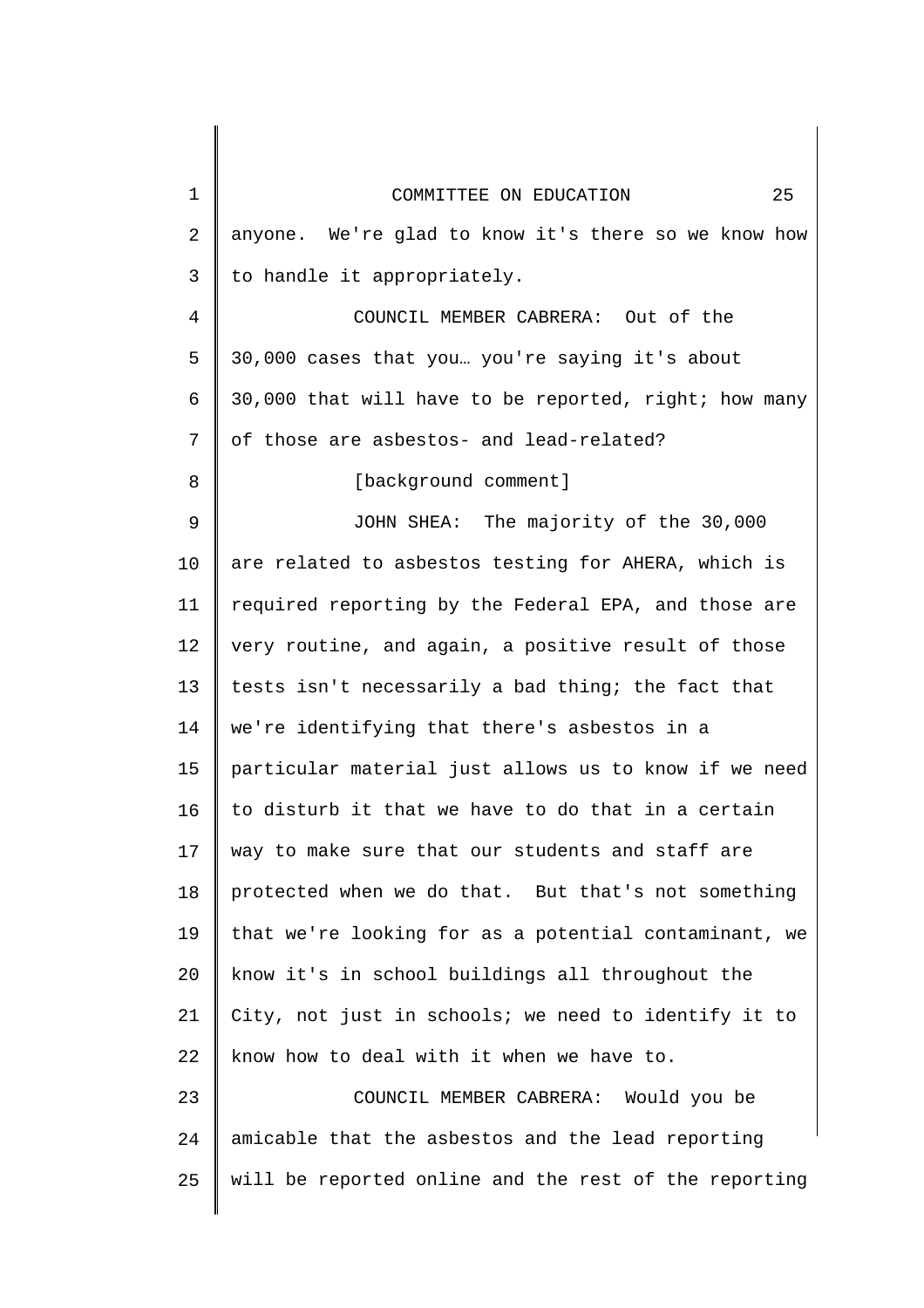| $\mathbf 1$ | COMMITTEE ON EDUCATION<br>26                         |
|-------------|------------------------------------------------------|
| 2           | to be made also online and by mail directly to       |
| 3           | parents?                                             |
| 4           | JOHN SHEA: I would have to go back and               |
| 5           | really see how that would even be practical. AHERA   |
| 6           | tests are very paper intensive and those results are |
| 7           | reported and we store them in many, many filing      |
| 8           | cabinets throughout the years, but again, it's not   |
| 9           | something that is easily disseminated and it is      |
| 10          | routine. The only reason that we would go back and   |
| 11          | look at that ourselves is if we're going to do a     |
| 12          | project in that area so that we could identify       |
| 13          | whether there was asbestos related to the work or    |
| 14          | not.                                                 |
| 15          | COUNCIL MEMBER CABRERA: So that tells                |
| 16          | me, if you have a difficulty and it's labor          |
| 17          | intensive, how much more it is for a parent to know. |
| 18          | ROSS HOLDEN: The issue though is that,               |
| 19          | you know, the asbestos would be in the material that |
| 20          | is ultimately going to be removed as part of a       |
| 21          | project, at least from the SCA's standpoint.         |
| 22          | COUNCIL MEMBER CABRERA: Right.                       |
| 23          | ROSS HOLDEN: Before we start any work we             |
| 24          | have a meeting with the school community, the        |
| 25          | principal, the UFT, Parent Association, custodial    |
|             |                                                      |

 $\begin{array}{c} \hline \end{array}$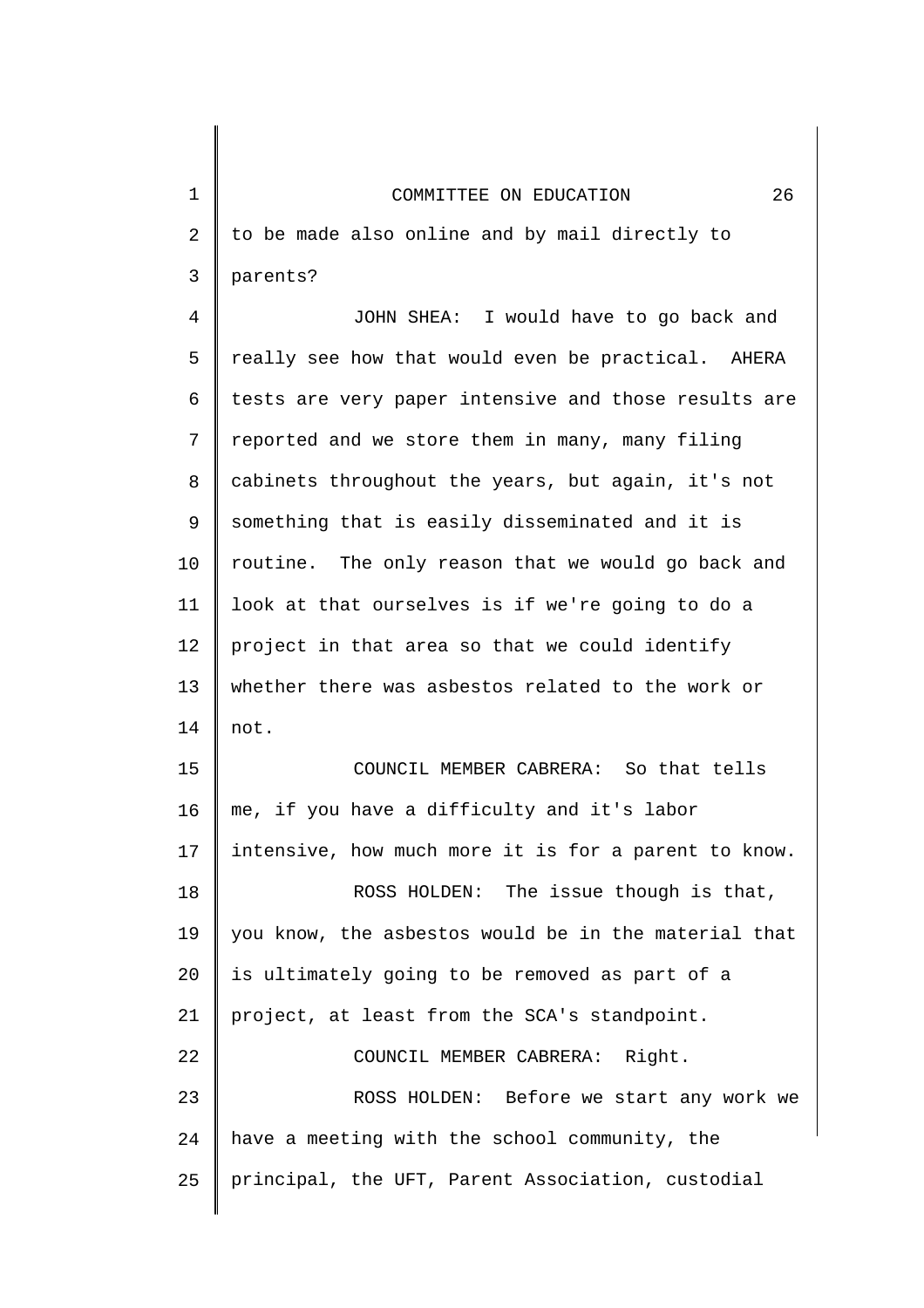| 1              | 27<br>COMMITTEE ON EDUCATION                          |
|----------------|-------------------------------------------------------|
| $\overline{a}$ | engineer; go over the work that will be done, the     |
| 3              | materials that we found, how they will be abated,     |
| $\overline{4}$ | what protocols we'll be employed; so at that time     |
| 5              | information is disseminated. The fact that there was  |
| 6              | testing done during the design process and that we    |
| 7              | found asbestos that will ultimately be removed        |
| 8              | doesn't seem to be information that would warrant the |
| 9              | type of elaborate process that's being proposed.      |
| 10             | COUNCIL MEMBER CABRERA: But what I'm                  |
| 11             | trying to get at is that if you are you already have  |
| 12             | this data, you already have this information;         |
| 13             | correct?                                              |
| 14             | JOHN SHEA: Yes.                                       |
| 15             | COUNCIL MEMBER CABRERA: And it's                      |
| 16             | inputted I'm sure it's not is it paperwork is it      |
| 17             | do you have in a cloud system; how do you store this  |
| 18             | information?                                          |
| 19             | JOHN SHEA: No, there's a physical paper               |
| 20             | book and it's actually on file at the school and it's |
| 21             | public information available; if a parented wanted to |
| 22             | come and actually review the book they would just     |
| 23             | have to do that through the principal and             |
| 24             |                                                       |
| 25             |                                                       |
|                |                                                       |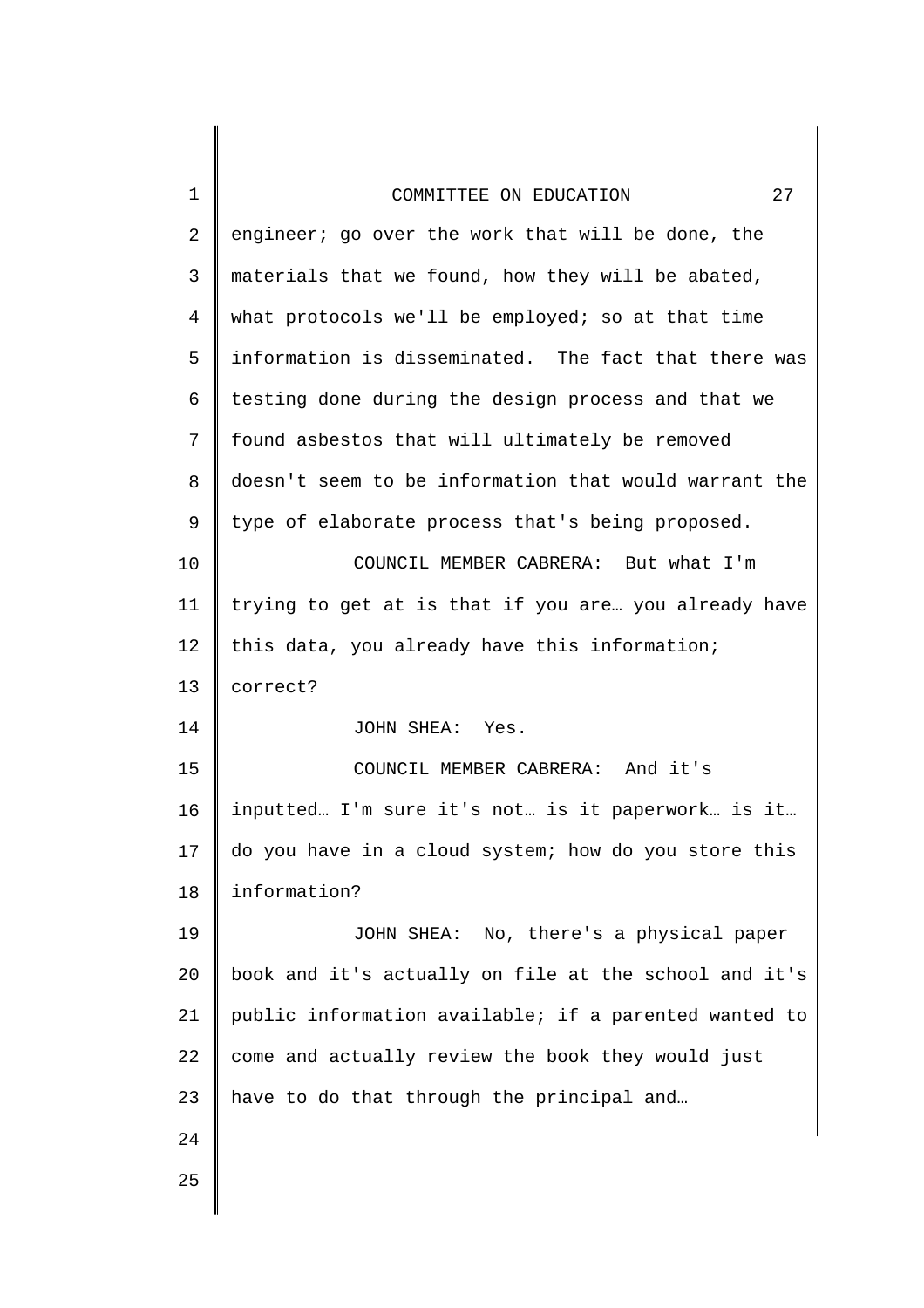| $\mathbf 1$ | 28<br>COMMITTEE ON EDUCATION                        |
|-------------|-----------------------------------------------------|
| 2           | COUNCIL MEMBER CABRERA: So right now you            |
| 3           | don't have it this information is not inputted      |
| 4           | online?                                             |
| 5           | JOHN SHEA: No, sir.                                 |
| 6           | COUNCIL MEMBER CABRERA: No. And you                 |
| 7           | don't see any value in it?                          |
| 8           | JOHN SHEA: I think it would be a                    |
| 9           | tremendous amount of labor and a very complicated   |
| 10          | process for little value.                           |
| 11          | COUNCIL MEMBER CABRERA: What would be               |
| 12          | the cost?                                           |
| 13          | JOHN SHEA: I don't have that                        |
| 14          | information, no [sic].                              |
| 15          | COUNCIL MEMBER CABRERA: Don't have a                |
| 16          | Okay. I have some questions, but I know we<br>cost. |
| 17          | have some colleagues that have some questions; turn |
| 18          | it back to the Chair.                               |
| 19          | CHAIRPERSON DROMM: So when you send the             |
| 20          | results to the school, let's say for asbestos       |
| 21          | reporting in the morning after asbestos abatement,  |
| 22          | how are those results sent to the school; are they  |
| 23          | sent online?                                        |
| 24          | Email.<br>ROSS HOLDEN:                              |
| 25          |                                                     |
|             |                                                     |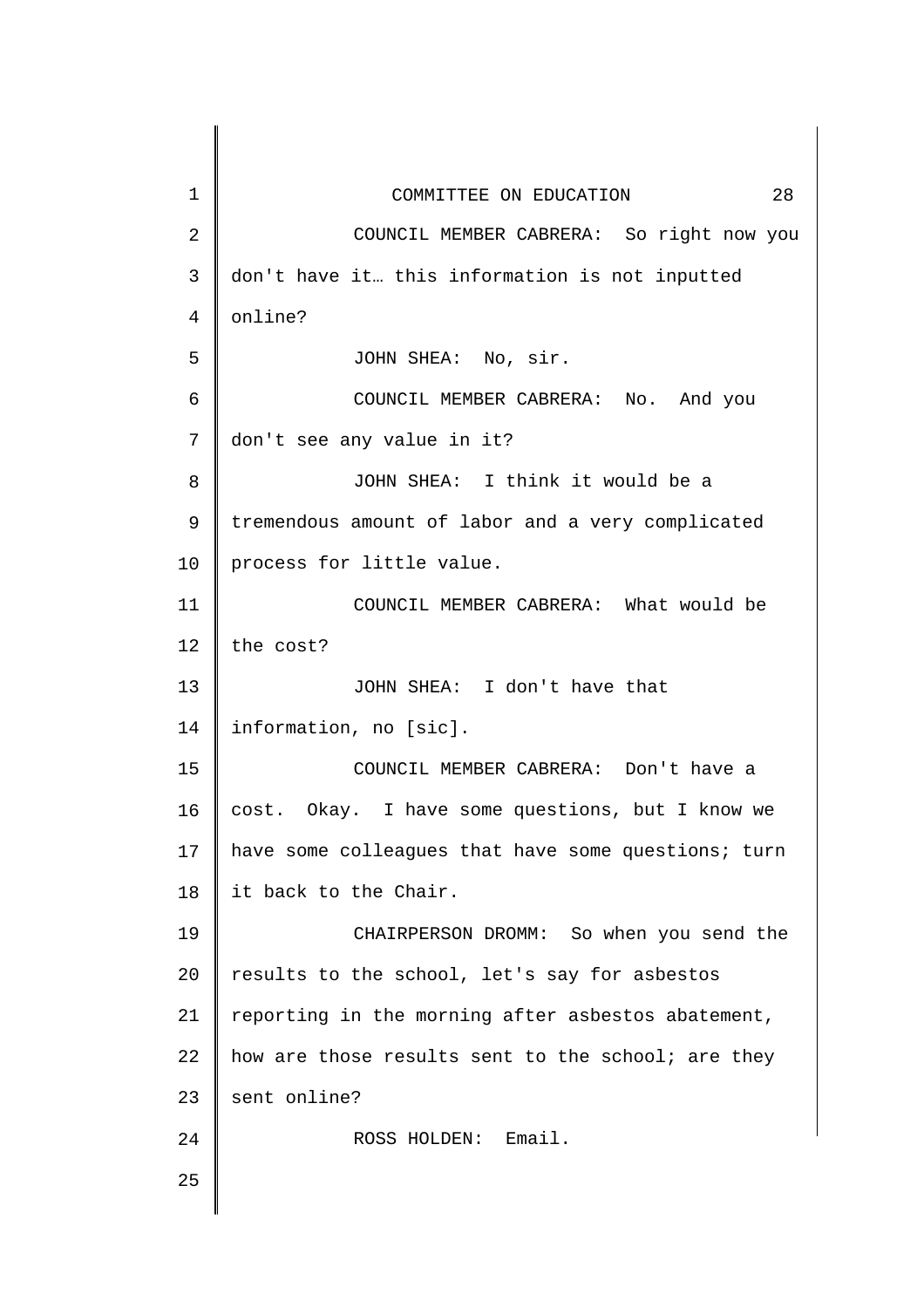| $\mathbf{1}$ | 29<br>COMMITTEE ON EDUCATION                          |
|--------------|-------------------------------------------------------|
| 2            | CHAIRPERSON DROMM: So if it's already                 |
| 3            | available electronically, what would be the issue     |
| 4            | about putting it on a website?                        |
| 5            | [background comments]                                 |
| 6            | ROSS HOLDEN: So the email that is sent                |
| 7            | to the principal and the custodian, it's a            |
| 8            | reoccupancy letter that is sent to again, from the    |
| 9            | SCA's standpoint, we're doing the capital improvement |
| 10           | work, but it's sent to the SCA from our consultants   |
| 11           | who did the testing to advise that the air has been   |
| 12           | tested and that it is [background comment] free from  |
| 13           | asbestos structures as a result of the work that is   |
| 14           | performed and that the school building or that space  |
| 15           | is safe for occupancy.                                |
| 16           | CHAIRPERSON DROMM:<br>So it just seems to             |
| 17           | me that if it's already available electronically why  |
| 18           | it couldn't just be transferred over in another       |
| 19           | electronic way, but here's my thing; you know, I was  |
| 20           | a New York City public school teacher for 25 years    |
| 21           | and a UFT chapter leader as well, so having had that  |
| 22           | experience and having gone through that major         |
| 23           | asbestos crisis that we had, I think around '96 or    |
| 24           | so, somewhere in that area, it was often difficult,   |
| 25           | (1) to get the asbestos report from the reporting     |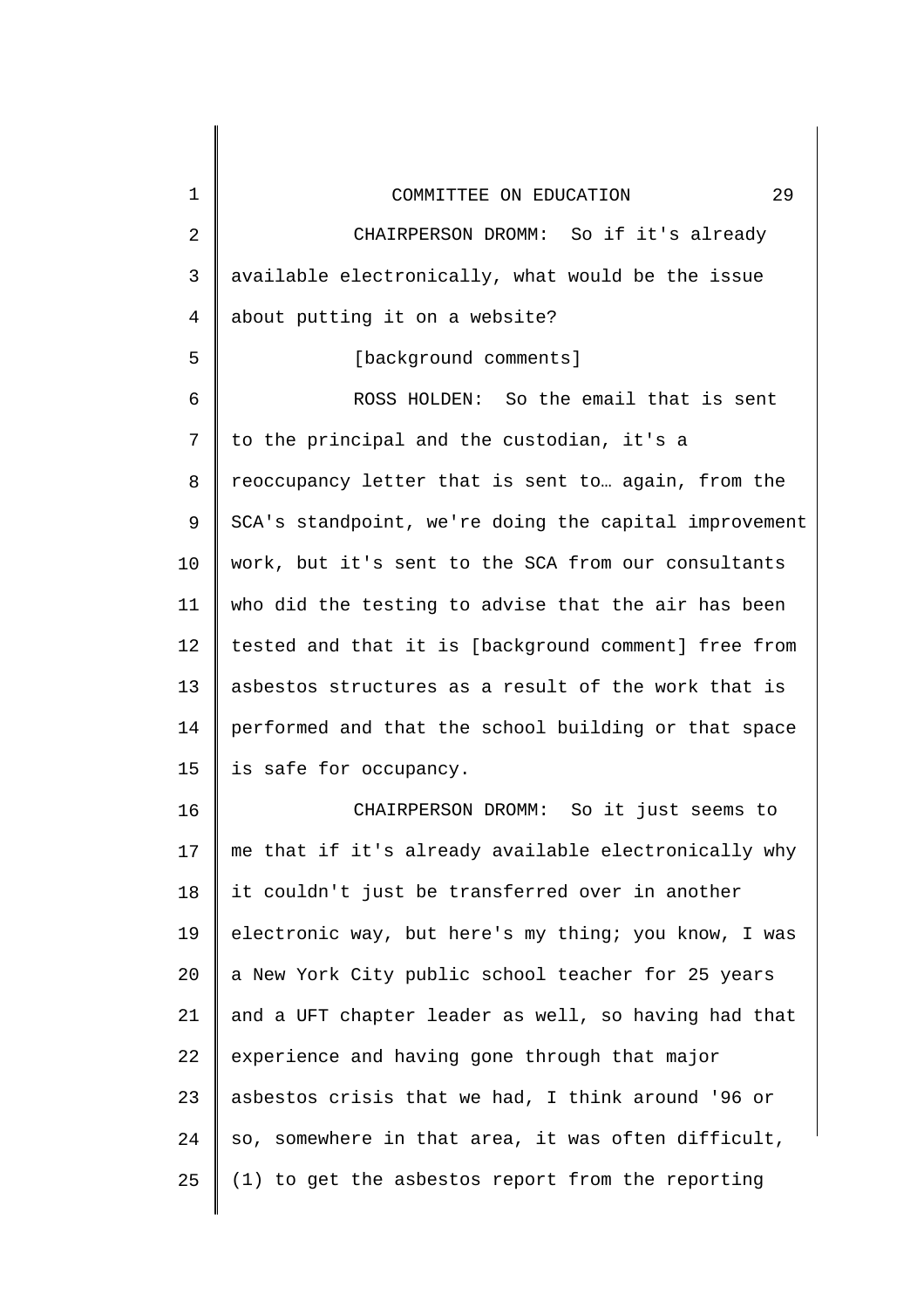| $\mathbf 1$ | 30<br>COMMITTEE ON EDUCATION                          |
|-------------|-------------------------------------------------------|
| 2           | people; (2) it required the principal to put it onto  |
| 3           | paper, I believe, and then to hang it somewhere or    |
| 4           | maybe it was custodian, actually, who was supposed to |
| 5           | post it; oftentimes it wasn't clear where it was      |
| 6           | posted in the school. Are there regulations about     |
| 7           | where the posting of the testing is done? In other    |
| 8           | words, sometimes I think it was put on the            |
| 9           | custodian's bulletin board in his office and you'd    |
| 10          | have to ask the custodian to get into his office in   |
| 11          | order to find it; it wasn't over the time clock or it |
| 12          | wasn't in the main office and it wasn't on the        |
| 13          | parents' bulletin board and I think having access to  |
| 14          | the results of the testing is another issue as well;  |
| 15          | I think it's a valid issue and I think we need to     |
| 16          | just clarify; are there any guidelines on that?       |
| 17          | Ye [background comment] I<br>ROSS HOLDEN:             |
| 18          | don't I'm unfamiliar with any particular regulatory   |
| 19          | requirements or protocols as to where reoccupancy     |
| 20          | letters should be placed; I do know that it goes to   |
| 21          | the school, the principal and I would have to presume |
| 22          | it's [interpose]                                      |
| 23          | CHAIRPERSON DROMM: I I think it's                     |
| 24          | actually the custodian, if I'm not mistaken           |
| 25          | [crosstalk]                                           |
|             |                                                       |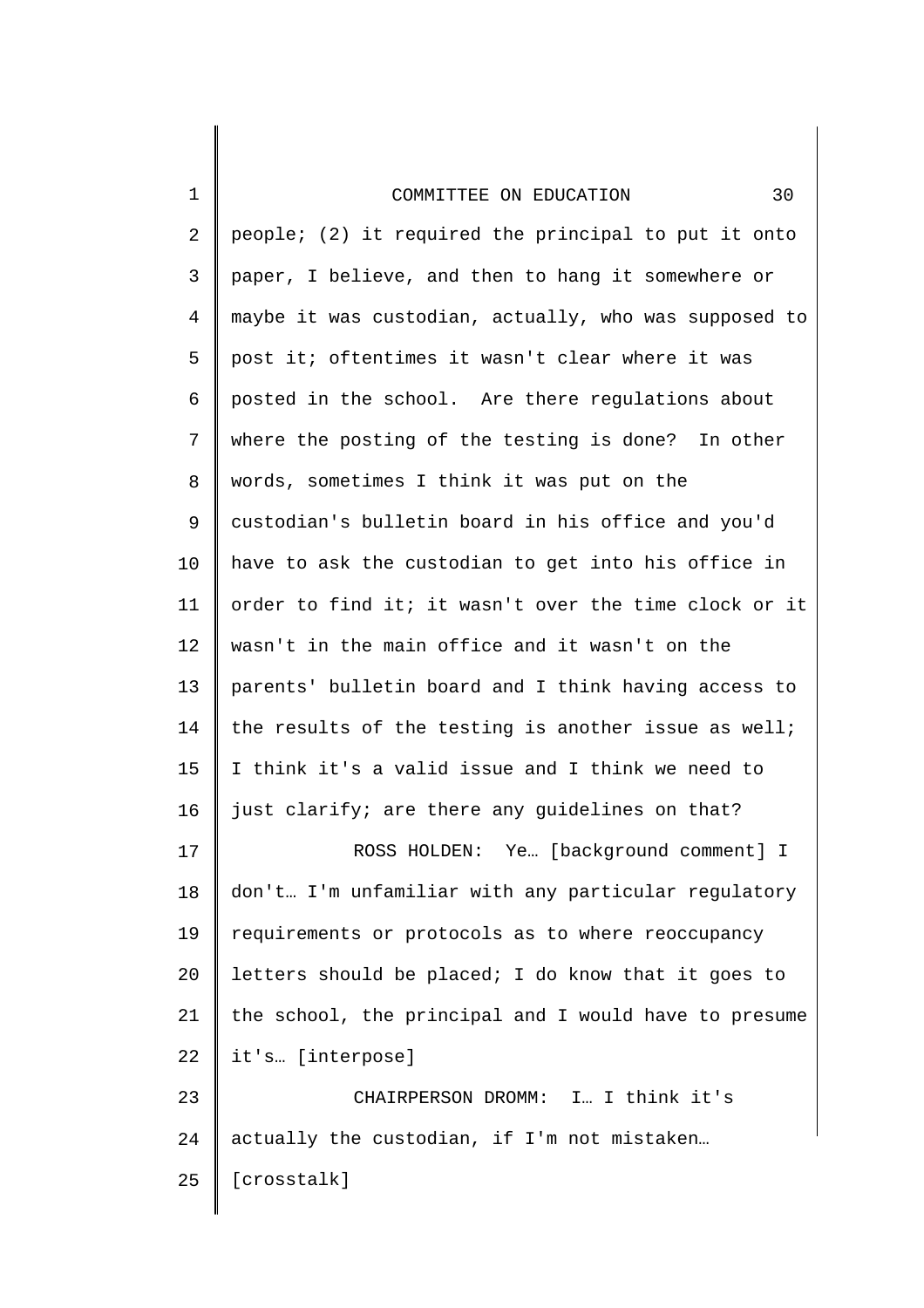| 1  | 31<br>COMMITTEE ON EDUCATION                          |
|----|-------------------------------------------------------|
| 2  | ROSS HOLDEN: Well                                     |
| 3  | CHAIRPERSON DROMM: gets especially an                 |
| 4  | asbestos abatement gets that at about 7 a.m. in the   |
| 5  | morning [crosstalk]                                   |
| 6  | ROSS HOLDEN: and the principal                        |
| 7  | CHAIRPERSON DROMM: and then must post                 |
| 8  | it.                                                   |
| 9  | ROSS HOLDEN: and the principal.                       |
| 10 | [background comment] Yeah, it's custodian and         |
| 11 | principal that that gets it. [crosstalk]              |
| 12 | CHAIRPERSON DROMM: They both get it                   |
| 13 | electronically?                                       |
| 14 | ROSS HOLDEN: Yes, so they know that the               |
| 15 | school can be reoccupied if work was done the night   |
| 16 | before [crosstalk]                                    |
| 17 | CHAIRPERSON DROMM: Oh okay.                           |
| 18 | ROSS HOLDEN: over the weekend.                        |
| 19 | CHAIRPERSON DROMM: Well I I think what                |
| 20 | the concern with the parents is, is that they don't   |
| 21 | have access to that report; that's the first concern, |
| 22 | so when they can't see that posted in a conspicuous   |
| 23 | location, that gives them concern as to what's really |
| 24 | going on. So I think that's also part of the reason   |
| 25 | why we wanted the notification by U.S. mail, because  |
|    |                                                       |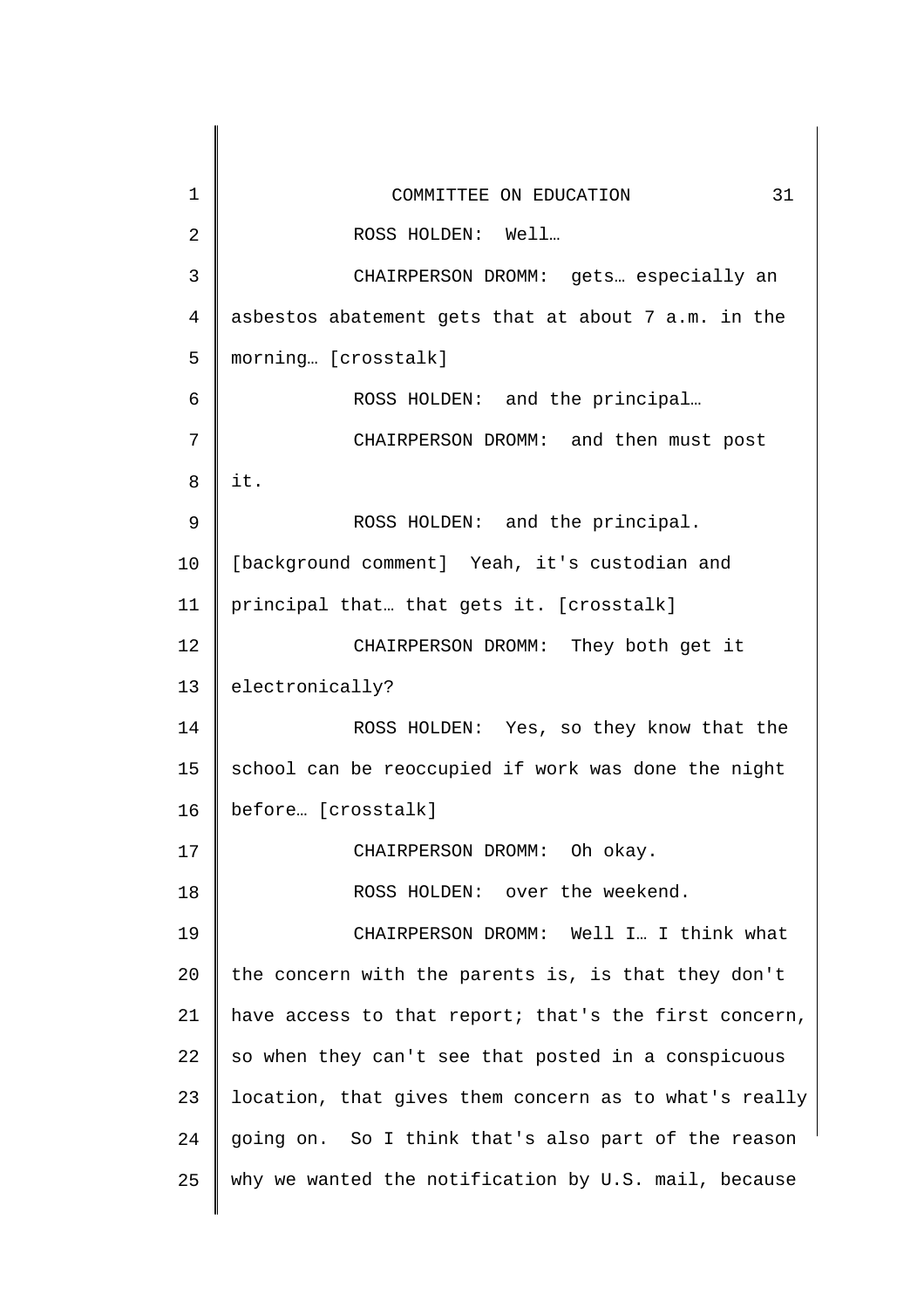| COMMITTEE ON EDUCATION                               | 32 |
|------------------------------------------------------|----|
| also having been a teacher I have to tell you, the   |    |
| backpack letters don't always make it home and even  |    |
| if they make it home, they're not often taken out of |    |
| the school bag, so the best way to communicate with  |    |
| التحاجات المستحدث والمستحدث والمستحدث والمستحدث      |    |

3 4 5 6 7 8 backpack letters don't always make it home and even if they make it home, they're not often taken out of the school bag, so the best way to communicate with parents is to send it by U.S. mail. So I would like to ask; how often do you do environmental inspections in schools that would make this cost prohibitive?

9 10 11 12 13 14 15 ROSS HOLDEN: If we were talking about the work that the SCA does, we do about 4,500 various tests per year; there are over 25,000 done by the Department, so if we're talking about every single test that was done, that's 30,000 between the SCA and the DOE for which there would have to be notification.

16 17 18 19 20 21 22 23 24 CHAIRPERSON DROMM: So in any… but that does not include every single school in the system? ROSS HOLDEN: It's wherever… for the SCA it's where we are going to perform capital improvement work. For the DOE, the DOE will inspect every three years a particular school, so like onethird of the school facilities throughout the City are done every year. But total, on an annual basis, about 30,000 tests.

25

1

2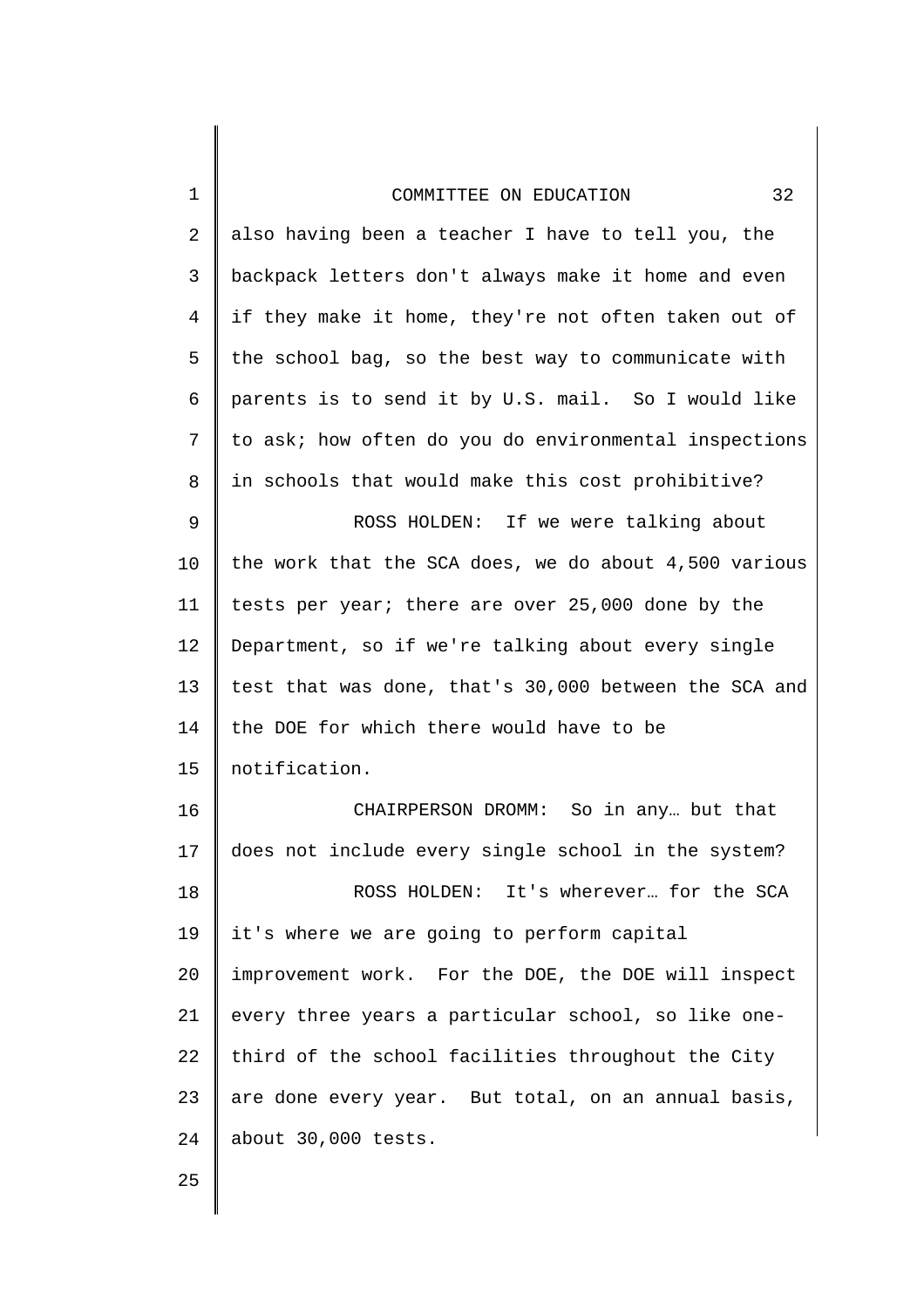| $\mathbf 1$    | 33<br>COMMITTEE ON EDUCATION                          |
|----------------|-------------------------------------------------------|
| $\overline{2}$ | CHAIRPERSON DROMM: Following up on that,              |
| $\mathsf{3}$   | just in your testimony, I have some concerns about    |
| $\overline{4}$ | the way this was worded; I don't know if it was your  |
| 5              | intention, but it almost seems to indicate that you   |
| 6              | think parents might not be able to understand the     |
| 7              | results of the testing, and it says here, "sending    |
| 8              | widespread mailings of routine environmental          |
| 9              | samplings may cause some parents to have unwarranted  |
| 10             | anxieties about the significance of testing results." |
| 11             | I think our parents are intelligent enough to be able |
| 12             | to decide for themselves what those results mean.     |
| 13             | Why are you assuming that they would not be able to?  |
| 14             | JOHN SHEA: Mr. Chair, I certainly was                 |
| 15             | not suggesting that parents weren't intelligent       |
| 16             | enough to understand; I can only tell you, and in my  |
| 17             | role, I've gone to many, many parent meetings where   |
| 18             | after the results of a test we were asked to come and |
| 19             | discuss those with the parents and explain them, and  |
| 20             | most of these results that come back in a report form |
| 21             | use very, very complicated scientific terms and the   |
| 22             | names of the materials and substances that are named  |
| 23             | in there in some cases are borderline                 |
| 24             | unpronounceable; it's very important for us to        |
| 25             | contextualize those things to explain to the parents  |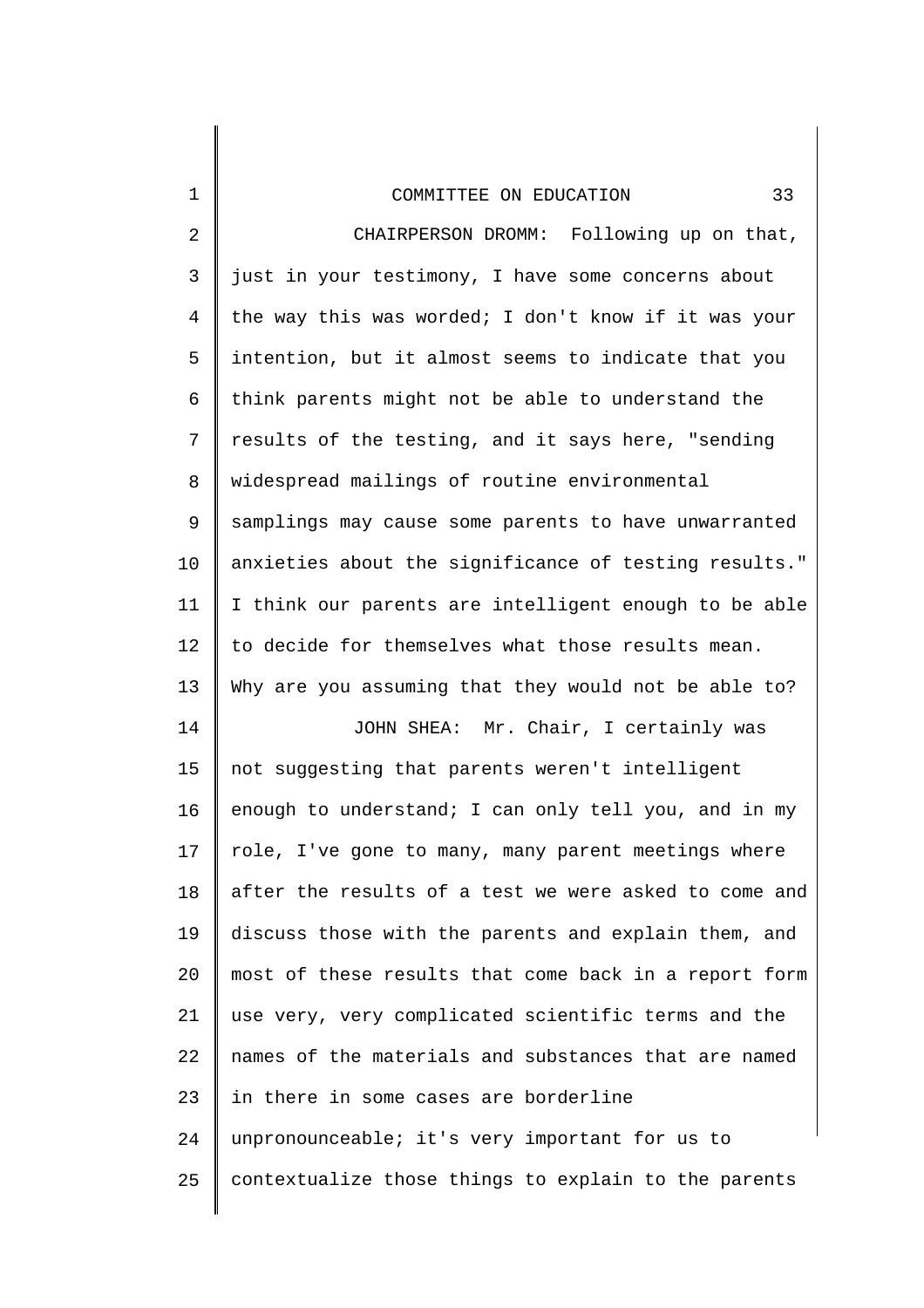1

2 3 4 5 6 7 8 9 10 11 and the staff what is actually potentially hazardous and what is completely routine. Even the experts, when they read these can be confused sometimes with guidance levels and the different substances that are tested for, so the point of that paragraph was to just point out that it's much more effective to explain these things in person and allow parents to ask intelligent questions and get good feedback than simply sending a letter with a whole bunch of terms that might be foreign to anybody.

12 13 14 15 16 17 18 19 20 21 22 23 24 25 CHAIRPERSON DROMM: I bet you if you sent a letter you'd probably have better turnout at the meeting so that you could explain it further, to be honest with you. I think that's part of the issue is that, because parents aren't even informed of the meetings or don't understand the importance of coming to that meeting because it's either been put in the backpack or not full communicated, that oftentimes at those meetings we don't have as good a turnout as we'd like to see at some of those things and so, I have to agree that this is an issue of transparency; one that, if you were to give the parents more information would get them either more involved or coming to those meetings or whatever. But that's the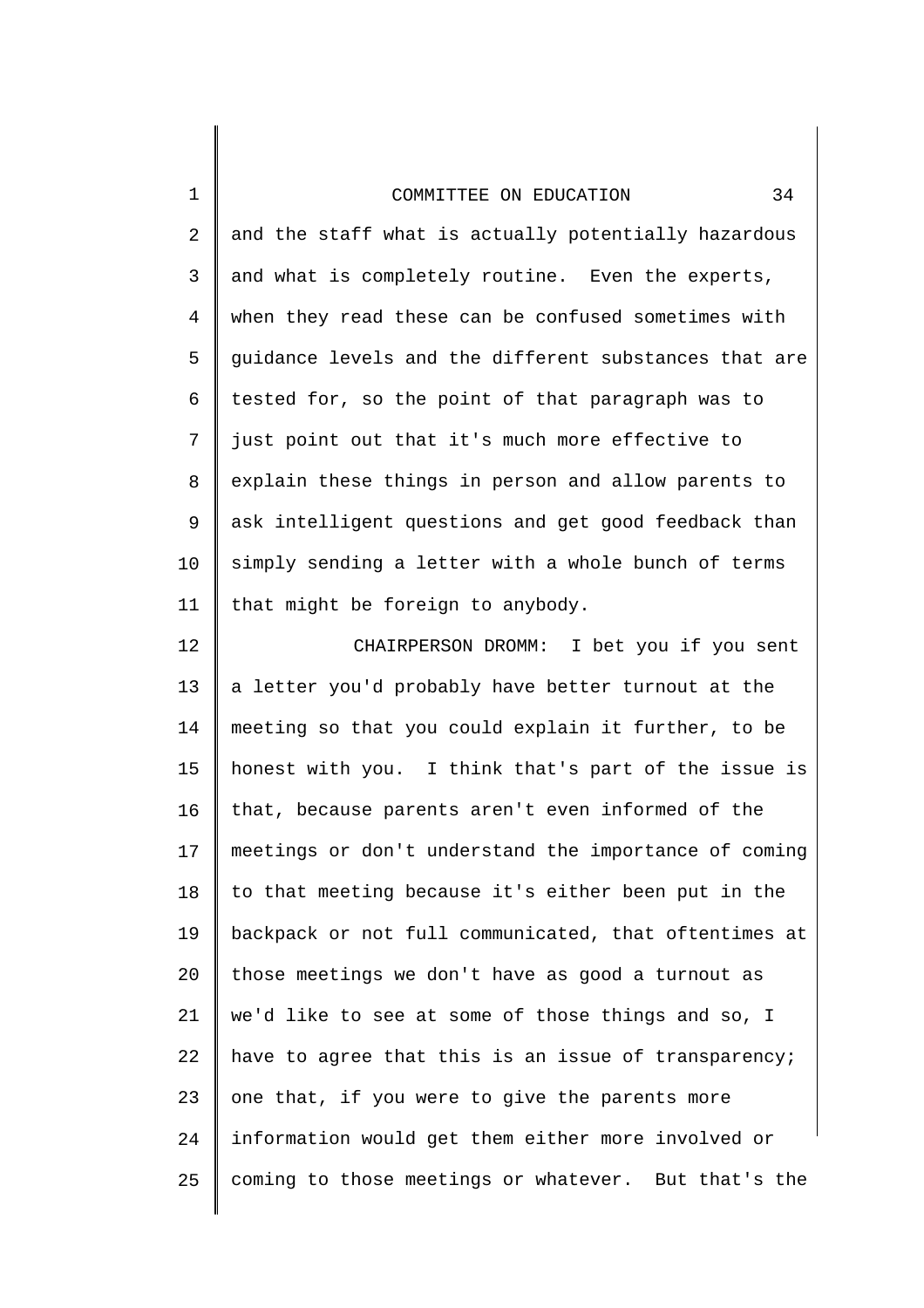| COMMITTEE ON EDUCATION                                | 35 |
|-------------------------------------------------------|----|
| purpose of this hearing and we're gonna flush that    |    |
| out at this hear.                                     |    |
| Just to go back also to my final                      |    |
| question, if I can find it oh yes, okay. So for       |    |
| lease renewals, you said in the testimony, for lease  |    |
| renewals, if testing indicates levels that exceed the |    |
| maximum allowable under New York State Department of  |    |
| Health Air Guidelines values and is suggestive of     |    |
| soil vapor intrusion; can you just tell me what soil  |    |
| vapor intrusion is?                                   |    |
| ROSS HOLDEN: So if there is a substance               |    |
| that's either in the ground water or in the soil      |    |
| under the building, it can volatilize and come up;    |    |
| we've all read about radon and things like that       |    |
| that's naturally occurring, but it's a similar thing  |    |
|                                                       |    |

13 14 15 16 17 18 19 20 21 22 23 24 and we test to see whether or not there is… we have tested to see whether or not there is vapor under the foundation slab; it doesn't mean that it's coming into the school, but we do wanna know where it is and that's what the… that's what the soil vapor tests are for. [background comment] CHAIRPERSON DROMM: That's for any

25 chemical?

1

2

3

4

5

6

7

8

9

10

11

12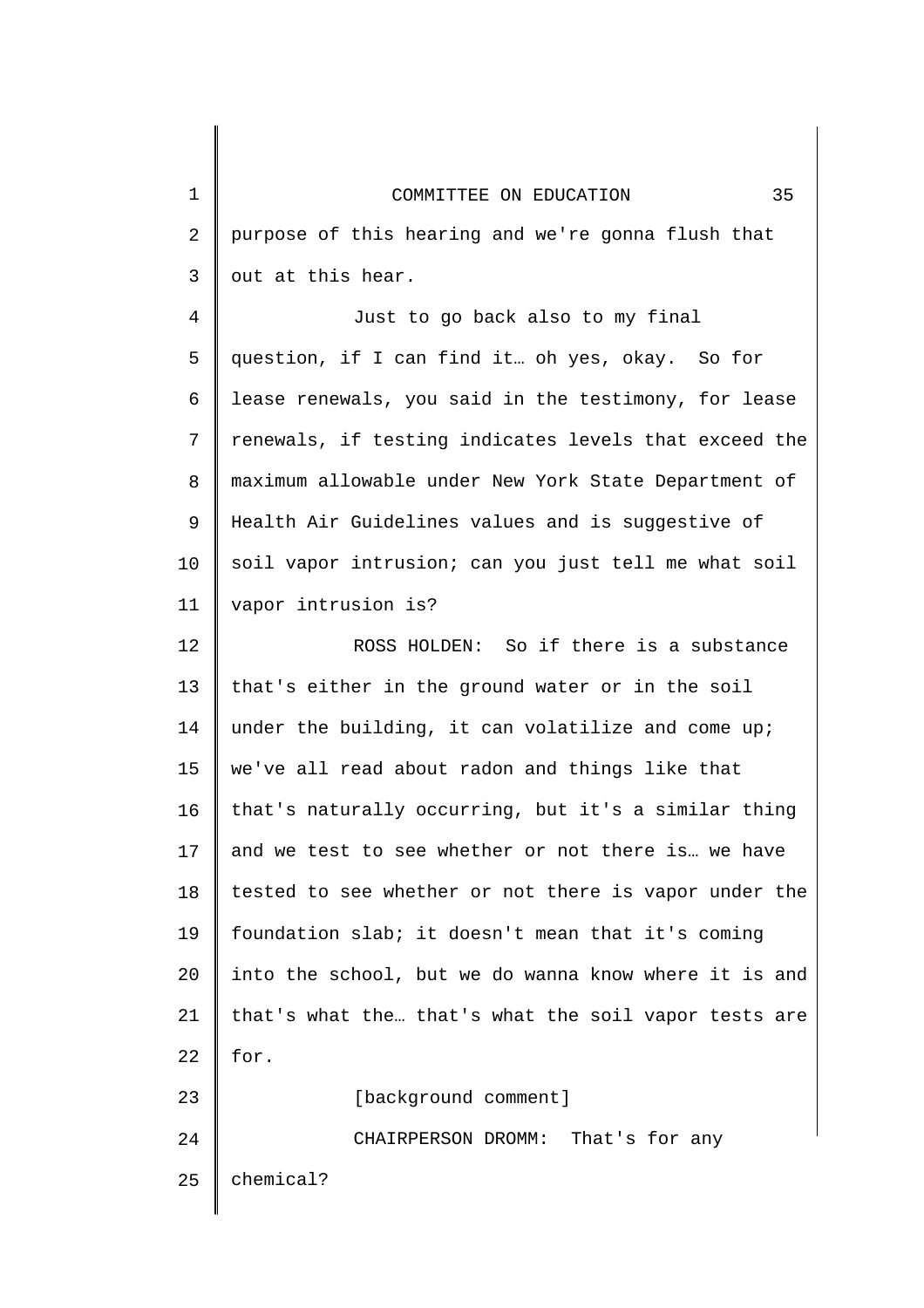| 1  | 36<br>COMMITTEE ON EDUCATION                          |
|----|-------------------------------------------------------|
| 2  | ROSS HOLDEN: There are they're usually                |
| 3  | for what they call VOCs or volatiles or semi-         |
| 4  | volatiles and there is, under the State guidelines,   |
| 5  | approximately 26 or so substances that routinely are  |
| 6  | found, you know, in an urban environment like ours.   |
| 7  | [background comment]                                  |
| 8  | CHAIRPERSON DROMM: And when do you post               |
| 9  | that?                                                 |
| 10 | ROSS HOLDEN: When we do a well, let's                 |
| 11 | go back to the renewal process. Way back in the day,  |
| 12 | when some of the buildings that were leased 20 years  |
| 13 | ago, the same air guideline values did not exist; the |
| 14 | State recently, within the last six or seven years,   |
| 15 | issued those types of guidelines. So when those       |
| 16 | leases were coming to termination and needed to be    |
| 17 | renewed, starting in 2002-2003, the SCA would start   |
| 18 | to do environmental testing before we renewed the     |
| 19 | lease. There are about 250 leases throughout the      |
| 20 | City; every property that is now leased has either    |
| 21 | been tested at the beginning, before the lease term   |
| 22 | began, or in the case of 51 Bronx, when the lease was |
| 23 | scheduled for renewal. Subsequent to the 51 Bronx     |
| 24 | issue there were about 31 other school buildings that |
| 25 | were leased that the lease was not yet up for         |
|    |                                                       |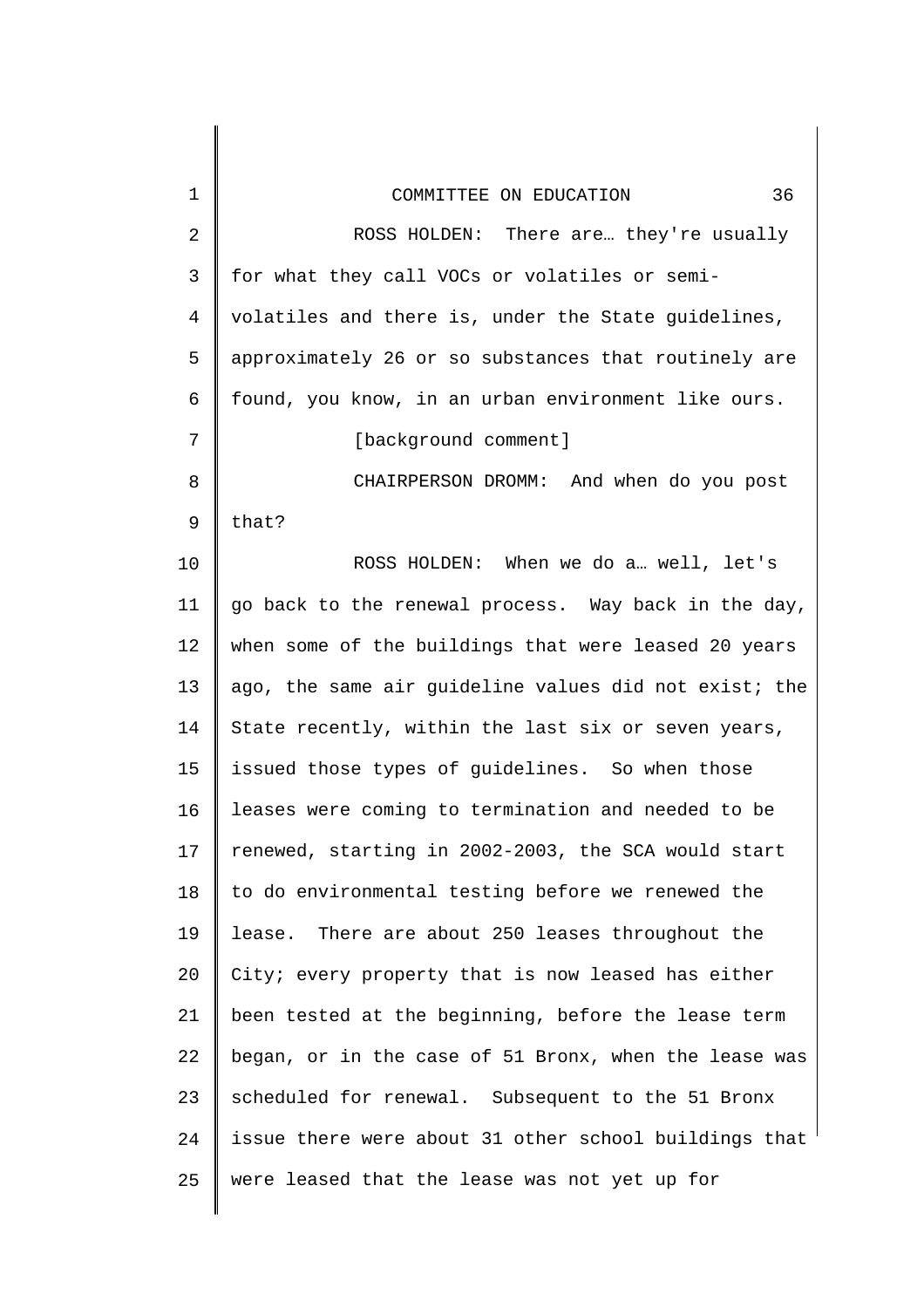| 1  | 37<br>COMMITTEE ON EDUCATION                          |
|----|-------------------------------------------------------|
| 2  | renewal, but we went in and we tested the air anyway. |
| 3  | So in all 250 plus leased facilities, 51 Bronx was    |
| 4  | the only place where we found any type of anomaly.    |
| 5  | CHAIRPERSON DROMM: So one of our biggest              |
| 6  | questions here today is, when does that get posted,   |
| 7  | before it's                                           |
| 8  | ROSS HOLDEN: Well, with respect to the                |
| 9  | 31, we posted it immediately after we got the         |
| 10 | results; it takes a little while for all the testing  |
| 11 | to be done, but then we posted it on the website      |
| 12 | immediately thereafter; we also had several meetings, |
| 13 | the [interpose]                                       |
| 14 | CHAIRPERSON DROMM: How far out is that                |
| 15 | from a school siting, I guess, from making a          |
| 16 | decision?                                             |
| 17 | ROSS HOLDEN: Well if it's on the renewal              |
| 18 | we'll start several months in advance of the renewal, |
| 19 | when the time comes for renegotiation of a lease and  |
| 20 | then we'll do testing then. If it's a new lease, if   |
| 21 | it's a building we're thinking of leasing and we do   |
| 22 | test result we do testing and we find something we    |
| 23 | don't like, since we don't own the building we'll     |
| 24 | walk away and we'll look for another space. We're     |
| 25 | not gonna put the City's not gonna put money into     |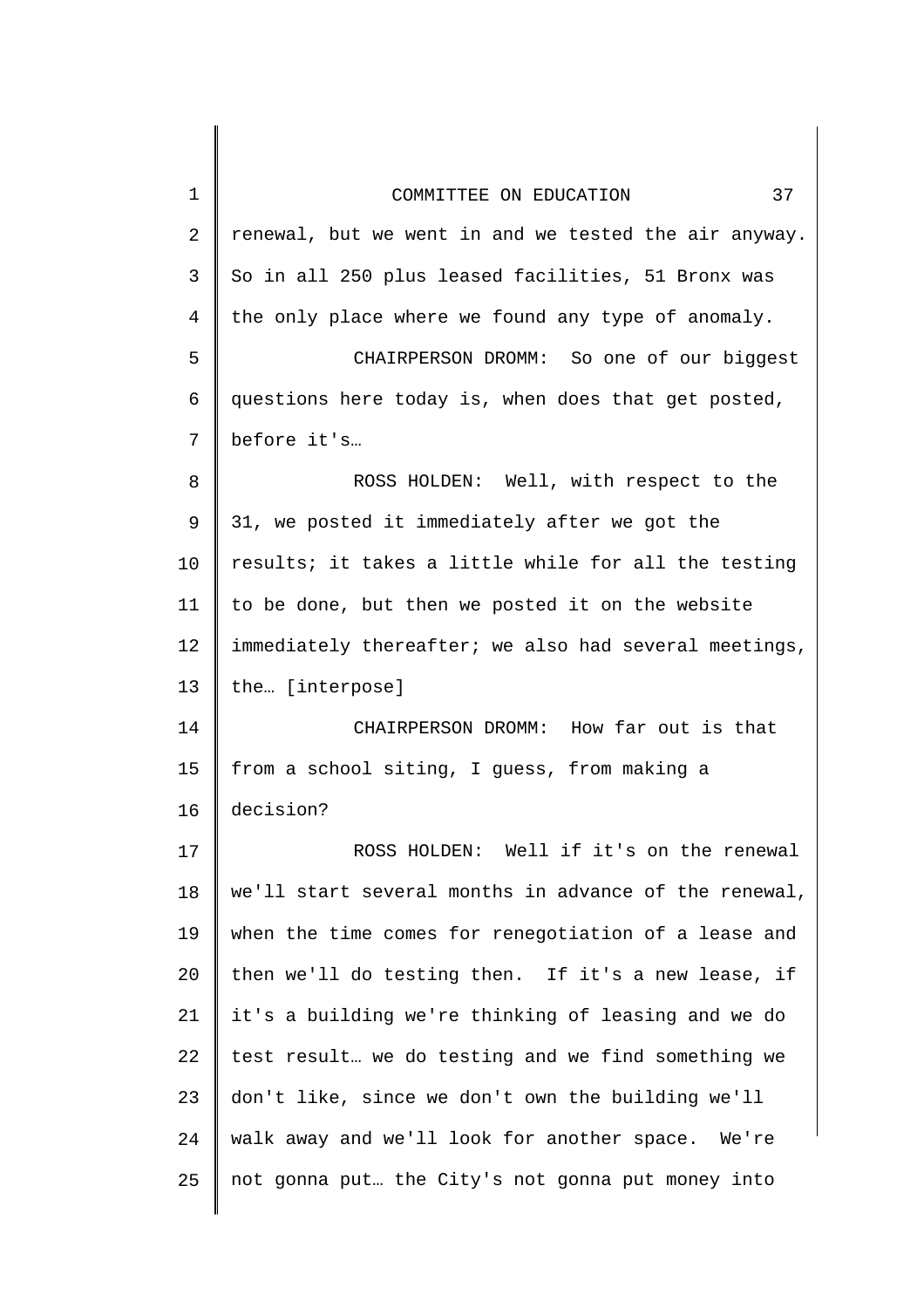| $\mathbf 1$    | 38<br>COMMITTEE ON EDUCATION                          |
|----------------|-------------------------------------------------------|
| $\overline{2}$ | remediating a building that we're not gonna own on    |
| 3              | behalf of the landlord.                               |
| $\overline{4}$ | CHAIRPERSON DROMM: Okay. So I have some               |
| 5              | colleagues who wanna ask questions as well, so we're  |
| 6              | going to go to Council Member Inez Barron, followed   |
| 7              | by Council Member Wills.                              |
| 8              | COUNCIL MEMBER BARRON: Thank you Mr.                  |
| 9              | Chair and I want to acknowledge Council Member        |
| 10             | Cabrera's introduction of this bill; I think it's     |
| 11             | very important. I did have the opportunity to         |
| 12             | interact with the preview, the team that comes in     |
| 13             | when there's going to be major capital improvements   |
| 14             | done, when I was principal and they did lay out what  |
| 15             | would be happening and I was informed that each night |
| 16             | there would be an assessment made and in the morning  |
| 17             | when I came in that report would be on my desk and my |
| 18             | custodian was very attentive to that and made sure    |
| 19             | that I got that; that was many years ago, perhaps 10  |
| 20             | years ago; we weren't yet using the emails for those  |
| 21             | reports. But it was critical that I know that my      |
| 22             | building was safe for my students, my staff and       |
| 23             | everyone that was coming into that facility, and      |
| 24             | that's what the intent of this bill is, to ensure     |
| 25             | that the safety of everyone in that building is not   |
|                |                                                       |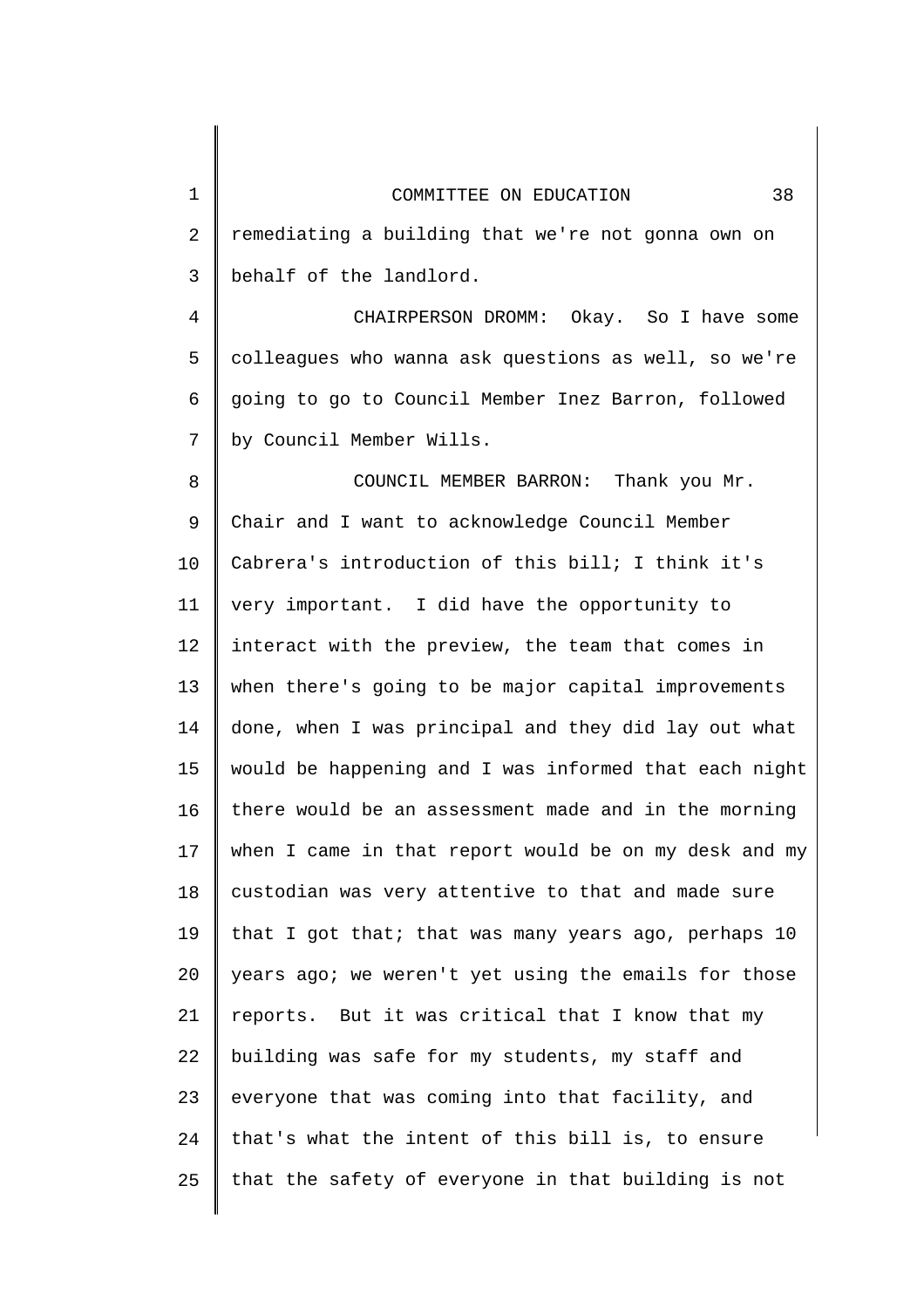1

2 3 4 5 6 7 8 9 10 11 12 13 14 being jeopardized, so we certainly understand the intent and I'm glad to hear you clarify, because I also took offense to the paragraph that the Chairman pointed out to you, where it says parents… I also interpreted it as meaning parents wouldn't be able to understand that. So if in fact the results come back and everything is within normal range, if that information is communicated very simplistically, or if on the contrary it exceeds the limits that are allowable, it's stated, listen, this is a crisis situation; what would be the complication with doing that; it either falls within the acceptable limits or it doesn't?

15 16 17 18 19 20 21 22 23 24 25 JOHN SHEA: I… I don't quite know how to answer your question because of the large breadth and scope of the different kinds of tests that we do [background comment] and without getting into random examples, there are many tests that even though we might get results that are slightly above guidance, they're still relatively routine and if it's a matter of ventilating a room or, you know removing a source of potential contaminant, then that's what we do and we continue to share that with the custodian and the principal. And I also do wanna stress that any tests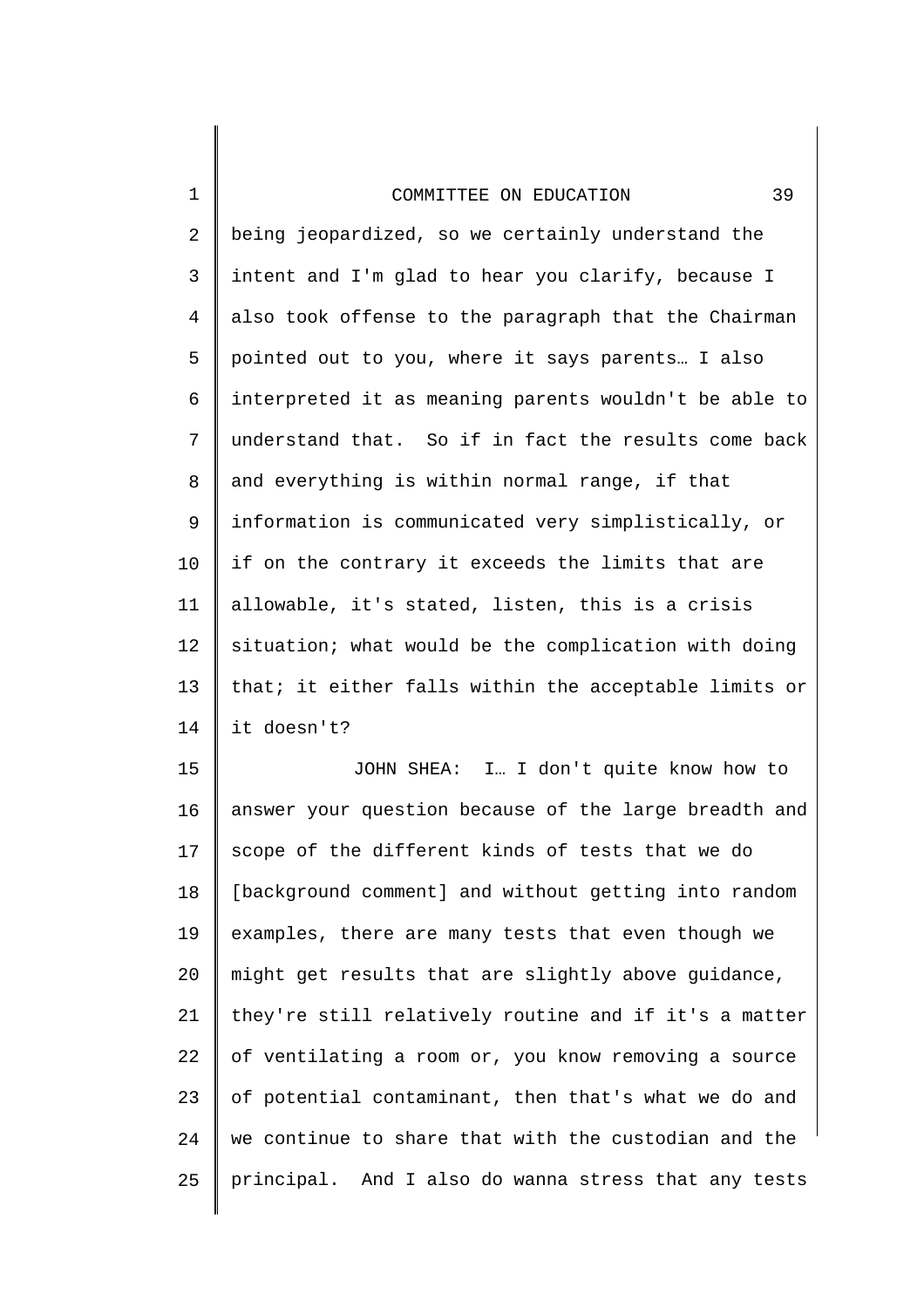| 1  | 40<br>COMMITTEE ON EDUCATION                          |
|----|-------------------------------------------------------|
| 2  | that we do, whether they are routine or not or above  |
| 3  | guidance, below guidance, we do have that available   |
| 4  | to anyone who requests it and we're happy to share    |
| 5  | that and we're happy to come out and talk to parents  |
| 6  | and explain the results at any time, so that is       |
| 7  | always available; [background comment] the current    |
| 8  | practice that we use is to work through the principal |
| 9  | to make sure that everyone is informed.               |
| 10 | ROSS HOLDEN: From the S [crosstalk]                   |
| 11 | COUNCIL MEMBER BARRON: But                            |
| 12 | ROSS HOLDEN: Oh I'm sorry.                            |
| 13 | COUNCIL MEMBER BARRON: Go ahead.                      |
| 14 | ROSS HOLDEN: Council Member, from the                 |
| 15 | SCA's standpoint, many of the tests we perform of the |
| 16 | 4,500 is to, as I said earlier, part of the design    |
| 17 | process, to see whether or not there is asbestos, we  |
| 18 | oftentimes find asbestos in caulking and glazing      |
| 19 | materials [interpose]                                 |
| 20 | COUNCIL MEMBER BARRON: Yes.                           |
| 21 | ROSS HOLDEN: more often than not,                     |
| 22 | because that's what they did at the time; it's        |
| 23 | important for us to know that so it can be handled    |
| 24 | appropriately. But there is a test that gives us      |
| 25 | information on how to design a project that isn't     |
|    |                                                       |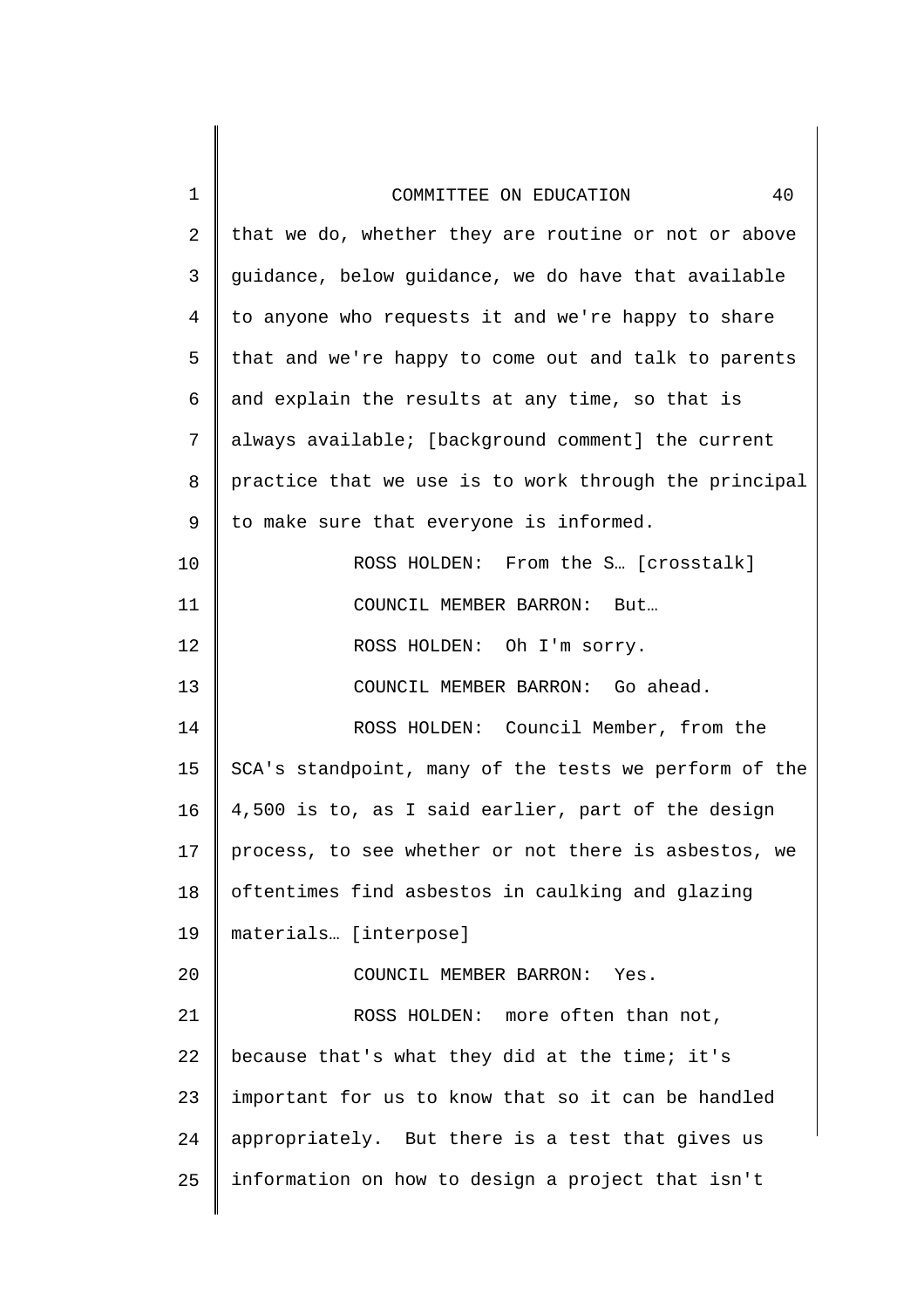| 1              | 41<br>COMMITTEE ON EDUCATION                          |
|----------------|-------------------------------------------------------|
| $\overline{2}$ | necessarily of that information to the school         |
| 3              | community during the design process is not a cause    |
| $\overline{4}$ | for alarm; it won't be a productive communication;    |
| 5              | what's more productive is when we actually start the  |
| 6              | work and disturb the material                         |
| 7              | COUNCIL MEMBER BARRON: Right.                         |
| 8              | ROSS HOLDEN: and then provide the                     |
| 9              | reports to the school community, as you received when |
| 10             | you were principal in your school.                    |
| 11             | COUNCIL MEMBER BARRON: That's what I'm                |
| 12             | talking about; not the fact that the asbestos is in   |
| 13             | tiles and as long as it's not disturbed it's not a    |
| 14             | problem; I'm talking about the work that goes on once |
| 15             | that area is disturbed; that's what I'm talking       |
| 16             | about [interpose]                                     |
| 17             | ROSS HOLDEN: Right.                                   |
| 18             | COUNCIL MEMBER BARRON: so that parents                |
| 19             | have that information; I think we need to be          |
| 20             | proactive and we need to be transparent and bring it  |
| 21             | to them, not wait for them to come and ask us, well   |
| 22             | what is the status of what the work is that's going   |
| 23             | on; I think that's critical and I think it's an       |
| 24             | entitlement that parents and staff have as well, and  |
| 25             | I support this bill and I think that we need to find  |
|                |                                                       |

 $\begin{array}{c} \hline \end{array}$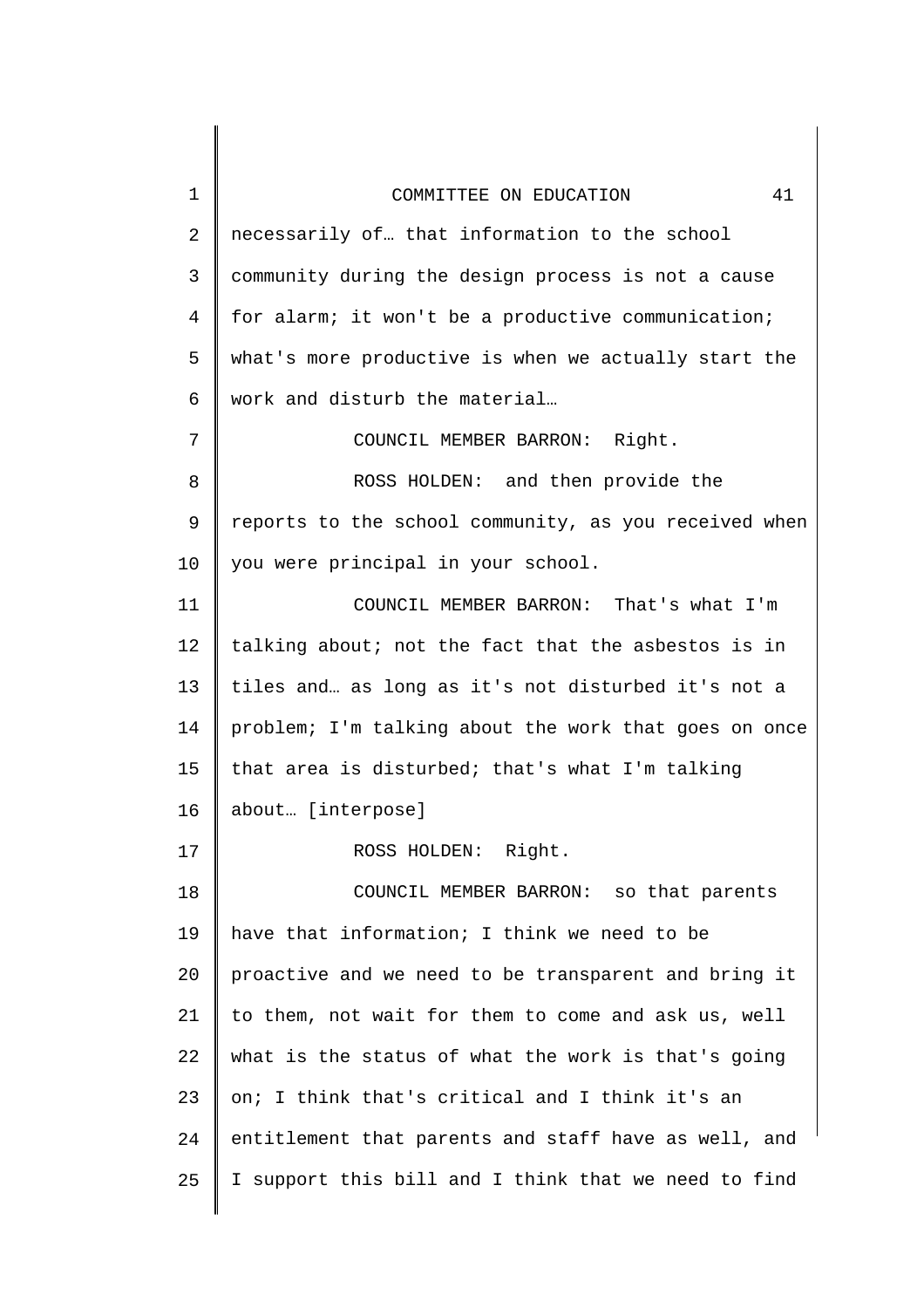1

2

3

4

5

6

7

8

9

10

11

12

13

14

17

a way to make it cost-effective, but achieve what it is that needs to be done, because we know safety is paramount. Second question that I have -- I received a call this morning about parents who are concerned; there is; I think you would call it, offsite sources, perhaps, an offsite source of contamination; there's some demolition going on and it's a block or two away from a school. What procedure should I as a council member take to make sure that that school's population [bell] is secured and is safe? Parents feel that there may be contaminants in the air that are entering the building and they're concerned. So

15 16 what are the steps that I should take going forward when I get back to my office?

18 19 [background comments] JOHN SHEA: You're saying not on the school property?

20 21 22 23 COUNCIL MEMBER BARRON: Correct. JOHN SHEA: We would lean on… [interpose] COUNCIL MEMBER BARRON: But entering into the school building.

24 25 JOHN SHEA: Certainly. We would lean on our partner agencies that have regulatory authority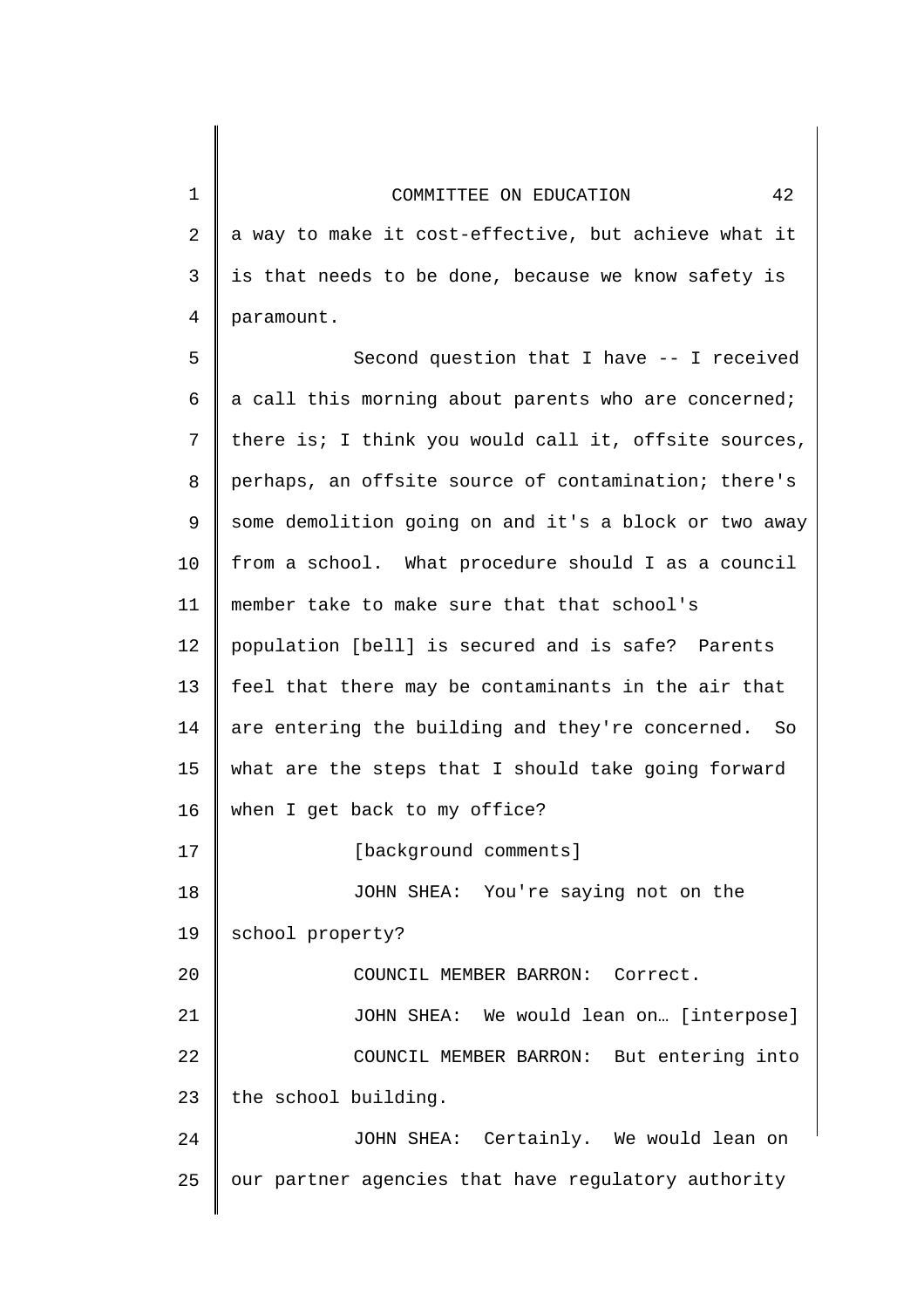2 3 4 5 6 7 8 9 10 11 12 13 14 15 16 17 over those types of projects -- Environmental Protection Agency, DEP, DEC -- depending on the nature of the contaminants; Department of Buildings certainly oversees the construction work and whoever is doing that work, whether it's a public or private developer, has to conform to all those rules and regulations, so if there is a concern that someone is not conforming to those existing regulations; those are the folks that should be addressing it, and certainly, if the building principal or the custodian felt that there was something that was not being addressed, that would get filtered up through my office, ultimately; maybe even to me, so that we could make those… outreach on behalf of the school. COUNCIL MEMBER BARRON: Okay, so I'll be reaching out to you later today or tomorrow.

18 [crosstalk]

1

19 20 21 22 23 24 25 ROSS HOLDEN: Just to say, as an example, the… one we raised in the testimony on Grand Avenue; there was work being done, adjacent property and we were notified by the regulatory authority in charge to do some testing in our school, just to make sure that anything that was on that property that was being remediated by the State did not flow onto our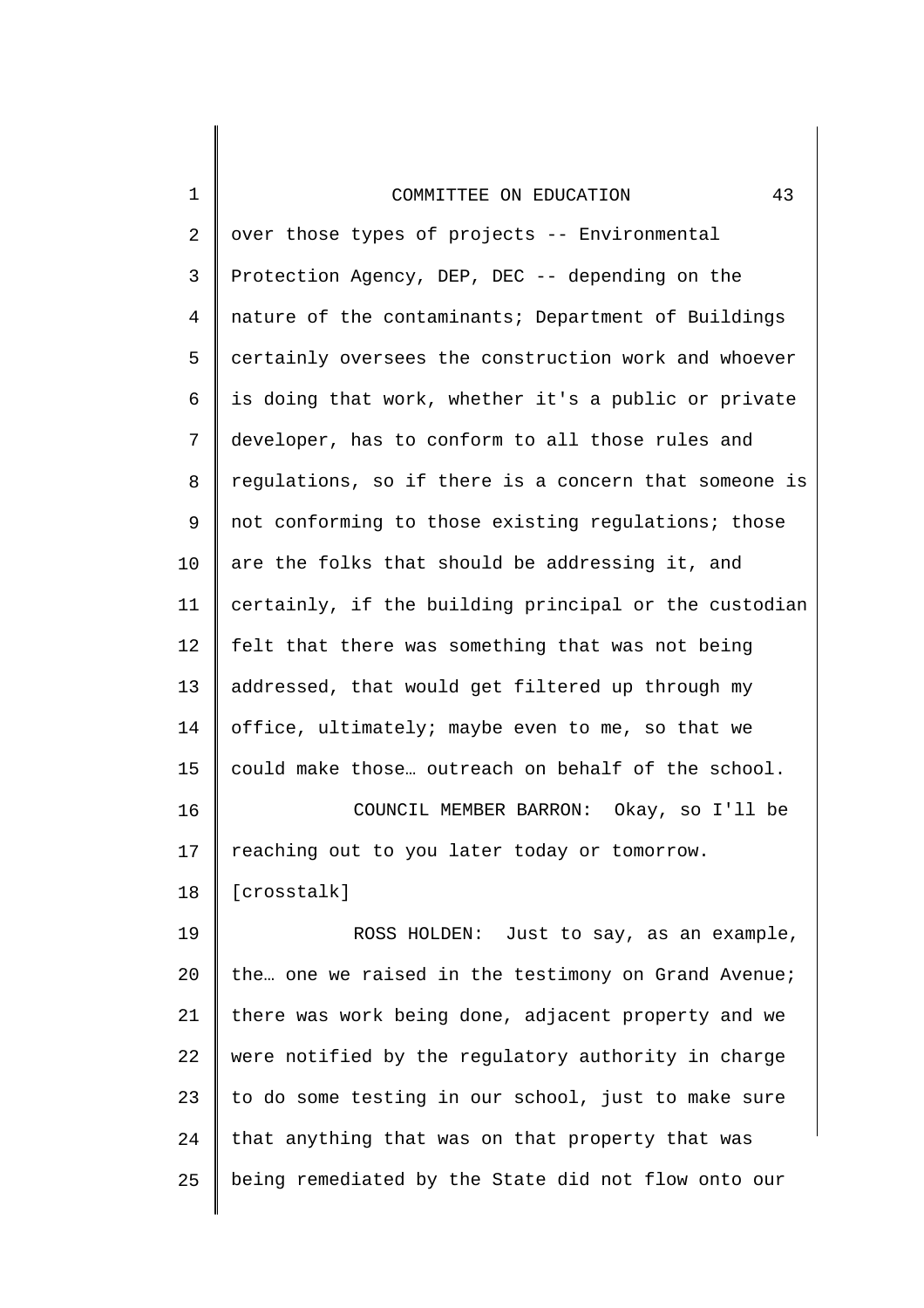| 1  | 44<br>COMMITTEE ON EDUCATION                          |
|----|-------------------------------------------------------|
| 2  | property and we did some testing at that juncture and |
| 3  | found that that was not the case; that the air in the |
| 4  | school was fine. So it really is up to the            |
| 5  | regulatory authorities who control adjacent           |
| 6  | properties to monitor the situation; if they need     |
| 7  | help from us, we're there.                            |
| 8  | COUNCIL MEMBER BARRON: Great, thank you.              |
| 9  | Thank you Mr. Chair.                                  |
| 10 | CHAIRPERSON DROMM: 'Kay. So we'll go to               |
| 11 | Council Member Mark Treyger, followed by King and     |
| 12 | then Chin.                                            |
| 13 | COUNCIL MEMBER TREYGER: Thank you, Chair              |
| 14 | Dromm and welcome. Can you speak to the experience    |
| 15 | and independence of the testing companies that are    |
| 16 | hired to do this work?                                |
| 17 | JOHN SHEA: From the Division of School                |
| 18 | Facilities, we put out bids for that work and as part |
| 19 | of that process we make sure that they have the       |
| 20 | necessary credentials and the professional            |
| 21 | certifications that would be required for the work    |
| 22 | that they're asking them to do, [background comment]  |
| 23 | so there are a number of people that actually look    |
| 24 | into that and again, those certifications come from   |
| 25 | city, state; federal, and as long as they comply with |
|    |                                                       |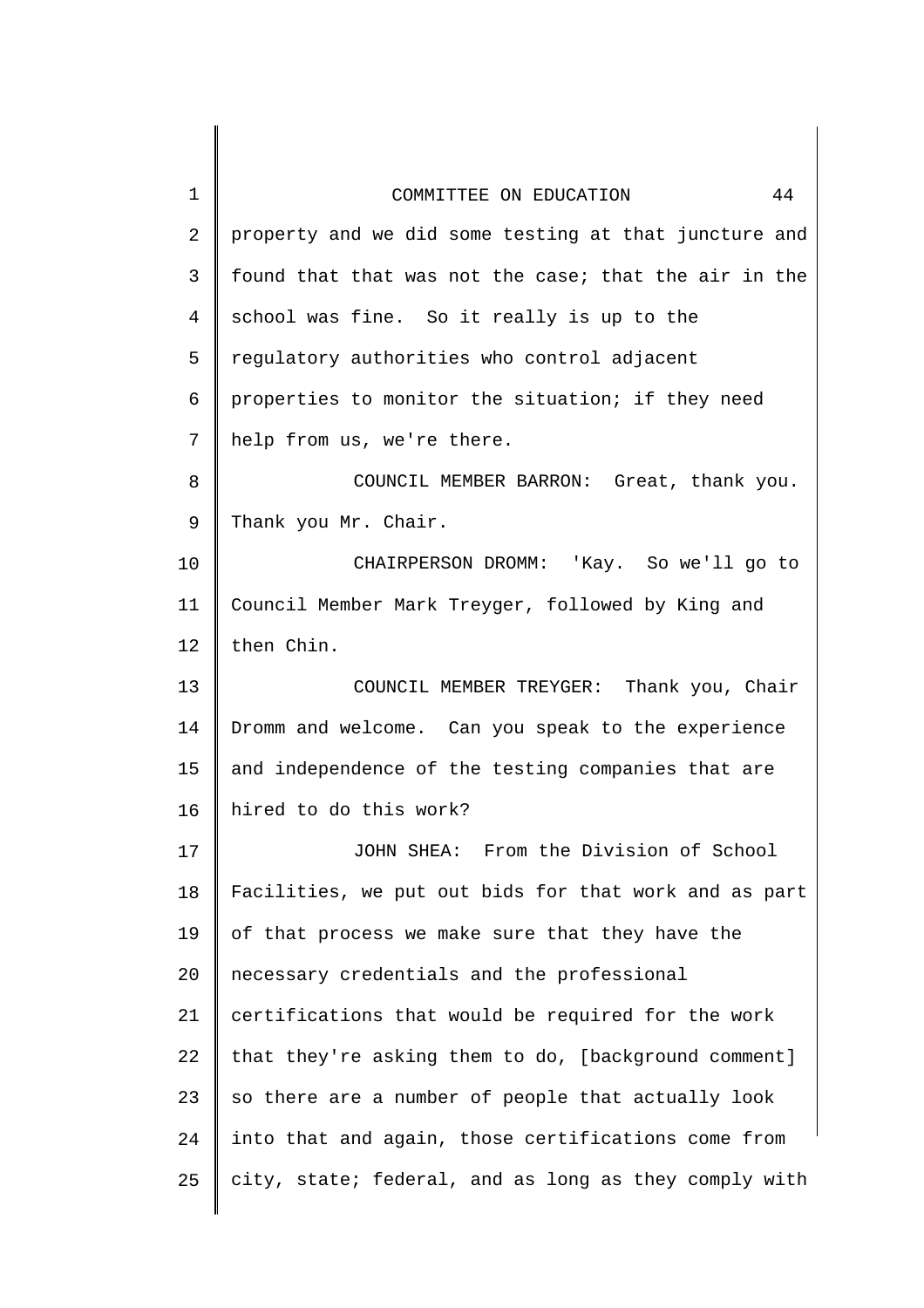| 1              | 45<br>COMMITTEE ON EDUCATION                          |
|----------------|-------------------------------------------------------|
| $\overline{2}$ | those, we have an expectation that they would not     |
| 3              | jeopardize their license and their business by acting |
| $\overline{4}$ | outside of that. We also work with them when we       |
| 5              | review the test results and if there was something    |
| 6              | that we saw that we didn't understand or was of a     |
| 7              | concern to us, we would make sure that they explained |
| 8              | it.                                                   |
| 9              | COUNCIL MEMBER TREYGER: But who selects               |
| 10             | them; are they selected strictly by the DOE or the    |
| 11             | SCA; is there an agreement with UFT, SCA; who         |
| 12             | actually selects the groups that are doing the work?  |
| 13             | JOHN SHEA: For school facilities it                   |
| 14             | would be my office, and we have environmental health  |
| 15             | and safety people on staff who also have that         |
| 16             | experience to be able to review those bids and        |
| 17             | qualifications and certifications of the contractors  |
| 18             | before we award the contract.                         |
| 19             | COUNCIL MEMBER TREYGER: Do you find that              |
| 20             | the same companies are hired time and time again to   |
| 21             | do this work citywide; is it the same couple of       |
| 22             | companies or does it vary; has there been examples of |
| 23             | disagreements where you will stop a contract with a   |
| 24             | company; I mean, or is it the same people over and    |
| 25             | over again?                                           |
|                |                                                       |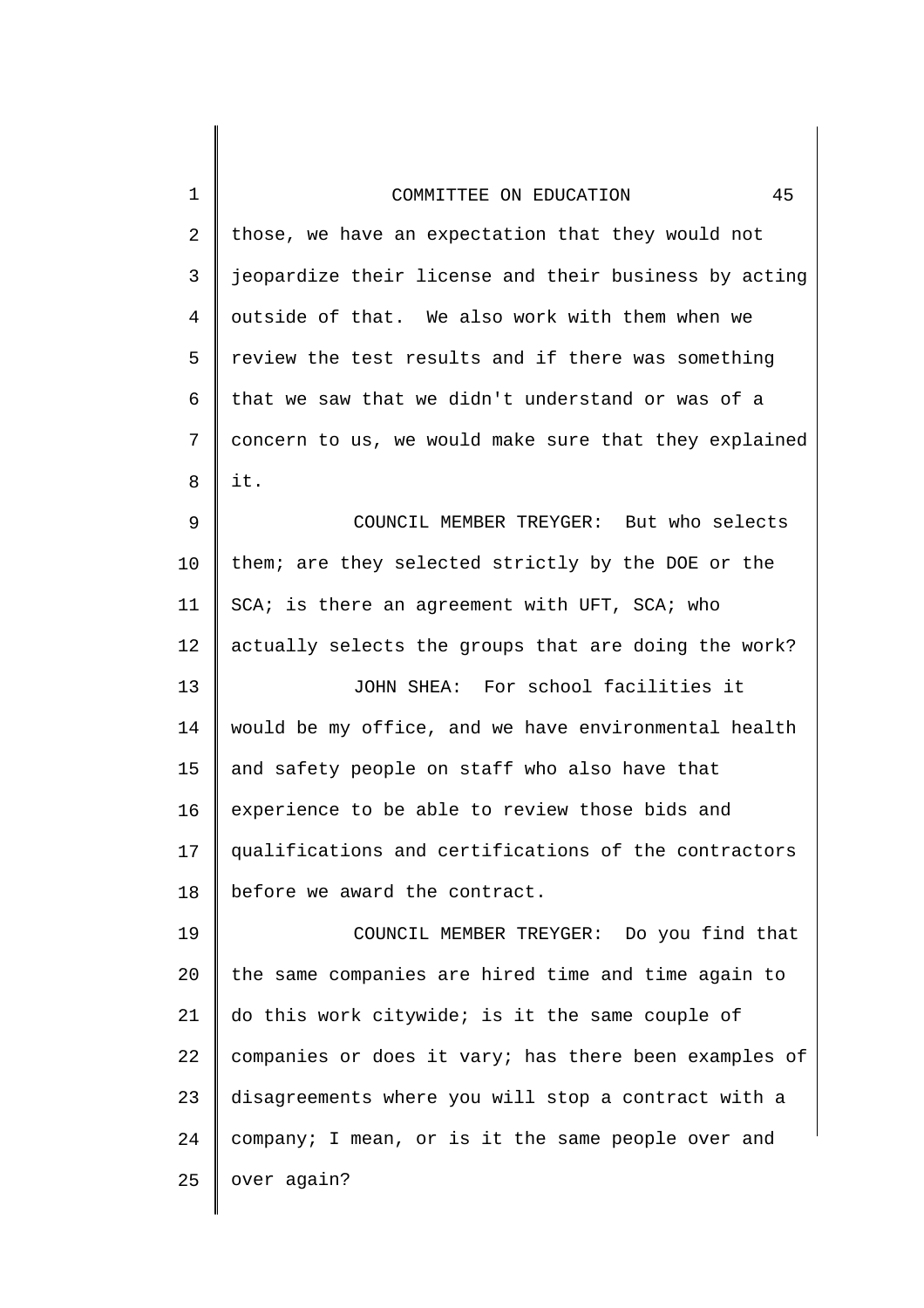| 1              | 46<br>COMMITTEE ON EDUCATION                          |
|----------------|-------------------------------------------------------|
| 2              | JOHN SHEA: I don't have that level of                 |
| 3              | detail information with me; I can                     |
| $\overline{4}$ | COUNCIL MEMBER TREYGER: That could be                 |
| 5              | important information, because I do think it goes     |
| 6              | into the question of the independence of those        |
| 7              | companies; [background comment] if they're relying on |
| 8              | contracts, I'm not sure how independent they will be. |
| 9              | Do you                                                |
| 10             | ROSS HOLDEN: Well here at the at the                  |
| 11             | SCA, when we're speaking for authority, before anyone |
| 12             | can even submit a proposal for work or to get a       |
| 13             | contract at the SCA, you have to be prequalified and  |
| 14             | that's different than the City, because it's          |
| 15             | contained in the public authority's law, so we have   |
| 16             | that vetting process, even before they can propose;   |
| 17             | then, because we do so much testing in the schools    |
| 18             | and we build so much in the City, we have, you know a |
| 19             | full range of asbestos abatement companies or         |
| 20             | companies that will abate other substances; we have   |
| 21             | air monitoring companies, we have environmental       |
| 22             | consultants; they get evaluated at the SCA; if        |
| 23             | they're not performing well, they don't get any work. |
| 24             | So we also, just as DSF, have a full environmental    |
| 25             | department which oversees all of that, so it's not a  |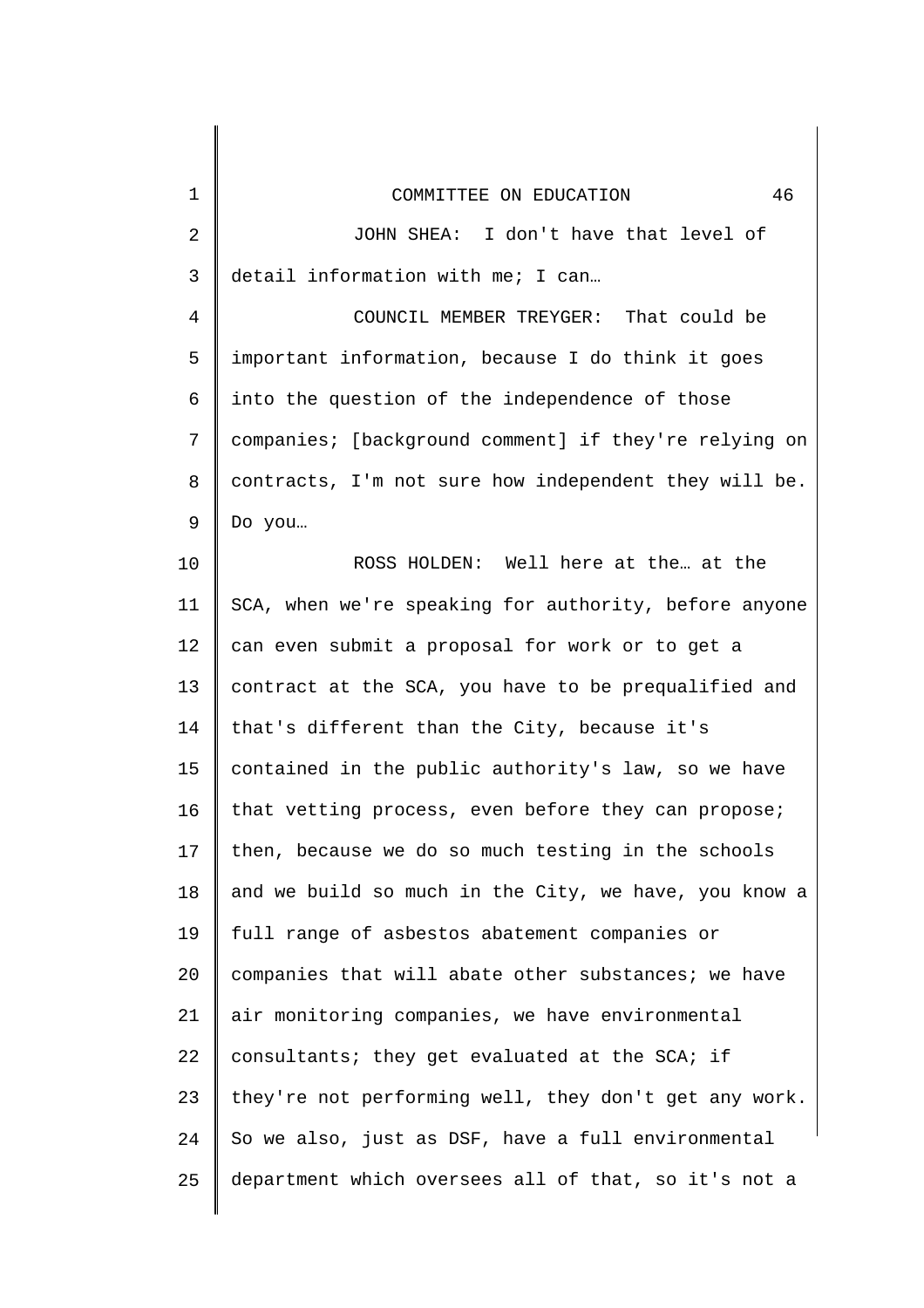2 3 4 5 6 7 8 9 10 11 12 13 14 15 16 17 18 19 20 21 22 23 24 situation at the SCA where we're using the same firms over and over and over again and they lose their independence; rather, we have contracts with many of them and they come due and every time they do, we have another solicitation. COUNCIL MEMBER TREYGER: So during the testing period, if something comes up where it's really alarming, before we're ready to issue a report, what is the procedure; do they notify the SCA or the DOE if they find something during testing that something is really urgent that should be brought to the attention of parents and school communities immediately, before a report is finally issued? ROSS HOLDEN: They report to the SCA and then it's up to the SCA to do the actual reporting; those companies will provide the information to us for our handling. COUNCIL MEMBER TREYGER: So the question I really have is that, whatever information the SCA gets from these testing companies, is that the same exact information, not edited in any way, that's given to the school community? ROSS HOLDEN: These are test results

that… you know, they're numbers and we don't change

1

25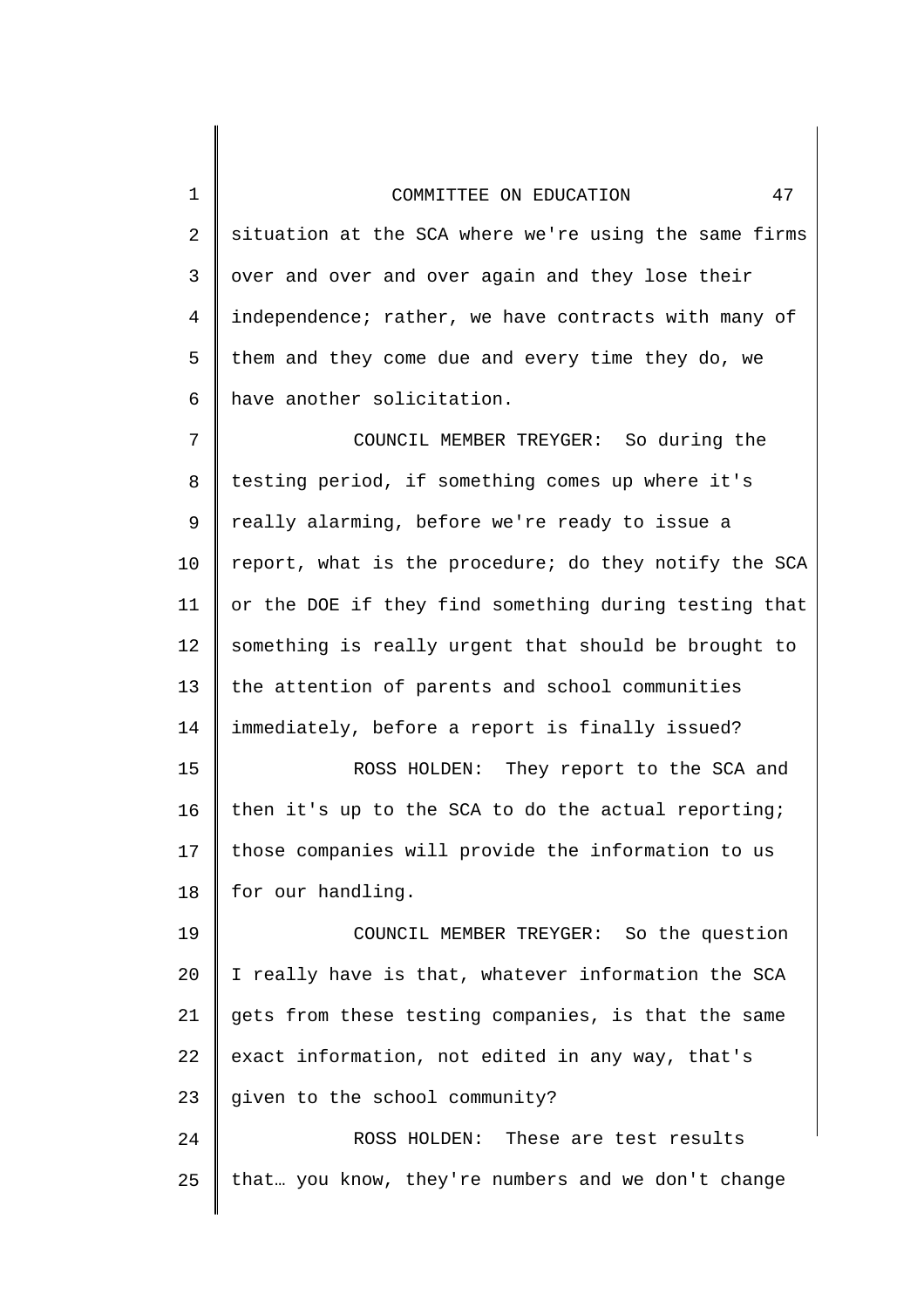| 1  | 48<br>COMMITTEE ON EDUCATION                          |
|----|-------------------------------------------------------|
| 2  | that when we do provide information to the school     |
| 3  | community.                                            |
| 4  | COUNCIL MEMBER TREYGER: So when that                  |
| 5  | testing is complete, someone has to sign off on it    |
| 6  | before it goes to the school community? Can you       |
| 7  | speak to the process, very briefly; interest of time? |
| 8  | ROSS HOLDEN: With respect to work that                |
| 9  | we've done, we have sent it to the principal, the     |
| 10 | custodial engineer, UFT; we post it on SCA's website  |
| 11 | [interpose]                                           |
| 12 | COUNCIL MEMBER TREYGER: But before                    |
| 13 | before they get to them, I'm saying, does someone     |
| 14 | have to sign off on it [bell] at the SCA level or DOE |
| 15 | level before it gets to the                           |
| 16 | There's something my<br>ROSS HOLDEN:                  |
| 17 | environmental people have told me, there's a chain of |
| 18 | custody which has to be complete so we know how       |
| 19 | everything is handled along the way to make sure that |
| 20 | all the protocols and requirements under the law have |
| 21 | been followed.                                        |
| 22 | COUNCIL MEMBER TREYGER: Alright, just in              |
| 23 | closing, I do find these questions very important     |
| 24 | just to make sure that we are getting companies that  |
| 25 | are qualified, experienced in this work, that are     |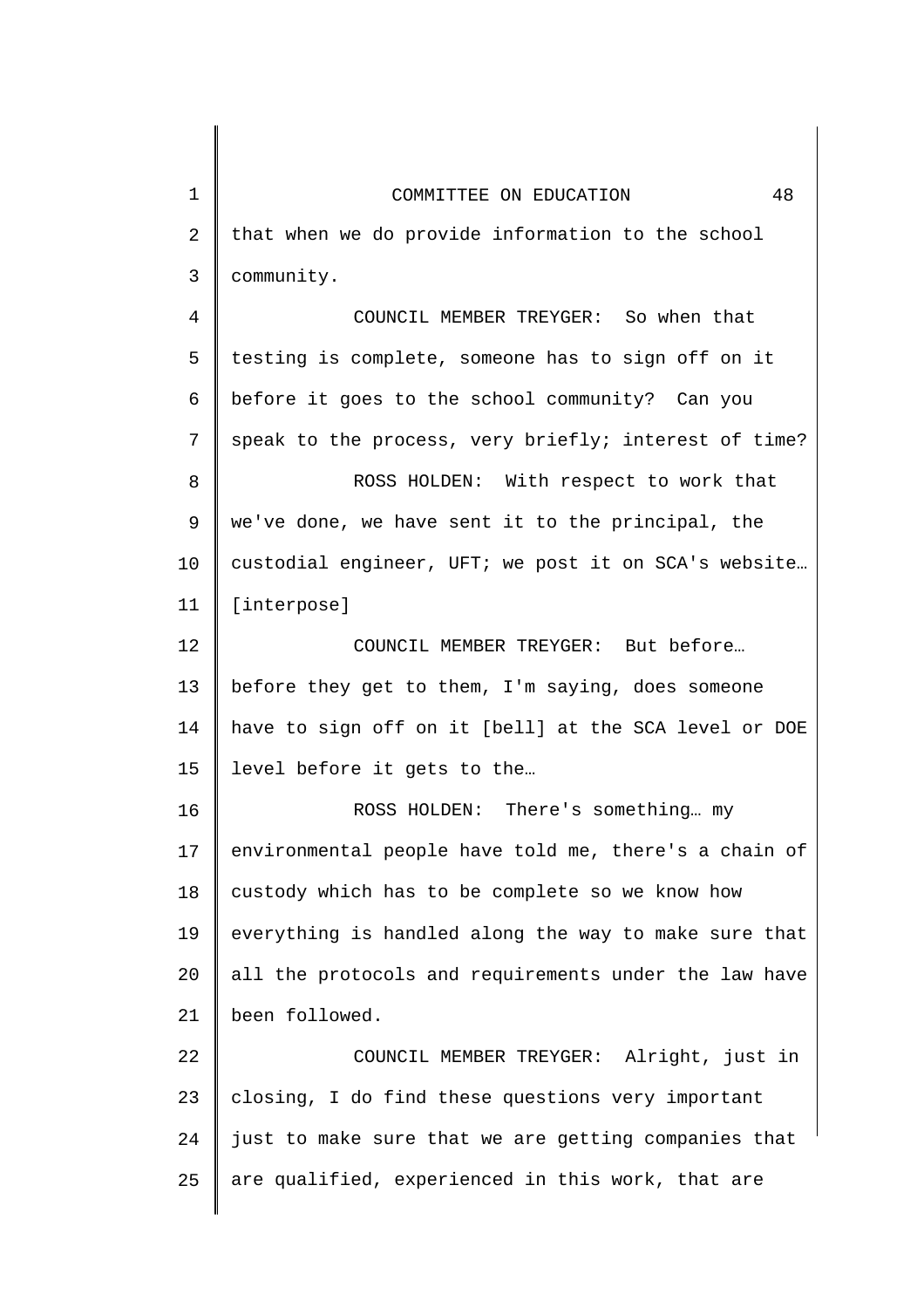1

2 3 4 5 6 7 8 9 10 11 12 independent in this work, and I would just say in closing that, you know, for the housing stock in our city, we have something called the Building Information System online; you could type in an address and you can get any violations, any issues; why can't we look to having a school information system where we could type in a school number and get any types of pending tests that are being done; why is that not possible? If it's possible for our housing stock, why isn't it possible for our school stock?

13 14 15 16 17 18 19 20 21 22 ROSS HOLDEN: I'm not familiar with the program you're describing, but I think what we said is that there is an enormous number of very routine tests; those that are not on a building by building, school by school basis we handle specifically with that school organization, everything from informing the principal and the custodian to with respect to the lease renewals that the Chair was discussing earlier, posting them on our website for review by anyone who wants to see them.

23 24 25 COUNCIL MEMBER TREYGER: Chair, if I may for just… very briefly, just to say that, the Building Information System is run by the Department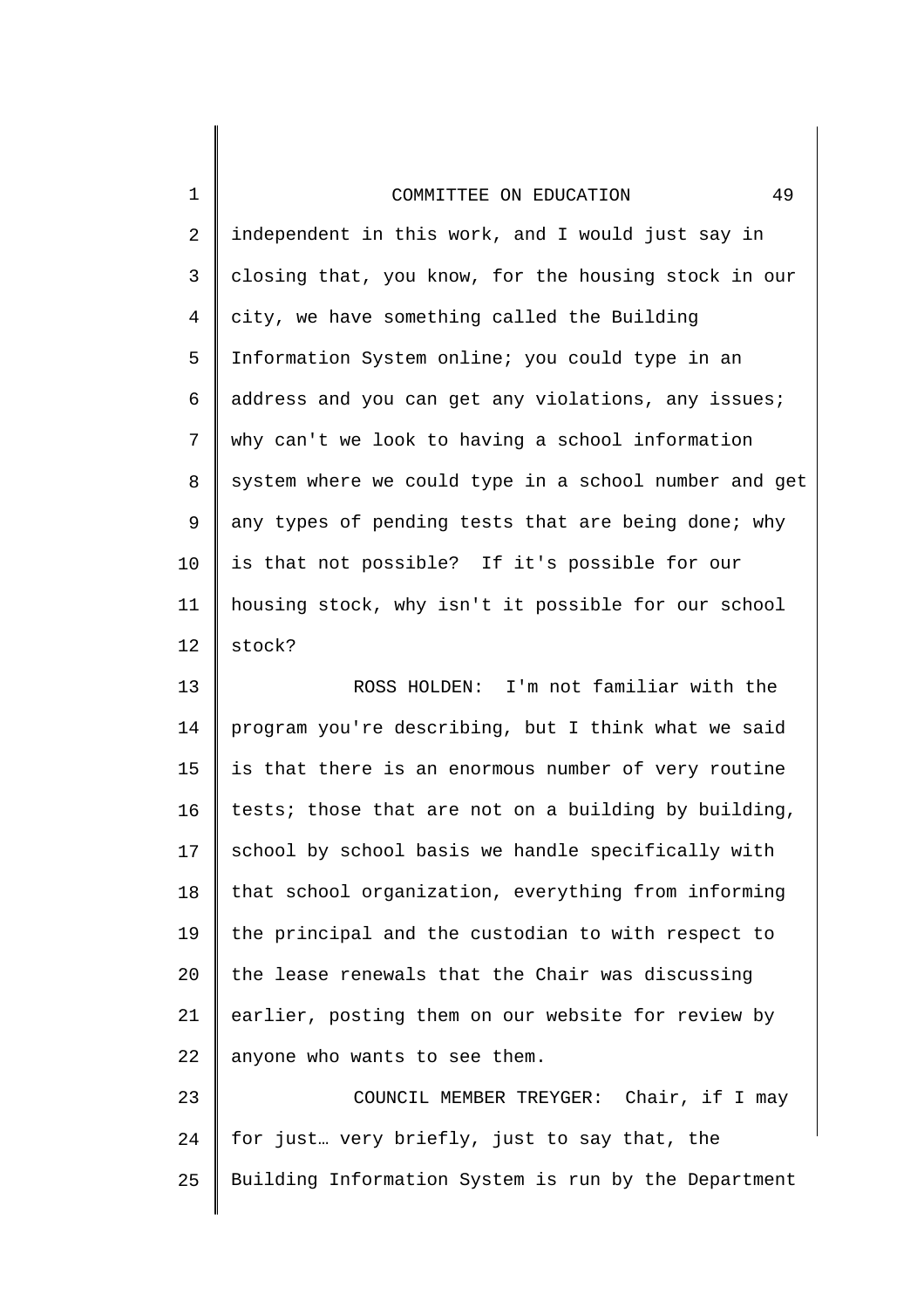| $\mathbf 1$    | 50<br>COMMITTEE ON EDUCATION                          |
|----------------|-------------------------------------------------------|
| $\overline{2}$ | of Buildings; you type in any address in any borough  |
| 3              | and you will get a listing of any information about   |
| 4              | whether there's been a complaint against the          |
| 5              | property, any types of violations against the         |
| 6              | property, what's any permits and so forth; why isn't  |
| 7              | that you know, why can't we look into that model for  |
| 8              | our schools so we could type in a school number and   |
| 9              | if there's any tests going on or reports that have    |
| 10             | been issued with regards to the environmental safety  |
| 11             | of that school, if it's feasible for our large        |
| 12             | housing stock, why isn't it feasible for our school   |
| 13             | system?                                               |
| 14             | ROSS HOLDEN: Council Member, I don't                  |
| 15             | have enough information to provide a response to you  |
| 16             | that would be meaningful at this juncture.            |
| 17             | COUNCIL MEMBER TREYGER: Okay. 'Cause                  |
| 18             | you had mentioned that there's a lot of tests going   |
| 19             | on, you know and so forth, but I'm sure there's a lot |
| 20             | of inspections in our housing stock as well and       |
| 21             | Buildings Department is able to do that, and I do     |
| 22             | think that we can maybe use it as a model just to     |
| 23             | provide transparency and information I think to our   |
| 24             | schools. I think parents, teachers, people I was a    |
| 25             | teacher myself; people who are in the school system   |
|                |                                                       |

 $\begin{array}{c} \hline \end{array}$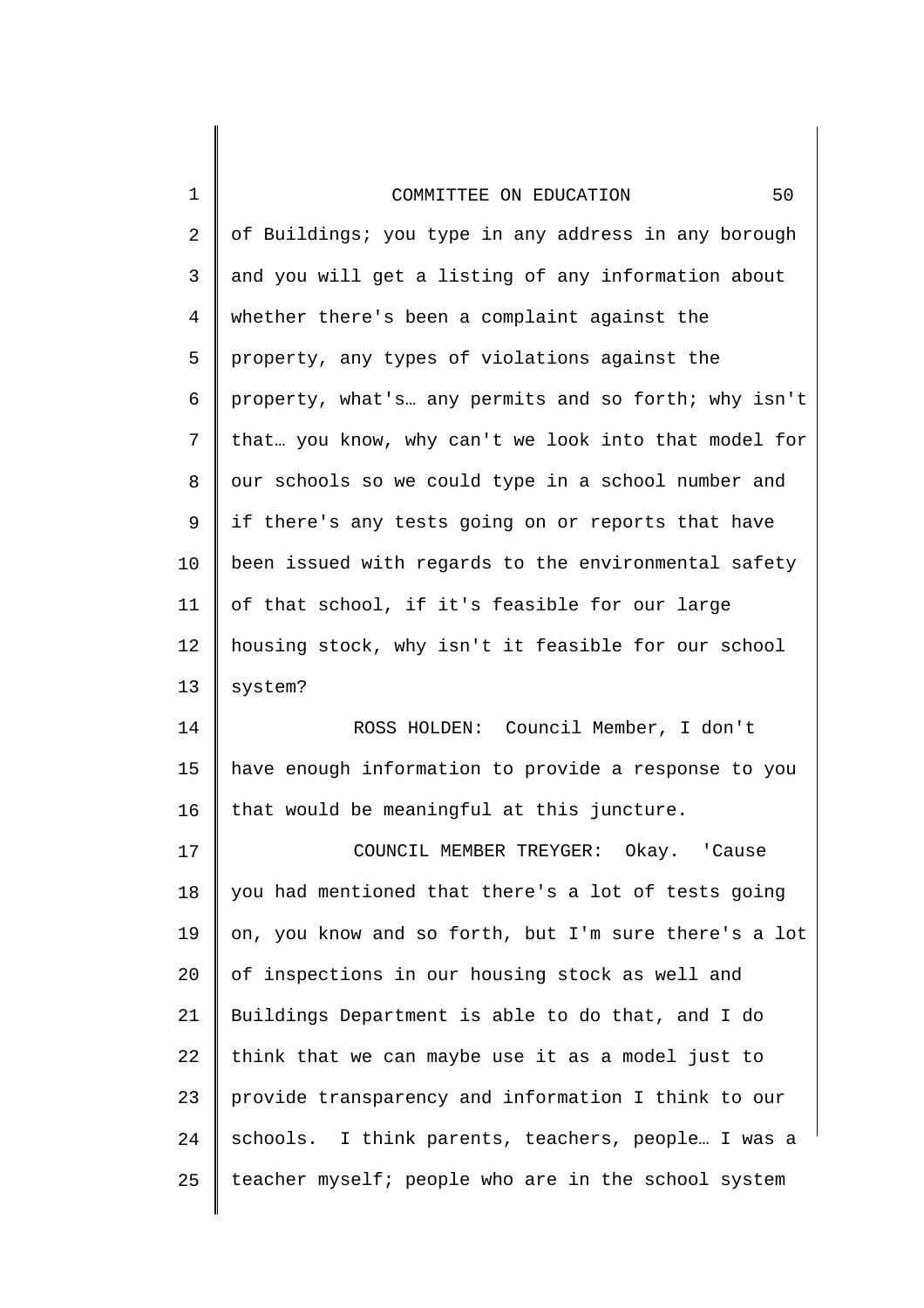| $\mathbf 1$    | 51<br>COMMITTEE ON EDUCATION                          |
|----------------|-------------------------------------------------------|
| $\overline{2}$ | every day should know what's happening in their       |
| 3              | school building and should never be surprised by a    |
| 4              | news report; that's just my concern. And I thank the  |
| 5              | Chair for his generosity of time.                     |
| 6              | CHAIRPERSON DROMM: Thank you; we have                 |
| 7              | been joined by Council Member Debi Rose from Staten   |
| 8              | Island, Council Member Antonio Reynoso from Brooklyn  |
| 9              | and Council Member Mark Weprin from Queens. And I     |
| 10             | have questions from Council Member King, followed by  |
| 11             | Council Member Chin.                                  |
| 12             | COUNCIL MEMBER KING: Thank you Mr.                    |
| 13             | Chair, and I'll be real quick, and I thank you for    |
| 14             | your time this afternoon, for your testimony. And in  |
| 15             | my district, PS 160 was one of those schools that had |
| 16             | PCBs that was around and one of the major challenges; |
| 17             | what frustrated parents is that they really didn't    |
| 18             | know, they didn't get the proper information, you     |
| 19             | know, long after that it was already determined; some |
| 20             | students did get sick and you know, we had a whole    |
| 21             | tryin' to shut down and it was just a whole back      |
| 22             | bunch and forth rallies and meetings. So Int. 126 is  |
| 23             | pretty much designed just to get information out      |
| 24             | after testing is done; now you put in your testimony  |
| 25             | that, you know you thought it might be detrimental to |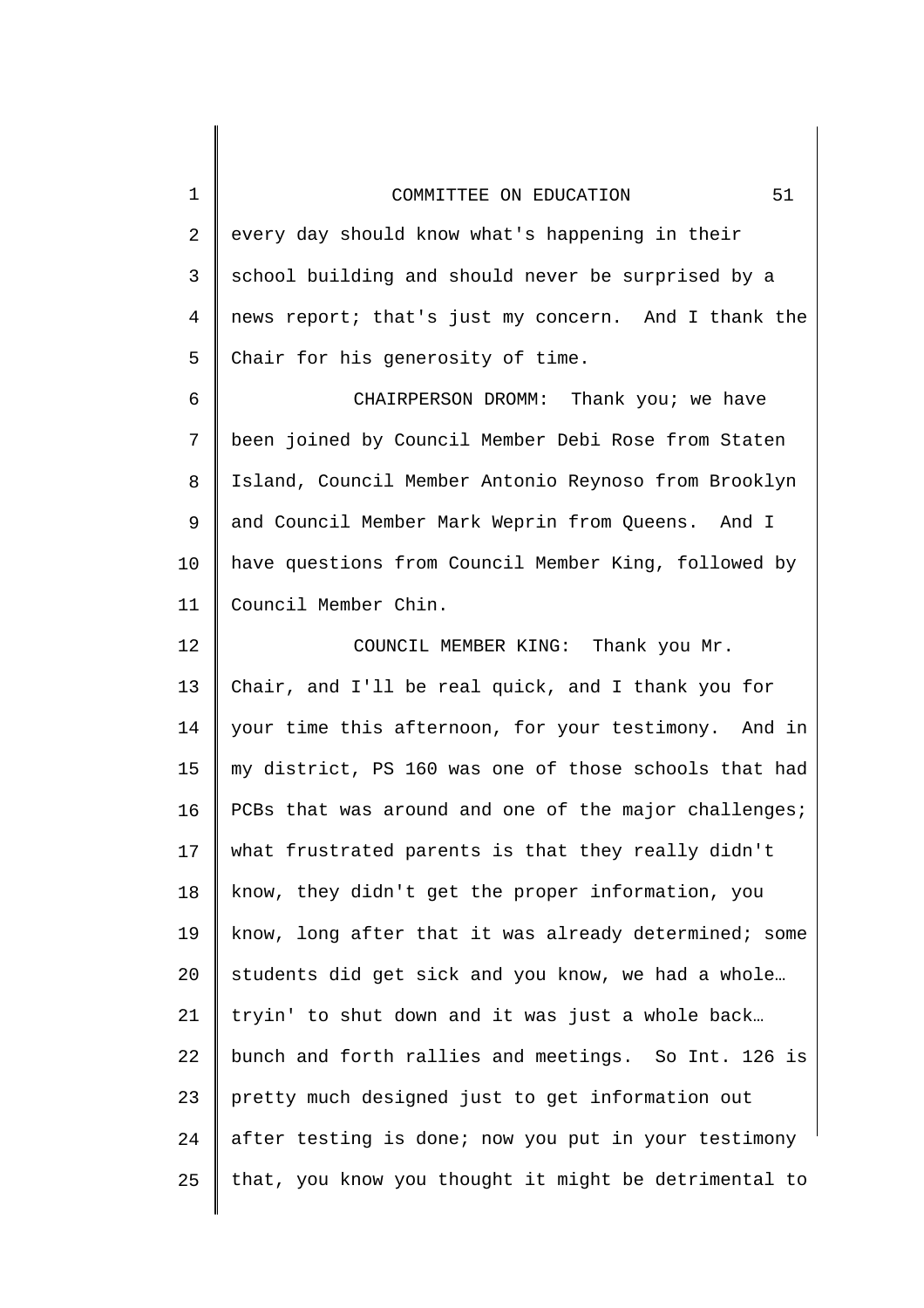1

2 3 4 5 6 7 8 9 10 11 12 13 14 15 16 have so many communications between parents; as my colleague Barron had mentioned that, you know, how do we simplify the information that we're getting out so parents can understand it, not that, you know we put out information; no disrespect to any of the engineers who've got degrees, but sometimes we put information out to show how smart we are as opposed to writing for the reader. So many we can take that approach when it comes to… 'cause I believe, with all the support that we have in this Council, this piece of legislation will make it and get signed one day by the Mayor. So what do you think that you can offer up that can improve this piece of legislation that's offered by Council Member Cabrera that it can help you deliver on?

17 18 19 20 21 22 23 JOHN SHEA: I don't know that we're prepared to have that conversation here at this table; we're certainly open to discussing anything and as I mentioned in the testimony, we absolutely share your concern about transparency and making sure that this information is available to those who need it, so we're happy to discuss it.

24 25 COUNCIL MEMBER KING: Okay, so it sounds like we need to have further conversations in regard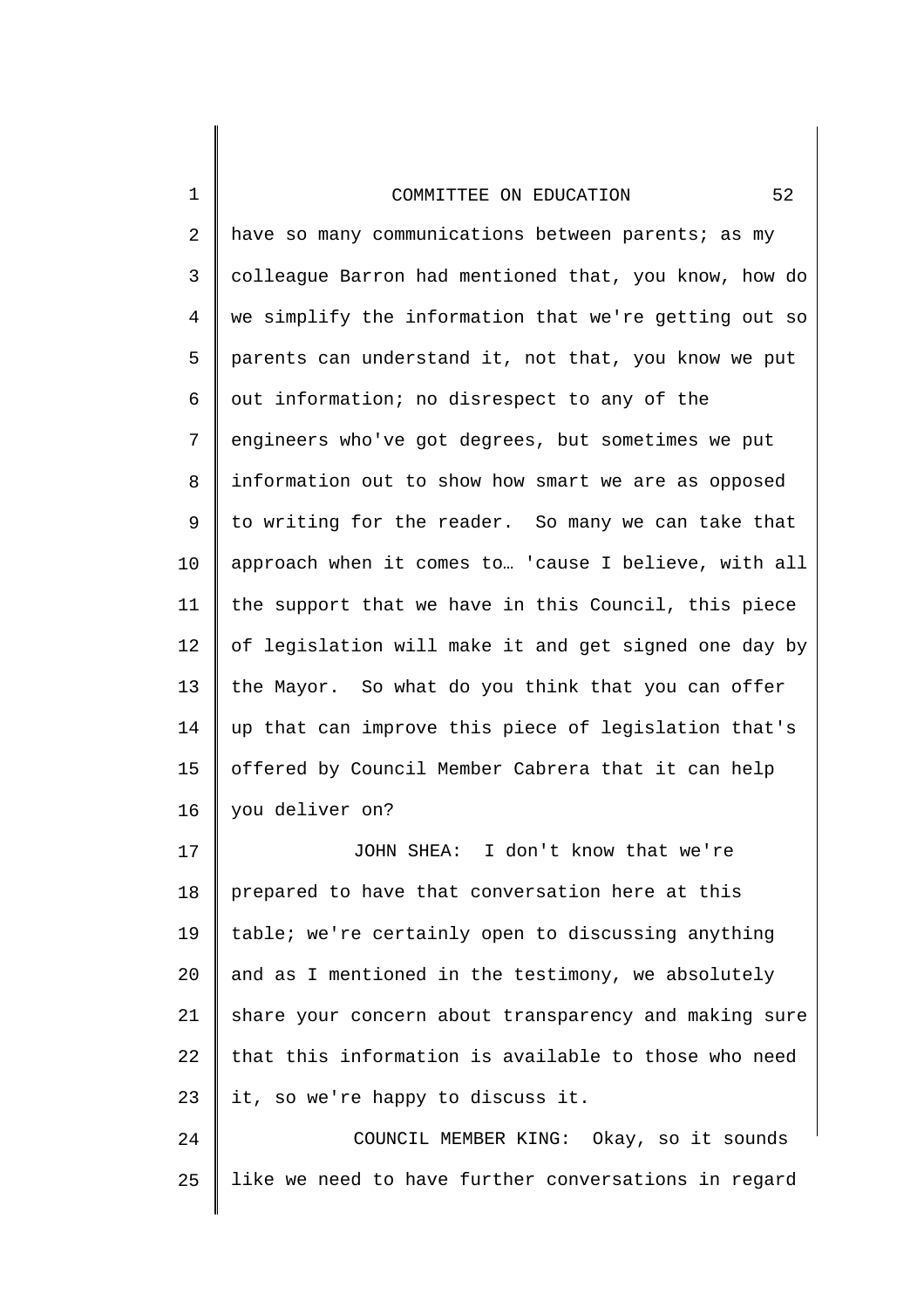| 1  | 53<br>COMMITTEE ON EDUCATION                          |
|----|-------------------------------------------------------|
| 2  | to what 'cause you testified a whole lot, so I just   |
| 3  | wanna know from you, what would you offer to us to    |
| 4  | improve it for any concerns that you might have?      |
| 5  | JOHN SHEA: Again, with the limited time               |
| 6  | we have here this afternoon, I'm not sure that I can  |
| 7  | answer that question.                                 |
| 8  | COUNCIL MEMBER KING: Okay. Well I thank               |
| 9  | you for your honesty on that. And one last thing;     |
| 10 | have you ever signed a lease to any building that you |
| 11 | know that had any level of contaminants?              |
| 12 | ROSS HOLDEN: I can only speak from when               |
| 13 | the SCA started doing the work and we do              |
| 14 | environmental due diligence with respect to any new   |
| 15 | lease site that we want to take for a school and we   |
| 16 | have not, when we've done that work, entered into a   |
| 17 | lease if there any type of environmental concern, if  |
| 18 | there are substances that test above guidance levels  |
| 19 | we would as I said earlier, we would walk away,       |
| 20 | because it's it's not a building that we would own;   |
| 21 | the City is not going to spend valuable resources     |
| 22 | that could be used for the children in other schools  |
| 23 | elsewhere to move into a facility that's just leased  |
| 24 | and we're only gonna have for 15 or 20 years. So no,  |
| 25 | we have not entered into any new leases where there   |
|    |                                                       |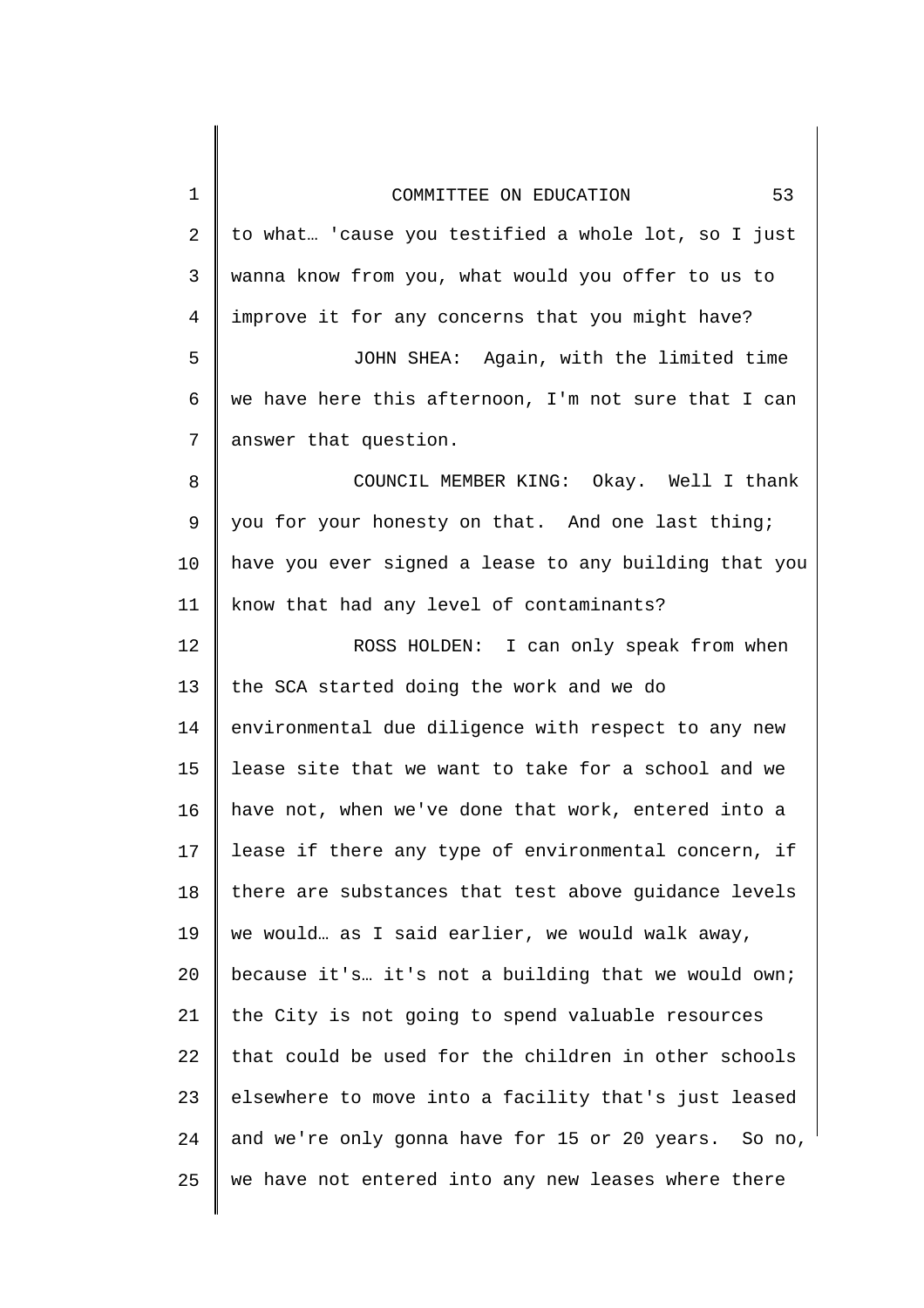1

2 3 4 5 6 7 8 9 10 11 12 13 14 15 16 17 18 19 20 21 22 23 24 25 have been any readings, any test results above guidance levels and indeed, with respect to lease renewals, all leases that have been renewed and leases that have not yet been renewed, [bell] but will be renewed at some point or could be renewed at some point have been tested and we have not found any exceedances for any substances in those buildings. COUNCIL MEMBER KING: Thank you. Chairman, if you… I just have… just a five-second question. From the old schools that you already have, is there any plan or has there been a plan to reeva… because I have old schools in my district and we know how much you say about stuff not being disruptive, but we know that in a lot of these buildings there are contaminants; is there a plan to evaluate or correct those contaminants that we know exist in these schools already? ROSS HOLDEN: These are leased buildings? Are you talking about leased… COUNCIL MEMBER KING: No, I'm talkin' about owned by… owned by the City? ROSS HOLDEN: You mean the older… the older… well look, we take our lead from the various regulatory authorities -- the EPA, the DEC,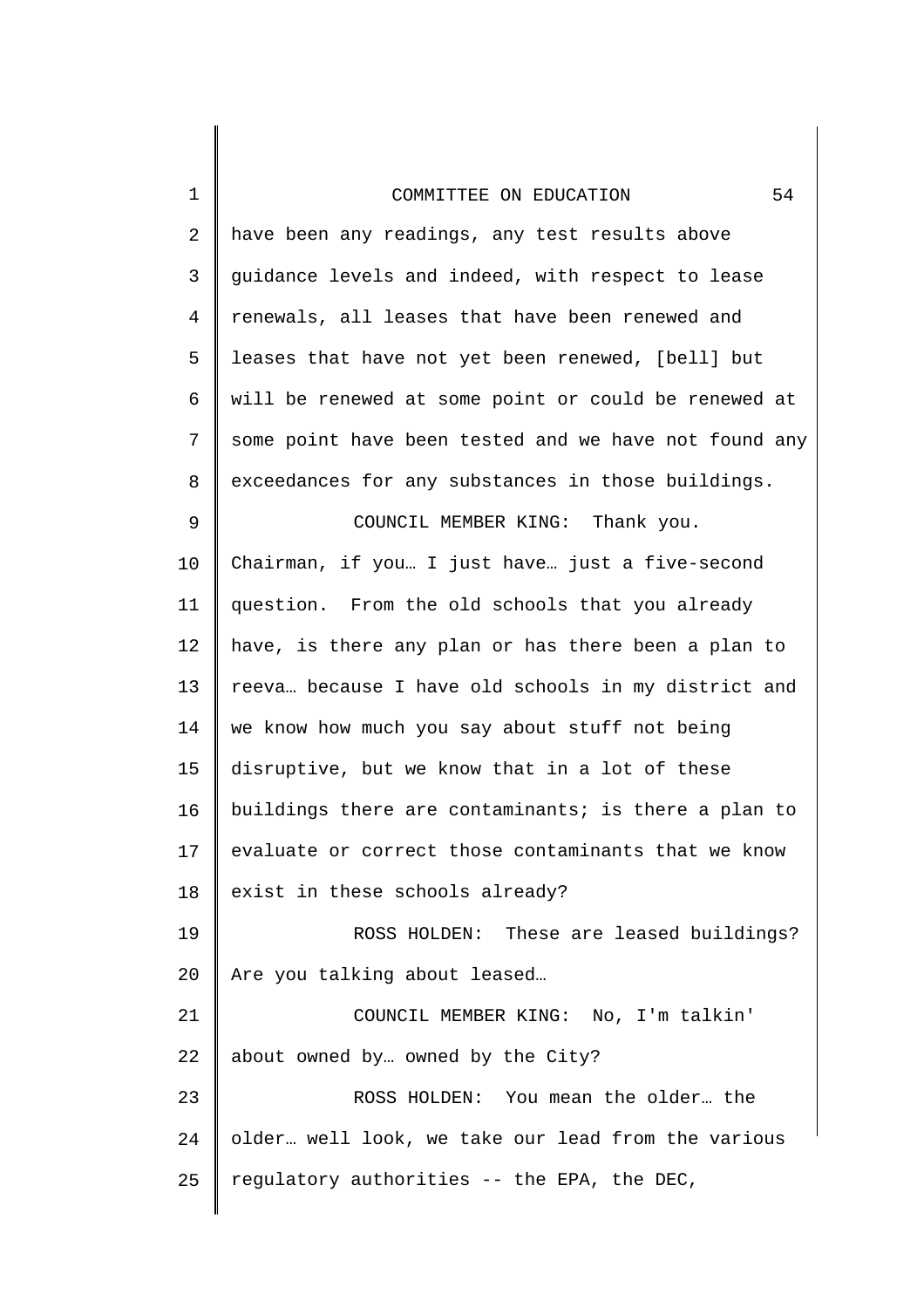| 1              | 55<br>COMMITTEE ON EDUCATION                          |
|----------------|-------------------------------------------------------|
| $\overline{a}$ | Department of Health, the DEP -- and follow whatever  |
| 3              | appropriate protocols we need. We know when we're     |
| $\overline{4}$ | doing work in the school, capital improvement         |
| 5              | projects, we know we're going to encounter asbestos,  |
| 6              | we know we may encounter PCBs or other -- lead paint, |
| 7              | for instance -- and there are state, you know         |
| 8              | requirements that we have to follow in order to       |
| 9              | remove those materials safely and dispose of them in  |
| 10             | the proper landfills.                                 |
| 11             | COUNCIL MEMBER KING: Okay. Thank you                  |
| 12             | Mr. Chair, lookin' forward to a future dialogue.      |
| 13             | Thank you.                                            |
| 14             | CHAIRPERSON DROMM: 'Kay, thank you.                   |
| 15             | Council Member Margaret Chin.                         |
| 16             | COUNCIL MEMBER CHIN: Thank you Chair.                 |
| 17             | Good afternoon. The question I have I have two        |
| 18             | question; one is that, besides asbestos, mold, lead,  |
| 19             | PCB, TC what other contaminants have been found in    |
| 20             | our schools; and how were those problems addressed?   |
| 21             | ROSS HOLDEN: With respect to the SCA,                 |
| 22             | we're looking at occupied buildings, buildings that   |
| 23             | we're going to perform capital improvement work and   |
| 24             | largely we're finding those materials that you had    |
| 25             | mentioned. When we do investigation of property for   |
|                |                                                       |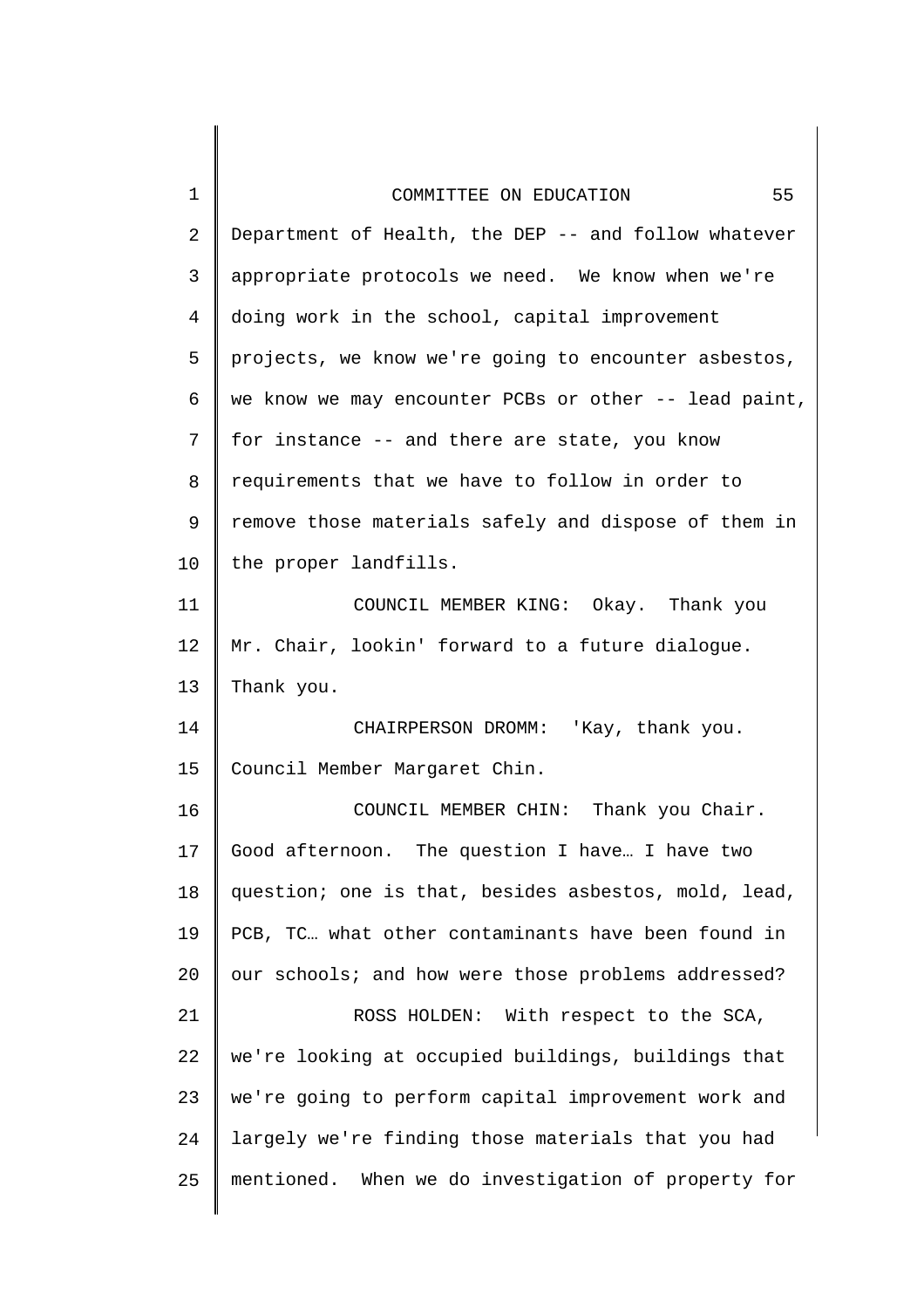1

2 3 4 5 6 7 8 9 10 11 12 13 14 new school construction, then we look at other elements; I think I mentioned earlier the volatile, semi-volatiles that are state… there are state guideline values or guidance levels that we look to to make sure that there is nothing that cannot be remediated. So I don't technically, can't tell you every single substance that may exist in an urban environment like New York City, but with respect to new schools, there's always a remediation process; with respect to existing schools, whatever we find we make sure we follow the protocols and requirements laid out by the regulatory authorities to make sure everything is removed and disposed of safely.

15 16 17 18 19 20 21 22 23 24 25 COUNCIL MEMBER CHIN: Well I'm raising that question because it relates to one example in my district in one of my high schools, Millennium High School, they are in a leased building, commercial building, and there is a cigar shop on the ground floor and the cigar shop, the smoke gets into one of the rooms that the kids use for exercising. So the whole thing with secondhand smoke, for many, many years and that problem never got resolved until we got that cigarette shop closed down and… So I'm just saying that things like that, I mean it was a leased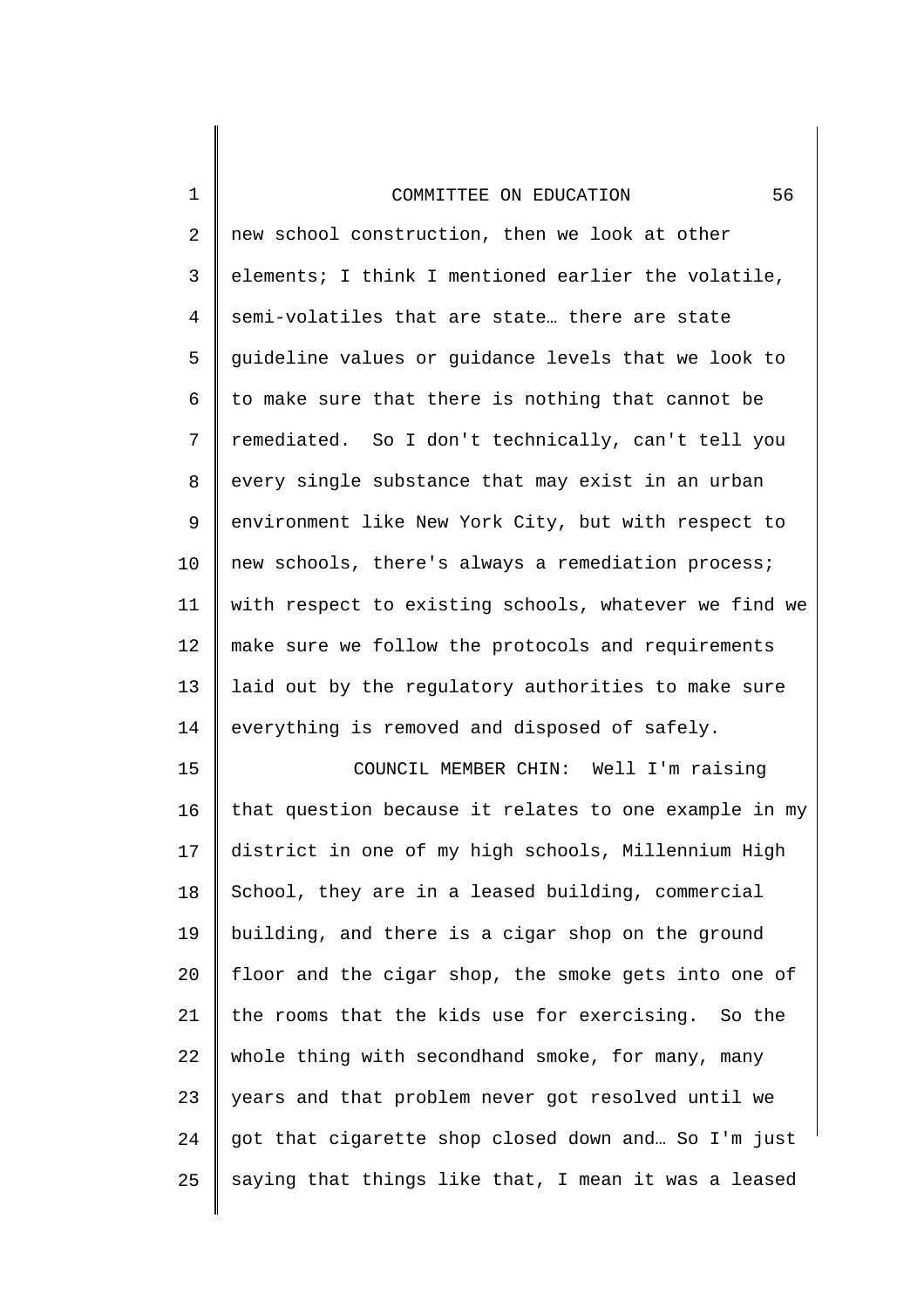1

2 3 4 5 6 7 8 building and we were having a problem dealing with that issue and secondhand smoke; it's not good for our kids or the teachers. So those are contaminants that we also really have to deal with; we pay a lot of rent for these leases, but because of political pressure we were able to get the landlord not to continue renting to this cigarette shop.

9 10 11 12 13 14 15 16 17 18 19 20 21 22 23 24 25 And also, I think from your testimony today, it's interesting that you say that there are regular testing that are going on every year, so in terms of the legislation that we're proposing, I mean there are ways… we're not… I don't think we're asking about every single test; I mean you could let the school community, parents know that these are the regular tests that take place every year and when you do your regular testing and you find something that we should be aware of, then you need to let parents know so that they can also follow up and find out what was done about it, what was the result and how it got remediated. So I don't think we're asking for a lot, but there's gotta be a way that parents in the school and teachers and principals can get information that affects, you know their children. So I just urge you to [bell] go back and just lets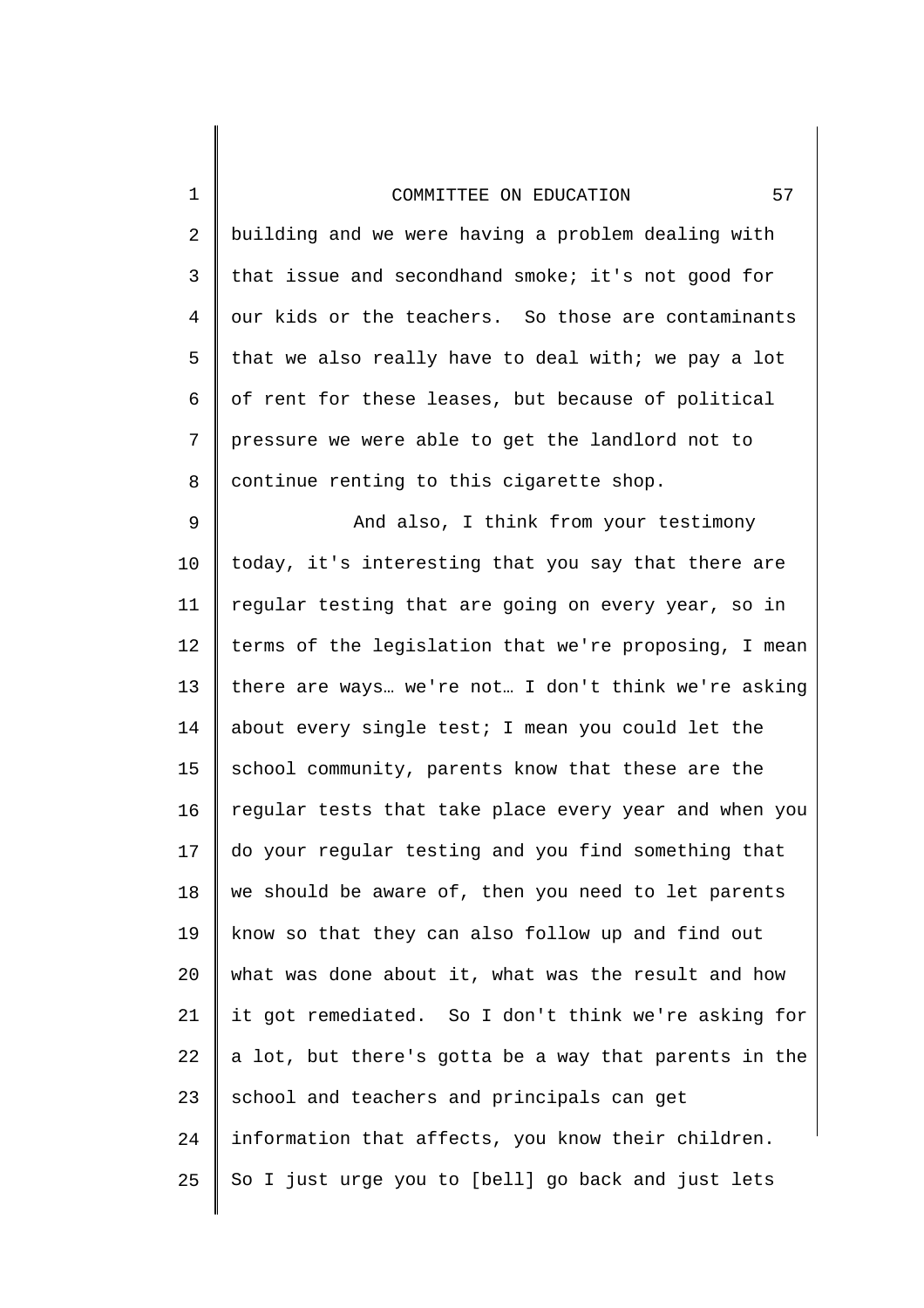| $\mathbf 1$    | 58<br>COMMITTEE ON EDUCATION                         |
|----------------|------------------------------------------------------|
| 2              | sit down and work it out; I don't think it should be |
| 3              | that complicated and we're not asking for every I    |
| $\overline{4}$ | don't think we're asking for every single test, but  |
| 5              | even just letting people know, parents know that     |
| 6              | there are some routine tests, that their school is   |
| 7              | being tested every three years; I think that's a     |
| 8              | start. Thank you.                                    |
| 9              | CHAIRPERSON DROMM: 'Kay, thank you.                  |
| 10             | Council Member Rose.                                 |
| 11             | COUNCIL MEMBER ROSE: Thank you Chair.                |
| 12             | Could you tell me, and maybe you covered this before |
| 13             | I got here; what triggers an inspection or an        |
| 14             | environmental review?                                |
| 15             | ROSS HOLDEN: Is this for a piece of                  |
| 16             | property that the Department of Education or the SCA |
| 17             | may require for a school, or are we talking about a  |
| 18             | test in an existing building from the SCA's          |
| 19             | standpoint? [crosstalk]                              |
| 20             | COUNCIL MEMBER ROSE: Is it a different               |
| 21             | criteria? What would have you when we acquire a      |
| 22             | building, you automatically do an environmental      |
| 23             | review, an inspection; yes?                          |
| 24             | ROSS HOLDEN: We follow the ASTM Phase 1              |
| 25             | and Phase 2 requirements; Phase 1 is a review of the |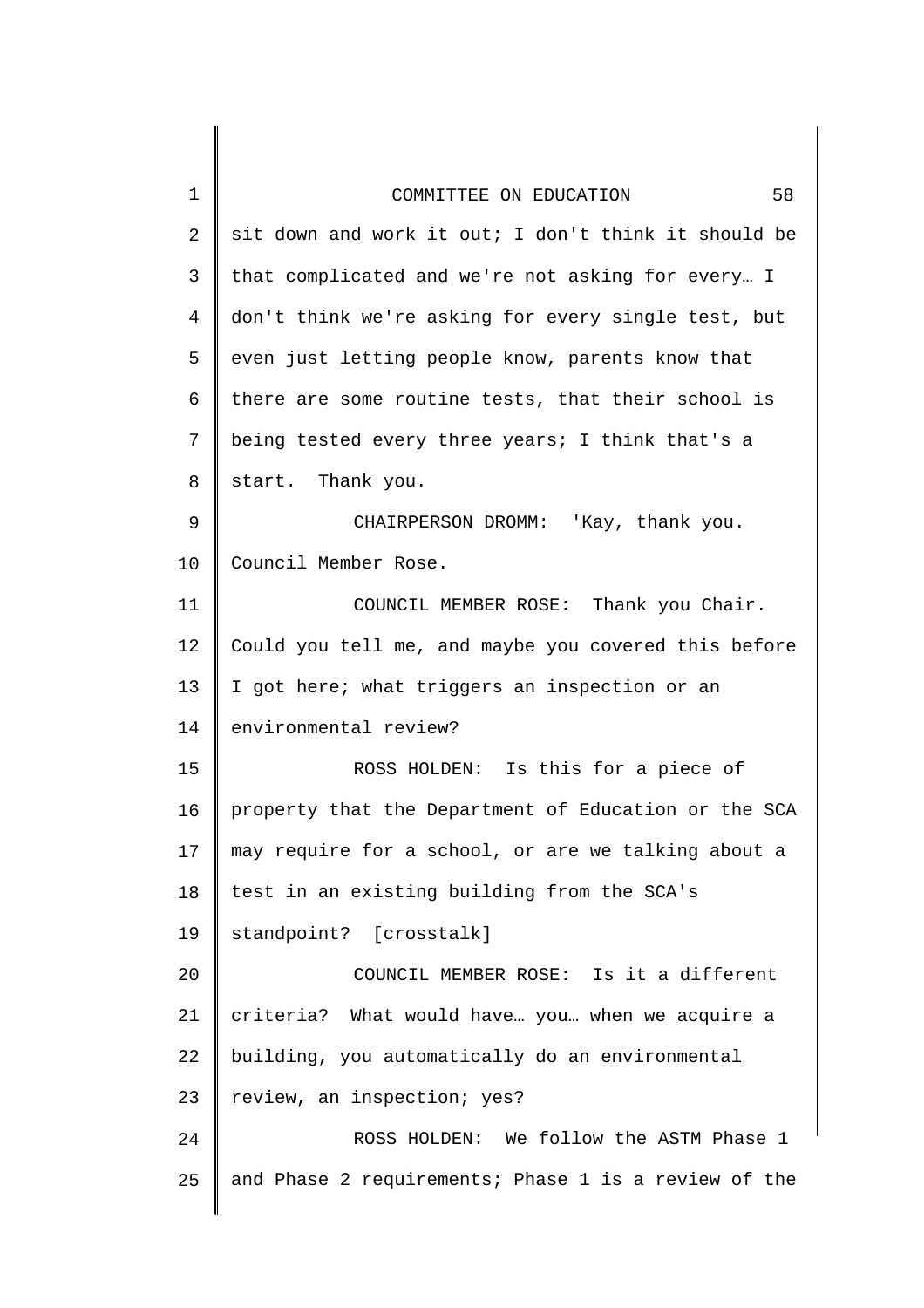1

2 3 4 5 6 7 8 9 10 11 12 13 14 15 16 historical documents so we know what uses that building or the property was put to in the years [background comment] long ago, we'll do a site inspection and based upon those findings, we may then need to proceed to a phase 2, which is an actual testing of materials, such as ground water or soil, to make sure that there are… to find out what's there; if we find something and we can remediate it, we do; that means we may remove soil, we may install engineer controls, like a vapor barrier or sub slab depressurization system; sometimes we do it prophylactically because it's easier to do when you have an excavation than doing it later on and you know, you don't know what the future holds, so… [interpose]

17 18 19 20 21 22 23 24 25 COUNCIL MEMBER ROSE: So in terms of buildings that we already have control over and are in use, what would trigger an inspection or a review? ROSS HOLDEN: From the SCA's standpoint, we would do inspection of materials that could be disturbed during a capital improvement project; if we were gonna take out old windows and replace them with new windows, the caulk around the windows that, you know, has to be there to make sure that no wind,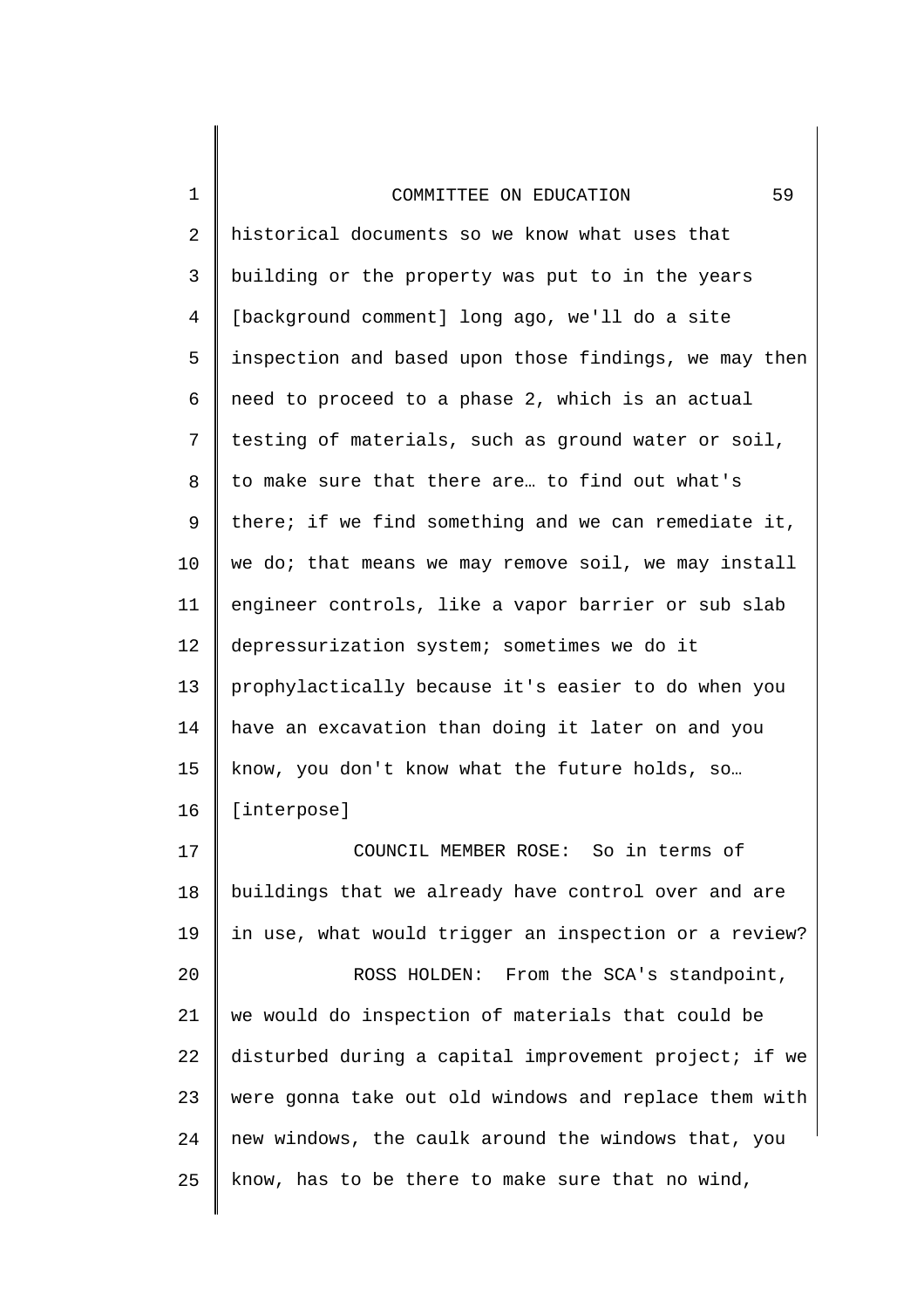| $\mathbf 1$    | 60<br>COMMITTEE ON EDUCATION                          |
|----------------|-------------------------------------------------------|
| $\overline{2}$ | debris or rain comes in would be tested to see        |
| $\mathsf{3}$   | whether or not it contains asbestos or PCBs, and then |
| $\overline{4}$ | if it does, then we know that it has to be handled a  |
| 5              | certain way and abated a certain way during the       |
| 6              | construction process and disposed of in a landfill    |
| 7              | that's appropriate for that purpose.                  |
| 8              | COUNCIL MEMBER ROSE: So if there's not                |
| 9              | historical sort of reference that would trigger you   |
| 10             | looking at the environment, give for an example, if   |
| 11             | there's a co-location in a school, in an existing     |
| 12             | school, would you any kind of environmental search or |
| 13             | review or anything to ascertain that this co-located- |
| 14             | now school is in a safe environment?                  |
| 15             | ROSS HOLDEN: If we had to do again, and               |
| 16             | I'm speaking for the SCA, if we had to do capital     |
| 17             | work in that school to accommodate the co-location    |
| 18             | [crosstalk]                                           |
| 19             | COUNCIL MEMBER ROSE: Only capital work.               |
| 20             | ROSS HOLDEN: Right then we would do the               |
| 21             | appropriate testing to make sure that anything in the |
| 22             | construction process that may be disturbed is handled |
| 23             | in the appropriate manner.                            |
| 24             | COUNCIL MEMBER ROSE: So I'm trying to                 |
| 25             | get to whether or not there is some sort of reporting |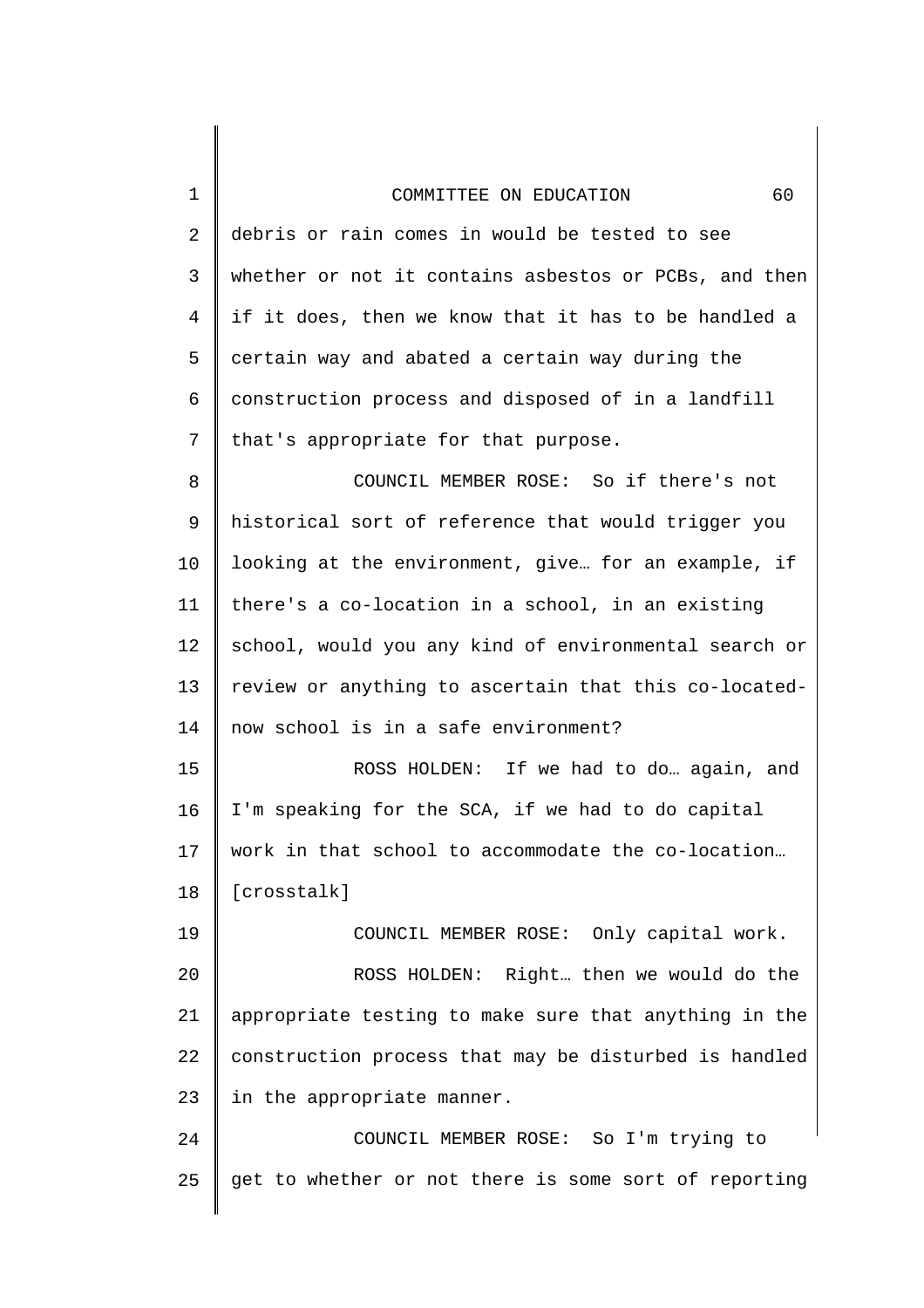2 3 4 5 mechanism. If you are not acquiring a property or you are not doing a capital project on an existing property, then there is no environmental review or inspections that are done periodically?

1

6 7 8 9 10 11 12 13 14 15 16 17 18 JOHN SHEA: The Division of School Facilities does tests separate and apart, but it's not related necessarily to any co-location or anything like that. We have regulations that we're required to conform to with asbestos under AHERA and lead and now the PCB program; we also would do testing in certain cases if there were maintenance projects that we would be undertaking. We would also go through, if someone brought something to our attention as a concern, if there was a need to test, then we would do that as well and whatever the results of those were, we would ultimately share with the building custodian and the principal.

19 20 21 22 23 24 25 COUNCIL MEMBER ROSE: So in my district, I have two schools where the PCB levels are 20,000 parts per million and 880 parts per million, and it should not exceed levels of 50 percent per million and if they do, they're supposed to be abated immediately. I know we have a plan, but the plan's been in place now two or three years, we're two or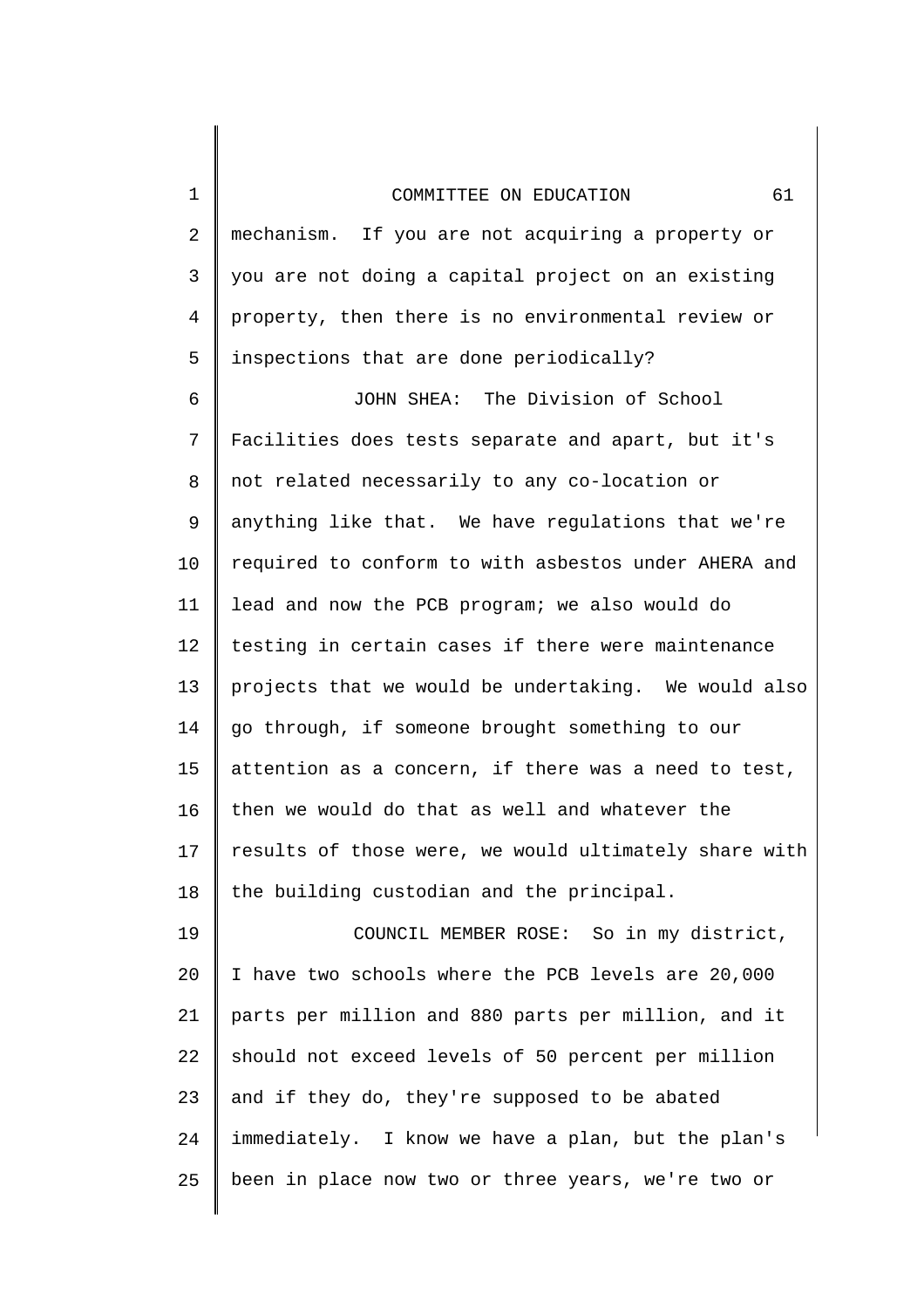2 3 4 5 6 7 8 9 10 11 12 13 14 15 16 17 18 19 20 21 22 23 24 three years in and at these levels it still has not been… there's been no abatement measures. What would trigger School Facilities to go in and handle this in an expeditious manner and where is the tracking? I know the PCB program is tracked; where is it tracked, you know, these projects that need to be done; what's the course, when a phone call is made, where is that made and where is that reported? Because Council Member Treyger was talking about there should be some central location or database that you can go to and I believe that there should already be… that should be in existence, it's just a matter of, you know, organizing it and putting it all in the same place. If there's a reporting mechanism, how does one report that there is a problem or there should be an environmental review and then, what happens; what's the process and is there a timeline ascribed to that and then, how is it tracked; is it tracked? And if so, then there is already a system in place that could be utilized instead of reinventing the wheel and notification could be, you know, either sent out or people would have access to it. Could you please tell me what… how… you know, once you are aware that

25

1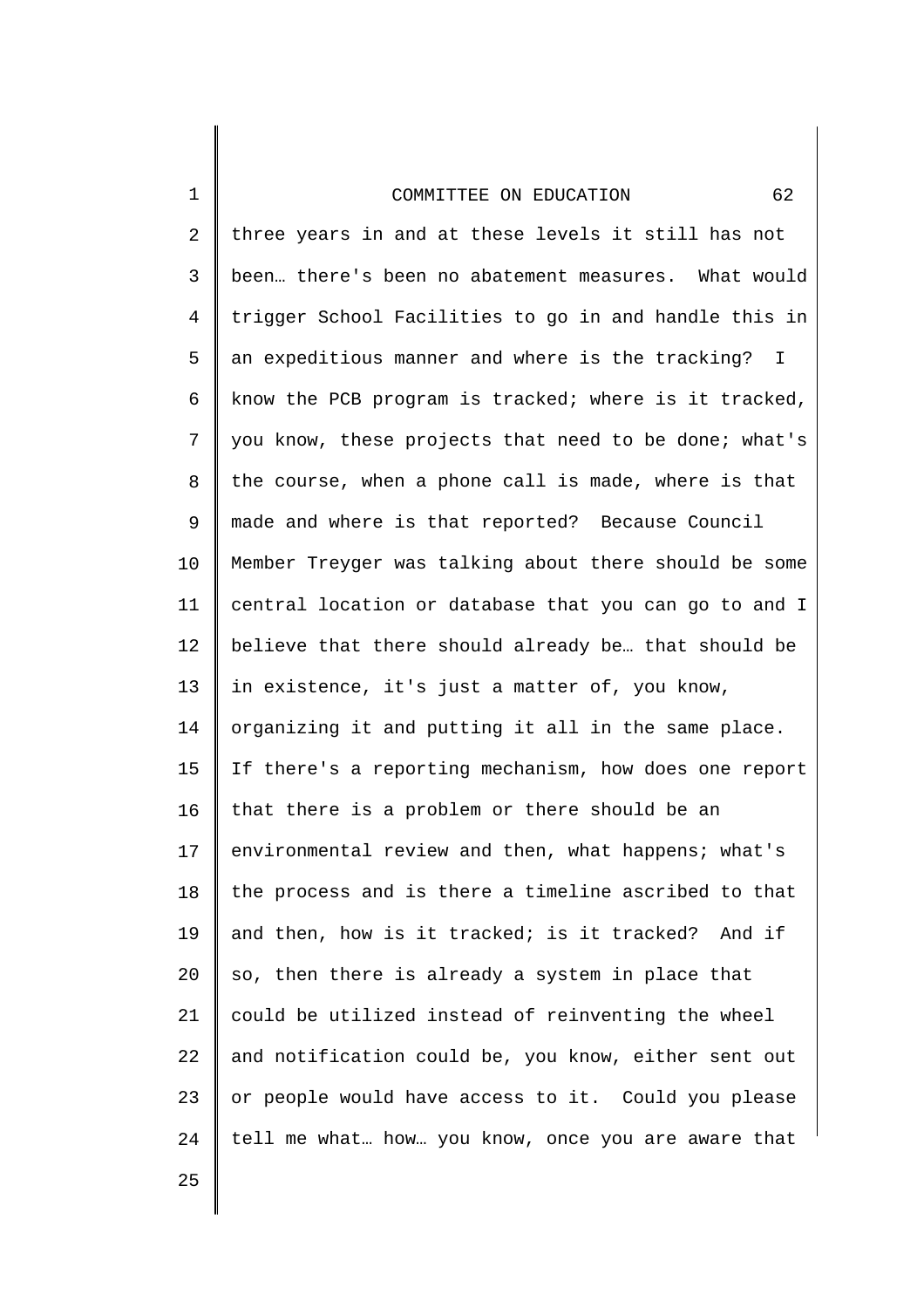| $\mathbf 1$    | 63<br>COMMITTEE ON EDUCATION                          |
|----------------|-------------------------------------------------------|
| $\overline{2}$ | there's an issue, what happens; how is it tracked and |
| 3              | what's the timeline?                                  |
| 4              | JOHN SHEA: And I would have to answer                 |
| 5              | that by saying it's very building- and incident-      |
| 6              | specific and if it's something that's normal routine  |
| 7              | maintenance as opposed to something that was brought  |
| 8              | to our attention as a potential concern -- I'm not    |
| 9              | trying to avoid the question, I'm just saying,        |
| 10             | there's so many different things that we would test   |
| 11             | for in the course of our work [interpose]             |
| 12             | COUNCIL MEMBER ROSE: So then if it's                  |
| 13             | routine maintenance, let's say, then there's a        |
| 14             | schedule, right? There's there's a schedule, if       |
| 15             | we're talking routine maintenance. [background        |
| 16             | comment]                                              |
| 17             | JOHN SHEA: If there's a project to be                 |
| 18             | done -- when I say routine maintenance, I'm saying,   |
| 19             | if there is a maintenance project that my staff would |
| 20             | be doing, if the plumbers, the electricians, the      |
| 21             | carpenters would be going out and doing something in  |
| 22             | a school building, [background comment] they might be |
| 23             | testing the paint to see if there is lead in it; they |
| 24             | might be testing the walls to see if there's asbestos |
| 25             | [background comment] in the materials; those are the  |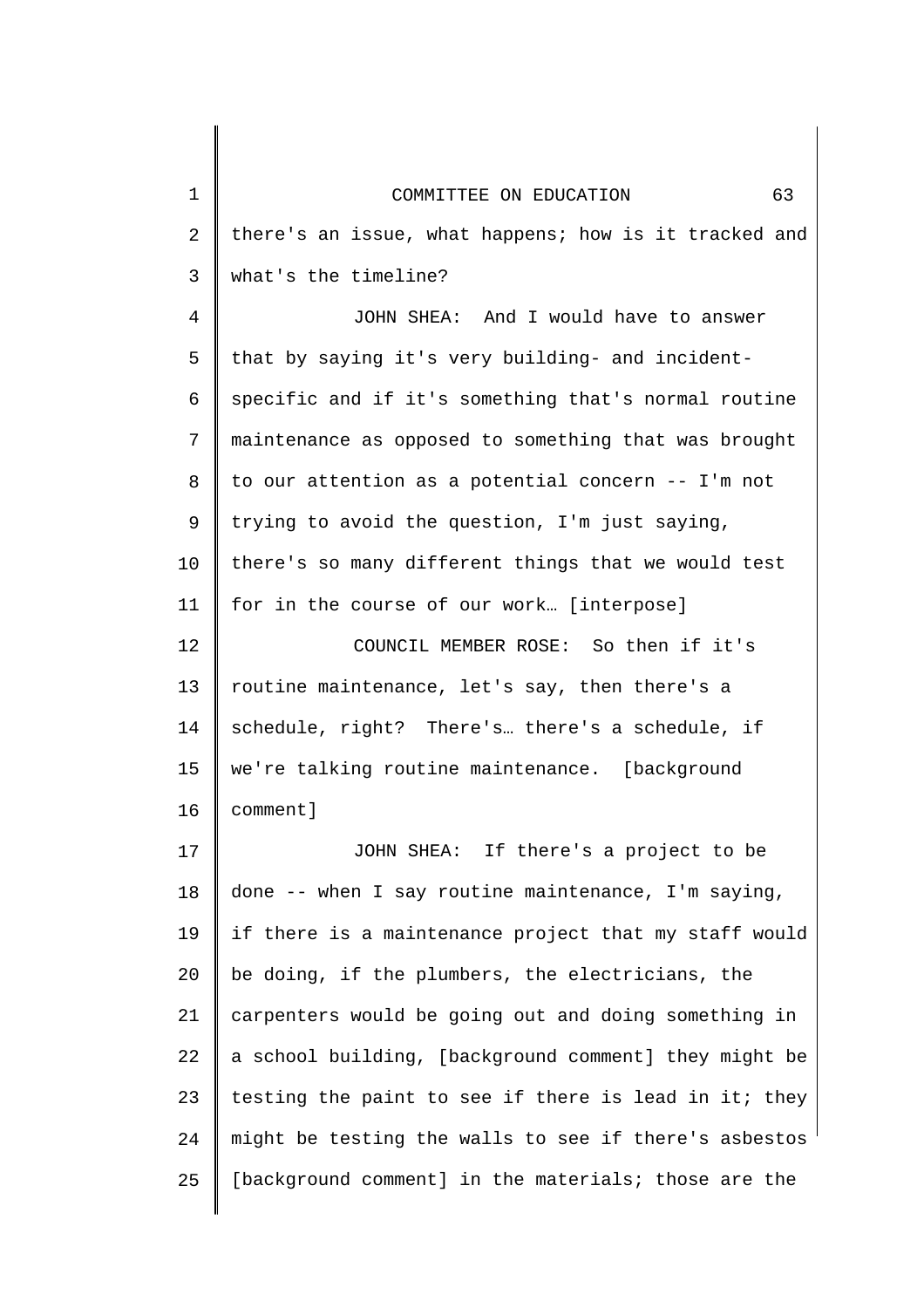| $\mathbf 1$    | 64<br>COMMITTEE ON EDUCATION                          |
|----------------|-------------------------------------------------------|
| $\overline{2}$ | routine maintenance type tests that we would do, and  |
| $\mathsf{3}$   | again, we might get a positive result back for        |
| $\overline{4}$ | asbestos, but that does not mean that that's a bad    |
| 5              | thing, that just tells us how we have to manage and   |
| 6              | handle that. So the nature of just having a test and  |
| 7              | having a positive result in no way means that there's |
| 8              | any dangerous condition.                              |
| 9              | COUNCIL MEMBER ROSE: Okay. So there is                |
| 10             | no schedule of when you might do an environmental     |
| 11             | review?                                               |
| 12             | JOHN SHEA: Again, it depends. Using                   |
| 13             | AHERA as an example, we have to test all of our       |
| 14             | buildings every three years as part of the federal    |
| 15             | regulation; that is on a schedule; that is            |
| 16             | maintained, but that is a paper system, it's not      |
| 17             | electronic in a database and I, sitting here today,   |
| 18             | don't know that it's conducive to easily reporting    |
| 19             | out, just in general. The system, again, is that the  |
| 20             | principal has that report on file and it's available  |
| 21             | to anybody that wants to come and take a look at it   |
| 22             | and we're happy to share that information or even     |
| 23             | [bell] go with people to explain what those results   |
| 24             | might mean.                                           |
| 25             |                                                       |

 $\blacksquare$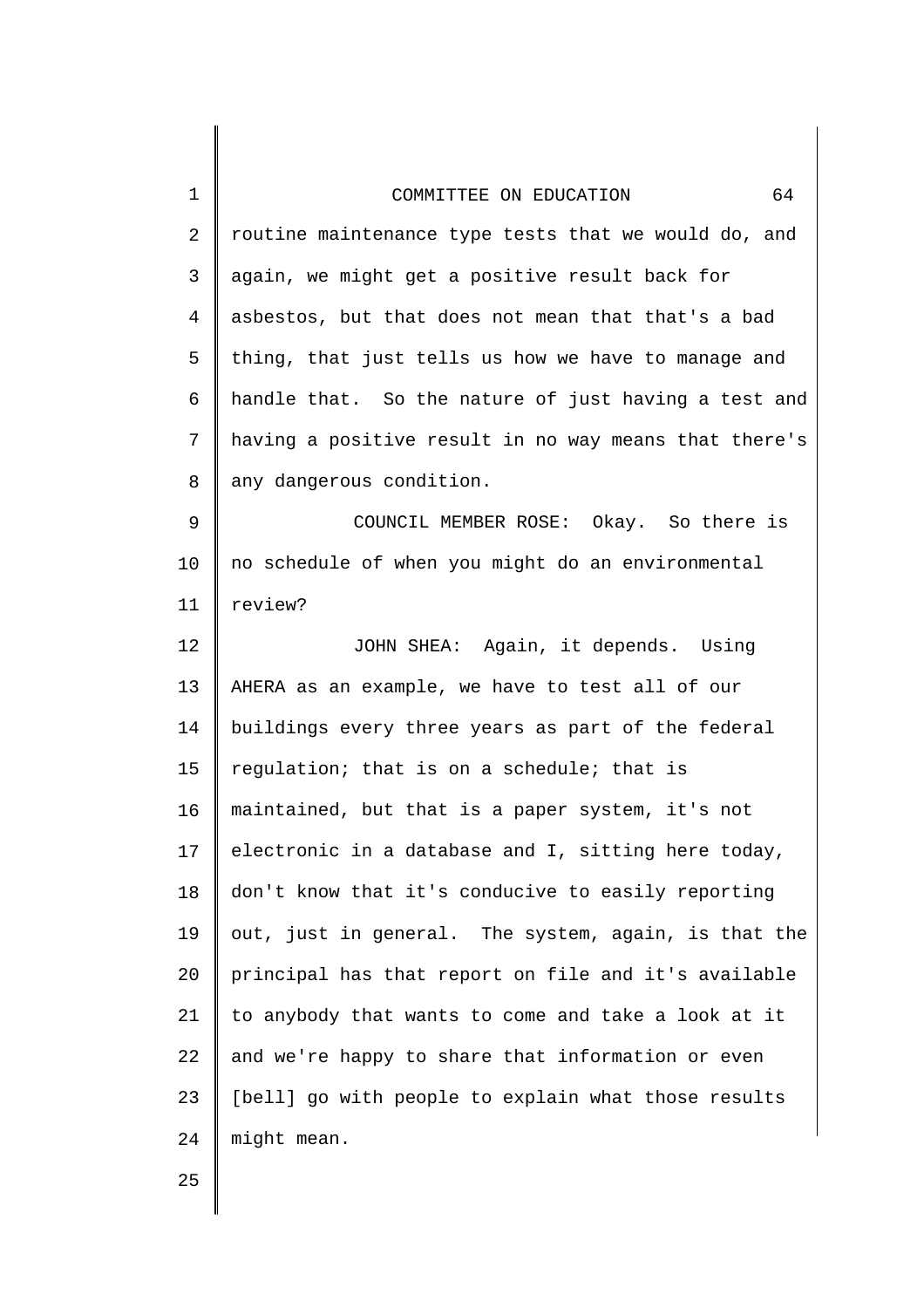| $\mathbf 1$ | 65<br>COMMITTEE ON EDUCATION                          |
|-------------|-------------------------------------------------------|
| 2           | COUNCIL MEMBER ROSE: Okay. And I just                 |
| 3           | wanna know, of the schools that were affected by      |
| 4           | Hurricane Sandy, have they been tested for, you know  |
| 5           | brown water, sewage issues, contaminated water, all   |
| 6           | of those; have they all been inspected and dealt      |
| 7           | with?                                                 |
| 8           | JOHN SHEA: Yes they have. Every one                   |
| 9           | had if there was environmental impacts as part of     |
| 10          | the damage, that was all tested, whether it was by    |
| 11          | the School Construction Authority or my office; all   |
| 12          | of those buildings had air tests done before          |
| 13          | reoccupancy; all of those buildings had water,        |
| 14          | potable water tests done prior to reoccupancy, we     |
| 15          | worked very closely with the UFT Health and Safety    |
| 16          | Committee to make sure that they were onboard with    |
| 17          | our results and they were thoroughly vetted before we |
| 18          | allowed any students or staff back into those         |
| 19          | buildings.                                            |
| 20          | COUNCIL MEMBER ROSE: Thank you. Thank                 |
| 21          | you, Chair.                                           |
| 22          | CHAIRPERSON DROMM: 'Kay, thank you.                   |
| 23          | Council Member Vincent Gentile has a question.        |
| 24          | COUNCIL MEMBER GENTILE: Thank you thank               |
| 25          | you, Mr. Chair. I. you know I've always had good      |
|             |                                                       |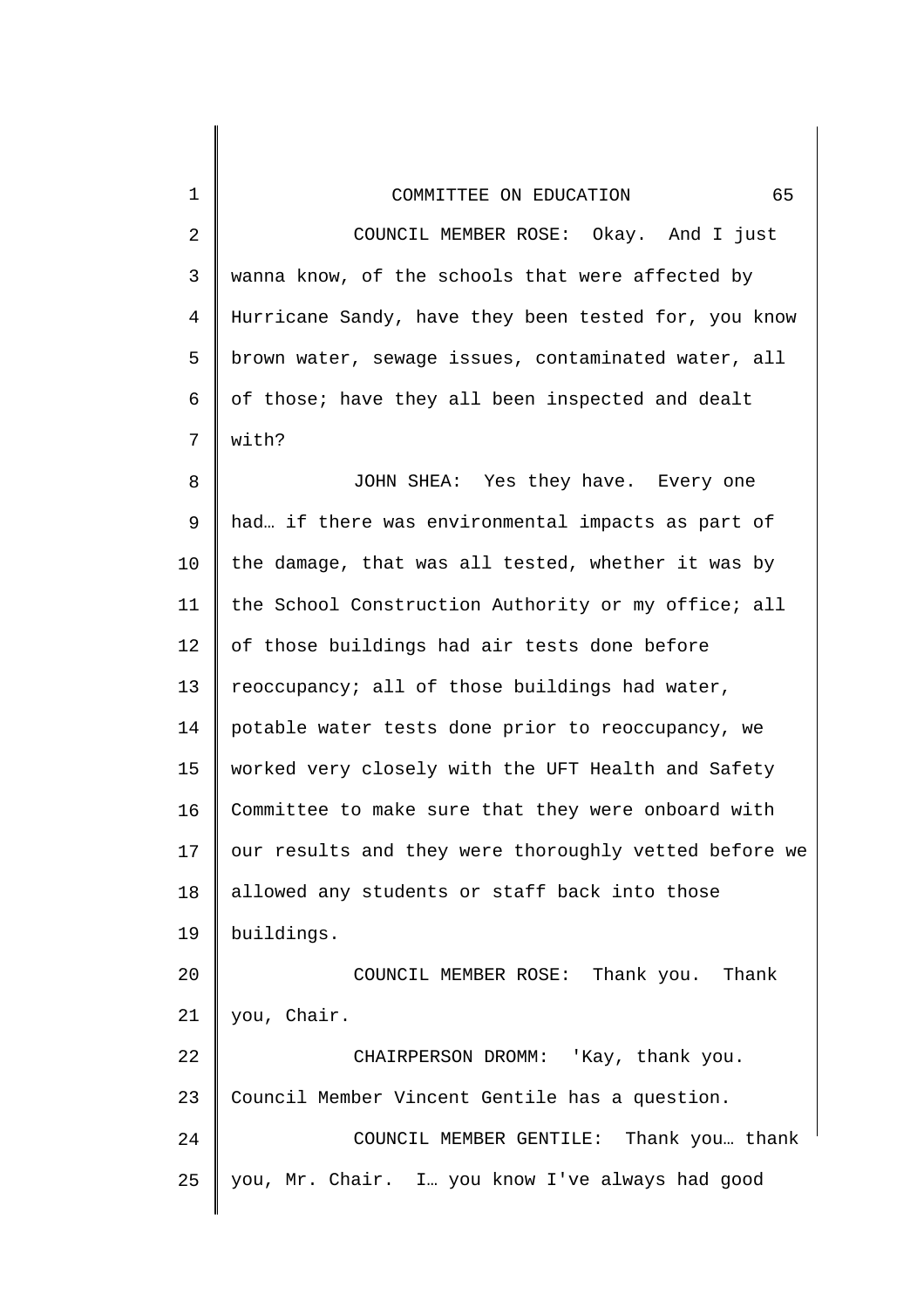| $\mathbf 1$    | 66<br>COMMITTEE ON EDUCATION                          |
|----------------|-------------------------------------------------------|
| 2              | experience with School Facilities, but now that       |
| 3              | you're here [interpose]                               |
| $\overline{4}$ | JOHN SHEA: Thank you.                                 |
| 5              | COUNCIL MEMBER GENTILE: and I understand              |
| 6              | what you're saying about this legislation and the     |
| 7              | burdens that were placed on you and the system and    |
| 8              | how people might misinterpret, but I just had a       |
| 9              | situation in two schools in my district in which      |
| 10             | neither DEP nor School Facilities has any knowledge   |
| 11             | of. There are two schools in my district now, in      |
| 12             | close proximity to each other, that have had their    |
| 13             | water shut down, shut off for days, before the        |
| 14             | Passover holiday and then after the Passover holiday  |
| 15             | and to this day they're brining in hand sanitizers    |
| 16             | and bottle water for the staff and for the students.  |
| 17             | Had not CSA, the principals' union, called me and     |
| 18             | told me that this situation was continuing, I would   |
| 19             | not have been aware of this; School Facilities didn't |
| 20             | call me, and apparently School Facilities doesn't     |
| 21             | even know what this issue is. Now how could           |
| 22             | something like that exist when we have not one        |
| 23             | building, but two buildings in close proximity to     |
| 24             | each other with the same problem [background comment] |
| 25             |                                                       |

║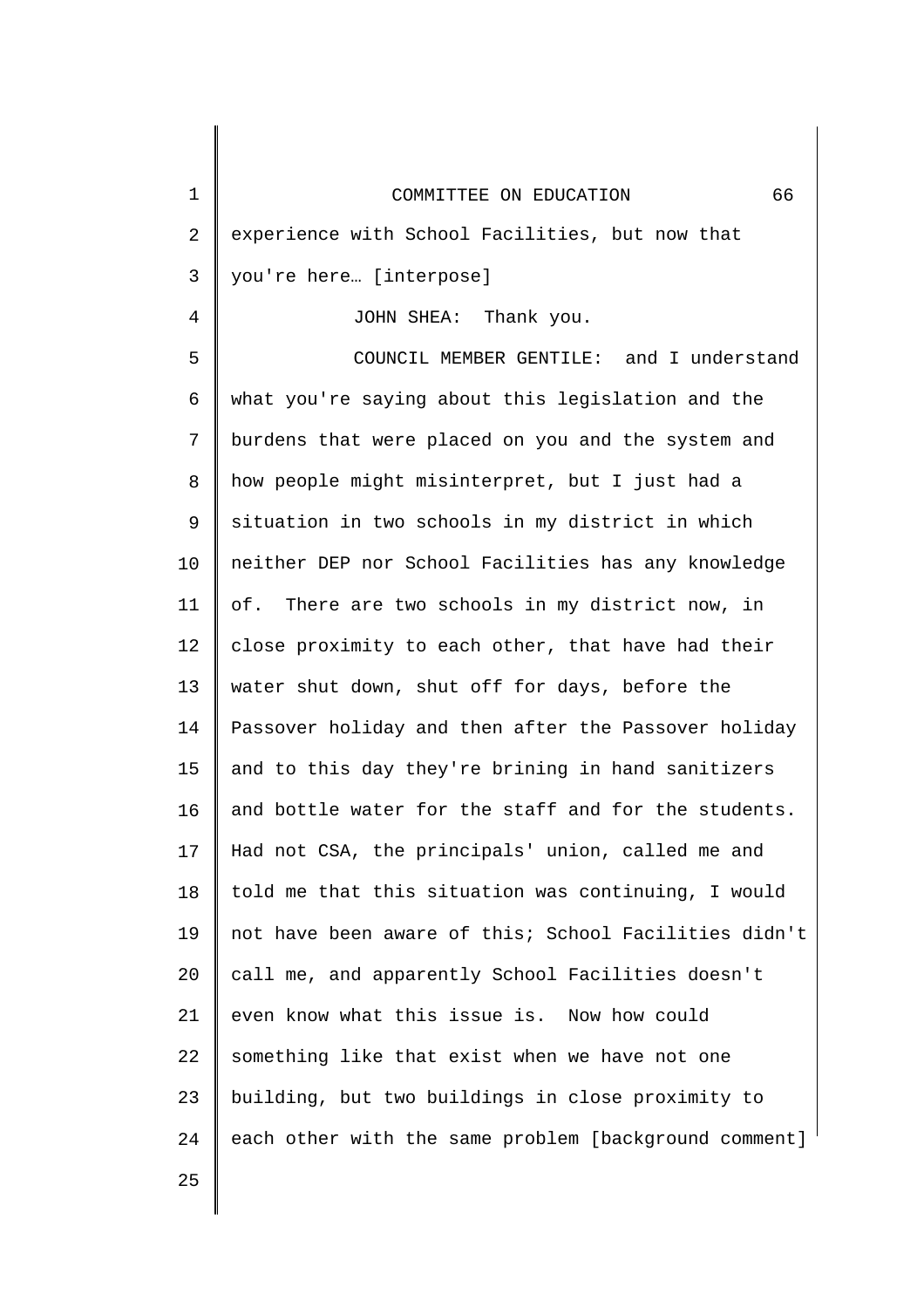1 2 3 4 5 6 7 8 9 10 11 12 13 14 15 16 17 18 19 20 21 22 23 24 COMMITTEE ON EDUCATION 67 and somehow School Facilities seems to be dropping the ball here? JOHN SHEA: Well I am very familiar with those two buildings; I can tell you that the information did come to us, which is very common that someone on the school staff would mention this to the custodian as a potential problem; we did look into it, we are continuing to look into it; we provided the bottled water and the hand sanitizers to make sure that the school can still operate, but we are flushing the system over the break and we're doing post-flushing testing, which is a very common way to handle the situation and it's not the first time that it's happened and we are waiting for the final results to come back so that we can see if in fact we still do have a problem and there is further investigation that needs to be done or whether the water is now fine and people can us it. COUNCIL MEMBER GENTILE: But at the same time, there seems to be an information blackout; no one at the school can tell me what's happening and apparently parents don't know what's happening. What has School Facilities done in that regard to reach

out to parents in situations like this; certainly

25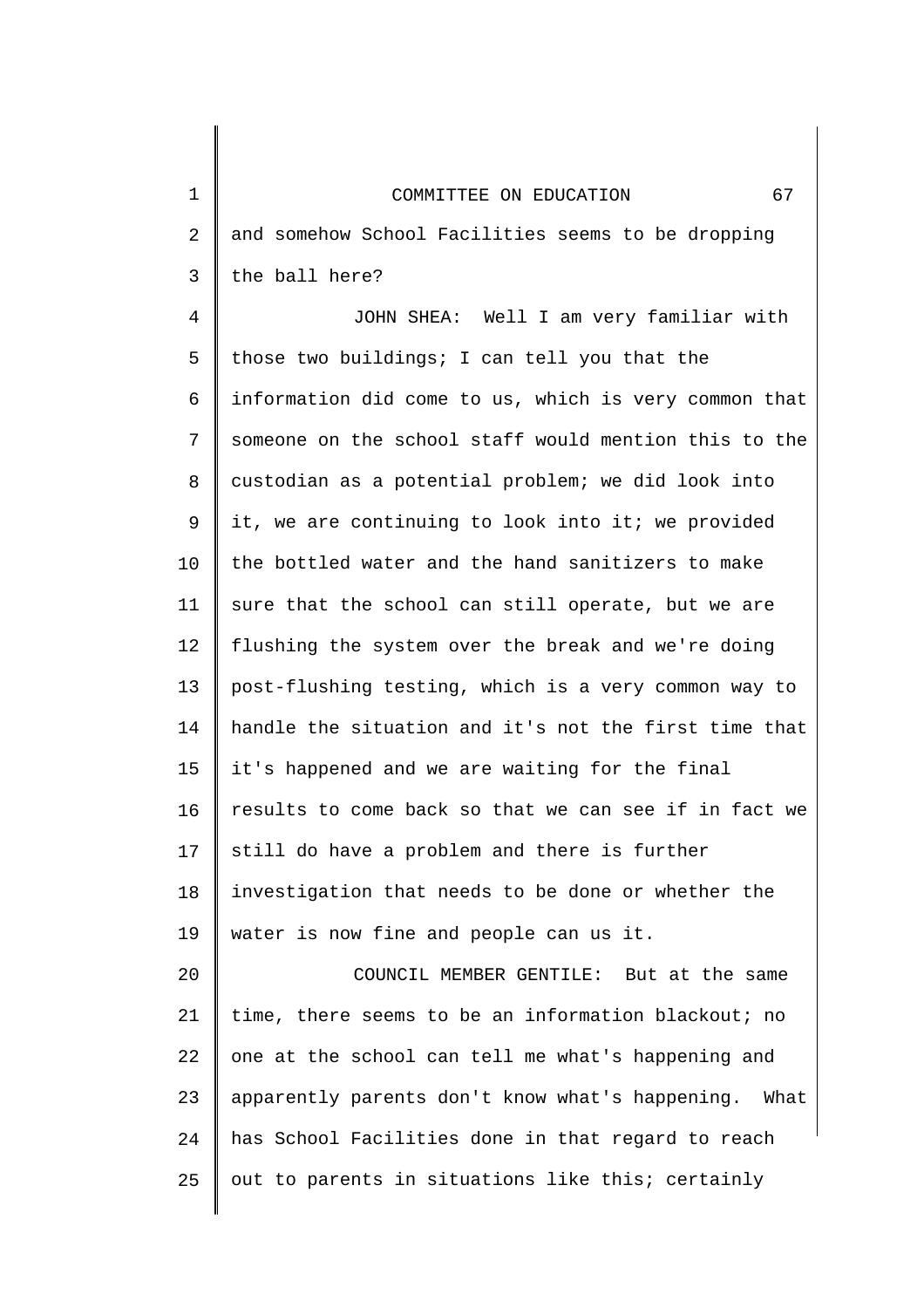1

2

3

4

5

25

there's a procedure when there's PCBs involved; what happens in a pro… your procedure when you run up [sic] in a situation such as these two buildings have?

6 7 8 9 10 11 12 13 14 15 16 17 18 JOHN SHEA: Well I can only respond on how we responded to the issue, first I will say, the building is perfectly safe for students and staff to be in there right now; we are recommending that they not use the water until we find out what exactly the problems are, but because we don't have complete information about the testing and we don't have a plan of action, there is really nothing to say at this point other than we are working on trying to identify it and then figure out a solution. We're happy to share the fact that we have an issue that we're investigating, but beyond that we really don't know until we get the test results.

19 20 21 22 23 24 COUNCIL MEMBER GENTILE: But do you communicate with the principal at least, to [bell] to have the principal at least have some information that he or she can give to the parents? JOHN SHEA: Yes sir, both principals are aware of where we are in the process and what we're

doing. We have… my deputy director that has been in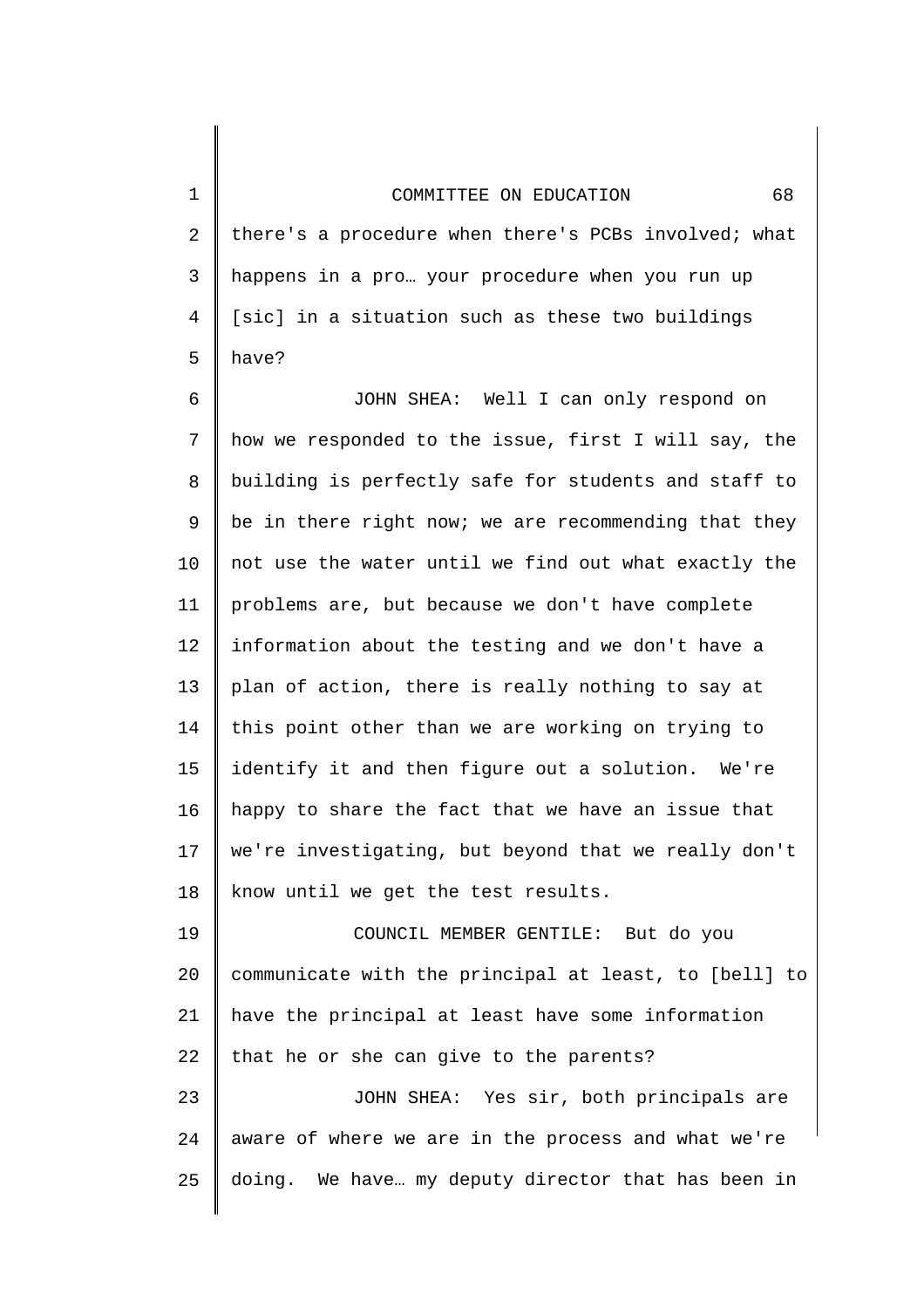| 1  | 69<br>COMMITTEE ON EDUCATION                          |
|----|-------------------------------------------------------|
| 2  | constant communication between our environmental      |
| 3  | health and safety folks and the principal and trying  |
| 4  | to make them feel comfortable and some of the things  |
| 5  | that you mentioned with bringing in the water and the |
| 6  | wipes was as a result of us getting involved and      |
| 7  | actually making that commitment. Yesterday I spoke    |
| 8  | to my field services director who mentioned to me     |
| 9  | that, hey, I just wanted to let you know we're        |
| 10 | funding the wipes and the additional water for that   |
| 11 | building in case you get any questions.<br>– So       |
| 12 | internally and with us and the principal, I think     |
| 13 | there's been terrific communication; if there's       |
| 14 | anything else that you would like from my office, I'm |
| 15 | happy to share it.                                    |
| 16 | COUNCIL MEMBER GENTILE:<br>Okay. So but               |
| 17 | it's up to the principal then to communicate with     |
| 18 | parents and the rest of the staff?                    |
| 19 | JOHN SHEA: Yes, sir.                                  |
| 20 | COUNCIL MEMBER GENTILE: You don't do                  |
| 21 | that you don't do anything with [interpose]           |
| 22 | JOHN SHEA: If if a principal wanted to                |
| 23 | have a parent meeting, I would be more than happy to  |
| 24 | provide either myself or someone on my staff to come  |
| 25 | out and discuss what was goin' on and where we were   |
|    |                                                       |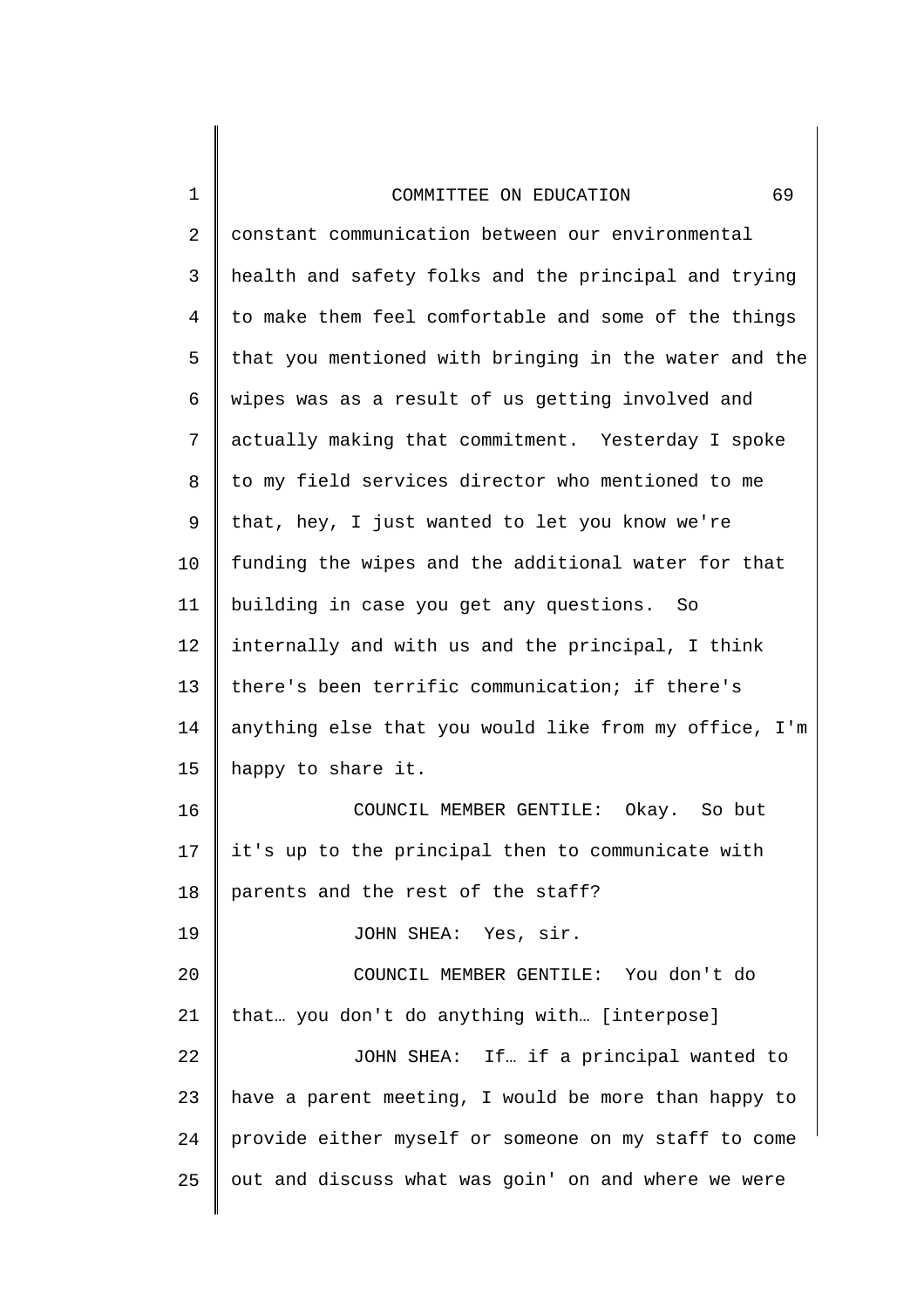| 1  | 70<br>COMMITTEE ON EDUCATION                           |
|----|--------------------------------------------------------|
| 2  | in the process and share any information that we had,  |
| 3  | we're happy to do that.                                |
| 4  | COUNCIL MEMBER GENTILE: Okay, we'll                    |
| 5  | follow up on that. Thank you.                          |
| 6  | JOHN SHEA: Yes, sir.                                   |
| 7  | COUNCIL MEMBER GENTILE: Thank you.                     |
| 8  | CHAIRPERSON DROMM: 'Kay, thank you. And                |
| 9  | just a couple more follow-up questions. What           |
| 10 | information must the SCA present to the City Council   |
| 11 | during the site planning review and approval process?  |
| 12 | ROSS HOLDEN: When we are the SCA                       |
| 13 | submits for approval under the Public Authorities Law  |
| 14 | site for a new school, a site plan, we also submit     |
| 15 | the SEQR that's the state not the City SEQR, but       |
| 16 | we're governed because we're state authority state     |
| 17 | SEQR; we provide that report prior to any              |
| 18 | consideration of the site by the City Council.<br>Part |
| 19 | of that report or a chapter in that report talks       |
| 20 | about hazardous materials; there are other issues too  |
| 21 | -- archaeological, if it's appropriate, space, noise,  |
| 22 | light and other things -- so it's broader than just    |
| 23 | substances that we find and how we remediate it, but   |
| 24 | certainly that's an important chapter that is          |
| 25 | provided to the Council as part of that process.       |
|    |                                                        |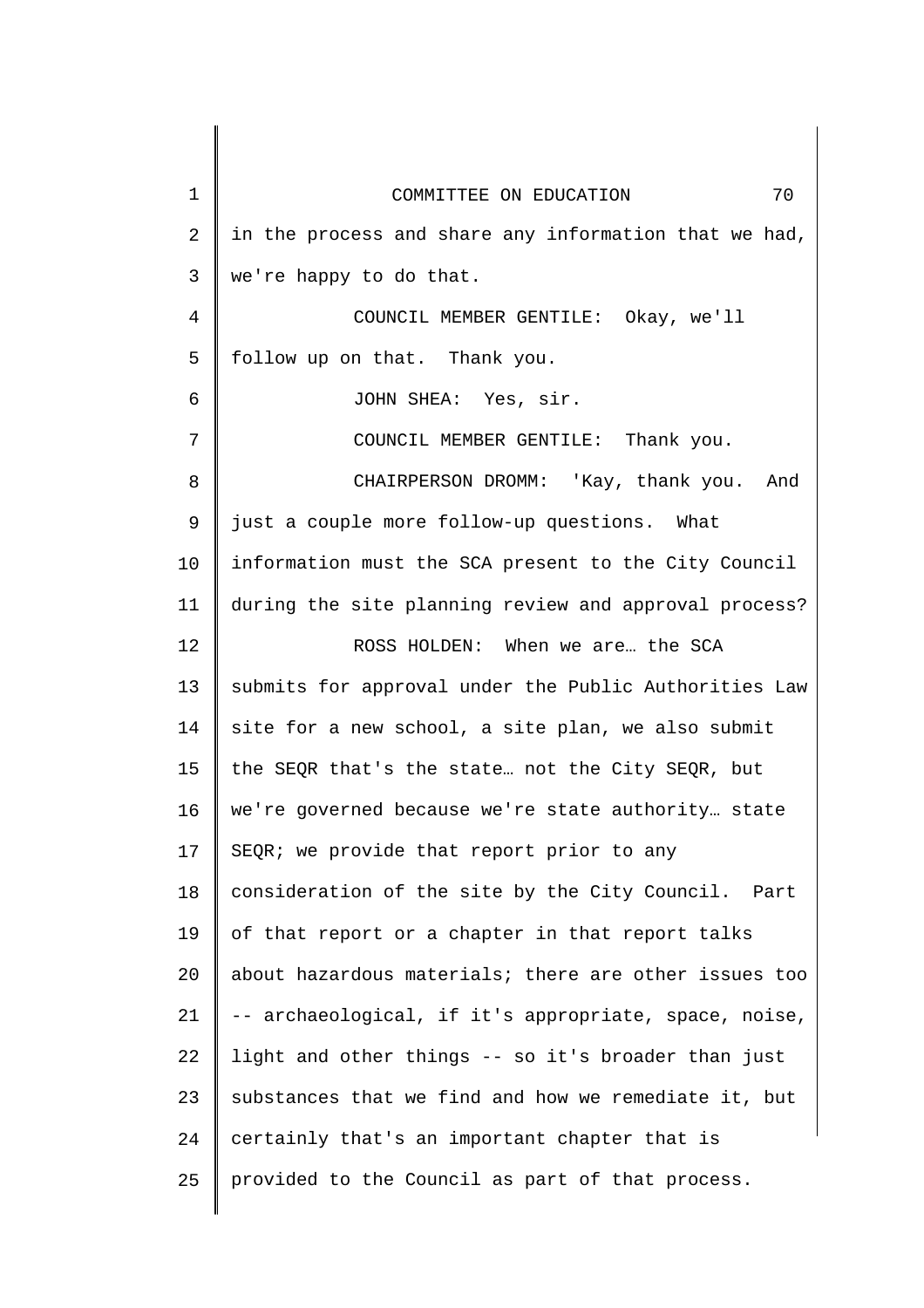| 1  | 71<br>COMMITTEE ON EDUCATION                         |
|----|------------------------------------------------------|
| 2  | CHAIRPERSON DROMM: Just curious; what                |
| 3  | about traffic?                                       |
| 4  | ROSS HOLDEN: Traffic is also if traffic              |
| 5  | is an issue, that's also part of the SEQR review,    |
| 6  | with recommendations on changing the timing of       |
| 7  | traffic lights or stop signs or other things like    |
| 8  | that and we work closely with the Department of      |
| 9  | Transportation on those issues.                      |
| 10 | CHAIRPERSON DROMM: 'Kay. And then                    |
| 11 | finally, has the DOE or SCA had any direction        |
| 12 | conversations with advocates regarding this          |
| 13 | legislation?                                         |
| 14 | ROSS HOLDEN: We've had at the SCA we've              |
| 15 | had many conversations with the advocates New York   |
| 16 | Lawyers for the Public Interest; I see Mark Ladov    |
| 17 | here; we had a meeting as recently as two or three   |
| 18 | weeks ago at the SCA, Lorraine Grillo, President and |
| 19 | CEO was there, I was there, our Vice President, John |
| 20 | O'Connell has gone out to the school community and   |
| 21 | spoken as well. So we have engaged, and I think they |
| 22 | will agree, that we have engaged in a productive     |
| 23 | discussion and we try to be as collaborative, you    |
| 24 | know as we can with that community.                  |
| 25 |                                                      |
|    |                                                      |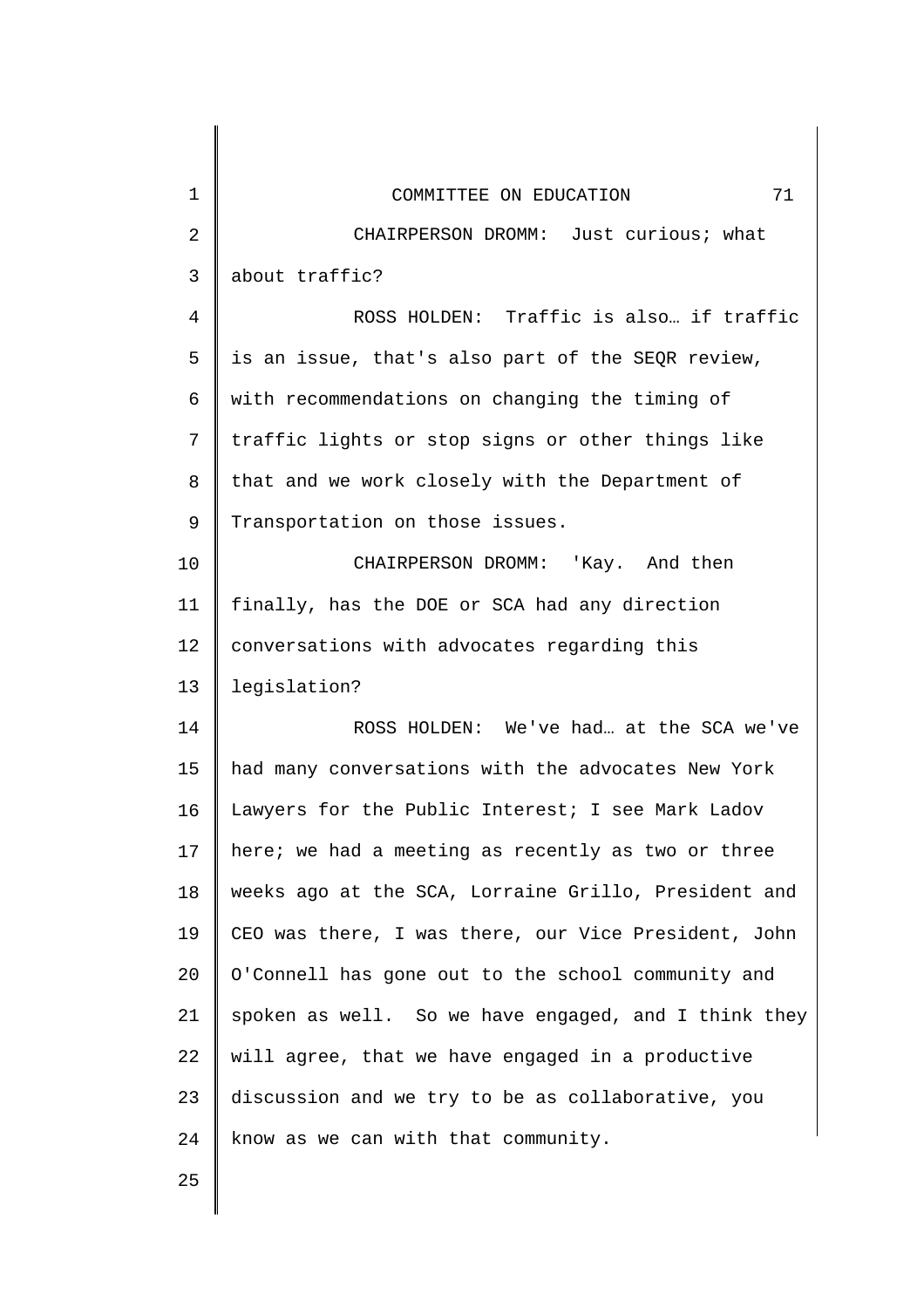| $\mathbf 1$    | 72<br>COMMITTEE ON EDUCATION                          |
|----------------|-------------------------------------------------------|
| 2              | CHAIRPERSON DROMM: Alright, well that's               |
| 3              | good news and I think we'll end on that note and I    |
| $\overline{4}$ | thank you for coming in and we will be calling up our |
| 5              | next panel just shortly. Do you have that panel.      |
| 6              | ROSS HOLDEN: Thank you, Chair.                        |
| 7              | CHAIRPERSON DROMM: Thank you very much.               |
| 8              | JOHN SHEA: Thank you. Thank you for the               |
| 9              | opportunity.                                          |
| 10             | CHAIRPERSON DROMM: And that will be Mark              |
| 11             | Ladov from the New York Lawyers for the Public        |
| 12             | Interest, Claire Barnett from the Healthy Schools     |
| 13             | Network, [background comments] Helene Hartman-        |
| 14             | Kutnowsky from Community Board 7 in the Bronx, PS 51  |
| 15             | Parents United and Nicole Forbes from PS 51 Parents   |
| 16             | United as well. [background comments] And we have     |
| 17             | received testimony for the record from the United     |
| 18             | Federation of Teachers in favor of this legislation;  |
| 19             | thank you for the UFT, and also from the Council of   |
| 20             | Supervisors and Administrators, we thank you for your |
| 21             | testimony as well, and they are in support of this    |
| 22             | legislation. Thank you. So Mark, would you like to    |
| 23             | start us off?                                         |
| 24             | MARK LADOV: This this on? Thank you.                  |
| 25             |                                                       |
|                |                                                       |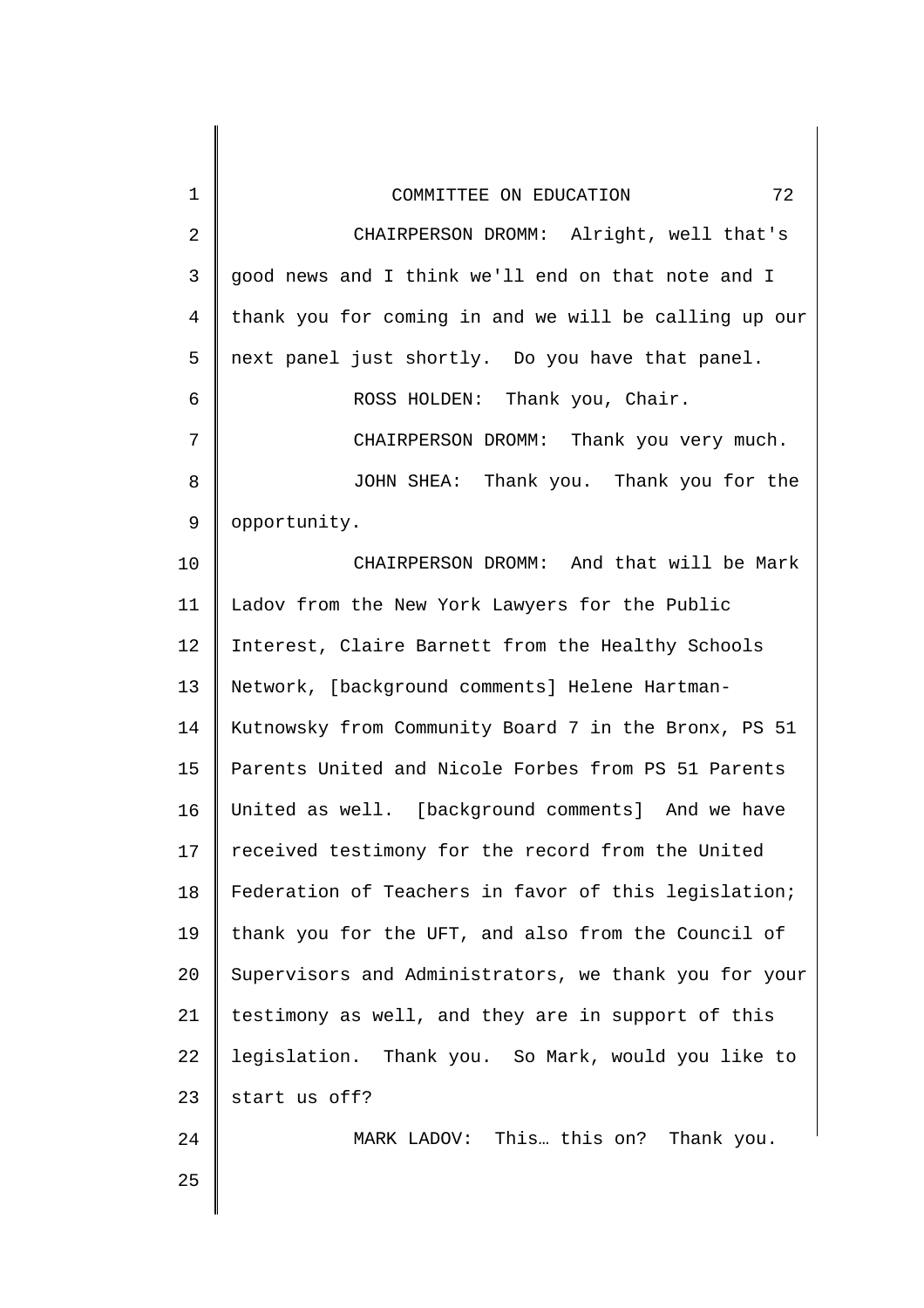| 1              | 73<br>COMMITTEE ON EDUCATION                         |
|----------------|------------------------------------------------------|
| $\overline{2}$ | CHAIRPERSON DROMM: I have to swear you               |
| $\mathsf{3}$   | in. So let's do it all together then, yeah. Would    |
| 4              | you all raise your right hand, please? Do you swear  |
| 5              | or affirm to tell the truth, the whole truth and     |
| 6              | nothing but the truth in your testimony before this  |
| 7              | Committee and to respond honestly to Council Member  |
| 8              | questions?                                           |
| 9              | MARK LADOV: I do.                                    |
| 10             | CHAIRPERSON DROMM: 'Kay, thank you, and              |
| 11             | Mark.                                                |
| 12             | MARK LADOV: Great, thank you very much               |
| 13             | Councilman. So first of all, thank you to Chairman   |
| 14             | Dromm for holding this hearing; thank you to Council |
| 15             | Member Cabrera for introducing this important        |
| 16             | legislation and also to all of the members of the    |
| 17             | Education Committee for all of your focus and        |
| 18             | attention to this important issue, and I apologize   |
| 19             | for the fact that my voice is somewhat shot.         |
| 20             | New York Lawyers for the Public Interest             |
| 21             | has been working for many years with parents,        |
| 22             | particularly in low-income neighborhoods and         |
| 23             | communities of color to fight for the environmental  |
| 24             | health and safety of our schools. In this work we    |
| 25             | repeatedly receive calls from parents and community  |
|                |                                                      |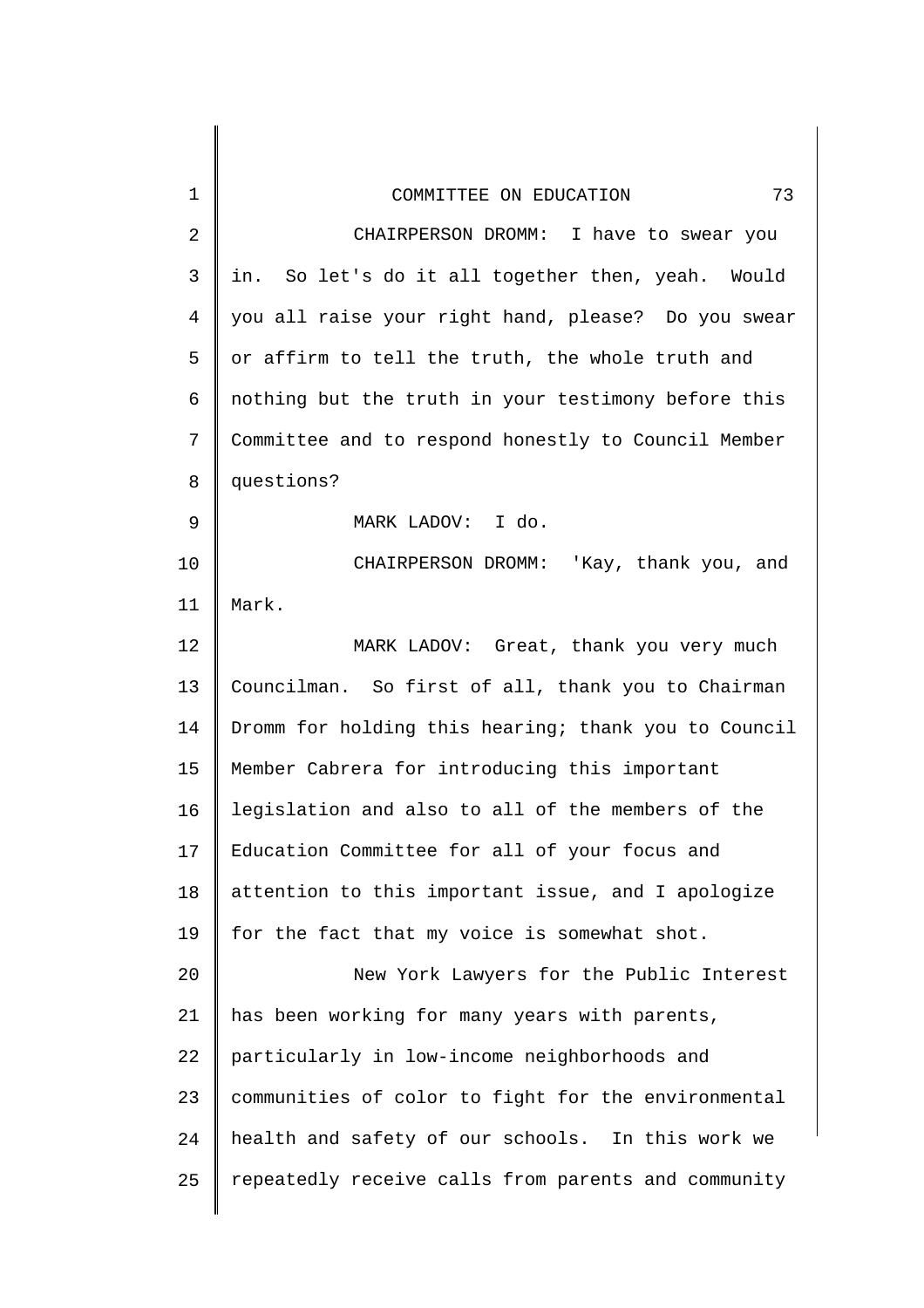1

2 3 4 5 6 7 8 9 10 11 12 13 14 15 16 17 18 19 20 21 22 23 24 25 members who have legitimate concerns about the environmental health and safety of their schools but who are unable to get clear answers to their questions. We've also heard from parents, such as the parents from PS 51 who are up here with us now, who learned about environmental hazards in their schools but only after months of delay after they were uncovered. Int. 126 would help address these problems by ensuring that the Department of Education shares all of its investigations into the environmental health and safety of our schools; specifically it would require online posting of all school environmental inspections in an easily accessible manner; it would require prompt notification to parents and staff of environmental test results and it would importantly require regular reporting to the City Council and to the public about the DOE's environmental inspections and mitigation efforts, and we think one of the important pieces of this bill is that report so that we can have a regular hearing where the DOE can explain not just what testing is doing, but also what are some of the proactive measures that it's taking to improve indoor environmental air quality and indoor environmental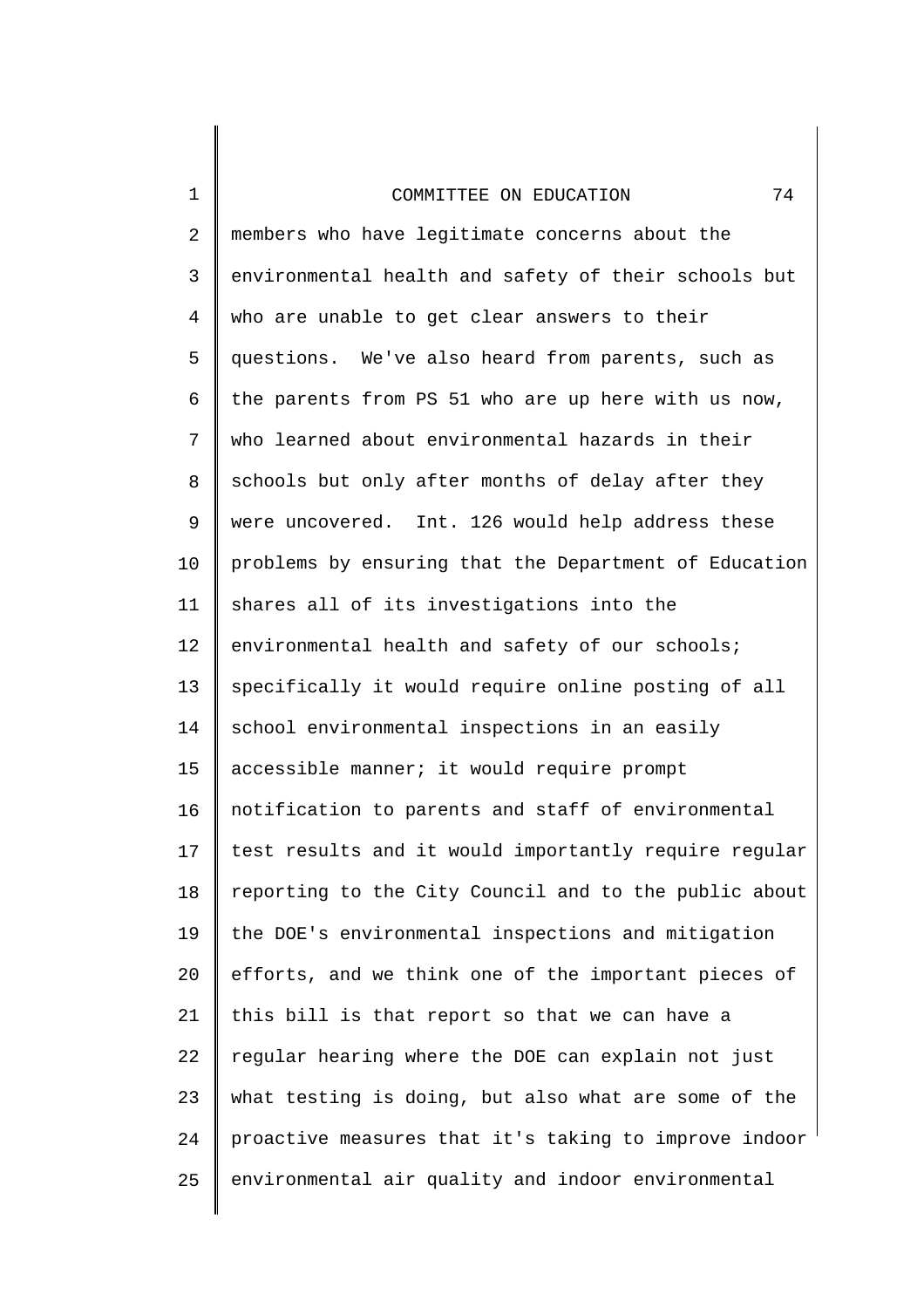1

2

3

4

5

6

7

8

9

10

11

12

13

health. We know from research that improving environmental health is an important thing to do, it improves kids' health, it improves kids' learning; it even has been shown to improve test scores. So this is an important issue where, you know we can really start using this information to not just deal with crises as they come up, but to actually start making a real positive improvement in our schools. I did want to address a couple of the concerns that we heard from the Department today. You know, I think that we're certainly receptive to the concern that there are thousands of reports and

14 15 16 17 18 19 20 21 22 23 24 25 that it would be difficult to reach out to parents every time that they do one of these tests. I actually thought that what Council Member Treyger suggested about the Building Information System is an important point to make, because I actually think that the DOE is already part of the way there. There is an excellent School Facilities webpage on the DOE's website already, every school has its own page; every one of those pages is linked from the school portal; the building condition assessment surveys are up there, open job orders are up there, ongoing repairs are up there, and I think that it would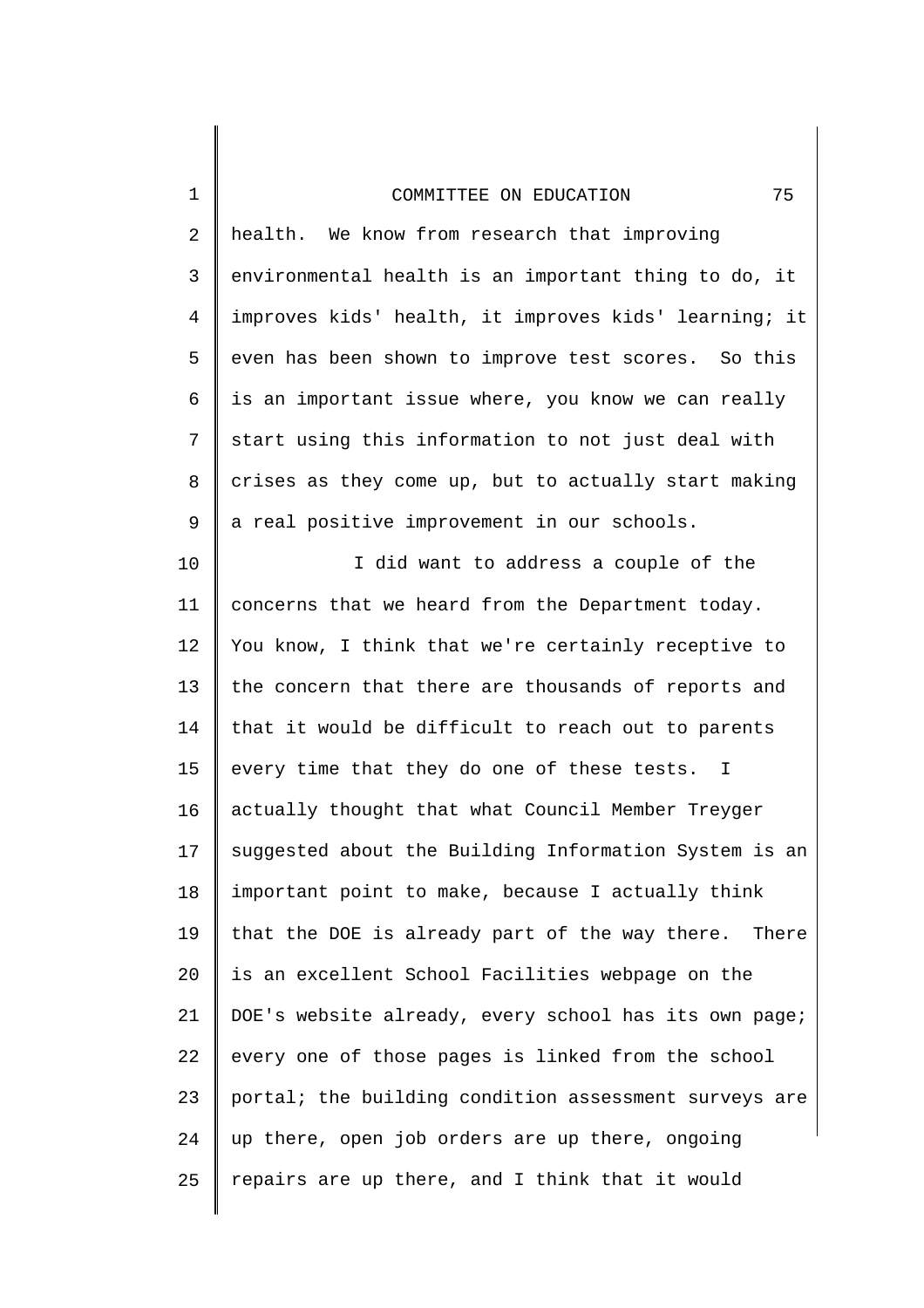1

2 3 4 5 6 7 8 9 10 11 12 13 14 15 16 17 18 19 20 21 22 23 24 25 actually… it would be potentially very easy to start adding this information to those webpages; people already know how to use those pages, people know to look for information there, and I think it should be a very low threshold ask of the DOE to start doing that and getting that information out into the public record. I think there also could be sort of a second tier to the system which does occur when the DOE does a test and discovers, well wait a second, there is an air quality reading here that requires follow up and mitigation; there is a water problem where we're discovering something that might potentially be unsafe, and I think at that point it would be incumbent upon the DOE to start doing that more aggressive outreach envisioned in the bill, [bell] to start reaching out to parents and explaining to them what's going on, and I think that's important that that happen at the outset, at the moment when they first get those tests. I think part of the problem with PS 51 is that the DOE's practice has been, we'll do the tests, we'll sort of confirm it for six months, we'll think about whether we can solve the problem and then if we can't solve the problem, then we let parents know. I think, as we've learned, by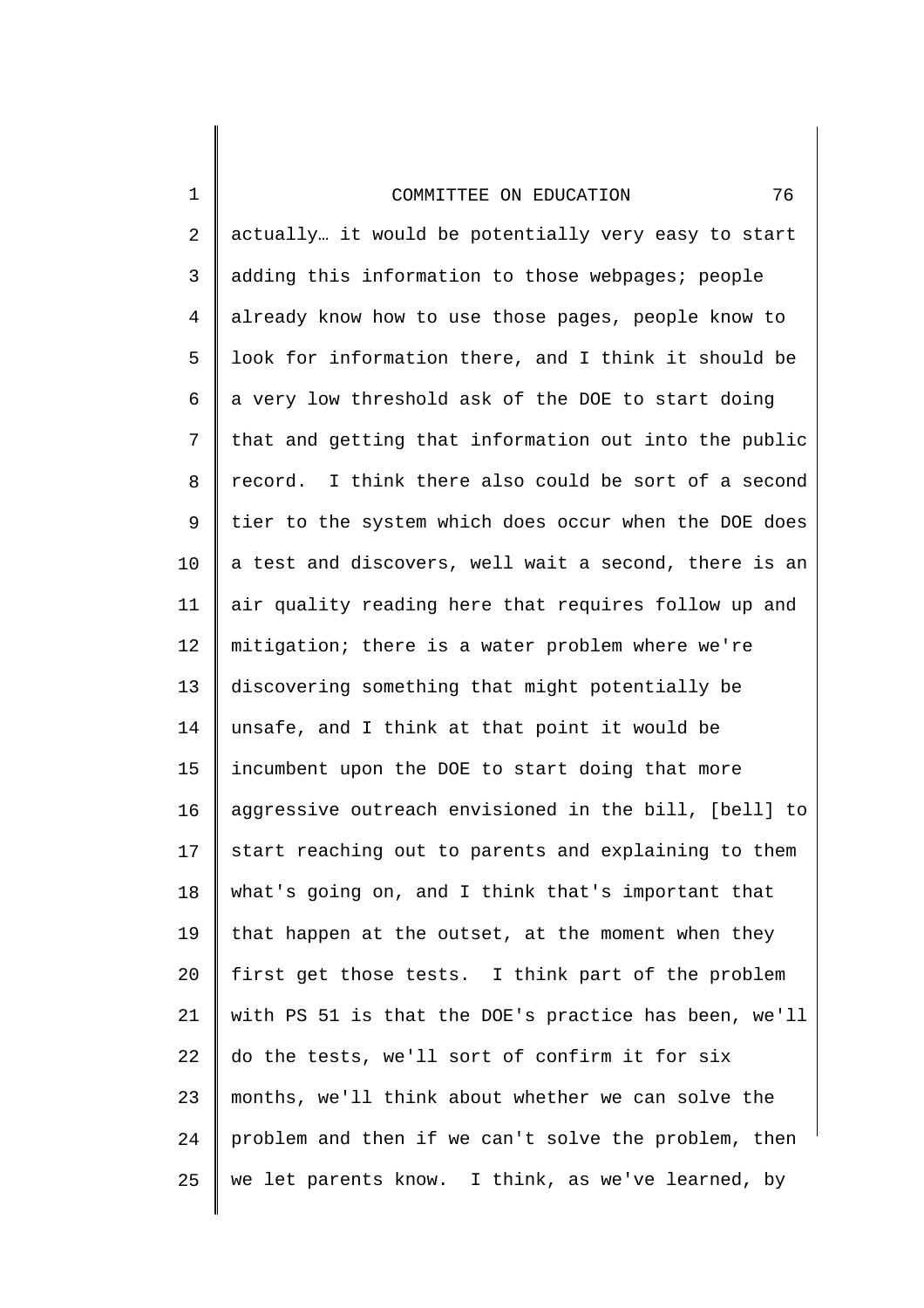| $\mathbf 1$ | 77<br>COMMITTEE ON EDUCATION                         |
|-------------|------------------------------------------------------|
| 2           | that point there's no trust, parents feel like, you  |
| 3           | know they had a right to be involved in that process |
| 4           | from the get go; we certainly agree with that, and I |
| 5           | think that some sort of two-tiered system could work |
| 6           | very effectively in getting that information to      |
| 7           | parents and I think it would hopefully be a          |
| 8           | manageable universe so that the DOE could provide    |
| 9           | that information with the kind of context and fact-  |
| 10          | based information about what it really means, that I |
| 11          | think Mr. Shea was describing in his testimony.      |
| 12          | My time is up and I wanna move on, but               |
| 13          | I'd be happy to answer any questions. Thank you very |
| 14          | much.                                                |
| 15          | CHAIRPERSON DROMM: Next would you like               |
| 16          | to go next? Okay.                                    |
| 17          | CLAIRE BARNETT: Thank you very much                  |
| 18          | [interpose]                                          |
| 19          | CHAIRPERSON DROMM: Just turn your mic on             |
| 20          | and state your name as well.                         |
| 21          | CLAIRE BARNETT: Right. Thank you                     |
| 22          | Chairman; my name is Claire Barnett; I'm Executive   |
| 23          | Director of the Healthy Schools Network and I        |
| 24          | appreciate the opportunity to offer some comments    |
| 25          | here. I'm not based in New York City, but we've been |
|             |                                                      |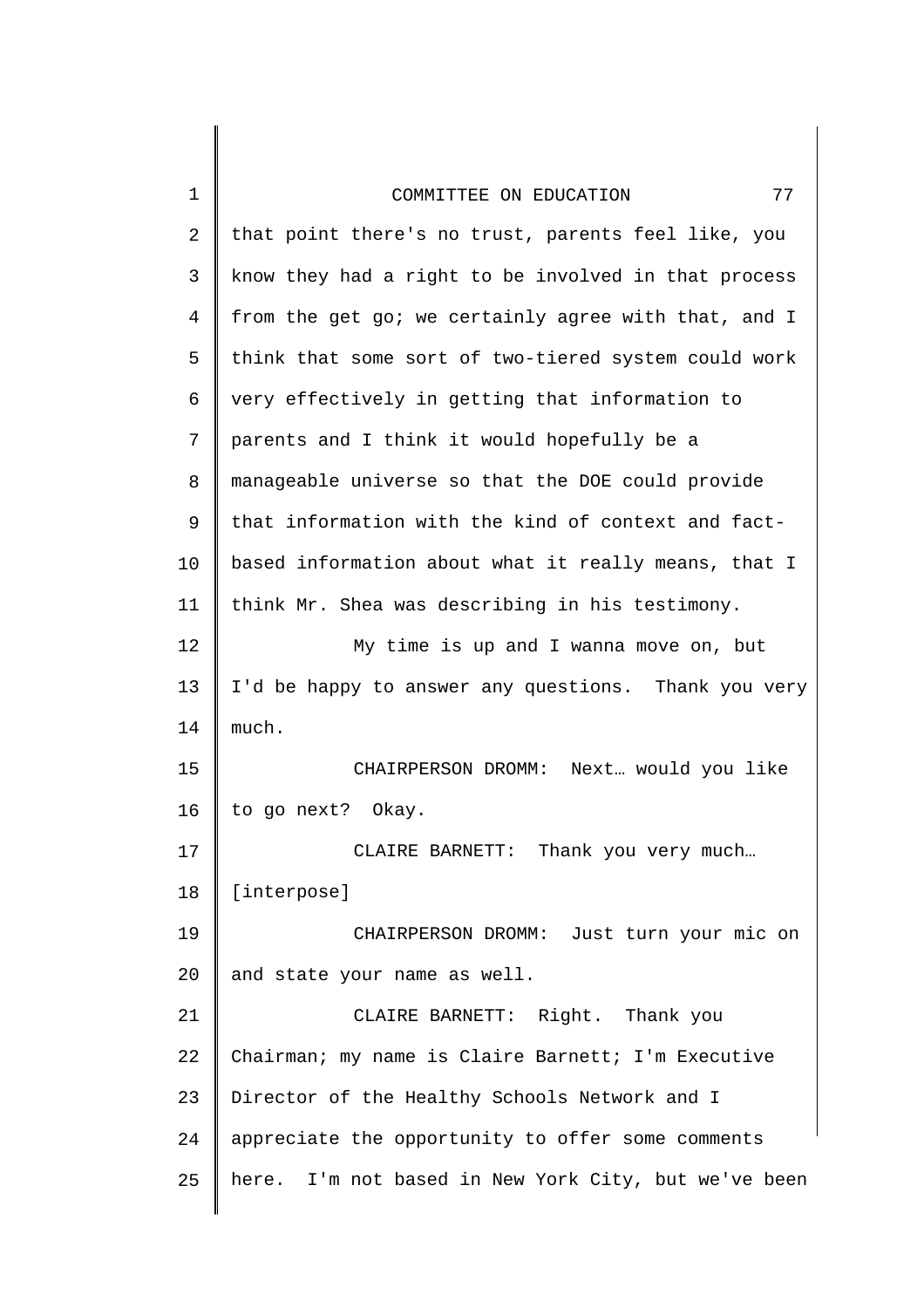1 2 3 4 5 6 7 8 9 10 11 12 13 14 15 16 17 18 19 20 21 22 23 24 25 COMMITTEE ON EDUCATION 78 working nationally and within New York State and City for many, many years on school environmental questions. [background comment] Just a little bit of background; one of our first successes was actually securing \$125 million from the Stat's 1996 Environmental Quality Bond Act, which helped remove the coal-fired boilers out of New York City schools and we've been very active since then. In New York City we also championed the 2005 New York City Council law, the Green Build Act, which led the School Construction Authority to develop a green guide for the design and construction of schools. I'm here today to comment on Int. 126. The first thing I wanna mention; this Committee should be aware that children are more vulnerable to environmental hazards than the adults around them; they breathe more air per pound of body weight, their skin is more permeable; they can't identify or get away from hazards, and this is wellestablished by U.S. EPA and a number of other agencies. I wanna talk briefly about contaminants. When SCA or the Division of Facilities is looking at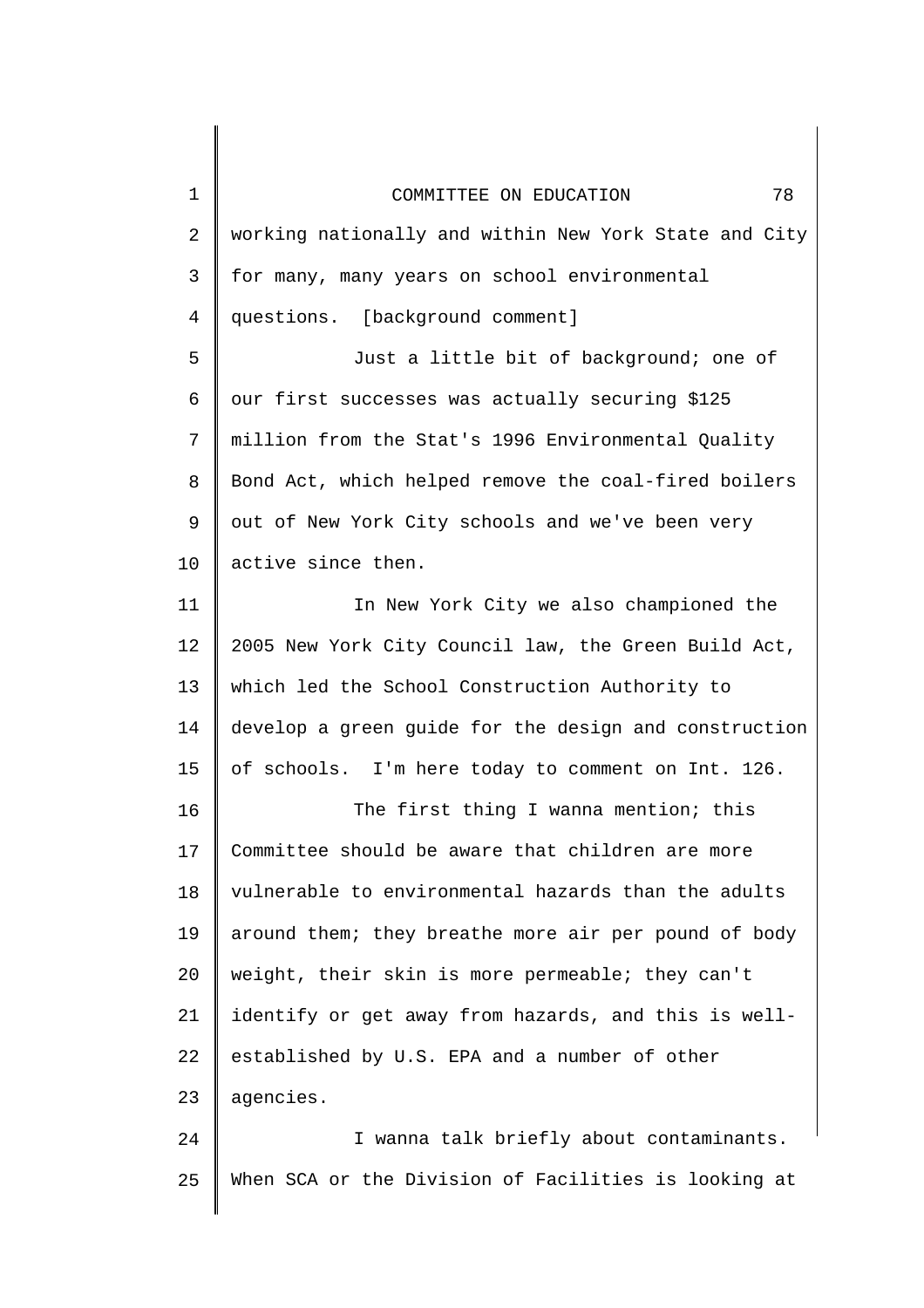1

2 3 4 5 6 7 8 9 10 11 12 13 14 15 16 17 18 19 20 21 22 23 a building and doing a site assessment, they're going to find many things, not just the particular contaminant they were there to test. I think it might be important to create some generic reporting requirements regarding contaminants and other conditions and practices that are threats to the environmental health and safety of occupants. The second is the creation of data reports; we focused here this morning on both SCA and DSF as the generators of data that needs to be recorded, but there are other entities in the City that also generate information that might be useful; for example, the New York City Department of Health and Mental Hygiene; for example, U.S. EPA; for example, NIOSH (National Institutes of Occupational Safety and Health) will do health hazard evaluations and have in New York City schools. So there are a number of different sources that would generate valuable information that might be useful to have access to. Thirdly, in terms of the notification of parents, this is a… it's a universal issue; this is

24 25 not unique to New York City, it happens all over the place, and I'm so glad you're taking a stab at trying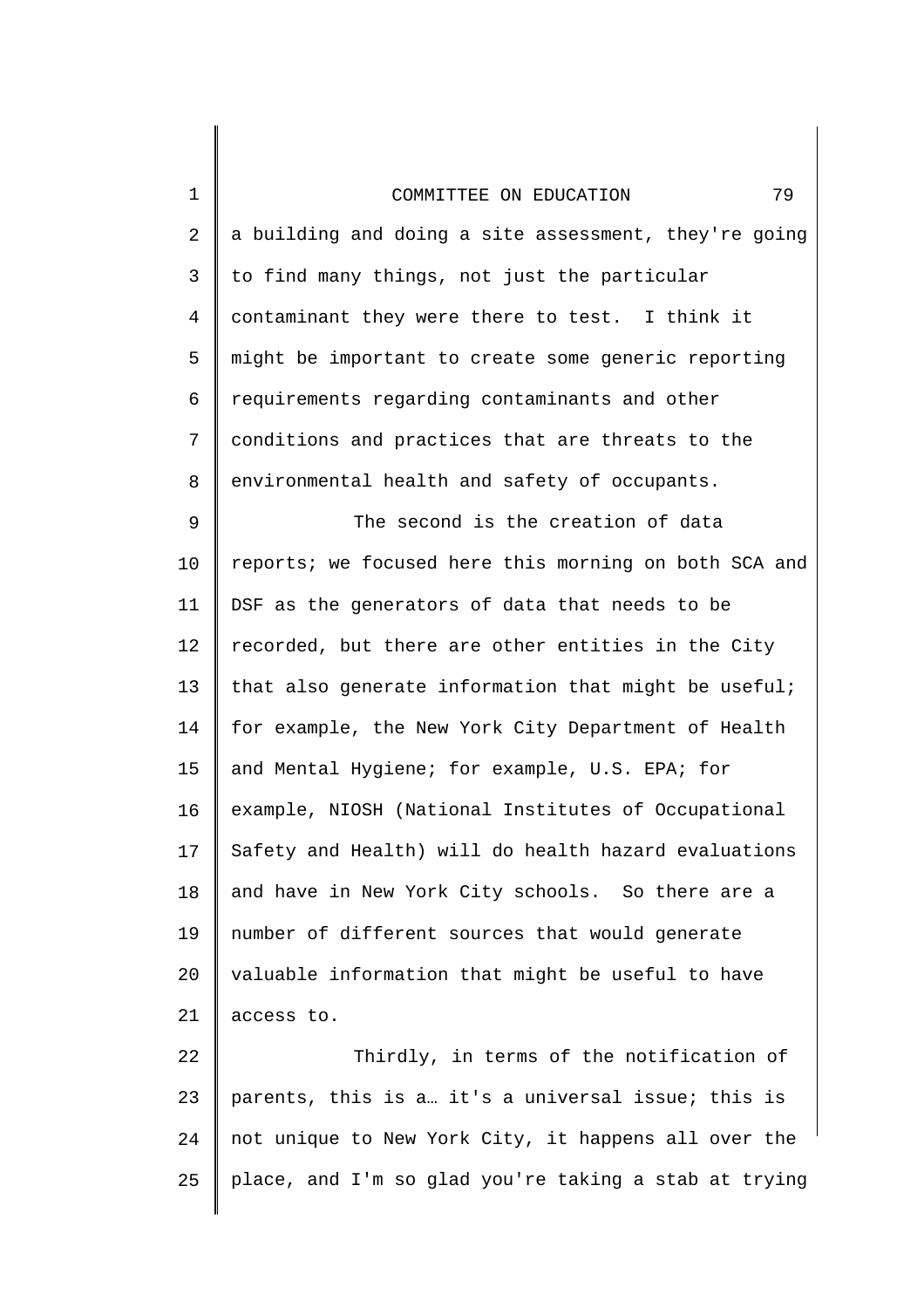1

2 3 4 5 6 7 8 9 10 11 12 13 14 15 16 17 18 to begin to solve the problem here. One of the suggestions I have is, rather -- and I think Mark just touched on this -- is when you wait for all the tests for contaminants to be massaged and to be reinterpreted and contextualized, you wait a very, very long time while people are getting very, very worried, and I think it would be good to shorten up that timeframe a little bit. The first suggestion is that if you are going to conduct unusual or unscheduled testing for particular, or do some sort of a site assessment, or an agency is; why don't you just tell people that there is an assessment coming up within a week timeframe or two-week [cough] timeframe, which then puts the whole system on notice that there's a little bit more pressure under them to come up with those results and contextualize them as quickly as possible.

19 20 21 22 23 24 25 Finally, I wanna comment about keeping all the records within the Education silo. I think there's a wonderful suggestion here from the Council Member about what the Department of Buildings does; I think that's very interesting and it has a lot of merit to it. But beyond that, I think it would be really important if there's a distribution of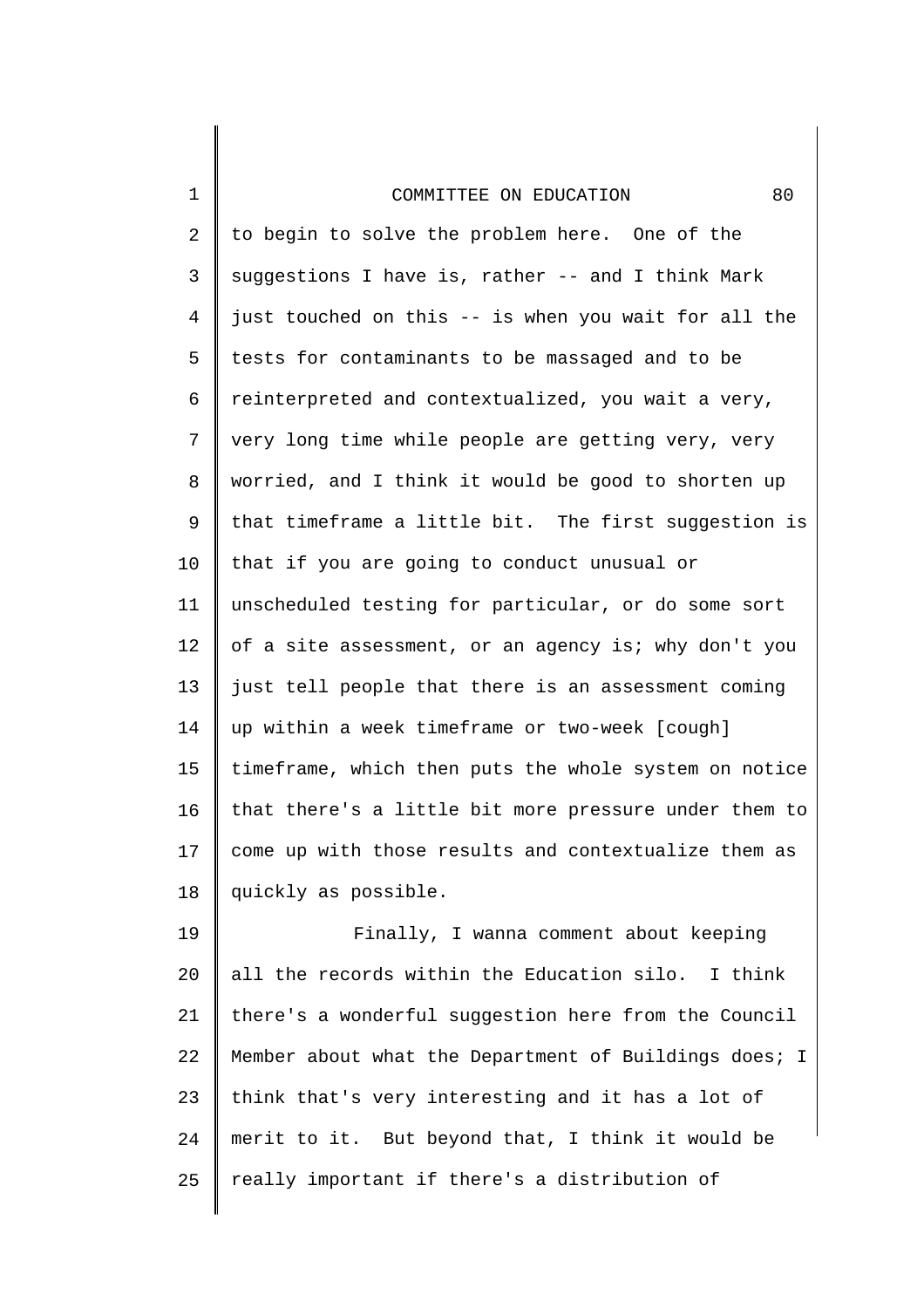| $\mathbf 1$    | 81<br>COMMITTEE ON EDUCATION                          |
|----------------|-------------------------------------------------------|
| $\overline{2}$ | information; the key point is to reach the            |
| $\mathsf{3}$   | chancellor's Parent Advisory Council or the Education |
| 4              | Councils; I think those are logical distribution      |
| 5              | points, and when you start doing that, there will     |
| 6              | become a need at some point -- which is not the       |
| 7              | subject of this bill -- to provide Parent             |
| 8              | Associations and Education Councils with some         |
| 9              | background training about what these things actually  |
| 10             | mean and what the system is; it will be a [bell]      |
| 11             | it'll be a big surprise at first, but then people     |
| 12             | would begin to get used to it.                        |
| 13             | And finally, while it's not really the                |
| 14             | subject of this bill, I want you to know that         |
| 15             | throughout the State and throughout the country we're |
| 16             | recommending something which the City Council might   |
| 17             | want to take up at some point. We know that           |
| 18             | children's health in learning and behavior, and we    |
| 19             | mean test scores, every single day [cough] kids' test |
| 20             | scores are being diminished by the environmental      |
| 21             | conditions of their buildings; it's not fair, so it's |
| 22             | really important to help kindergarten through 12      |
| 23             | schools stay on top of these facility environmental   |
| 24             | health issues, because throughout the country, not    |
| 25             | just in New York, throughout the country there are no |
|                |                                                       |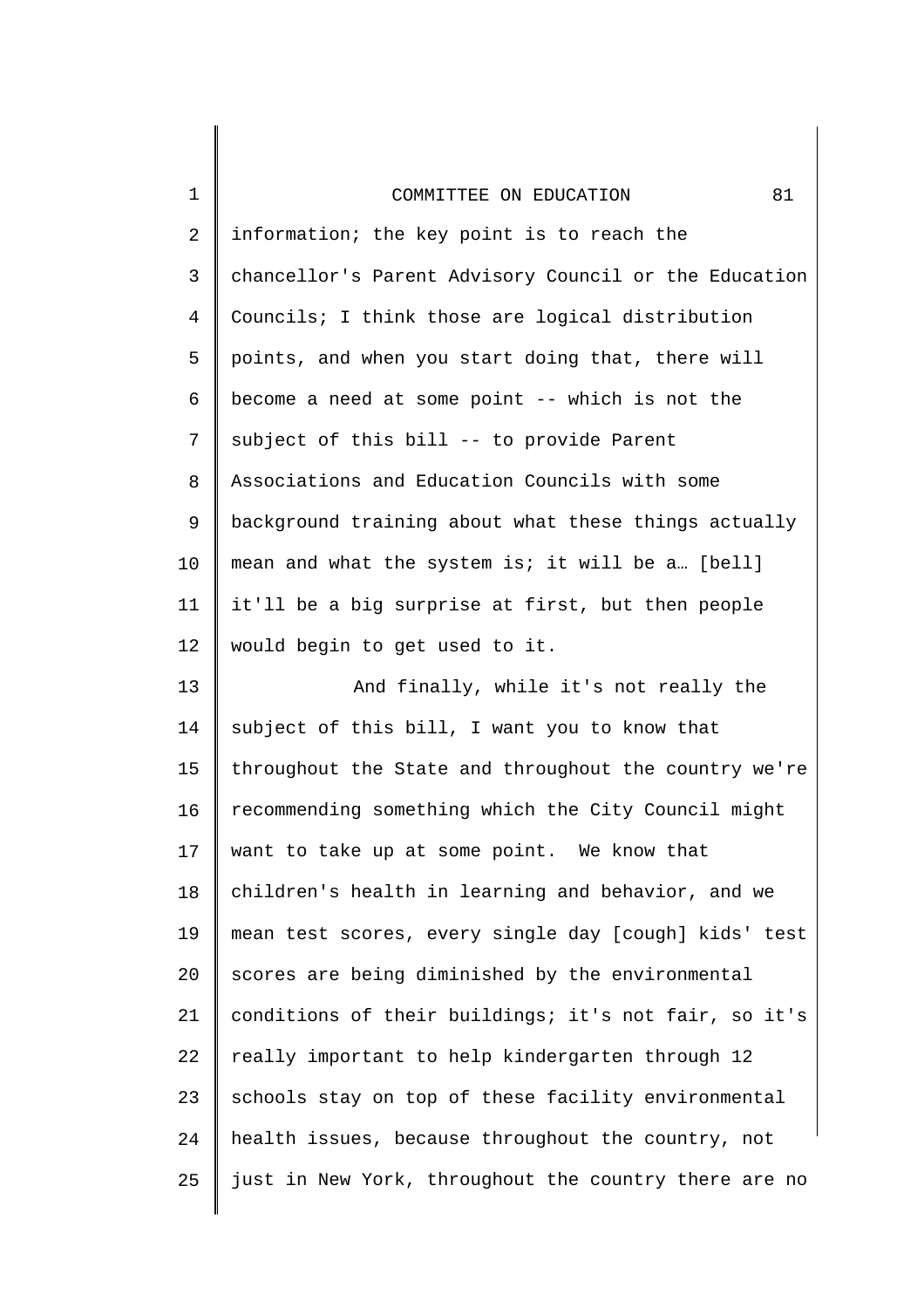20

2 3 4 5 6 7 8 9 10 11 12 13 14 15 16 17 18 superintendents, no building principals and no boards of education that are actually required to have any training or background in environmental management and that is a big deficit, that is a big problem. So we've recommended to the New York State Health Department that it take the lead in convening a permanent public-private state advisory council, led by three major agencies; health, environment and education, with some key child health advocacy groups, just to begin to get everybody up on the learning curve and to stay current on emerging issues and begin to get some problem-solving. Testing and remediation are all after the fact; prevention is a huge component that would save a lot of money and again, an educated constituency group and a council would be helpful. Thank you very much. CHAIRPERSON DROMM: Thank you. Whoever

19 would like to be next.

[cough]

21 22 23 24 25 NICOLE FORBES: Hello, good afternoon everyone. My name is Nicole Forbes and I am an active community leader of the PS 51 Parents United group; we are affiliated with the Northwest Bronx Community Clergy Coalition. I am also a constituent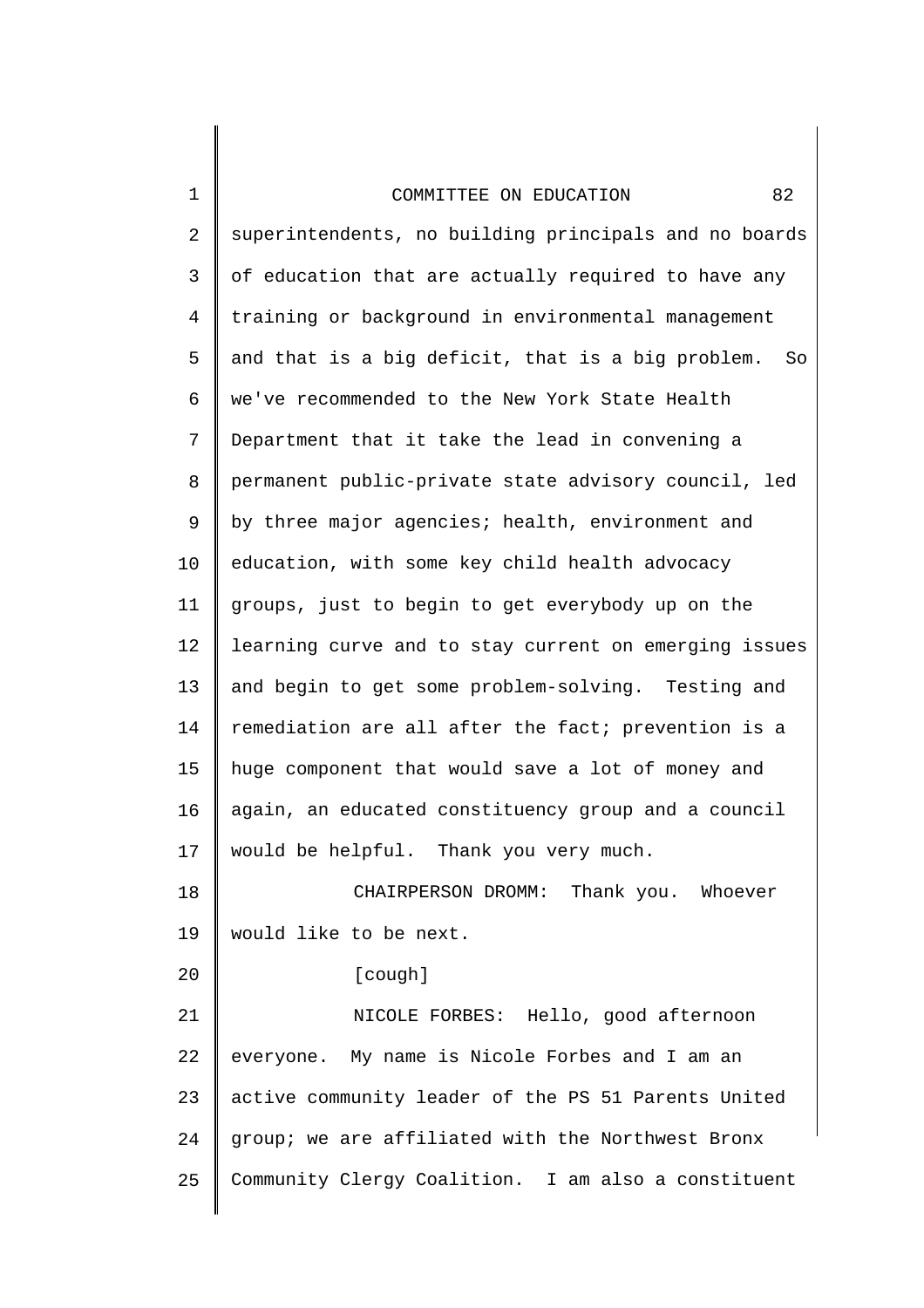2 3 4 5 6 7 8 9 10 11 12 13 of Councilman Cabrera and I would like to thank you for your leadership on the reintroduction of the school toxin disclosure bill. I am filled with a lot of joy to see this bill introduced to the City Council; given the struggles that we as a parent body had to endure giving rise to this bill. No parent should have to endure what we've endured, it's been a lot and it's still very personal for me, being that I'm the mom of one; she's in the audience here with me today, and my nephew, and to see them have to go through something like that [background comment] and us not be notified, it takes a lot.

14 15 16 17 18 19 20 21 22 23 24 25 In January of 2011 the Bronx New School underwent an air quality review by the SCA as a routine part of renewing the lease; a known carcinogen called TCE was found in the building at levels as high as 10,000 times the New York State standard. The building was tested twice and the DOE had the audacity not to inform parents of the findings. This information was withheld from the school, as well as parents until August of 2011; we're talking what, three years ago? [background comment] As a parent, I found out about this information by word of mouth from another parent who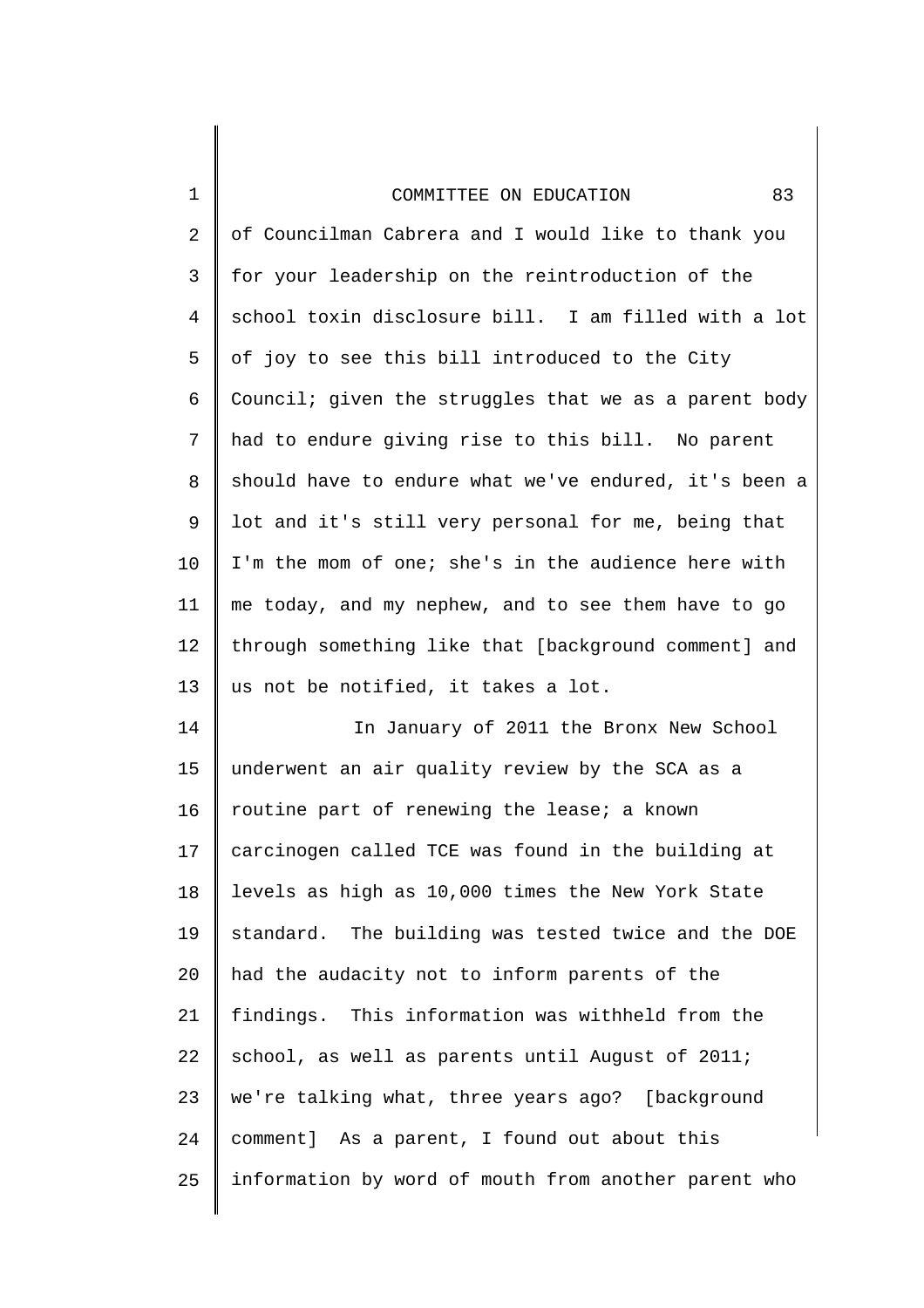1

2 3 4 5 6 7 8 9 10 11 12 13 14 15 16 17 18 19 20 21 22 23 discovered this information in our newspaper. Our children were in that building each and every day learning in this environment; my child, she struggles with asthma; every single week my nephew [coughing] was coming home with headaches that we could not explain, every week, and it put his mother through a lot, because she couldn't understand where it was coming from. Parents were not notified until we heard by word of mouth that the school would not be reopened due to these findings. Through PS 51 Parents United, the rise of this bill with the wonderful support of the New York Lawyers for the Public Interest and the Office of Councilman Cabrera, will help to prevent anymore occurrences like this in our public schools. We are prepared to continue the work we have started to see this bill through to the end, 'cause as parents, we are stakeholders in our children's lives, we make every decision for them, each and every single day, whether it's in the school building, whether it's for the government, whether it's here at City Hall, they're ours and they're precious to us.

24 25 We look forward the opportunity to continue to be a central part of the future of the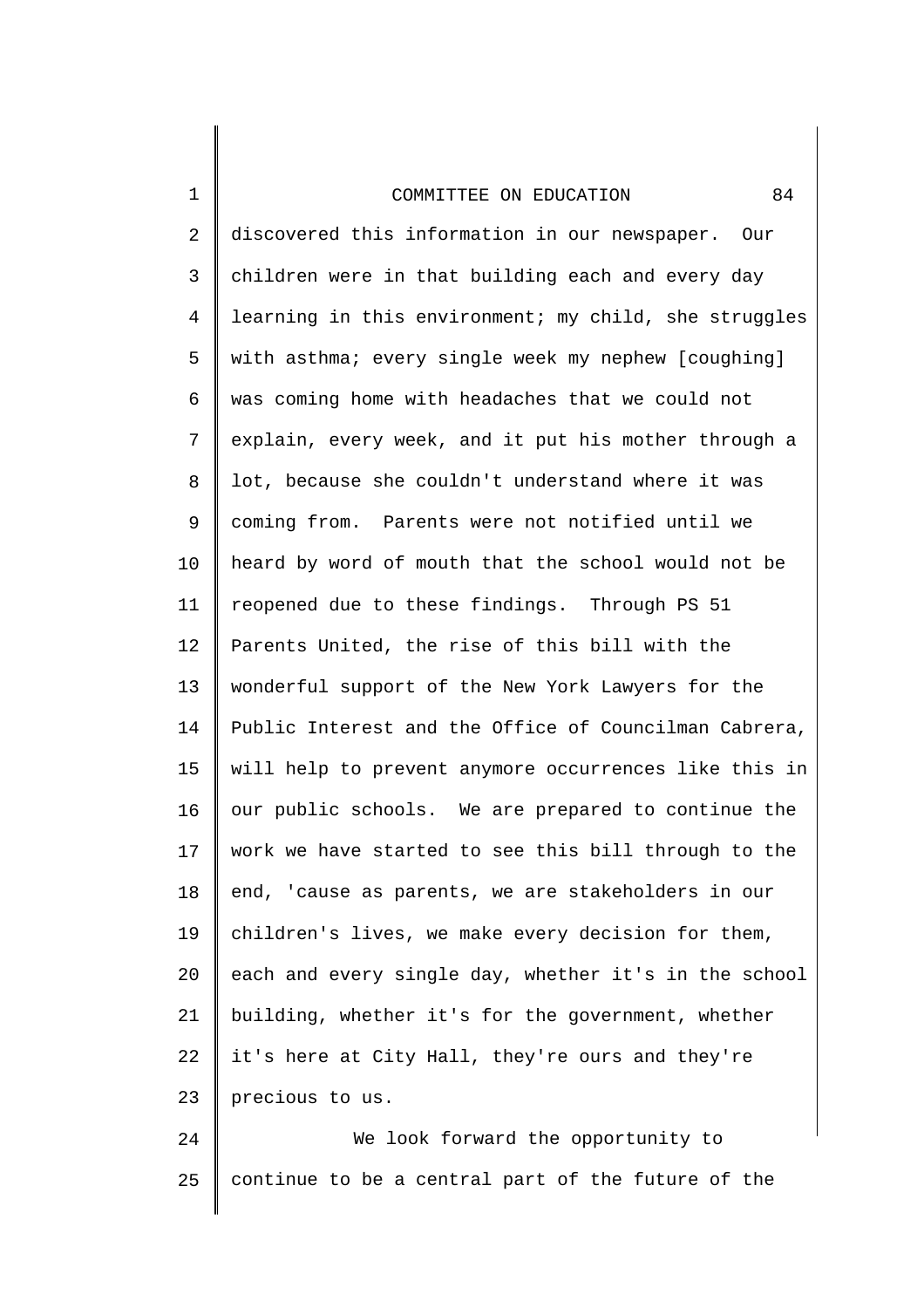1

2 3 4 5 6 7 8 9 10 11 12 13 14 15 16 17 18 19 20 21 22 23 24 25 future of this bill; we have [cough] amendments we believe will help to make the bill much, much stronger, such as allowing parents to opt for electronic notification; requiring the DOE to link to each school's environment testing reports on the DOE webpage for that school. As parents, we send our children to school trusting that the environments are safe and we are notified immediately if anything arises that will put our children's health at risk. [bell] This bill allows us to hold the DOE accountable for communicating to us in a timely manner about something so essential our children's health. Thank you. CHAIRPERSON DROMM: Thank you. [background comments] HELENE HARTMAN-KUTNOWSKY: Good afternoon. My name is Helene Hartman-Kutnowsky and I'm here wearing two hats; I'm a parent of a 20-yearold who attended PS 51 in the contaminated school for six years; she was on the first floor, I also happen to be the Chair of Community Board 7, the Environmental Issues Committee. So first I wanna start with the good news; that the New York State DEC is remediating the building; they have met with us;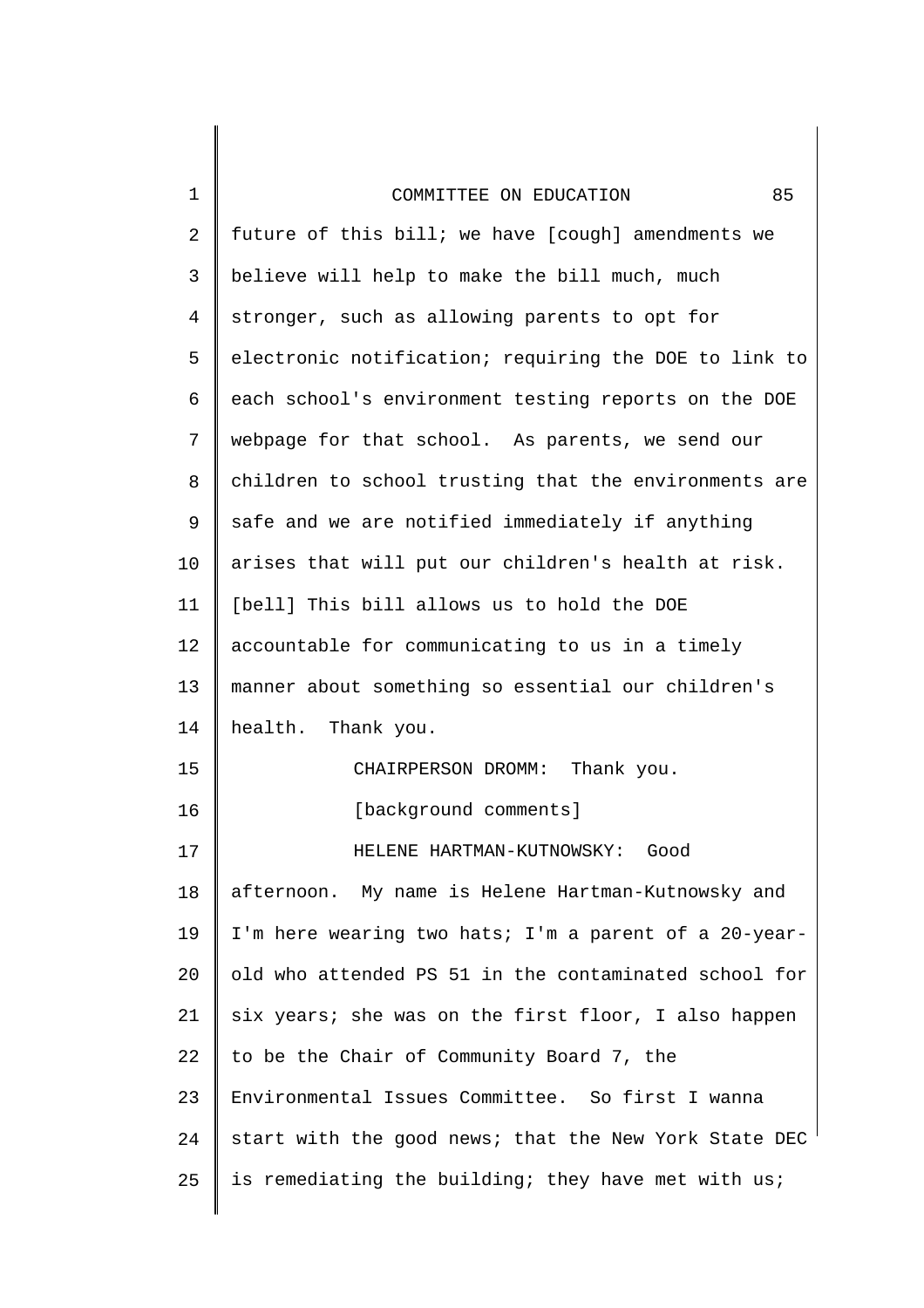| $\mathbf{1}$ | 86<br>COMMITTEE ON EDUCATION                          |
|--------------|-------------------------------------------------------|
| 2            | they have worked with us beautifully and I have a lot |
| 3            | of details on that; we don't have an issue with that. |
| 4            | To say that New York City DOE or School Construction  |
| 5            | Authority has been very accessible to us is would     |
| 6            | just not be true and I need to just put that out      |
| 7            | there.                                                |
| 8            | I wanna thank Councilman Cabrera for                  |
| 9            | putting out the legislation and I just wanna say that |
| 10           | we support it, we are very happy with it; I wanna     |
| 11           | speak to the notification piece though, because I     |
| 12           | think we need a little bit more, especially after     |
| 13           | being here today and hearing the answers and          |
| 14           | responses that you did get.                           |
| 15           | First of all, the prompt notification is              |
| 16           | an important issue, but we need to not forget about   |
| 17           | the older students. Right now we have a very big      |
| 18           | problem with being sure everyone is notified; it was  |
| 19           | very hard meeting with DOE and School Construction    |
| 20           | Authority; I can't begin to go through the whole      |
| 21           | timeline; I don't have time for it, but the reality   |
| 22           | is, it was a nightmare, there was a mailing that was  |
| 23           | done; people were not all notified. We asked them to  |
| 24           | do a second mailing and they did; I can tell you that |
| 25           | four of the students that we reported they did not    |
|              |                                                       |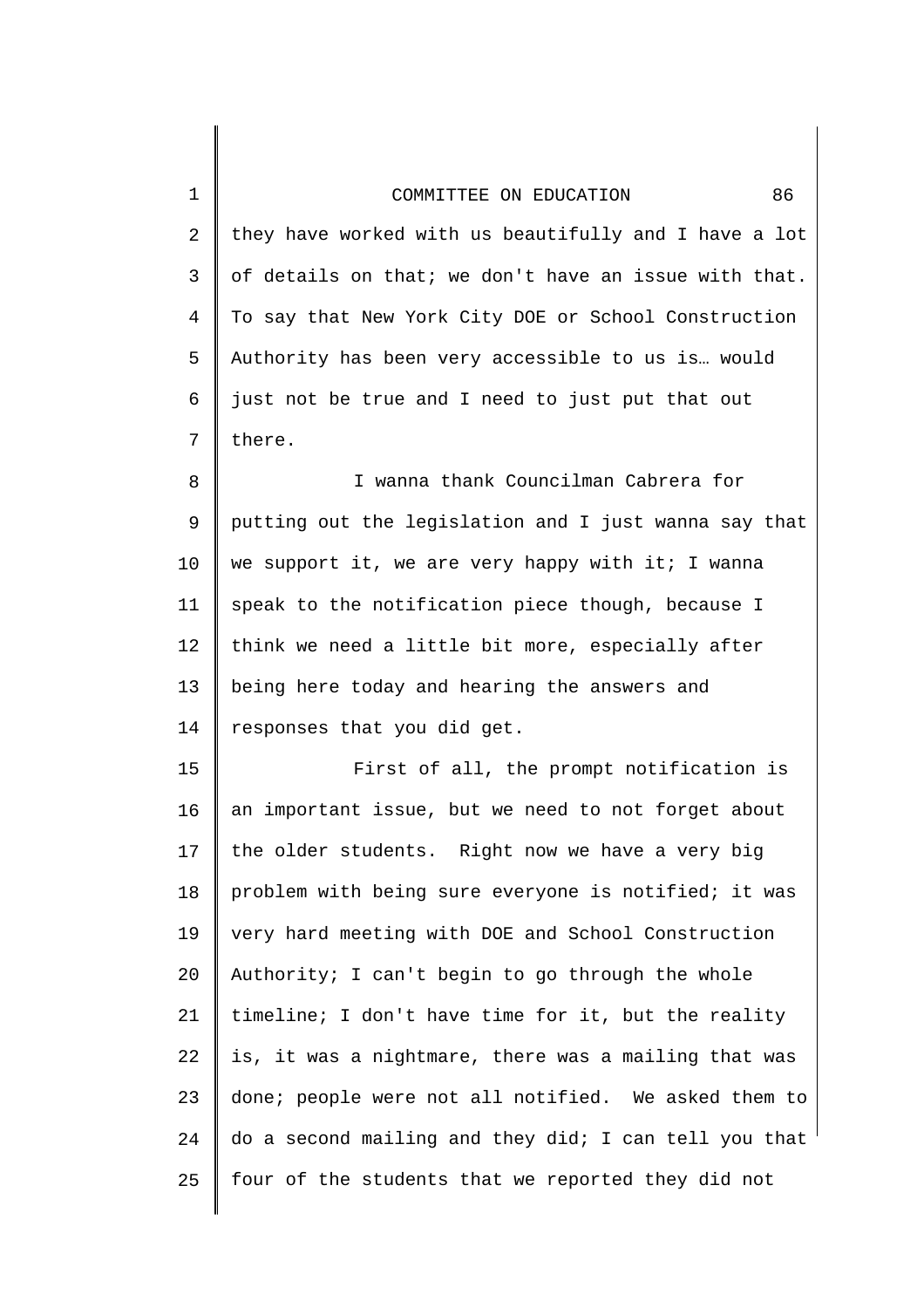1

2 3 4 5 6 7 8 9 10 11 12 13 14 15 16 17 18 19 20 21 22 23 24 25 get notices, they got second notices to their household with different students' names on them. Okay, so I don't know what was going on; it's a work in progress; we are not giving up. But the reality is, we should not be working this hard, you know we've had… it's the Community Board, we have PS 51 Parents United; we've had a lot of good help, our elected officials have been very supportive, but this should not be our responsibility and I believe that this is why you need a strong notification piece, and I don't really care about the money, but to be honest, I don't think it has to be that expensive. You know, we have the internet, there are ways to reach people. 'Kay, we have 30-year-old students that may be having children of their own that may not even know they were exposed to TCE and this was a school, this was a wonderful school, we loved it, we practically lived there; you got in by lottery, it was a school of choice, so even the parents spent a lot of time there. So we have a tight community and yes, we are helping to notify people; it should not be with us, it should not be our responsibility, so I think we need that in the bill, we need to say that former teachers, former parents -- by the way, we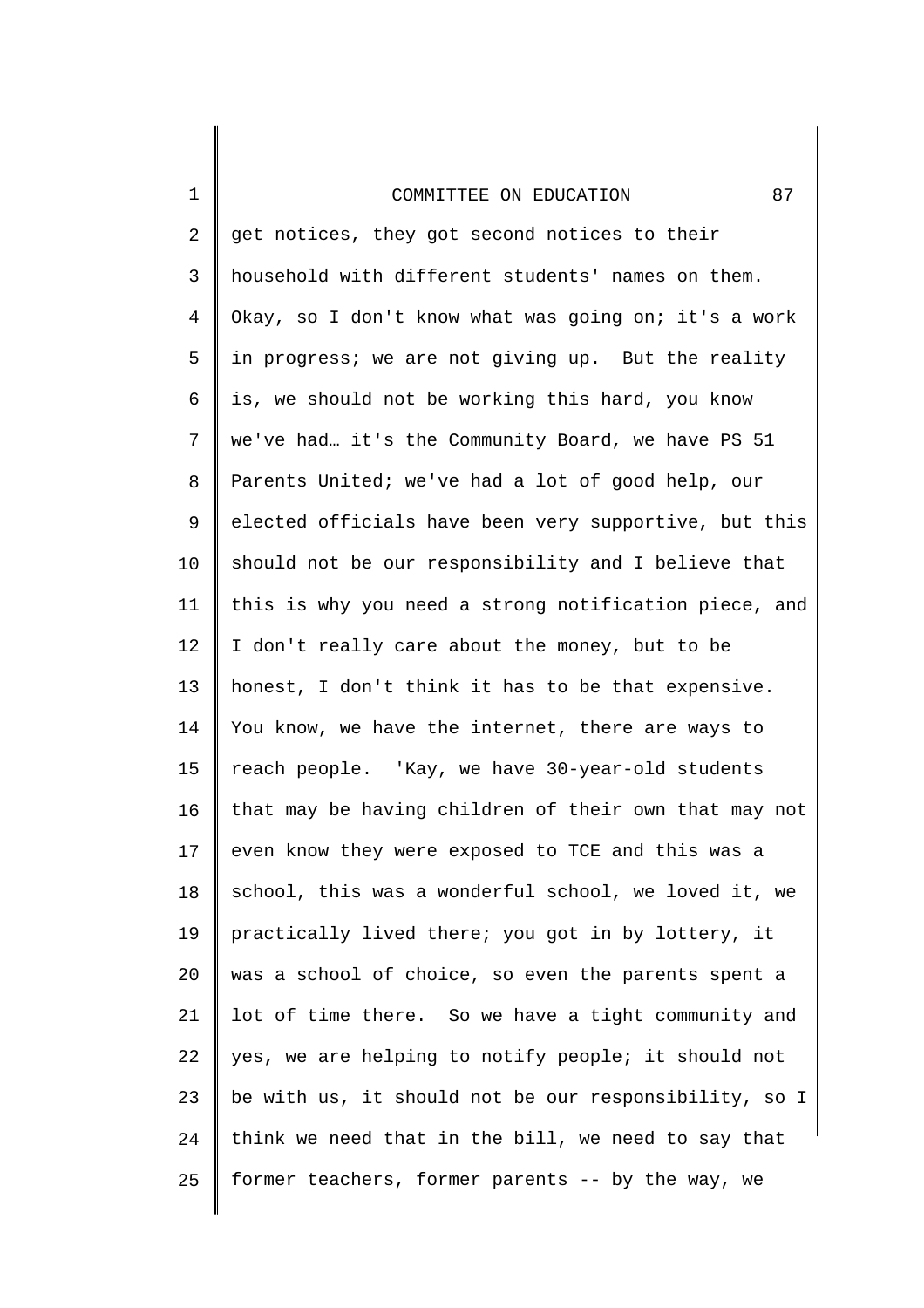2 3 4 5 6 7 8 9 10 11 12 13 14 15 16 17 18 19 20 21 22 23 24 25 still have… the teachers are covered, but not all the workers in the building have been covered. I know of a parent coordinator who has not been covered or, you know, involved in terms of following up her health as well. I'm sorry; it's just a very emotional topic for me. Okay, so it has to be [static] part of the legislation… alright… my ti… again, I told you my time is limited, but we have to outreach to everybody… alright. What I just wanna say is… [bell] just real fast, this was a vapor intrusion, so again, speaking to the older students, it is very likely the earliest students who are now turning 30 were at more health risk, because with heating of the building, there was some dissipation of the chemicals, so my daughter, who's now 20, you know this is the kind of thing, I have to mention it to her, when she sees a doctor, this is always in our mind and it's just… it's not fair, it's not right. So I just… again, I don't wanna let DOE and School Construction off the hook, because we… while we've been working with them on the new legislation, it's been very difficult to work on the notification and the other pieces. Thank you very much.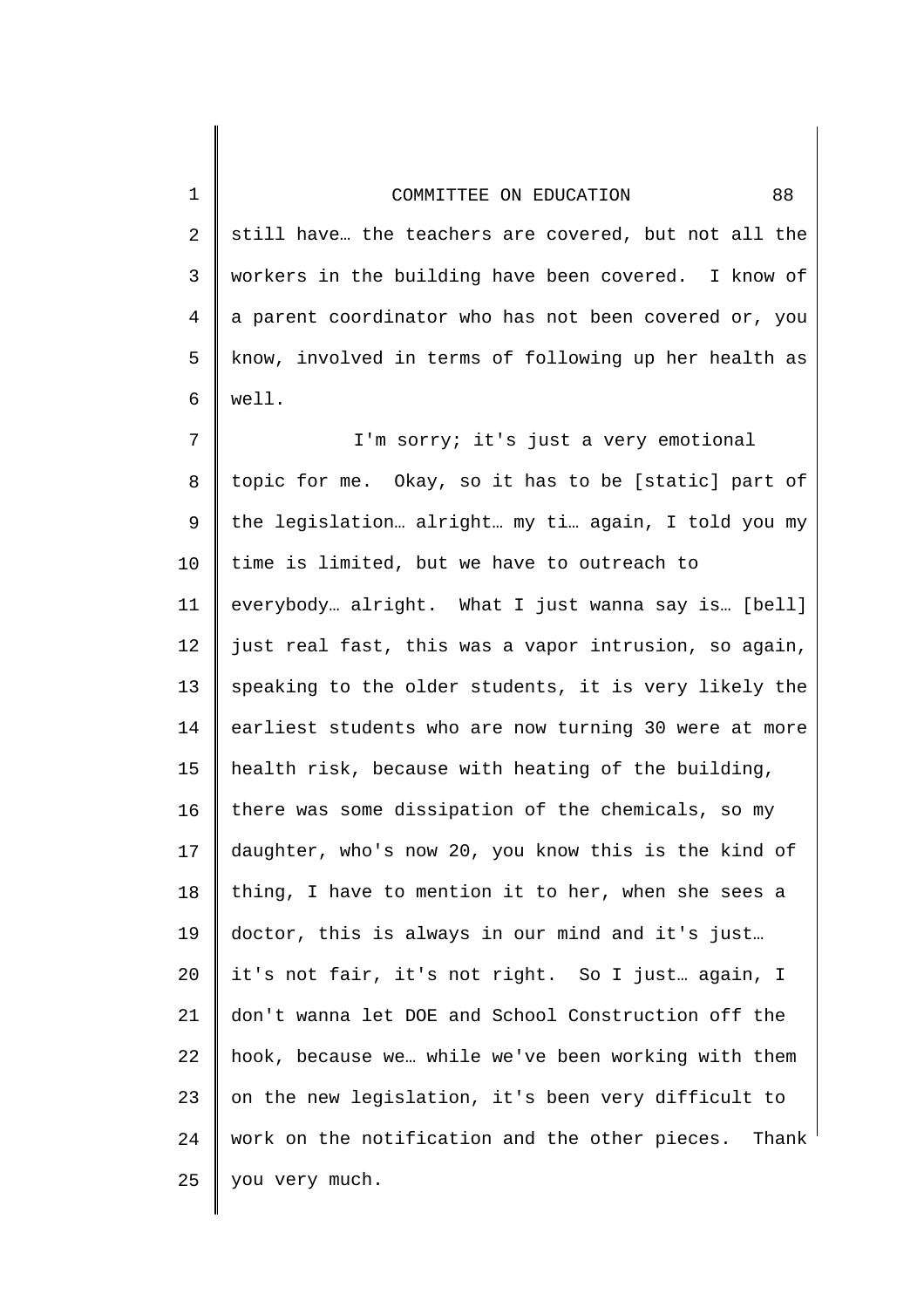| 1          | 89<br>COMMITTEE ON EDUCATION                          |
|------------|-------------------------------------------------------|
| $\sqrt{2}$ | CHAIRPERSON DROMM: 'Kay, thank you and                |
| 3          | we have a question from Council Member Mark Treyger.  |
| 4          | COUNCIL MEMBER TREYGER: Thank you, Chair              |
| 5          | Dromm and thank you Council Member Cabrera for        |
| 6          | raising this very, very important issue and very      |
| 7          | important hearing. Just to also just point out, the   |
| 8          | last panelist mentioned about the importance of       |
| 9          | notification to everybody. I also ask us to be        |
| 10         | mindful of the diverse communities in our city; you   |
| 11         | know, I represent a district that has a large number  |
| 12         | of Chinese-speaking families, Russian families,       |
| 13         | Spanish-speaking families, so notification, you know, |
| 14         | make sure that they reach those communities as well   |
| 15         | and that's I think one of the advantages maybe of a   |
| 16         | school information system on a website that could be  |
| 17         | easily translated [background comment] to multiple    |
| 18         | different languages. I was really amazed that the     |
| 19         | City officials were not familiar with the Building    |
| 20         | Information System, but it could be a really useful   |
| 21         | tool to really gauge the health of our schools and as |
| 22         | Council Member, Chairman Dromm, I was a teacher       |
| 23         | myself and I sometimes learned about things in a      |
| 24         | school system in the newspaper and not and I was a    |
| 25         | teacher, you know, and I attended many school         |
|            |                                                       |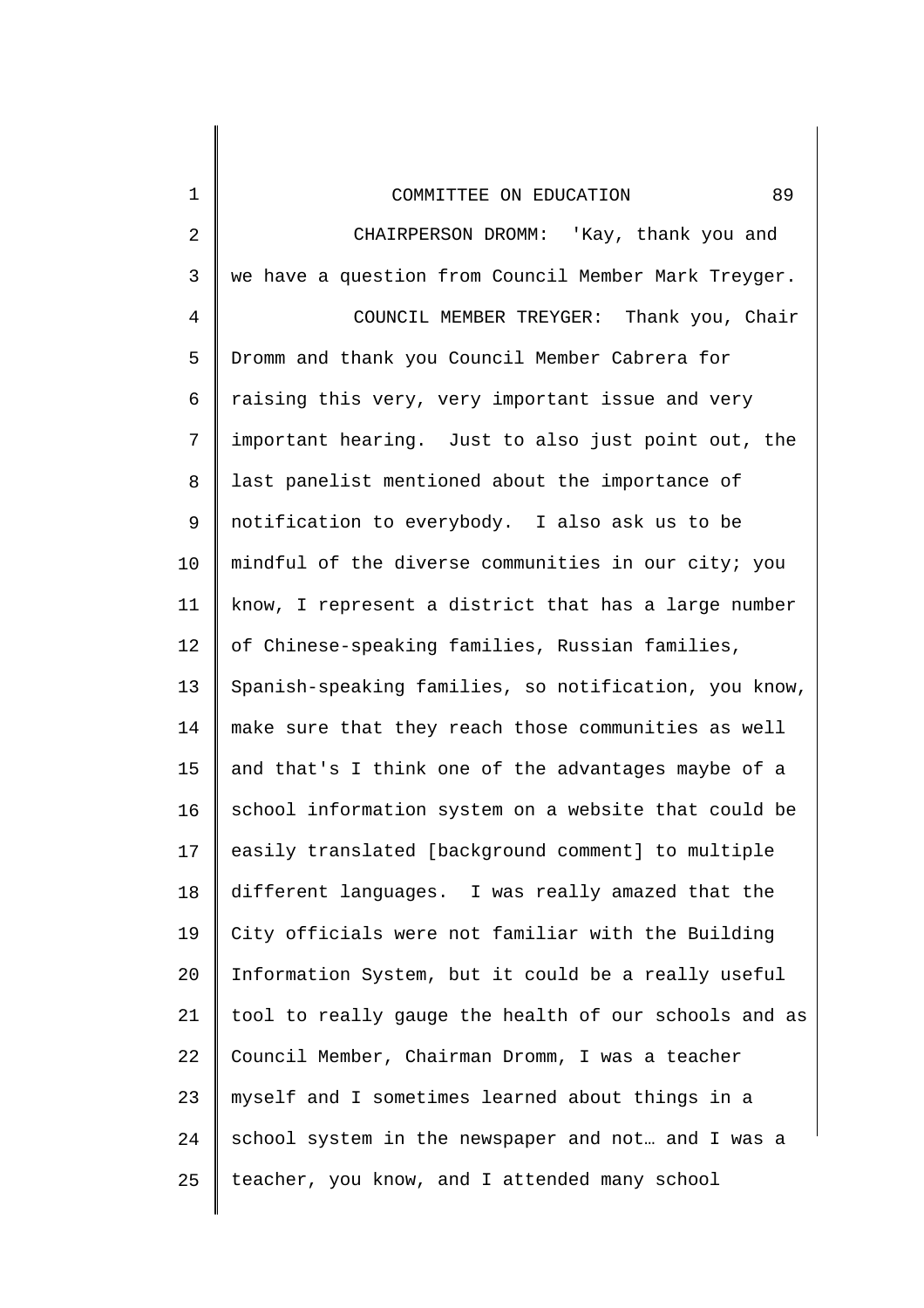| $\mathbf{1}$    | 90<br>COMMITTEE ON EDUCATION                          |
|-----------------|-------------------------------------------------------|
| 2               | meetings. So I would just like to if any of the       |
| 3               | panelists could speak to the fact, whether you        |
| 4               | support making sure that these notifications are      |
| 5               | translated and they are make sure that we reach all   |
| 6               | the diverse corners of our city.                      |
| 7               | HELENE HARTMAN-KUTNOWSKY: Well                        |
| 8               | COUNCIL MEMBER TREYGER: Anyone                        |
| 9               | HELENE HARTMAN-KUTNOWSKY: I just wanna                |
| 10              | jump in and mention that we are meeting with New York |
| 11              | State Department of Health tonight, they are coming   |
| 12              | down from Albany and we are having Spanish            |
| 13              | interpretation, and we did work on that meeting, by   |
| 14              | the way; that was the parents and the community       |
| 15 <sub>1</sub> | getting the meeting with DOH; they've been terrific.  |
| 16              | COUNCIL MEMBER TREYGER:<br>Thank you.<br>Ι            |
| 17              | just wanna thank the activists, because honestly,     |
| 18              | without you, without the parents, all the             |
| 19              | stakeholders, this would just not be possible; this   |
| 20              | is a partnership, but I think this is a critical      |
| 21              | issue to get the true state of our school system, as  |
| 22              | far as and as you mentioned, this has an impact on    |
| 23              | our children's health, the staff's health and         |
| 24              | instruction and I think that we need to be mindful of |
| 25              | that and I again congratulate the Chair and Council   |
|                 |                                                       |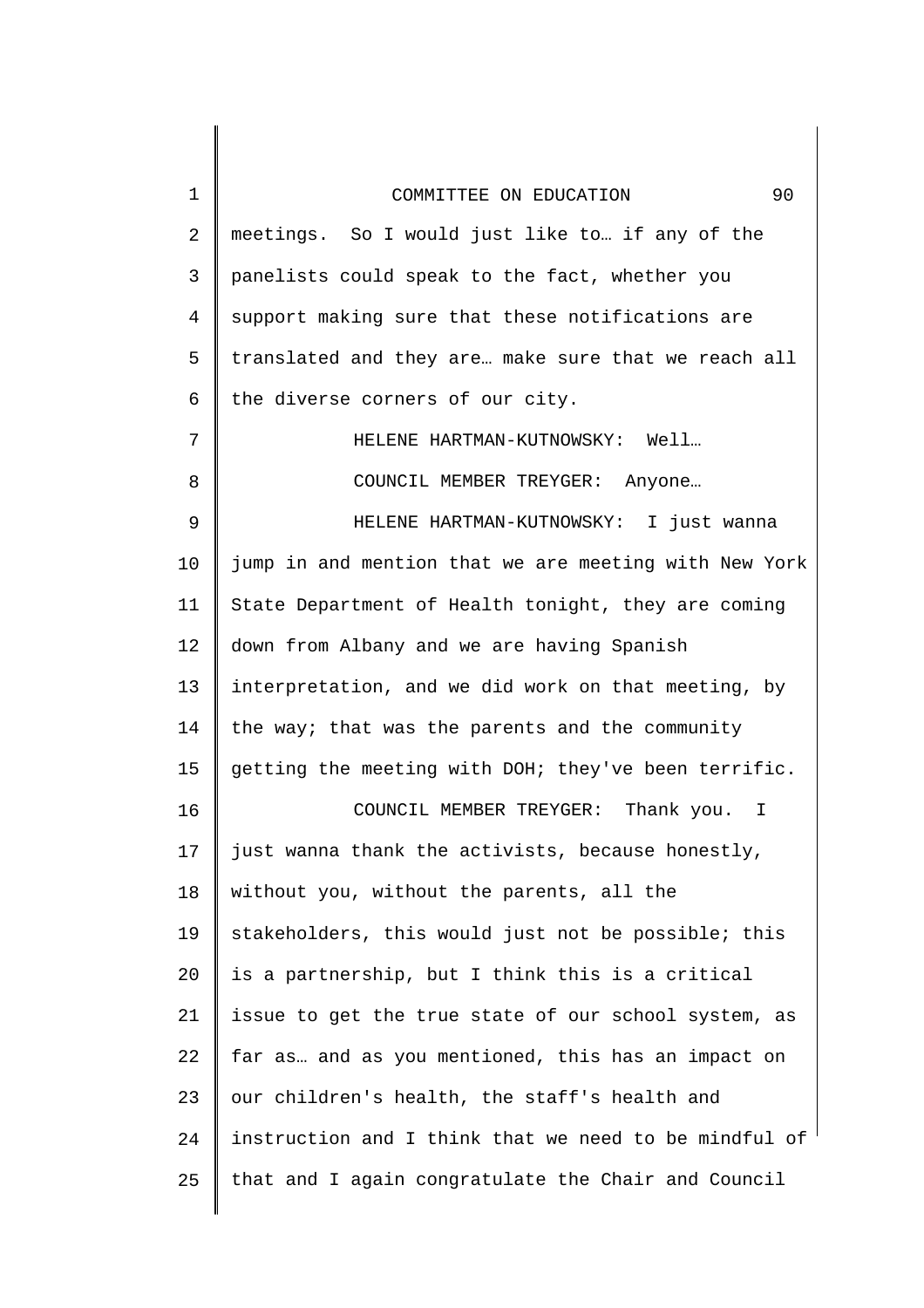2

3

Member Cabrera for this very important hearing today. Thank you.

4 5 6 7 8 9 10 11 CHAIRPERSON DROMM: Thank you, Council Member Treyger, you took the words right out of my mouth; I also agree. I wanna thank you all for coming in and for providing testimony; it was quite compelling and we really appreciate hearing from you and I couldn't agree more; parents are vitally important in this discussion. Thank you very, very much. [background comment]

12 13 14 15 16 17 18 19 20 21 22 23 24 25 Our next panel will be Mary McKinney from Concerned Residents organization and Mary Conway-Spiegel from the Partnership for Student Advocacy. [background comments] And if there's anybody else who wants to testify, just please fill out one of these forms with the sergeant at arms over here. Okay, so before we begin I need to swear you in, would you raise you right hands, please? Do you swear or affirm to tell the truth, the whole truth and nothing but the truth in your testimony before this Committee and to honestly answer Council Members' questions? Okay. And where should we begin? Just turn that mic on, press that button. Okay, and state your name.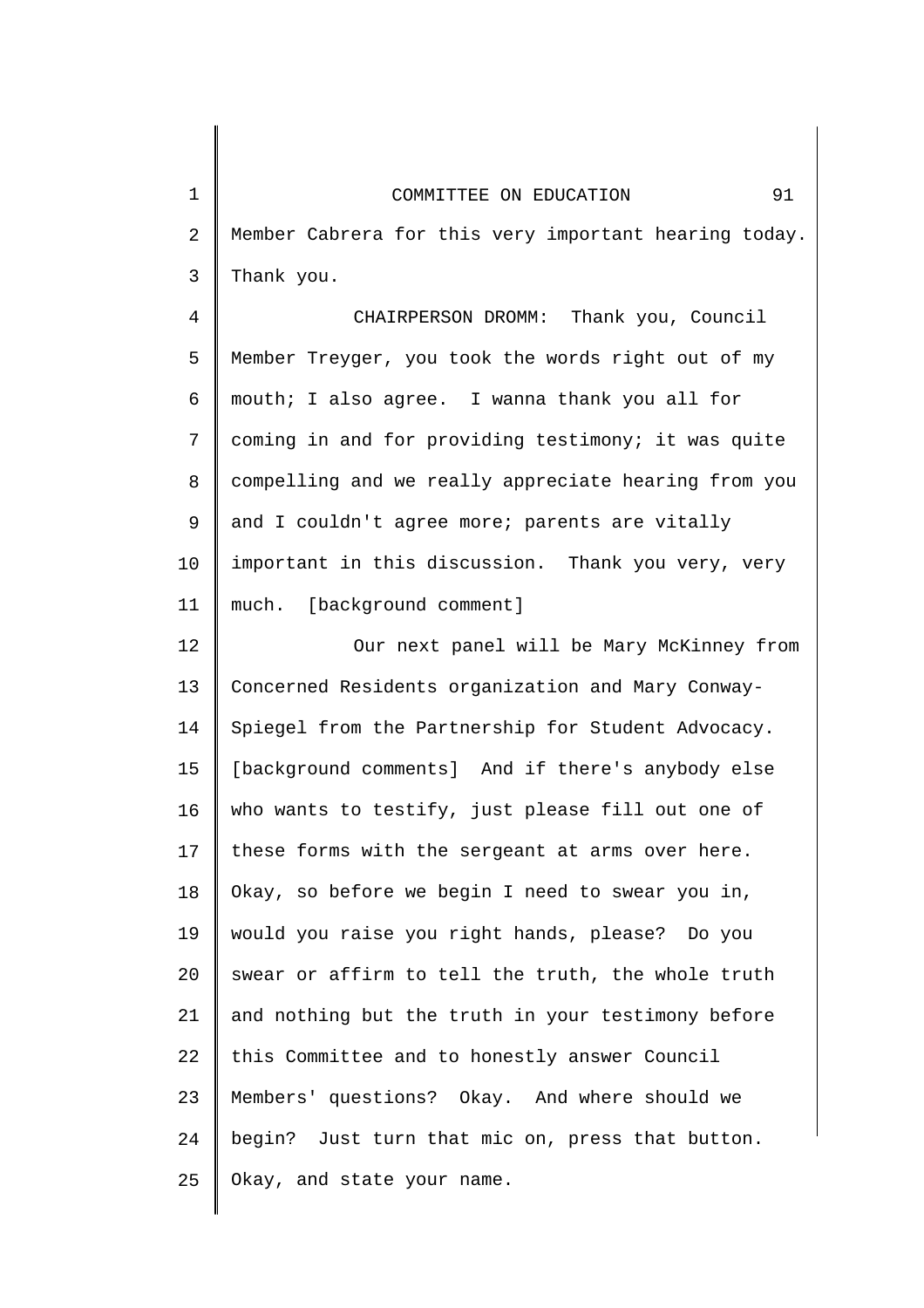| 1  | 92<br>COMMITTEE ON EDUCATION                          |
|----|-------------------------------------------------------|
| 2  | MARY MCKINNEY: My name is Mary McKinney               |
| 3  | and I'm the Chair of the Concerned Residents          |
| 4  | Organization; we're located in the Bronx, in the      |
| 5  | Soundview section, and this is not my first time;     |
| 6  | approximately 10 years ago I was here testifying for  |
| 7  | the same reason, because I just wanna give you a      |
| 8  | little info what we think about [sic], we're speaking |
| 9  | about the Soundview Education Campus; that was in     |
| 10 | 2004. One of the primary goals of our organization    |
| 11 | is to fight for better and public oversight of the    |
| 12 | environment of health for public schools. We have     |
| 13 | worked very hard in our community; when they came --  |
| 14 | and it was 2004 $-$ I left my house that morning, my  |
| 15 | building's right across the street, and I saw some    |
| 16 | construction people in the Loral site. The Loral      |
| 17 | site is a we know it's contaminated; I'm gonna give   |
| 18 | you a little history on that, about the contaminants  |
| 19 | have been there for years. For half-a-century, the    |
| 20 | Loral site was used for manufacturing military        |
| 21 | electronic systems, storage of hazard material.       |
| 22 | After the Loral site shut down; that was probably in  |
| 23 | the early 60s, the site was used as a parking lot for |
| 24 | trucks parking with pesticides and for informal       |
| 25 | garbage disposing; it has been a nuisance to our      |
|    |                                                       |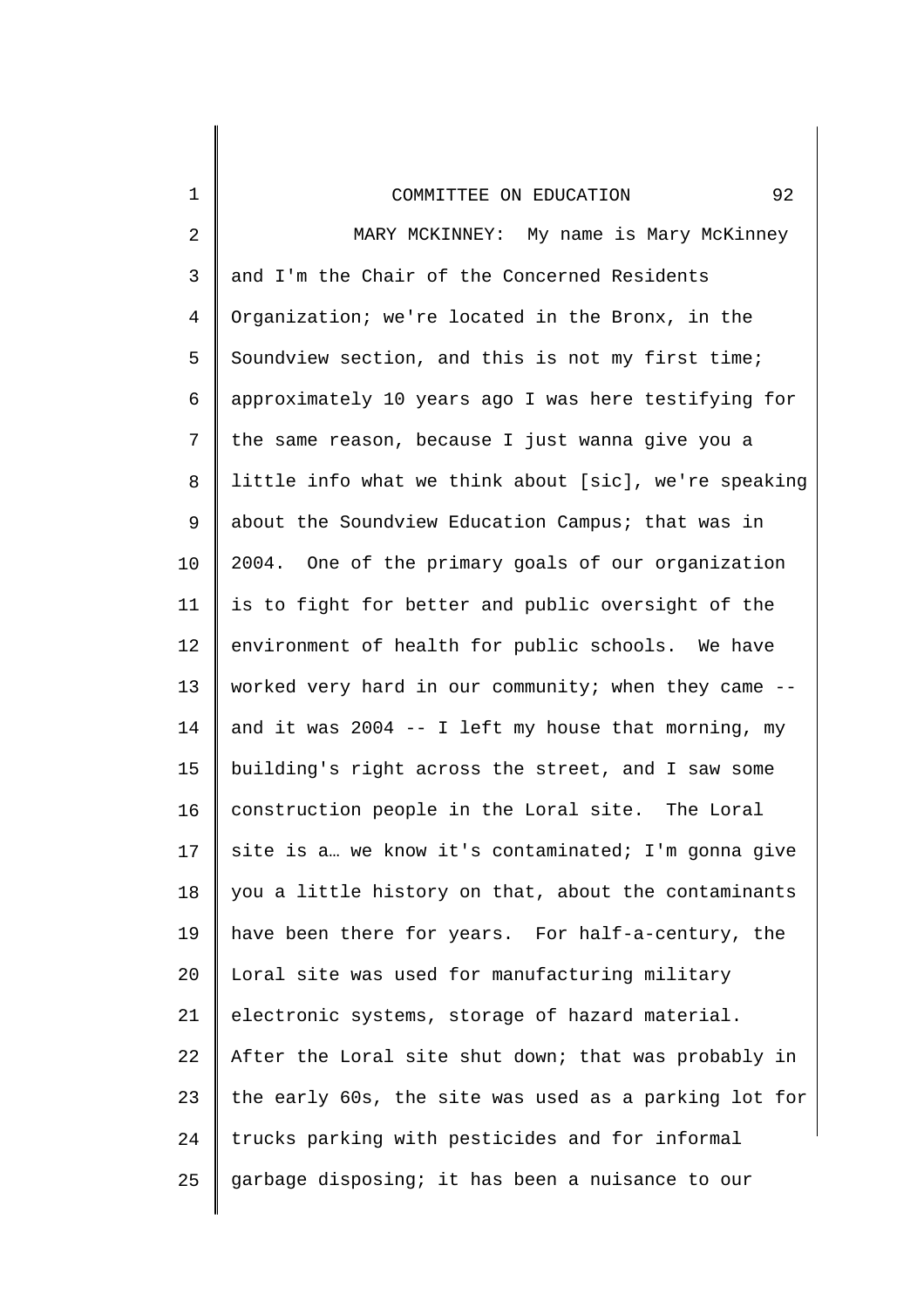1

2 3 4 5 6 7 8 9 10 11 12 13 14 15 16 17 18 19 20 21 22 23 24 25 community. We have worked hard… start… we worked… had started without… well what happened was, when I went out of the building that morning, they was working out there and I went over to a worker and asked him, "What are you all building here?" And he said, "A school." I immediately went to Community Board 9 and I spoke to the manager -- no, I really yelled at the manager, [laughter] "Do you know they're building a school on the contam… next door?" He go, "I don't know anything." We were on the phone with our City Council people, and that would be Council Annabel Palmer and Council Maria del Carmen Arroyo, and they were sayin', "Calm down Mary, we don't know anything about it." So that's how the process began to lookin' at it. New York Lawyers for Public Interest came right onboard with us and with all the testing and everything, we met with SCA quite a few times and we was explaining to them, you know they should've came to the community and we would've gave them some info on it. They did all of this… let me read this part… The Soundview Education Campus opened in 2004, even though the SCA's own environment investigation found very high level of toxins, heavy metal in the surrounding soil and ground water;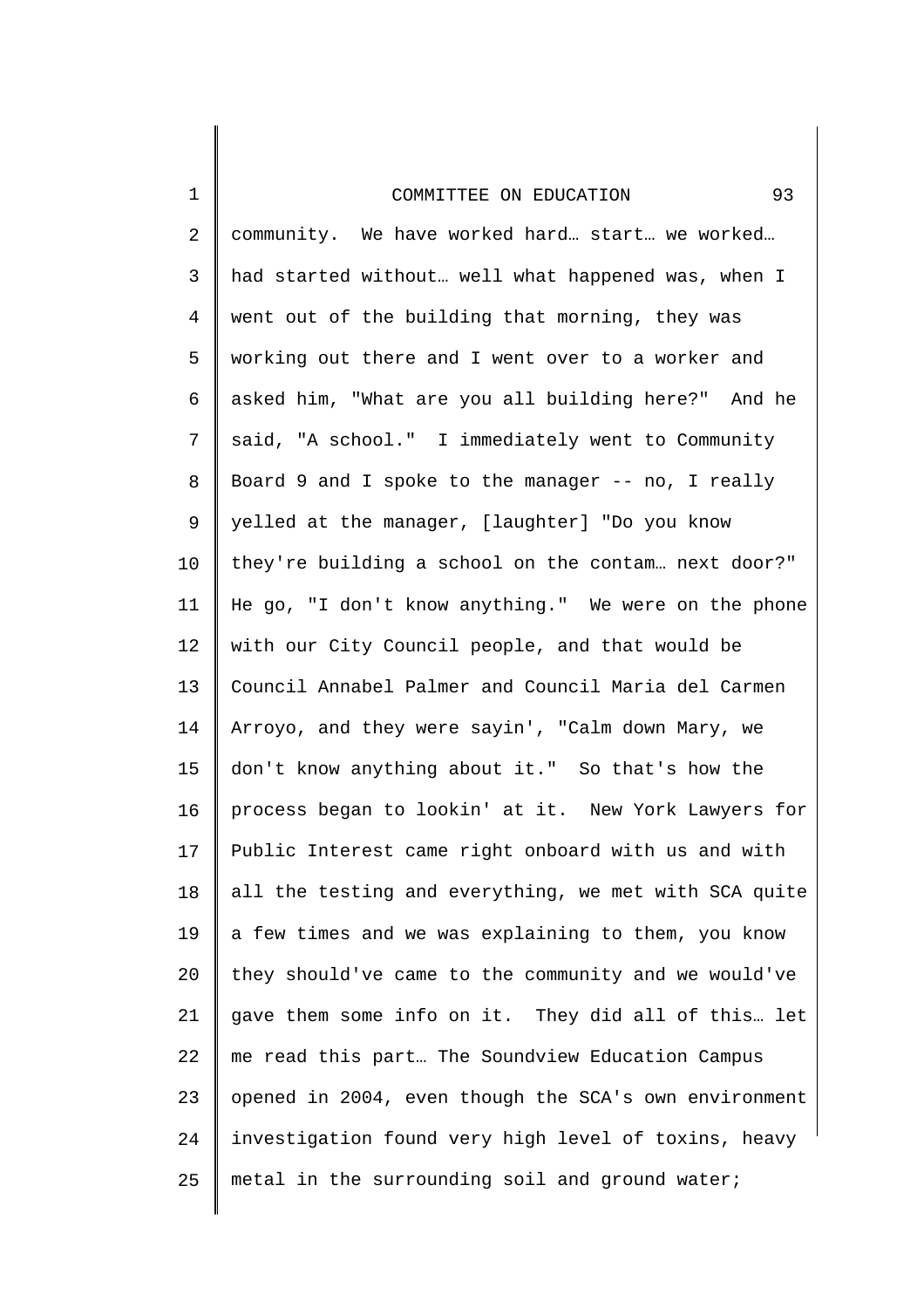1

25

2 3 4 5 6 7 8 9 10 11 12 13 14 15 16 17 18 19 20 21 22 23 24 despite the significant contaminant, the SCA completed an environment investigation, obtaining a zoning override to locate a school in a manufacturing district, enter a 30-year lease, all within 20 days without any oversight, [bell] they got everything rezoned, everything within 20 days. There was concern; we remained concerned; today we're still concerned about that school, because a lot of things went on; they opened the school very quickly and they didn't, in the beginning, take the children from our community, they… I'm East Bronx, all the way east; they went West Bronx and brought the young people in, because we were puttin' out flyers and everything to the parents and our community has the highest rate of cancer and asthma within the United States, we did a survey along with New York Lawyers for Public Interest; I have both. We have found whole families who have asthma, as most of… young people with cancer. So this is why Concerned Residents, we fight very hard to try to save our children and employment. You know, you work there, you wanna know what's going in your building and I was listening to the testimony, at some of the things they were sayin' today; I disagree with a lot of 'em, because I've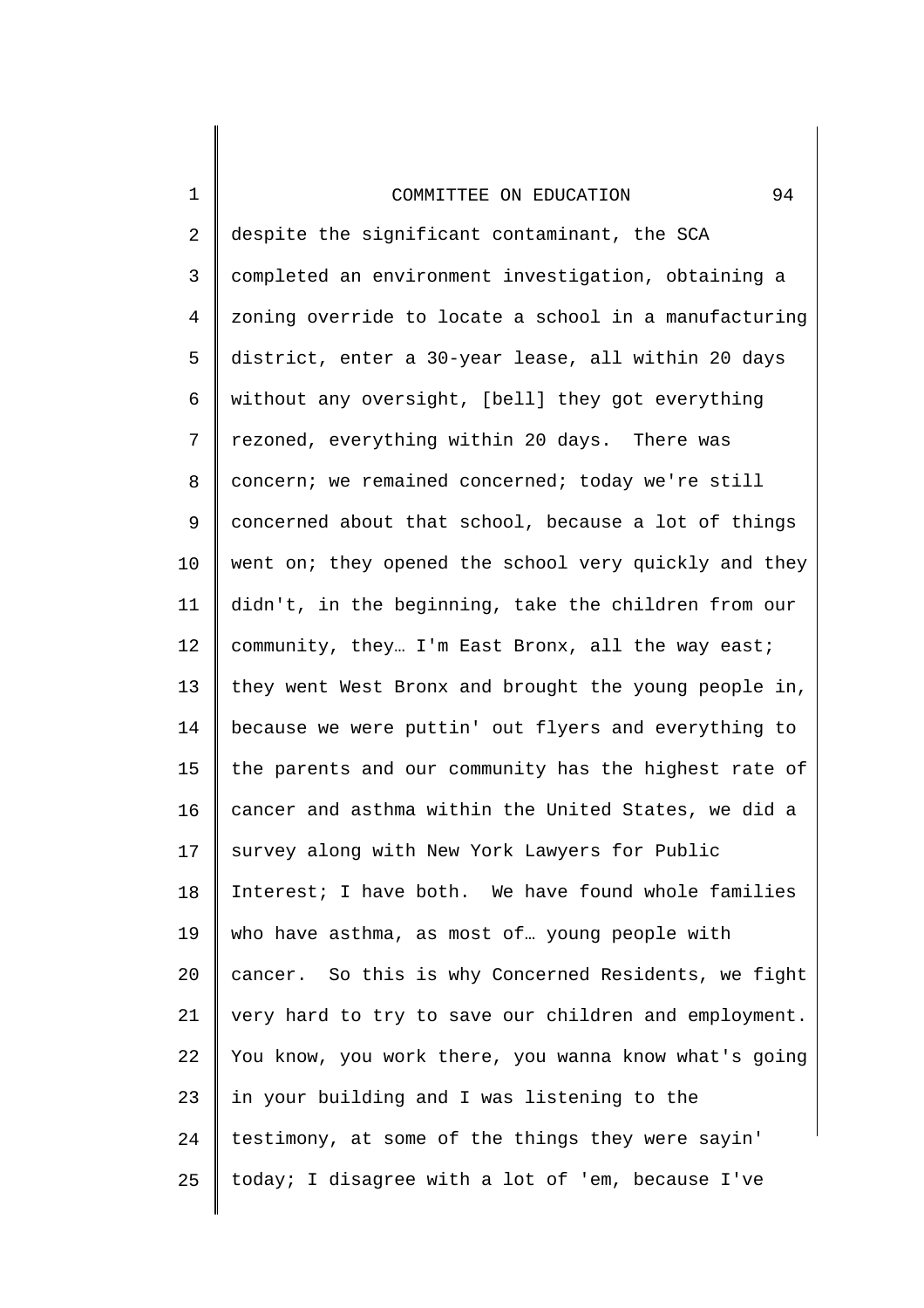| 1  | 95<br>COMMITTEE ON EDUCATION                         |
|----|------------------------------------------------------|
| 2  | been fighting this battle for 10 years against SCA   |
| 3  | and how they just open the schools up without the    |
| 4  | community havin' no input; the parents don't have    |
| 5  | their input. And he was sayin' that some parents     |
| 6  | would not understand and I totally disagree with     |
| 7  | that, because all you have to do; explain it to them |
| 8  | and say if there's PCB there or whatever's there,    |
| 9  | what it can attack the organs in your body, your     |
| 10 | liver, your kidneys; whatever, just explain it to    |
| 11 | them. And this is why I'm here today. Thank you.     |
| 12 | CHAIRPERSON DROMM: Thank you. And our                |
| 13 | next witness.                                        |
| 14 | MARY CONWAY-SPIEGEL: I'm also a Mary                 |
| 15 | CHAIRPERSON DROMM: And I was gonna say               |
| 16 | it, but I didn't dare.                               |
| 17 | [laughter]                                           |
| 18 | MARY CONWAY-SPIEGEL: it's Mary and Mary.             |
| 19 | I handed each of you a photograph, enlarged          |
| 20 | photograph; I'd like you to look at it, please. What |
| 21 | I find interesting in this hearing, yes, is that no  |
| 22 | one, none of you, no one at SCA ever mentioned TCUs, |
| 23 | they don't exist. The fact that no one asked that    |
| 24 | question and even considered it a learning           |
| 25 | environment is actually shameful and shocking. What  |
|    |                                                      |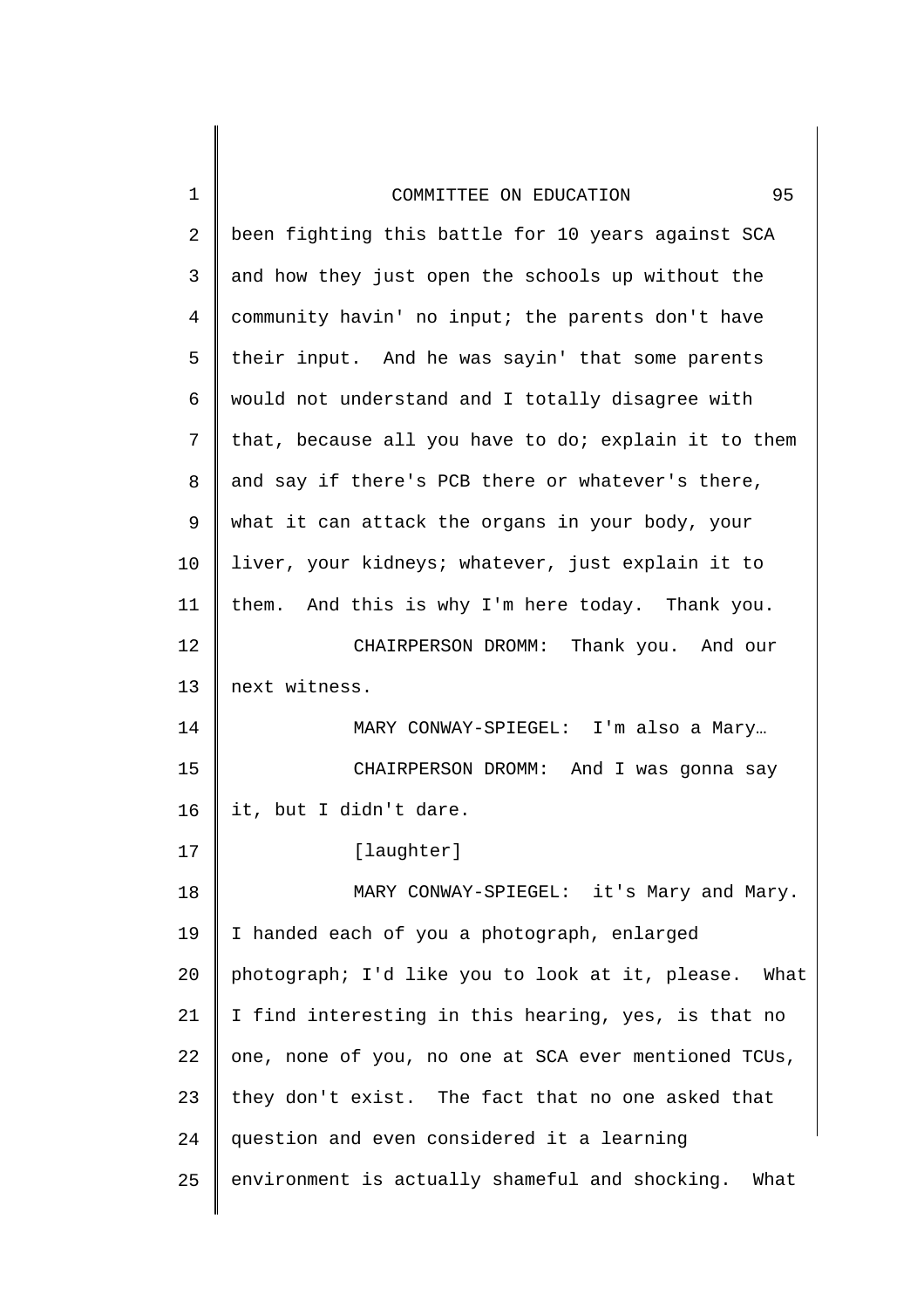1

24

2 3 4 5 6 7 8 9 10 11 12 13 14 15 16 17 18 19 20 21 22 23 you're looking at now are pictures of mold, all types of mold are potentially dangerous, particularly for our children, mold is a well-known cause of asthma and allergy exacerbation. Childhood asthma exacerbations are one of the leading causes of missed school days and absences. Children learning in an environment where mold is present is an unacceptable health risk. After a public vow to get rid of TCUs; that's temporary classroom unit; again, nobody brought this up, nobody on this panel; nobody even mentioned it. After the Mayor… after Mayor Bloomberg promised to get rid of TCUs during his administration and now a halfhearted promise has been made by the new administration to allocate funding specifically to remove TCUs within five years, more or less by 2019, we are no closer to getting New York City students out of these moldy trailers; you're looking at mold right now that little 5-year-olds are breathing in at PS 48 in trailers. In September 2014, as new co-locations begin inside bricks and mortar school buildings, there will still be thousands and thousands of New

25 forgot during this hearing, learning in temporary

York City public school students that all of you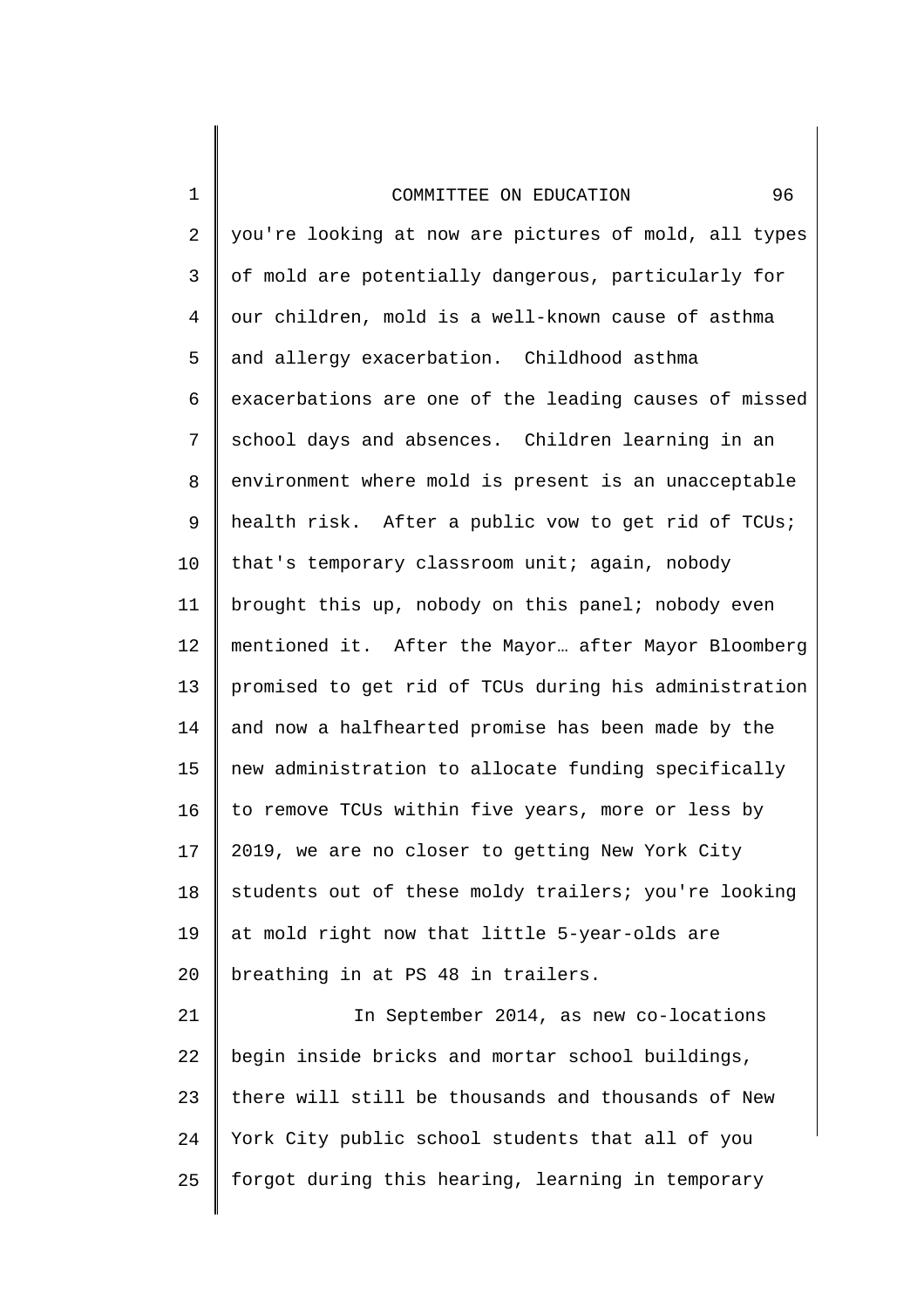1

2 3 4 5 6 7 8 9 10 11 12 13 14 15 16 17 18 19 20 21 22 23 24 25 classroom units that will be watching new kids shuffle inside the real schools that are a stone's throw away next door. What's needed is increased capacity in the form of actual buildings that are made of cement, steel and bricks. In a few years, given the housing surges in boroughs like Brooklyn where apartment units are growing faster than mold spores and no plan exists to build schools for the kids who will be conceived in these new apartments, we might as well be parking hundreds of extra TCUs on school properties and that will be the only way we will house all these new children. While we wait for mold removal, which we all know is baloney, or maybe a new fleet of trailers, if that's what you'd like on Staten Island; I know you have a ton of trailers on Staten Island, or you wait for increased capacity citywide; Int. 126 is necessary first start. Consistent reporting of environmental conditions inside temporary classroom units is essential for our children and their families, their parents or their guardians, who have asthma, they need to have access to a DOE website and confirm or deny -- now, SCA just basically insulted parents by calling them hysterical; that's what they're really saying -- to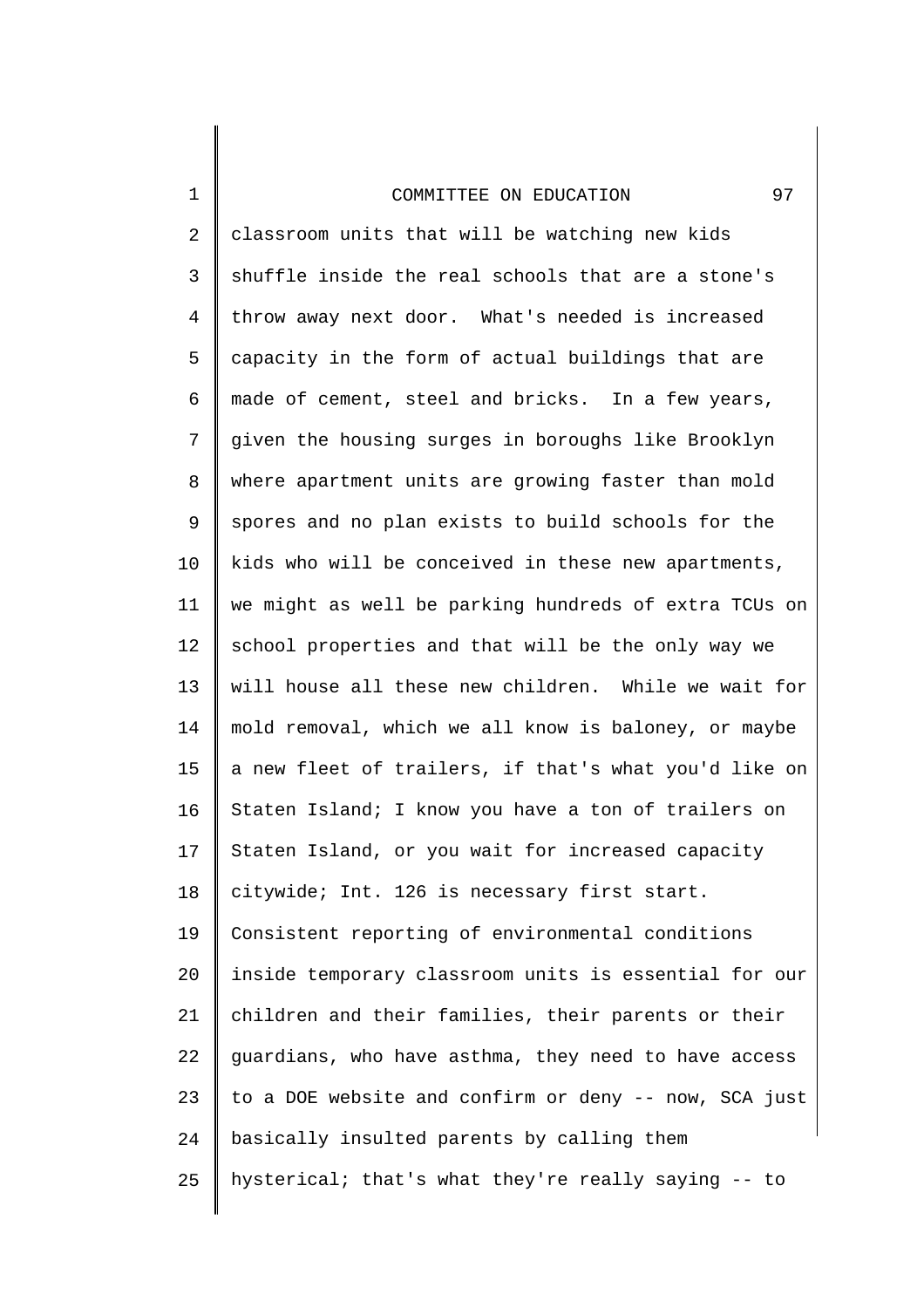|  | COMMITTEE ON EDUCATION |
|--|------------------------|

2 3 4 5 6 7 8 9 10 11 12 confirm or deny suspicions that they may have about exacerbated asthma and so what we need is actual data, a history of health inspections -- in essence, a paper trail that will add facts to the already persuasive argument that learning conditions inside over-aged moldy trailers, the ones you're looking at right now -- I took those pictures myself inside the two TCUs that sit outside PS 48 in Washington Heights -- these over-aged trailers… the situation is at best racial segregation; at worst it's a toxic health hazard. Shame. Shame.

13 14 15 16 17 18 19 20 21 22 23 24 CHAIRPERSON DROMM: Thank you. And Mary, you are right that we did not ask that question at this hearing, but I wanna tell you that it has been a major point of contention between me and the Department of Education for a number of years and I do apologize for it not coming up at this hearing, but the reason for my point of contention with the DOE on this issue is because I taught in a trailer for a number of years and the conditions that you mentioned were there the whole time and I got sick, kids got sick; the air conditioning [background comment] made the room moist, [background comment] it

25

1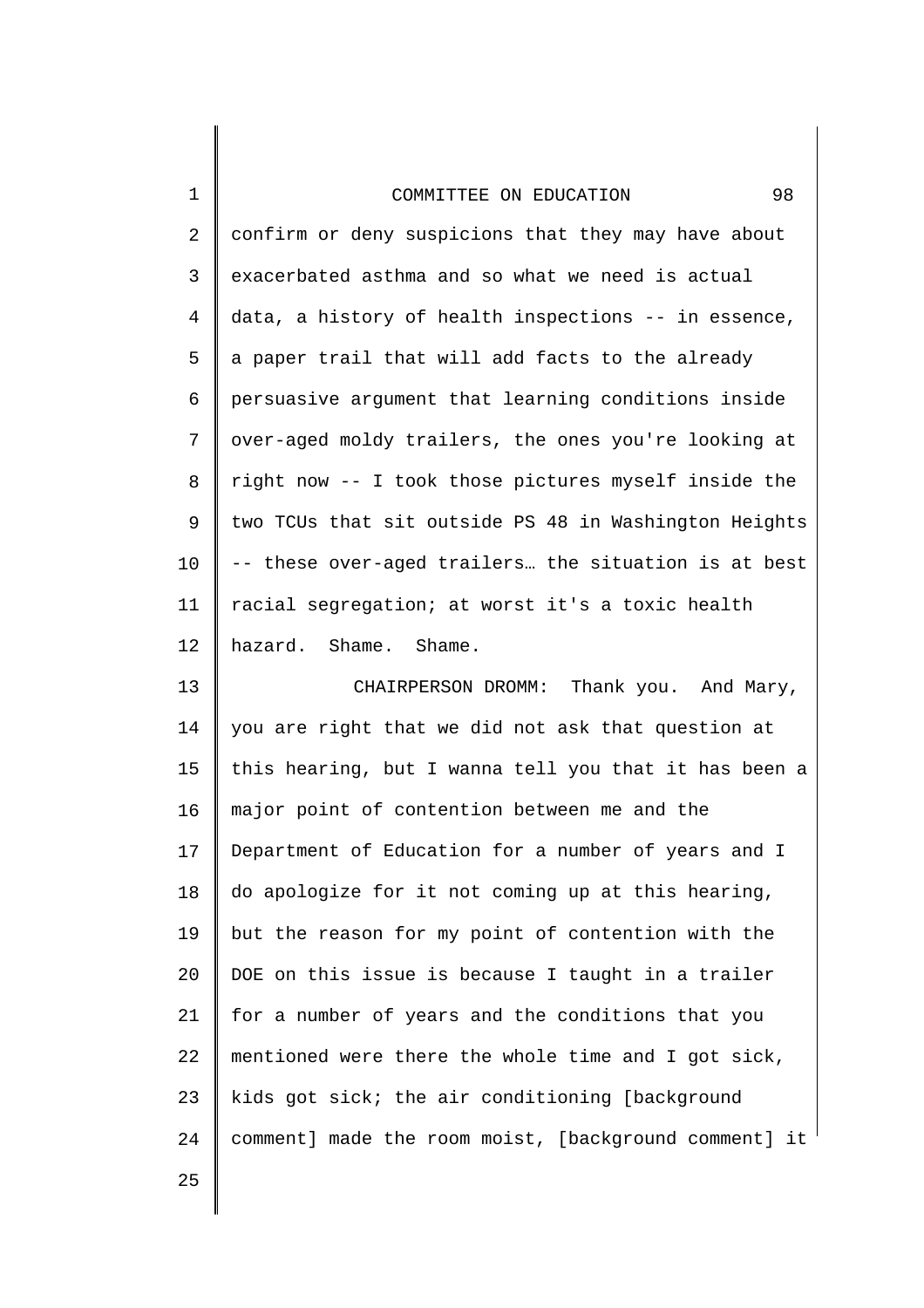| 1              | 99<br>COMMITTEE ON EDUCATION                         |
|----------------|------------------------------------------------------|
| $\overline{2}$ | made it a little cooler, but it made it a lot moist, |
| 3              | more moist [interpose]                               |
| 4              | MARY MCKINNEY: Yes.                                  |
| 5              | CHAIRPERSON DROMM: and so all of those               |
| 6              | conditions are of utmost concern to us here in this  |
| 7              | Committee [interpose]                                |
| 8              | MARY CONWAY-SPIEGEL: There is one                    |
| 9              | picture that one of you [crosstalk]                  |
| 10             | CHAIRPERSON DROMM: Wait a minute; may I              |
| 11             | just may I just finish?                              |
| 12             | [background<br>MARY CONWAY-SPIEGEL: Yes.             |
| 13             | comment]                                             |
| 14             | CHAIRPERSON DROMM: And so that is an                 |
| 15             | issue that we are looking at. [background comment]   |
| 16             | Now we do know in their capital plan [background     |
| 17             | comment] that they have \$500 million in there       |
| 18             | [background comment] for the removal; we're going to |
| 19             | have a budget hearing [background comment] the       |
| 20             | executive budget hearing, where we will address that |
| 21             | question more in-depth [background comment] as well  |
| 22             | about the removal of those trailers, because that is |
| 23             | a [background comment] very important issue to us.   |
| 24             | [background comment] As it pertains to the incidence |
| 25             | of mold in those buildings, you bring up a very good |
|                |                                                      |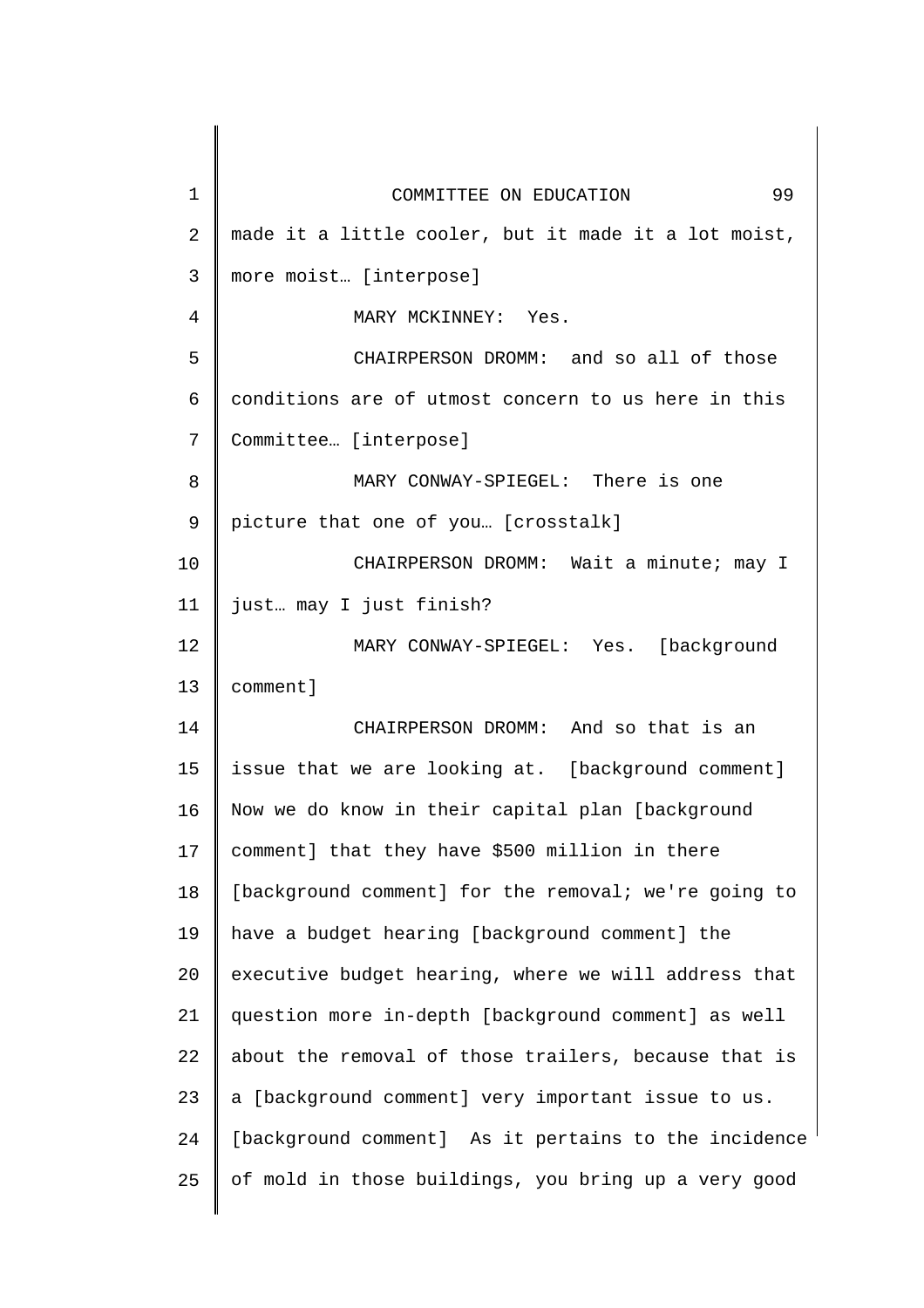| $\mathbf 1$    | 100<br>COMMITTEE ON EDUCATION                         |
|----------------|-------------------------------------------------------|
| $\overline{2}$ | point and we will follow up with that. [background    |
| $\mathfrak{Z}$ | comment]                                              |
| 4              | MARY CONWAY-SPIEGEL: Just as a point of               |
| 5              | interest, there is an enlarged photograph a few of    |
| 6              | you have of the inside of a vent; you can see the     |
| $7\phantom{.}$ | black mold from behind the bars of the vent;          |
| 8              | [background comment] little 5-year-olds are breathing |
| 9              | that in.                                              |
| 10             | CHAIRPERSON DROMM: I've seen it with my               |
| 11             | own eyes; I. I understand. [interpose, crosstalk]     |
| 12             | COUNCIL MEMBER TREYGER: And Chair Dromm               |
| 13             | sorry.                                                |
| 14             | CHAIRPERSON DROMM: so, yeah.                          |
| 15             | MARY MCKINNEY: Thank you. Thank you so                |
| 16             | much [interpose, background comment]                  |
| 17             | CHAIRPERSON DROMM: Yes, Mark Treyger has              |
| 18             | a question. [interpose]                               |
| 19             | COUNCIL MEMBER TREYGER: Yeah Yeah,                    |
| 20             | thank you, Chair Dromm. And I just wanna just echo    |
| 21             | what Chair Dromm just said; [bell] we had a capital   |
| 22             | education hearing not too long ago and Chair Dromm    |
| 23             | did a fantastic job of identifying all of the         |
| 24             | problems and issues and challenges that go with these |
| 25             | TCUs and I couldn't agree more, [background comment]  |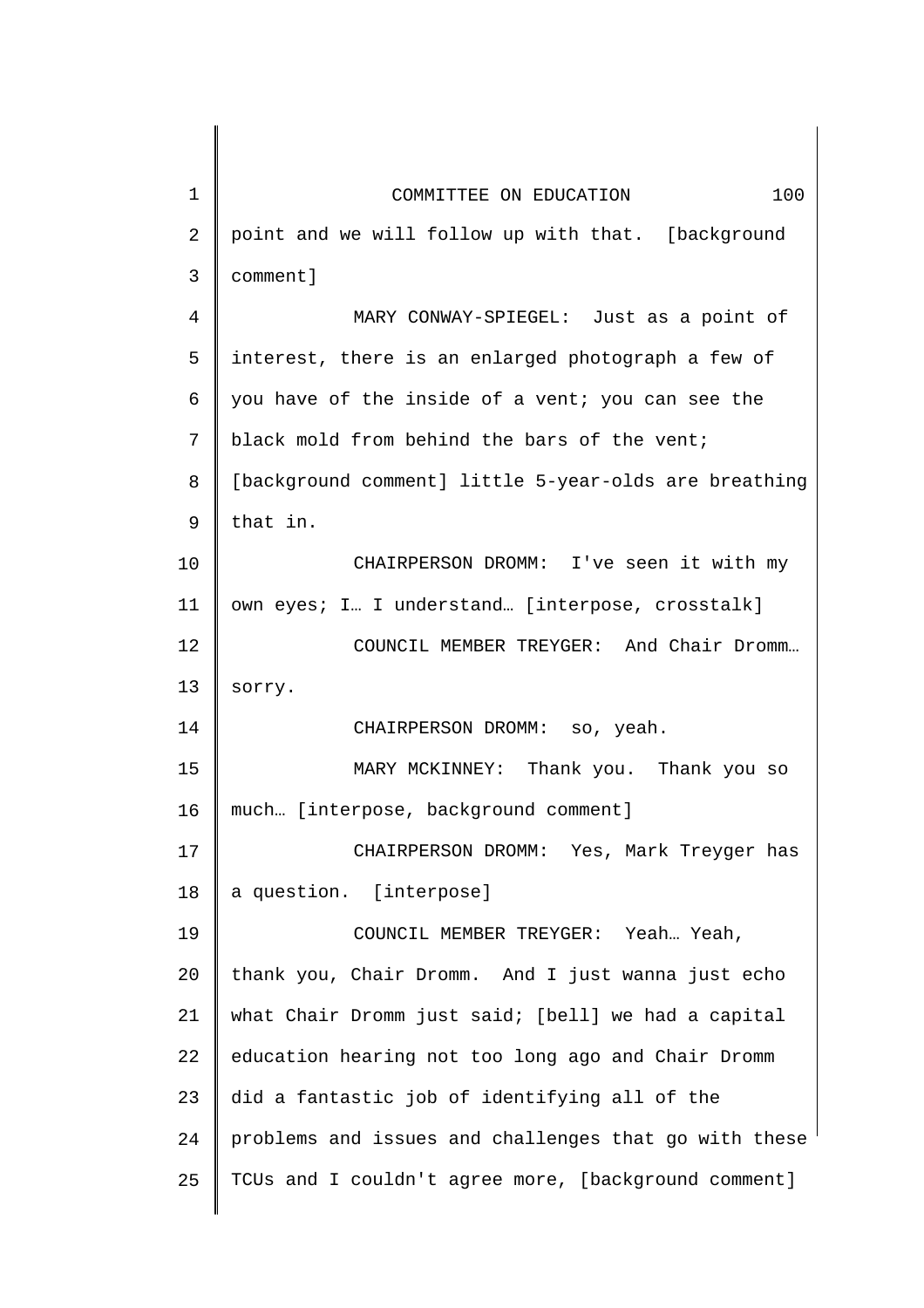1

2 3 4 5 6 7 8 9 10 11 12 13 14 15 16 17 18 19 20 21 22 23 24 25 that it is not… nowhere near the ideal location for learning, for health, [background comment] for a variety of reasons, but the Chairman has been pointon on this, [background comment] and I will just say that I represent a district that was hit hard by Superstorm Sandy, [background comment] so we understand… I have schools that are dealing with temporary boilers that some of them are not working [background comment] and some of them are working too much, where it's piping hot in the classrooms, [background comment] and the fact is, FEMA has not been moving fast enough to you know reimburse the costs and I will be putting pressure on the City [background comment] to make sure that no child should go to school in the winter cold and that it shouldn't be 100 degrees in the classroom either, [background comment] and there have been cases of mold, there's no question about that, [background comment] and that's why during my questioning I questioned who they hire to do these tests, [background comment], I questioned their independence, I questioned [background comment] their expertise, and I questioned the availability of this information to the public, [background comment] to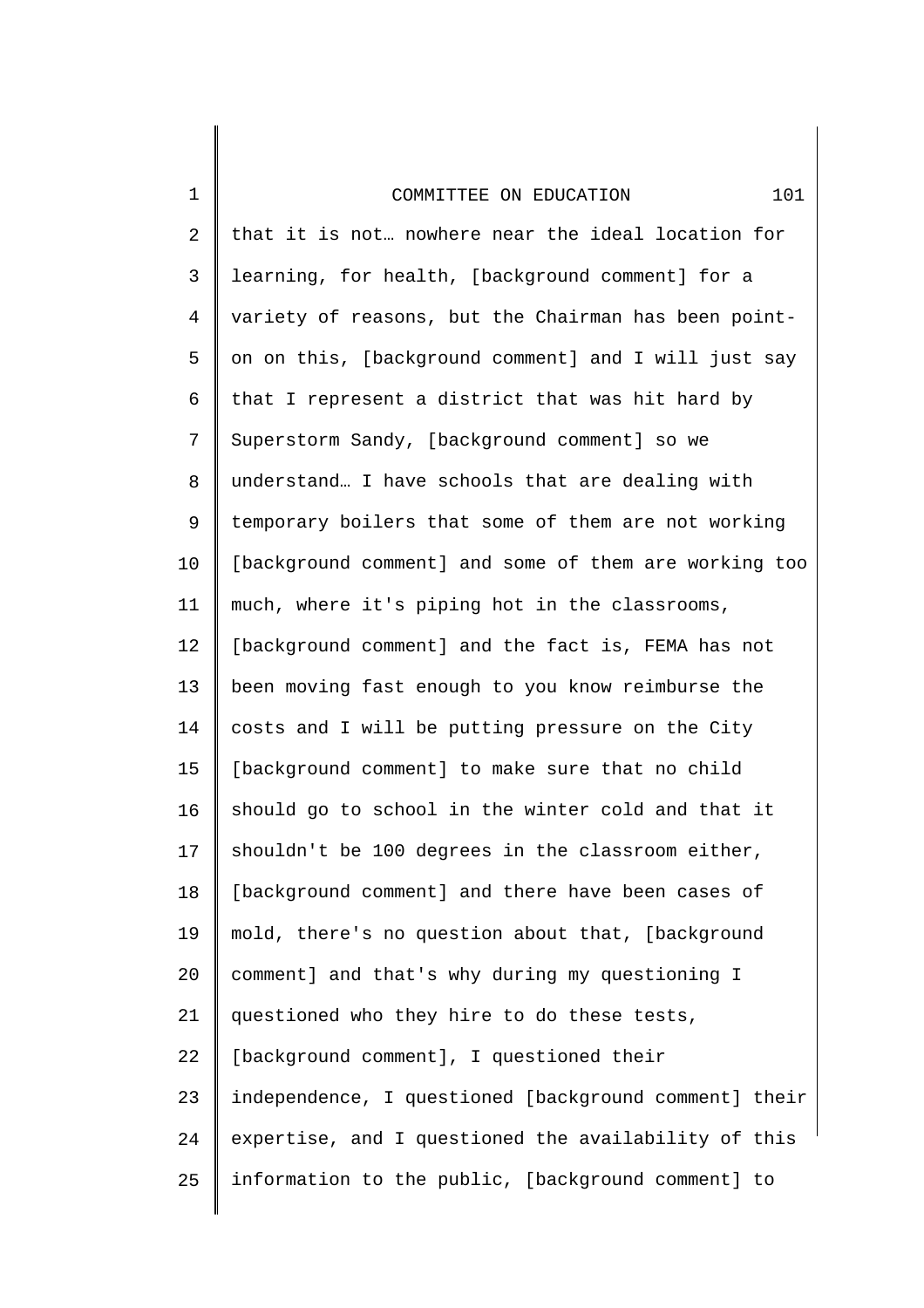| 1  | 102<br>COMMITTEE ON EDUCATION                         |
|----|-------------------------------------------------------|
| 2  | both teachers, the children, the parents, the         |
| 3  | advocates, everybody. So but I just wanna just point  |
| 4  | out, I take your testimony extremely seriously, both  |
| 5  | of you; I thank you, but this [background comment]    |
| 6  | but our Chairman of this Committee [background        |
| 7  | comment] has been point-on on this issue time and     |
| 8  | time and time again [background comment] and I'm very |
| 9  | proud to call him the Chairman of the Education       |
| 10 | Committee, [background comment] Chair Dromm. Thank    |
| 11 | you.                                                  |
| 12 | MARY MCKINNEY: Thank you.                             |
| 13 | CHAIRPERSON DROMM: Thank you and Mary,                |
| 14 | also thank you for your 10 years of continued         |
| 15 | advocacy [crosstalk]                                  |
| 16 | MARY MCKINNEY:<br>Oh yes.                             |
| 17 | CHAIRPERSON DROMM: we appreciate it,                  |
| 18 | thank you.                                            |
| 19 | MARY MCKINNEY: Oh, I just want you to                 |
| 20 | see me on the courthouse steps in 2007. [interpose]   |
| 21 | CHAIRPERSON DROMM: Okay, show me that.                |
| 22 | MARY MCKINNEY: I have                                 |
| 23 | CHAIRPERSON DROMM: There you go.                      |
| 24 | [laughter]                                            |
| 25 | MARY MCKINNEY: I have the newspaper                   |
|    |                                                       |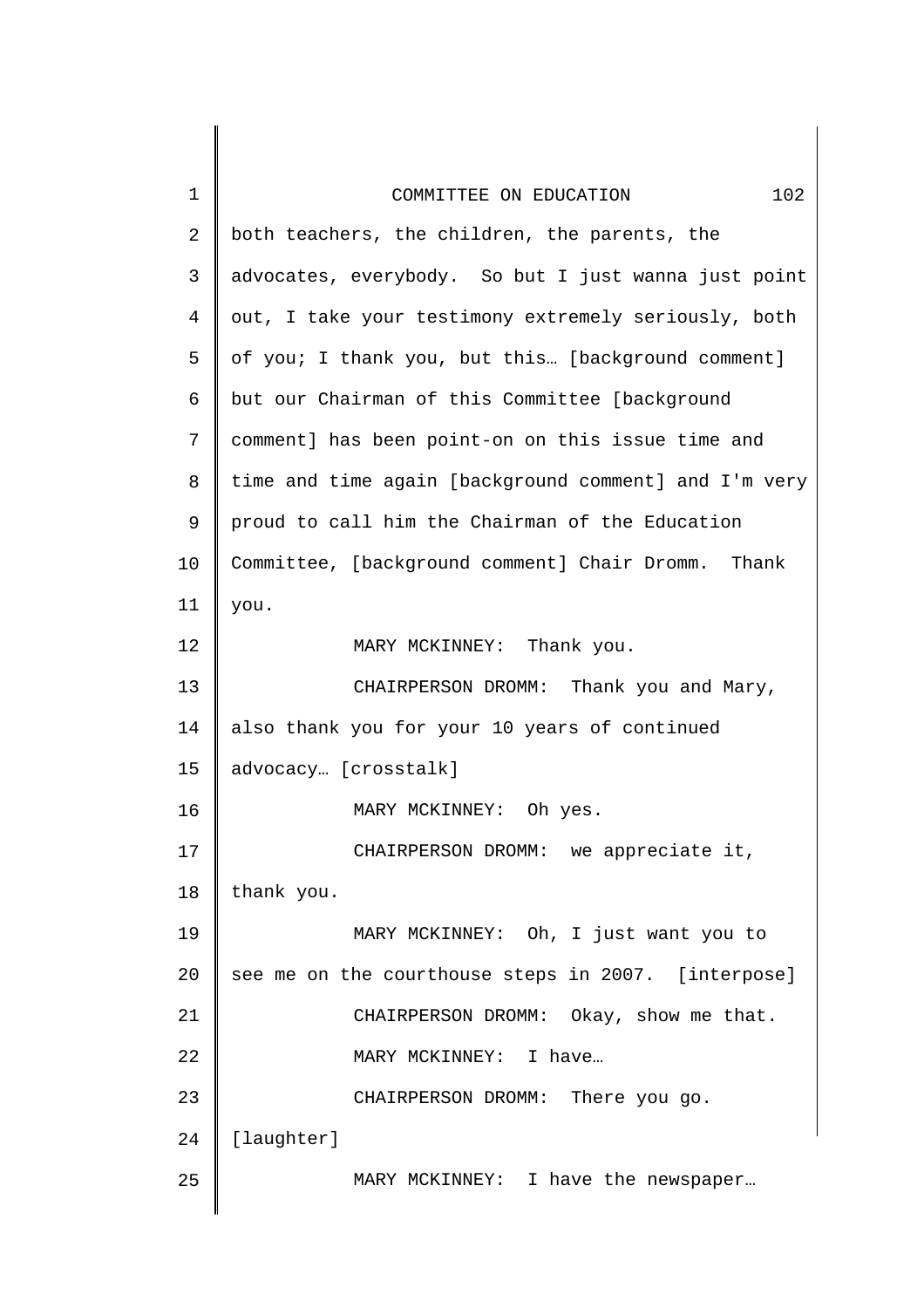| $\mathbf 1$    | 103<br>COMMITTEE ON EDUCATION                         |
|----------------|-------------------------------------------------------|
| $\sqrt{2}$     | CHAIRPERSON DROMM: Thank you, Mary.                   |
| $\mathsf 3$    | Alright, I don't think we have anybody else that's    |
| $\overline{4}$ | going to be giving testimony; am I right? I wanna     |
| 5              | thank my staff, Aysha Schomburg, Jan Atwell, Regina   |
| 6              | [background comment] Poreda Ryan, Joan Povolny [sp?], |
| 7              | and Christina Parody [sp?] for all the work they do   |
| 8              | on our hearings as well. [background comment] And     |
| 9              | with that, this yes, it is now 3:20 and this meeting  |
| 10             | is adjourned.                                         |
| 11             | [gavel]                                               |
| 12             | Thank you.                                            |
| 13             | [background comments, laughter]                       |
| 14             |                                                       |
| 15             |                                                       |
| 16             |                                                       |
| $17$           |                                                       |
| 18             |                                                       |
| 19             |                                                       |
| $20$           |                                                       |
| 21             |                                                       |
| 22             |                                                       |
| 23             |                                                       |
| 24             |                                                       |
| 25             |                                                       |
|                |                                                       |